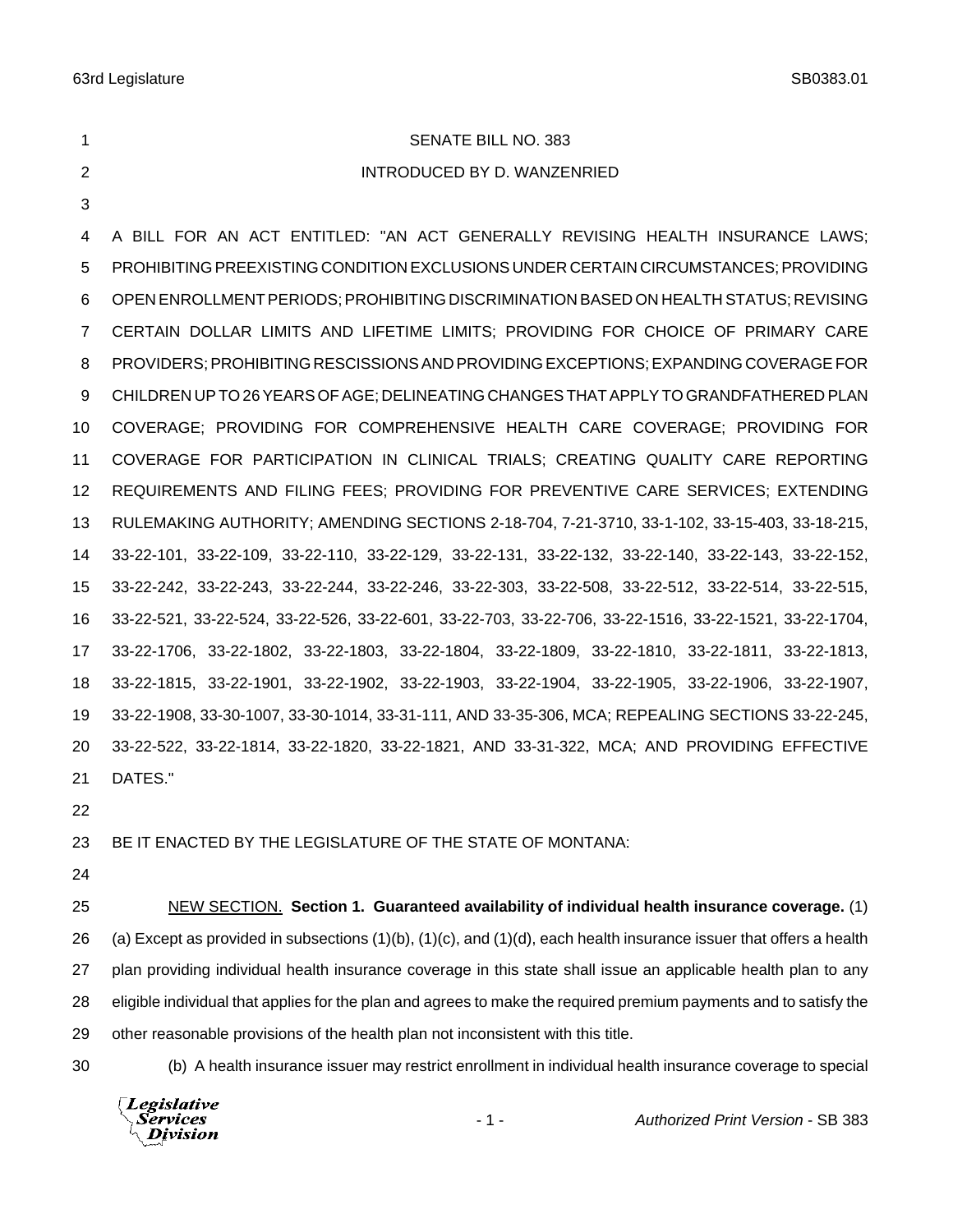enrollment periods described in [section 2] and the same annual open enrollment period used by any exchange operating in Montana.

 (c) With respect to coverage offered through a network plan, a health insurance issuer may not be required to offer coverage under that health plan pursuant to this subsection (1):

 (i) to an individual who does not reside within the issuer's established geographic service area for the network plan; or

 (ii) within the geographic service area for the network plan when the issuer reasonably anticipates and demonstrates to the satisfaction of the commissioner that it will not have the capacity within its established geographic service area to deliver service adequately to any additional individuals because of its obligations to existing enrollees. A health insurance issuer that refuses to offer coverage under this subsection (1)(c)(ii) may not offer coverage in the individual market in the applicable geographic service area to new individuals until the later of 180 days following each refusal or the date on which the issuer notifies the commissioner that it has regained capacity to deliver services.

 (d) A health insurance issuer shall apply the provisions of subsection (2) uniformly to all individuals without regard to the claims experience of those individuals and their dependents or any health status-related factor relating to the individuals and their dependents.

 (2) (a) A health insurance issuer offering individual health insurance coverage may not be required to provide coverage if:

 (i) for any period of time the issuer demonstrates and the commissioner determines that the issuer does not have the financial reserves necessary to underwrite additional coverage; and

 (ii) the issuer is applying this subsection (2)(a) uniformly to all individuals in the individual market consistent with applicable state and federal law and without regard to the claims experience of individuals and their dependents or any health status-related factor relating to the individuals and their dependents.

 (b) A health insurance issuer that denies coverage in accordance with subsection (2)(a) may not offer coverage in the individual market in this state for the later of a period of 180 days after the date the coverage is denied or until the issuer has demonstrated to the commissioner that it has sufficient financial reserves to underwrite additional coverage.

 (3) This section may not be construed to require a health insurance issuer offering health plans only in connection with employer group health plans to offer coverage in the individual market.

(4) A health insurance issuer offering only student health insurance coverage is not required to offer

Legislative *Services* **Division**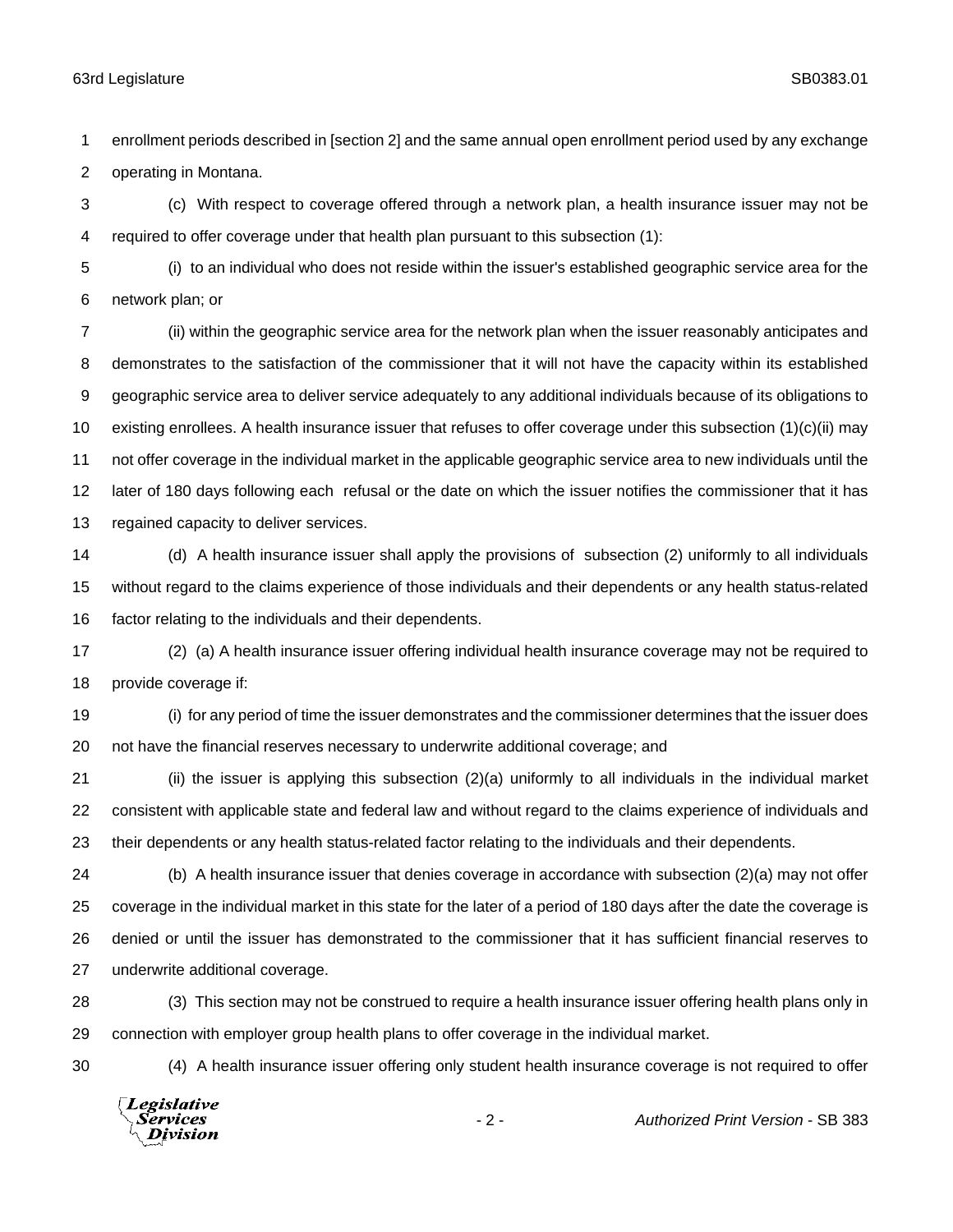coverage to individuals who are not eligible for coverage under that student health plan as long as the issuer is otherwise in compliance with state and federal law that applies to student health plans.

 NEW SECTION. **Section 2. Prohibition of preexisting condition exclusions -- special enrollment periods.** (1) Health insurance issuers offering individual health insurance coverage in this state may not impose any preexisting condition exclusions with respect to the coverage.

 (2) (a) A health insurance issuer that makes coverage available under a health plan with respect to a dependent of an individual shall provide for a dependent special enrollment period described in subsection (2)(b) during which the dependent may be enrolled as a dependent of the individual if the person becomes a dependent through marriage, birth, adoption, or placement for adoption. In the case of the birth or adoption of a child, the spouse of the individual may also be enrolled as a dependent of the individual if the spouse is otherwise eligible for coverage.

- (b) The special enrollment period for individuals that meet the provisions of subsection (2)(a) must be a period of not less than 30 days and begin on the later of:
- (i) the date dependent coverage is made available; or
- (ii) the date of the marriage, birth, or adoption or placement for adoption described in subsection (2)(a).
- (3) If an individual seeks to enroll a dependent during the dependent special enrollment period described in subsection (2)(b), the coverage of the dependent is effective:
- (a) in the case of marriage, not later than the first day of the first month beginning after the date the completed request for enrollment is received;
- (b) in the case of a dependent's birth, as of the date of birth; and
- (c) in the case of a dependent's adoption or placement for adoption, the date of the adoption or placement for adoption.

 (4) A health insurance issuer that offers coverage in the individual market shall offer coverage during a special enrollment period described in this subsection to individuals and their dependents who have lost coverage in an employer group health plan. The special enrollment period for individuals and their dependants that meet the provisions of this subsection (4) must be a period of not less than 63 days after the mailing of the notice of creditable coverage described in 33-22-142.

NEW SECTION. **Section 3. Prohibition on discrimination based on health status -- genetic testing**

**Legislative** *Services* **Division** 

- 3 - *Authorized Print Version* - SB 383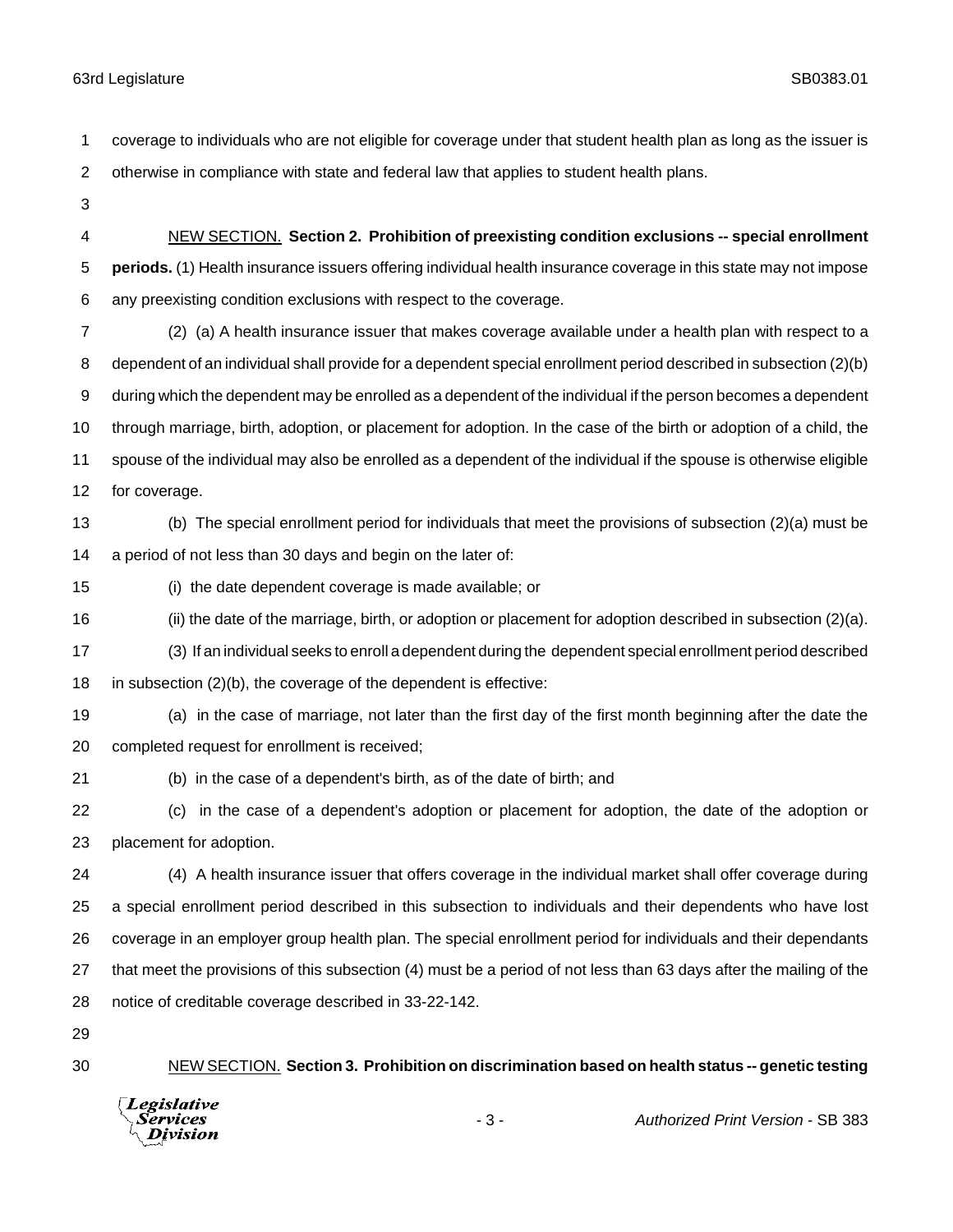coverage in this state may not establish rules for eligibility, including continuing eligibility, for any individual to enroll in individual health insurance coverage based on any health status-related factor relating to the individual or dependent of the individual. (2) A health insurance issuer offering individual health insurance coverage may not require any individual as a condition of enrollment or continued enrollment under a health plan to pay a premium or contribution that is greater than the premium or contribution for a similarly situated individual enrolled in the plan on the basis of any health status-related factor relating to the individual or to a dependent of the individual. (3) The provisions of subsections (1) and (2) do not apply to grandfathered individual health insurance coverage. (4) A health insurance issuer offering individual health insurance coverage in this state may not: (a) establish rules for eligibility, including continued eligibility, for any individual or individual's dependent to enroll in individual health insurance coverage based on genetic information; (b) adjust premium or contribution amounts for an individual on the basis of genetic information concerning the individual or a family member of the individual; (c) impose any preexisting condition exclusion with respect to coverage under the plan on the basis of genetic information; or (d) request or require an individual or a family member of an individual to undergo a genetic test. (5) (a) Subsection (4) may not be construed to limit the authority of a health care professional who is providing health care services to an individual to request that the individual undergo a genetic test. (b) Subsection (4) may not be construed to preclude the health insurance issuer from obtaining and using the results of a genetic test in making a determination regarding payment, as that term is defined for purposes of applying the regulations promulgated by the secretary. (c) For purposes of subsection (5)(a), the health insurance issuer may request only the minimum amount of information necessary to accomplish the intended purpose. (6) A health insurance issuer may request, but not require, that an individual or a family member of the individual undergo a genetic test if each of the following conditions is met: (a) the request is made pursuant to research that complies with 45CFR, part 46, or equivalent federal regulations and any applicable state law for the protection of human subjects in research; (b) the health insurance issuer clearly indicates to each individual or, in the case of a minor child, to the Legislative - 4 - *Authorized Print Version* - SB 383*Services* **Division** 

**exception for grandfathered health plans.** (1) A health insurance issuer offering individual health insurance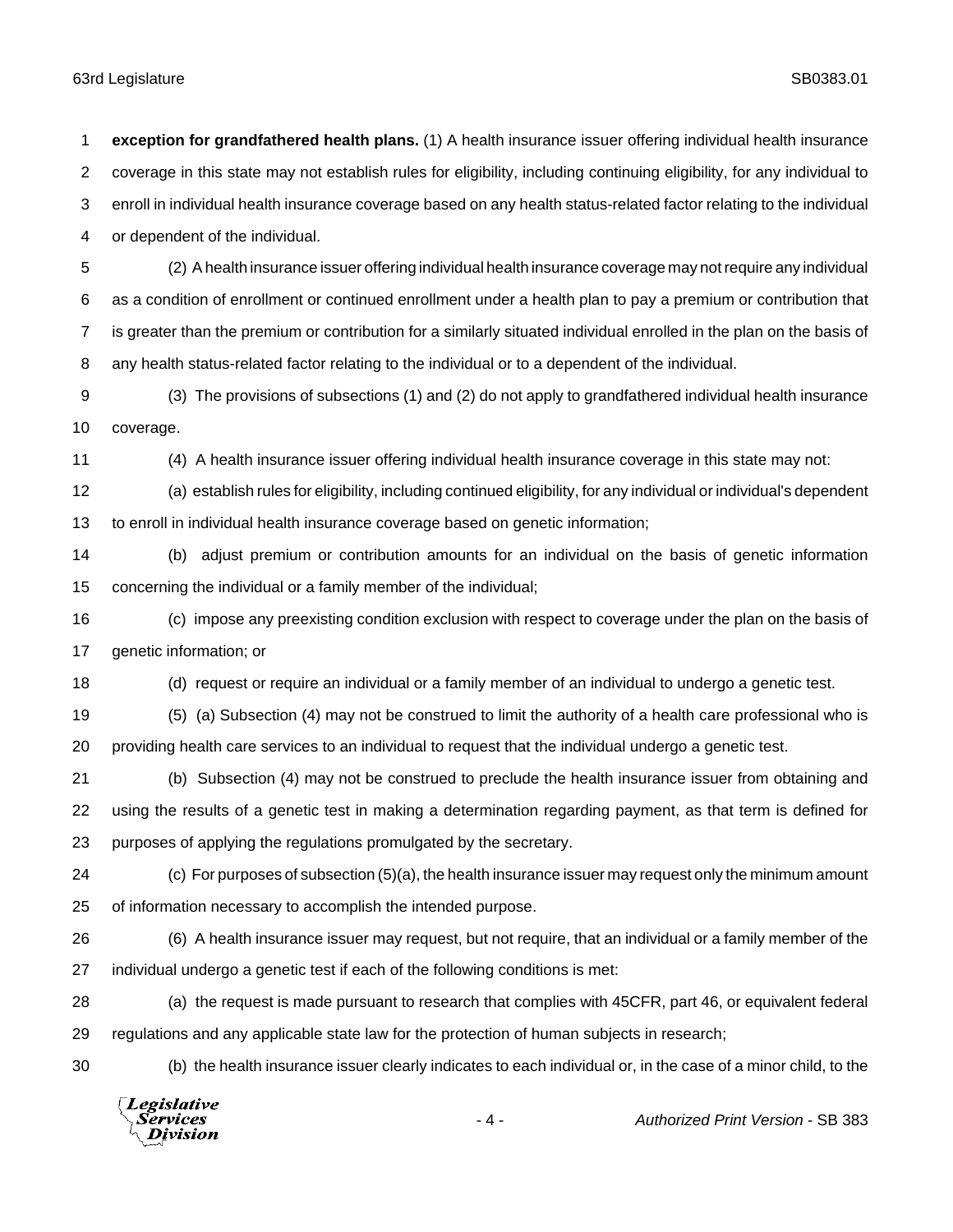legal guardian of the child to whom the request is made that: (i) compliance with the request is voluntary; and (ii) noncompliance will have no effect on enrollment status or premium or contribution amounts; (c) no genetic information collected or acquired under this subsection (6) may be used for underwriting purposes; (d) the health insurance issuer notifies the secretary in writing that the issuer is conducting activities pursuant to the exception provided in this section, including a description of the activities conducted; and (e) the insurance issuer complies with any other conditions as the secretary may by regulation require for activities conducted under this section. (7) A health insurance issuer offering health plans providing individual health insurance coverage may not request, require, or purchase genetic information: (a) for underwriting purposes; or (b) in connection with enrollment with respect to any individual prior to the individual's enrollment under the plan. (8) If the health insurance issuer obtains genetic information incidental to the requesting, requiring, or purchasing of other information concerning any individual, the request, requirement, or purchase may not be considered a violation of this section. (9) Any reference in this section to genetic information concerning an individual or family member of an individual must: (a) with respect to the individual or family member of an individual who is a pregnant woman, include genetic information of any fetus carried by the pregnant woman; and (b) with respect to an individual or family member utilizing an assisted reproductive technology, include genetic information of any embryo legally held by the individual or family member. NEW SECTION. **Section 4. Restriction relating to premium rates -- rulemaking.** (1) With respect to the premium rates charged by a health insurance issuer offering a health plan providing nongrandfathered individual health insurance coverage, the health insurance issuer shall develop its premium rates based on the provisions of this section and may vary the premium rates with respect to a particular plan or coverage only based on: (a) whether the plan or coverage covers an individual or family;

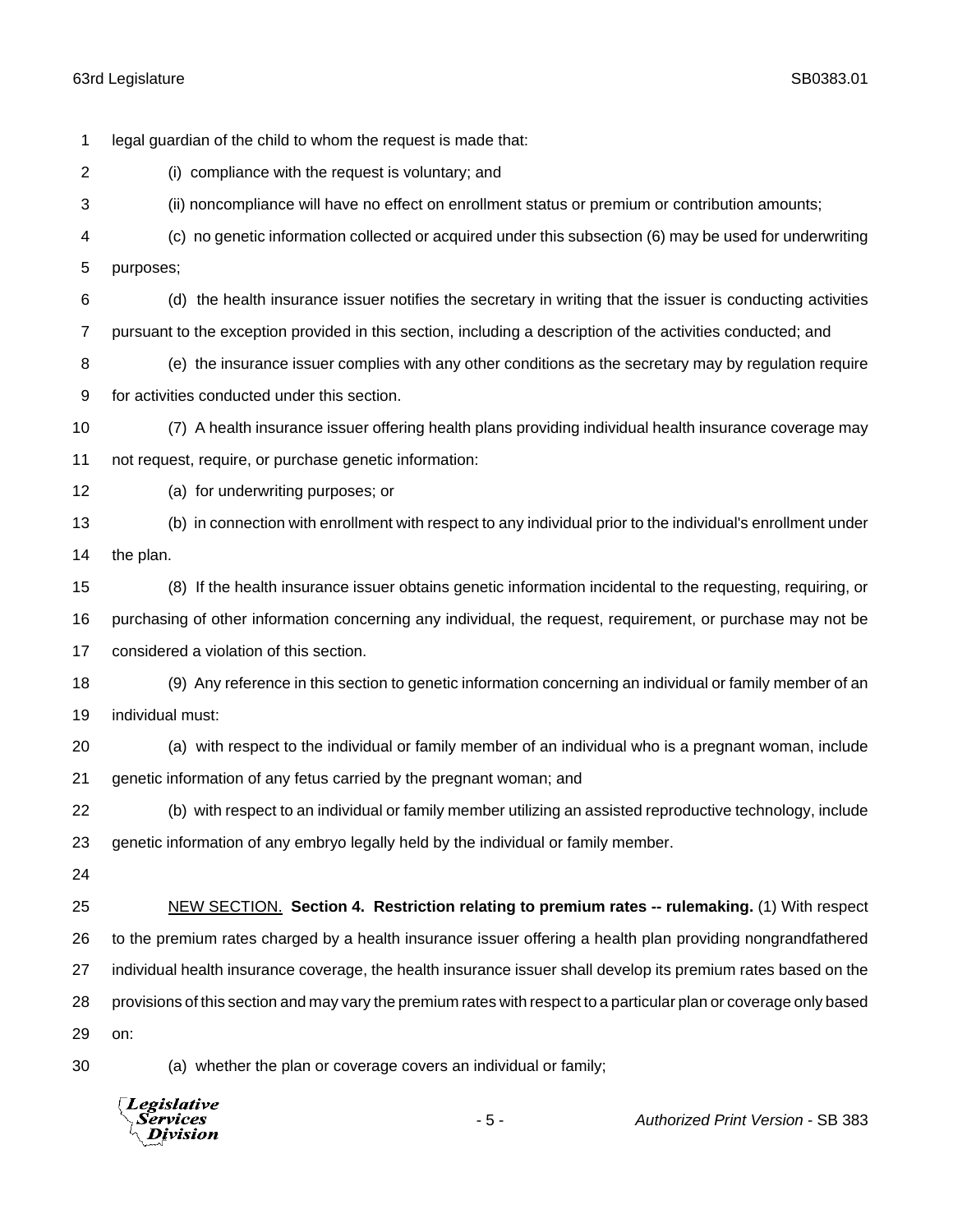(b) a geographic rating area, established by the commissioner in accordance with section 2701 of the federal Public Health Service Act; (c) age, except that the rate may not vary by more than 3 to 1 for adults; and (d) tobacco use, except that the rate may not vary by more than 1.5 to 1. (2) A premium rate may not vary with respect to any particular health plan or individual health insurance coverage by any other factor, except as described in subsection (1). (3) With respect to family coverage under a health plan providing individual health insurance coverage, 8 the rating variations permitted under subsections (1)(c) and (1)(d) must be applied based on the portion of the premium that is attributable to each family member covered under the plan. (4) The premium charged with respect to any particular health plan or individual health insurance coverage may not be adjusted more frequently than annually except that the premium rates may be changed to reflect: (a) changes to the family composition of the policyholder; (b) changes in geographic rating area of the policyholder; (c) changes in tobacco use; (d) changes to the health plan requested by the policyholder; or (e) other changes permitted by state or federal law or regulations. (5) A health insurance issuer shall consider all enrollees residing in Montana in all health plans, other than grandfathered health plans, offered by the health insurance issuer in the individual market to be members of a single risk pool, including those enrollees who do not enroll in a health plan through an exchange, as established under the federal act. (6) The commissioner may establish rules to implement the provisions of this section and to ensure that rating practices used by health insurance issuers are consistent with the purposes of this part. (7) In connection with the offering for sale of individual health insurance coverage under this part, a health insurance issuer shall make a reasonable disclosure, as part of its solicitation and sales materials, of all of the following: (a) the provisions of the coverage concerning the health insurance issuer's right to change premium rates and the factors that may affect changes in premium rates; and (b) a listing of and descriptive information, including benefits and premiums, about all health plans offered by the health insurance issuer that provide individual health insurance coverage and the availability of the plans Legislative Services - 6 - *Authorized Print Version* - SB 383**Division**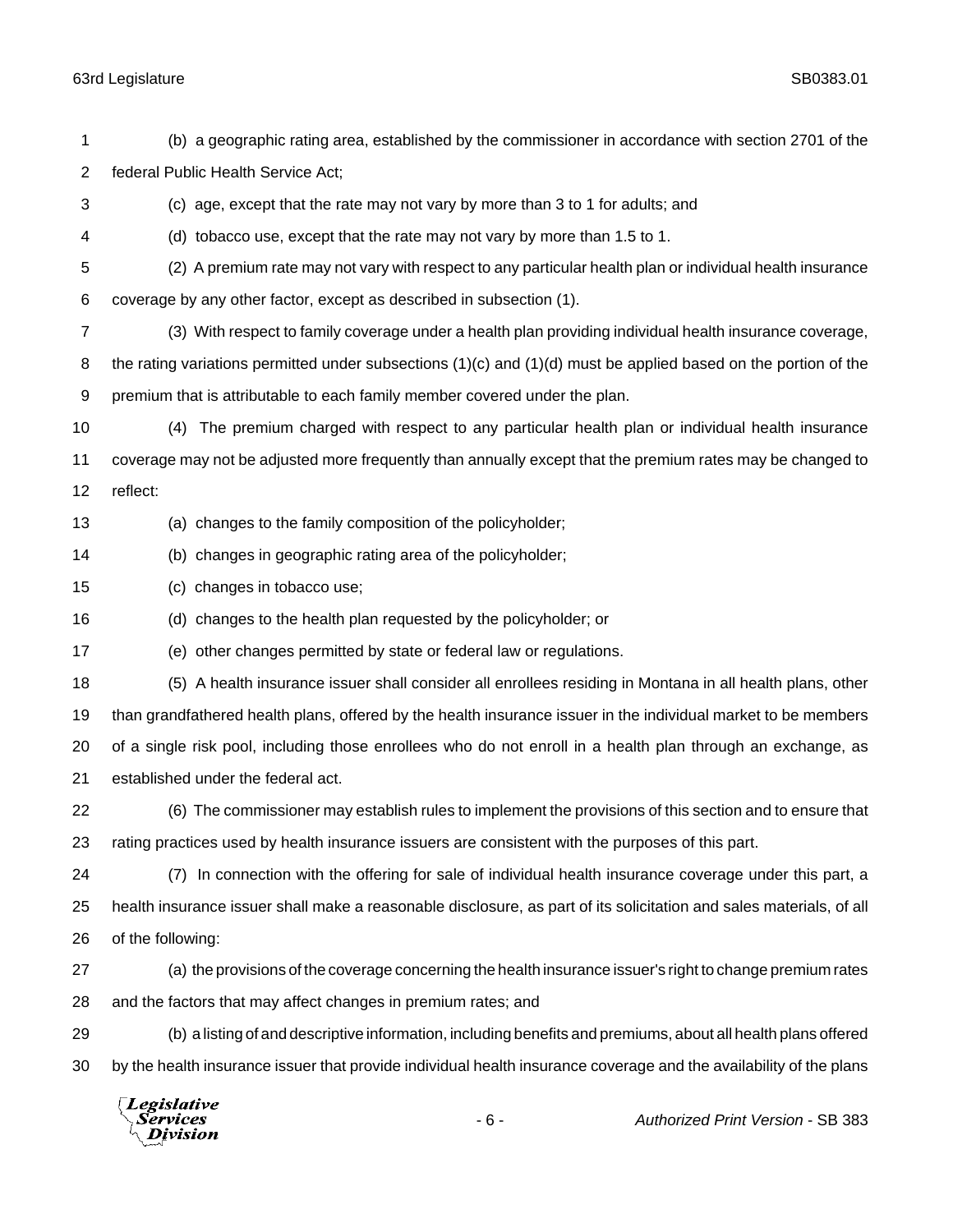for which the individual is qualified.

 (8) Each health insurance issuer shall maintain at its principal place of business a complete and detailed description of its rating practices, including information and documentation that demonstrate that its rating methods and practices are based upon commonly accepted actuarial assumptions and are in accordance with sound actuarial principles.

 (9) Each health insurance issuer shall file with the commissioner annually, on or before March 15, an actuarial certification certifying that the insurance issuer is in compliance with this part and that the rating methods of the health insurance issuer are actuarially sound. The certification must be in a form and manner and contain any information specified by the commissioner. A copy of the certification must be retained by the health insurance issuer at its principal place of business.

 (10) A health insurance issuer shall make the information and documentation described in subsection (8) available to the commissioner upon request.

 (11) Except in cases of violations of this part, the information required under subsection (8) must be considered proprietary and trade secret information if it meets the requirements of Title 30, chapter 14, part 4, and may not be disclosed by the commissioner to persons outside of the department, except for other state or federal government agencies or as agreed to by the health insurance issuer or as ordered by a court of competent jurisdiction.

 NEW SECTION. **Section 5. Comprehensive health insurance coverage requirements.** (1) Health insurance issuers offering nongrandfathered health plans providing individual health insurance coverage shall ensure that the coverage includes the essential health benefits package required under the federal act, as described in subsection (2).

(2) For purposes of this section, "essential health benefits package" means coverage that:

(a) provides for the essential health benefits, as defined in 33-22-140;

(b) limits cost-sharing for the coverage in accordance with section 1302(c) of the federal act; and

 (c) subject to section 1302 of the federal act, provides bronze, silver, gold, or platinum levels of coverage described as follows:

 (i) a bronze level health plan must provide a level of coverage that is designed to provide benefits that are actuarially equivalent to 60% of the full actuarial value of the benefits provided under the plan;

(ii) a silver level health plan must provide a level of coverage that is designed to provide benefits that are

Legislative Services **Division**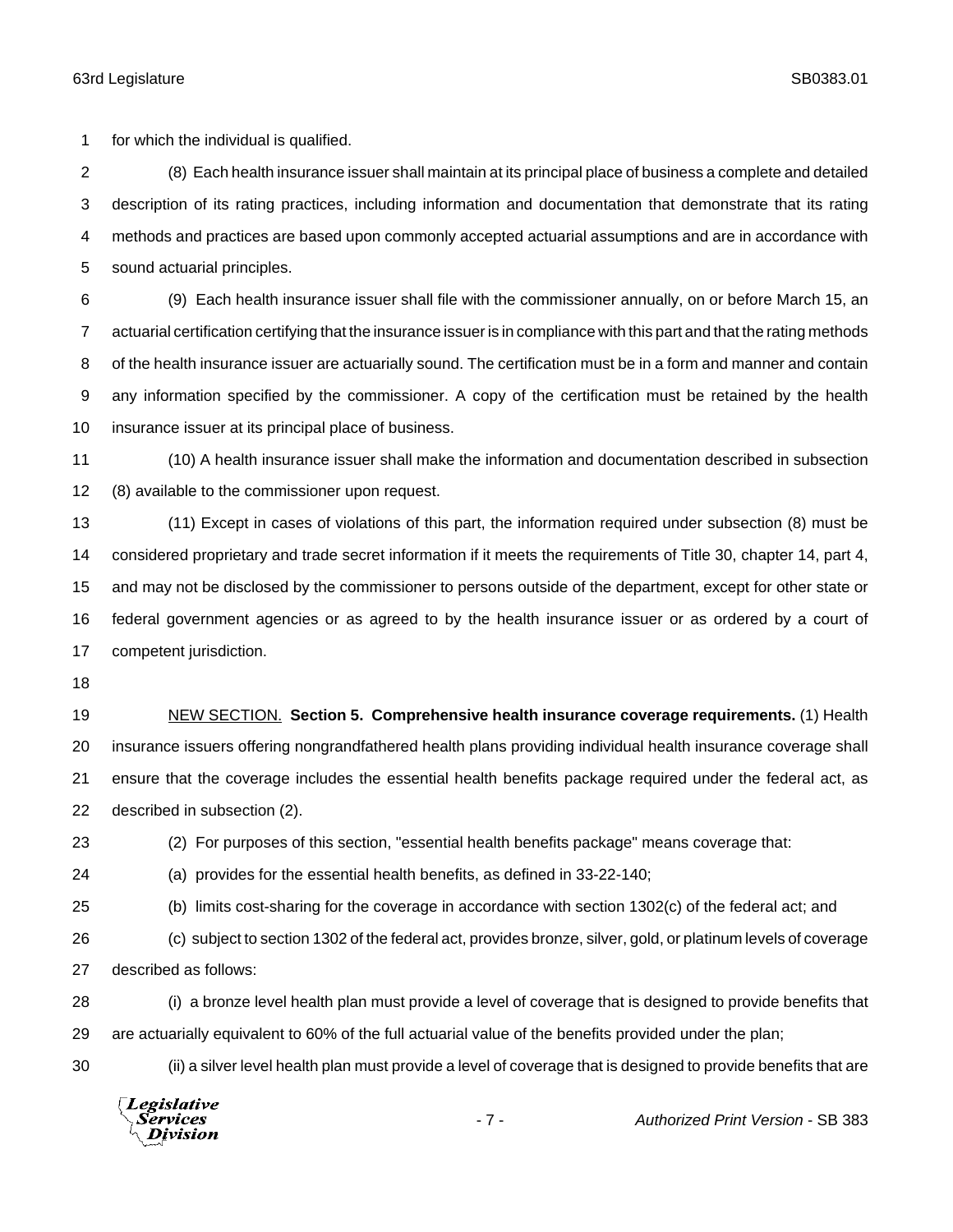(iii) a gold level health plan must provide a level of coverage that is designed to provide benefits that are actuarially equivalent to 80% of the full actuarial value of the benefits provided under the plan; and

actuarially equivalent to 70% of the full actuarial value of the benefits provided under the plan;

 (iv) a platinum level health plan must provide a level of coverage that is designed to provide benefits that are actuarially equivalent to 90% of the full actuarial value of the benefits provided under the plan.

 (3) If a health insurance issuer offers health insurance coverage in any level of coverage described in subsection (2), the insurance issuer shall also offer coverage in that level as a health plan in which the only enrollees are individuals who, as of the beginning of a policy year, have not attained the age of 21 years.

 (4) A health insurance issuer may offer a catastrophic plan that meets the requirements of the federal act. A catastrophic plan may be offered only to individuals who are eligible under section 1302 of the federal act.

 (5) This section does not apply to stand-alone dental plans offering pediatric dental services required by essential health benefits and described in section 1311 of the federal act.

 NEW SECTION. **Section 6. Coverage for participation in approved clinical trials -- definitions.** (1) A health insurance issuer that offers a health plan providing individual or group health insurance coverage in this state may not:

(a) deny participation by a qualified individual in an approved clinical trial;

 (b) deny, limit, or impose additional conditions on the coverage of routine patient costs for items or services furnished in connection with participation in an approved clinical trial; or

 (c) discriminate against an individual on the basis of the individual's participation in an approved clinical trial.

 (2) A network plan may require a qualified individual who wishes to participate in an approved clinical trial to participate in a trial that is offered through a health care provider who is part of the network plan if the provider is participating in the trial and the provider accepts the individual as a participant in the trial.

 (3) This section applies to a qualified individual residing in this state who participates in an approved clinical trial that is conducted inside or outside of this state and applies to all individual and group health insurance coverage issued in this state.

 (4) This section may not be construed to require a health insurance issuer offering individual or group health insurance coverage to provide benefits for routine patient costs if the services are provided outside of the network plan offered by the individual health insurance coverage unless the out-of-network benefits are otherwise

Legislative *Services* **Division**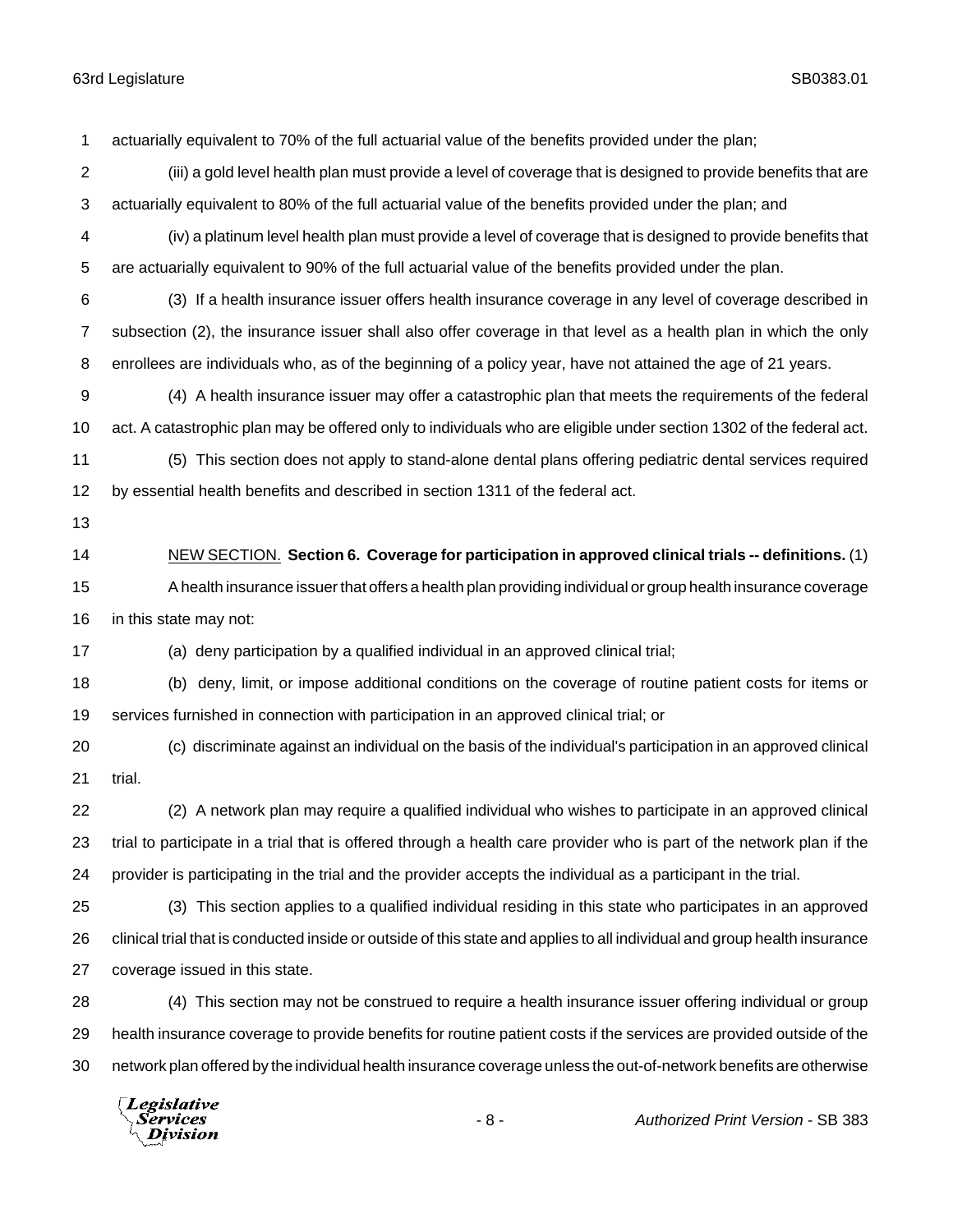provided under the coverage.

 (5) This section may not be construed to limit a health insurance issuer's coverage with respect to clinical trials.

(6) As used in this section, the following definitions apply:

 (a) "Approved clinical trial" means a phase I, phase II, phase III, or phase IV clinical trial that is conducted in relation to the prevention, detection, or treatment of cancer or a life-threatening condition and is not designed exclusively to test toxicity or disease pathophysiology. The trial must be:

 (i) conducted under an investigational new drug application reviewed by the U.S. food and drug administration;

(ii) exempt from obtaining an investigational new drug application; or

(iii) approved or funded by:

 (A) the national institutes of health, the centers for disease control and prevention, the agency for healthcare research and quality, the centers for medicare and medicaid services, or a cooperative group or center of any of these entities;

 (B) a cooperative group or center of the U.S. department of defense or the U.S. department of veterans affairs;

 (C) a qualified nongovernmental research entity identified in the guidelines issued by the national institutes of health for cancer center support grants; or

 (D) the U.S. departments of veterans affairs, defense, or energy if the trial has been reviewed or approved through a system of peer review determined by the secretary to be comparable to the system of peer review of studies and investigations used by the national institutes of health and provide an unbiased scientific review by qualified individuals who have no interest in the outcome of the review.

 (b) "Life-threatening condition" means a disease or condition from which the likelihood of death is probable unless the course of the disease or condition is interrupted.

 (c) "Qualified individual" means an individual with individual health insurance coverage or employer group health insurance who is eligible to participate in an approved clinical trial according to the trial protocol for the treatment of cancer or a life-threatening condition because:

 (i) the referring health care professional is participating in the trial and has concluded that the individual's participation in the trial would be appropriate; or

(ii) the individual provides medical and scientific information establishing that the individual's participation

**Legislative** *Services* **Division**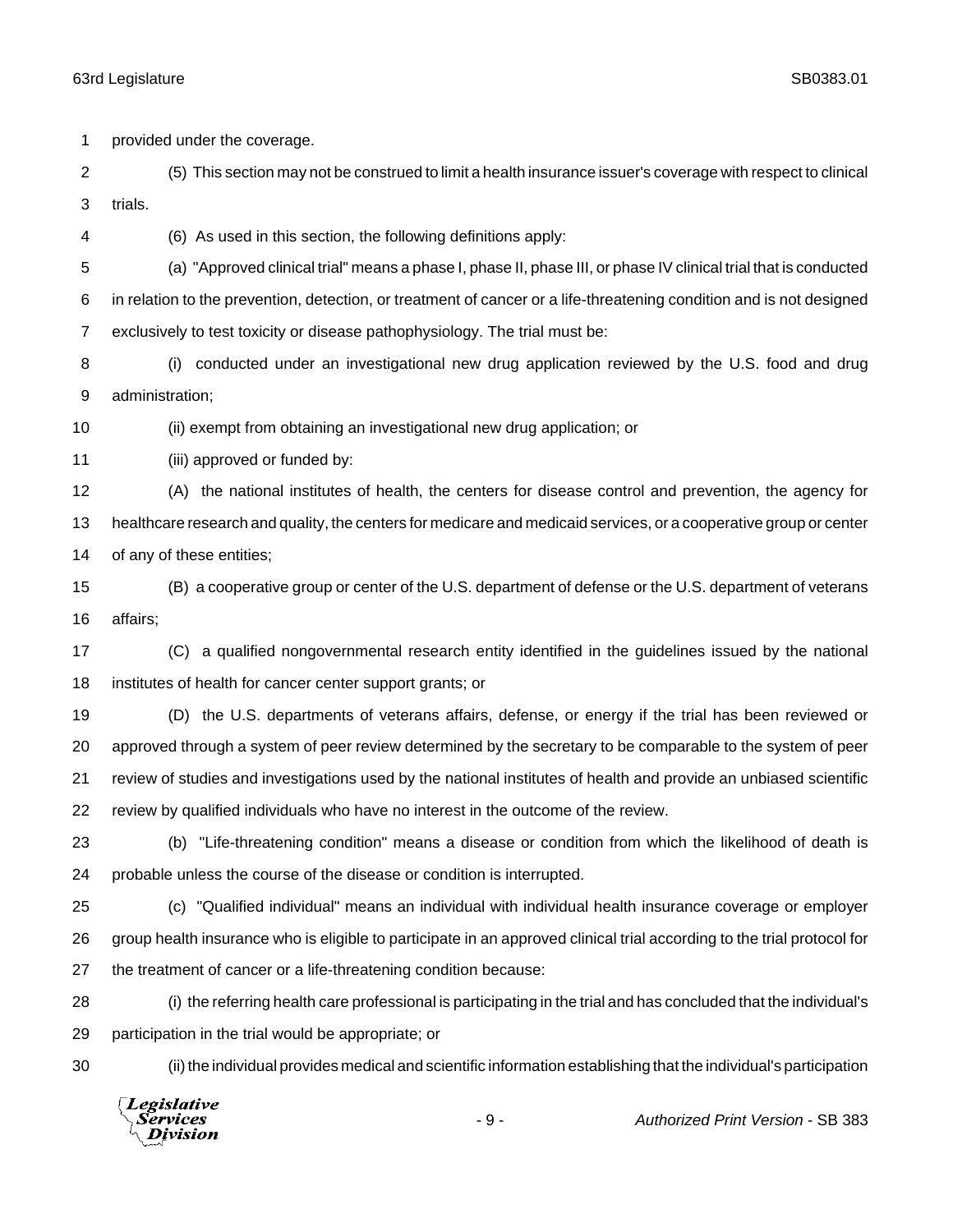Services **Division** 

 in the trial is appropriate because the individual meets the conditions described in the trial protocol. (d) (i) "Routine patient costs" include all items and services covered by the health plan of individual health insurance coverage when the items or services are typically covered for an enrollee who is not a qualified individual enrolled in an approved clinical trial. (ii) The term does not include: (A) an investigational item, device, or service that is part of the trial; (B) an item or service provided solely to satisfy data collection and analysis needs for the trial if the item or services are not used in the direct clinical management of the patient; (C) a service that is clearly inconsistent with widely accepted and established standards of care for the individual's diagnosis; or (D) an item or service customarily provided and paid for by the sponsor of a trial. NEW SECTION. **Section 7. Standards to ensure fair marketing -- rulemaking.** (1) Except as provided in [section 1], each health insurance issuer providing individual health insurance coverage shall actively market all health plans sold by the health insurance issuer to eligible individuals in this state. (2) Except as provided in subsection (3), a health insurance issuer or a producer may not, directly or indirectly: (a) encourage or direct individuals to refrain from filing an application for coverage with the health insurance issuer because of the any health status-related factor, occupation, or geographic location of the individual; or (b) encourage or direct individuals to seek coverage from another health insurance issuer because of the any health status-related factor, occupation, or geographic location of the individual. (3) The provisions of subsection (2) do not apply to information provided by a health insurance issuer or producer to an individual regarding the established geographic service area or a restricted network provision of a health insurance issuer. (4) Except as provided in subsection (5), a health insurance issuer may not, directly or indirectly, enter into any contract, agreement, or arrangement with a producer that provides for or results in the compensation paid to a producer for the sale of a health plan to be varied because of any initial or renewal health status-related factor, occupation, or geographic location of the individual or the individual's dependents. (5) Subsection (4) does not apply to a compensation arrangement that provides compensation to a Legislative - 10 - *Authorized Print Version* - SB 383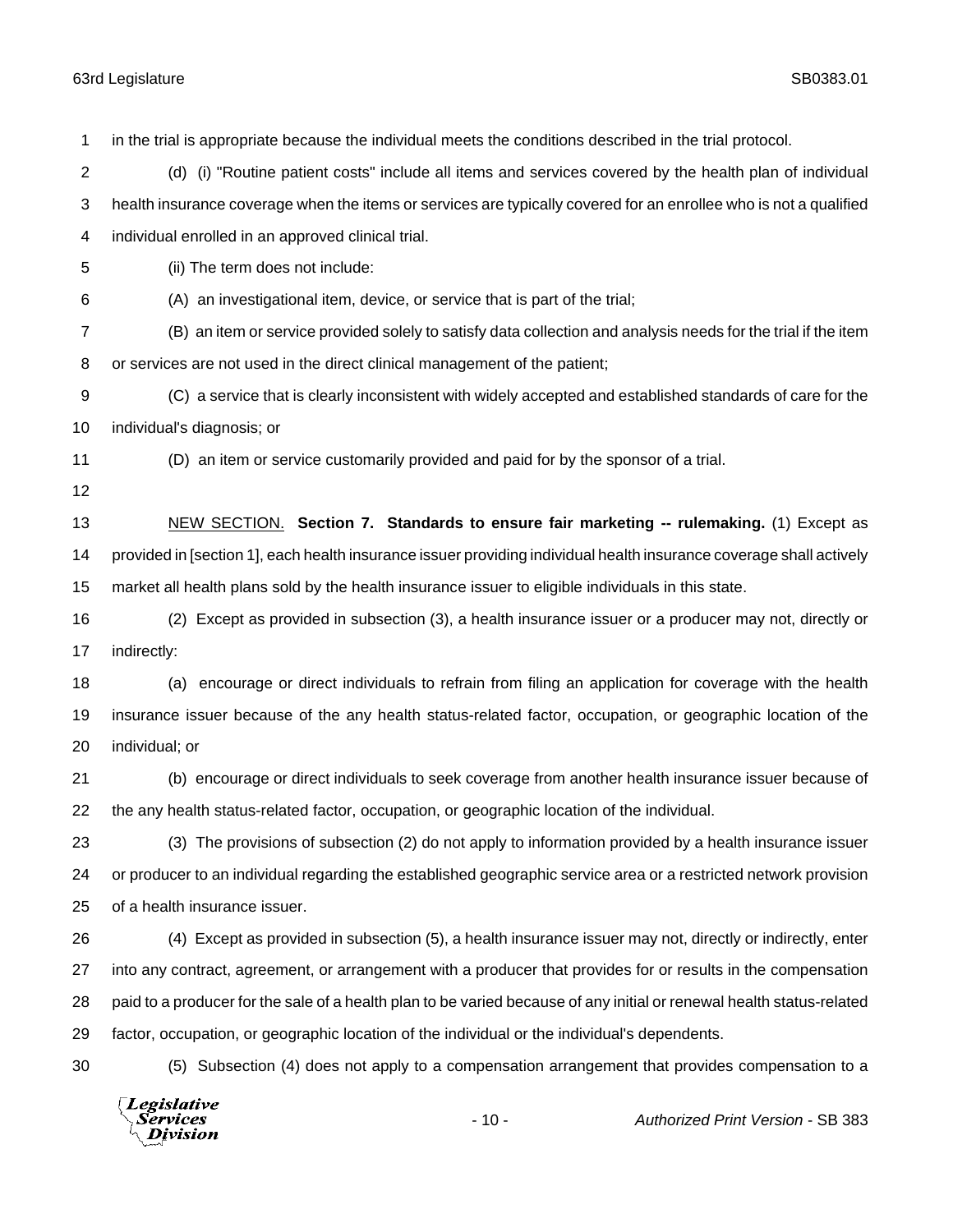producer on the basis of percentage of premium, provided that the percentage may not vary because of any health status-related factor, occupation, or geographic area of the individual or the individual's dependents.

 (6) A health insurance issuer may not terminate, fail to renew, or limit its contract or agreement of representation with a producer for any reason related to any initial or renewal health status-related factor, occupation, or geographic location of any individual or the individual's dependents placed by the producer with the health insurance issuer.

 (7) Denial by a health insurance issuer of an application for coverage from an individual must be in writing or electronically provided and must state the reason or reasons for the denial. Nothing in this subsection allows any denial by a health insurance issuer that is not in compliance with this part.

 (8) The commissioner may establish rules setting forth additional standards to provide for the fair marketing and broad availability of health plans providing individual health insurance coverage to individuals in this state.

 (9) A violation of this section by a health insurance issuer or a producer is an unfair trade practice under Title 33, chapter 18.

 (10) If a health insurance issuer enters into a contract, agreement, or other arrangement with a third-party administrator to provide administrative, marketing, or other services related to the offering of health plans providing individual health insurance coverage in this state, the third-party administrator is subject to this section as if it were a health insurance issuer.

 NEW SECTION. **Section 8. Quality of care reporting requirements -- fee.** (1) Health insurance issuers offering health plans providing individual and group health insurance coverage in this state shall annually submit to the commissioner and to policyholders under the coverage a report on whether the benefits under the coverage satisfy the elements described in subsection (2). This report must be made available to each policyholder under the coverage during each open enrollment period.

 (2) The report must follow the reporting requirements developed by the commissioner and must be accompanied by a \$50 filing fee. A health insurance issuer shall report on coverage benefits and health care provider reimbursement structures that:

 (a) improve health outcomes through the implementation of activities such as quality reporting, effective case management, care coordination, chronic disease management, and medication and care compliance initiatives for treatment or services under the coverage;

Legislative Services **Division**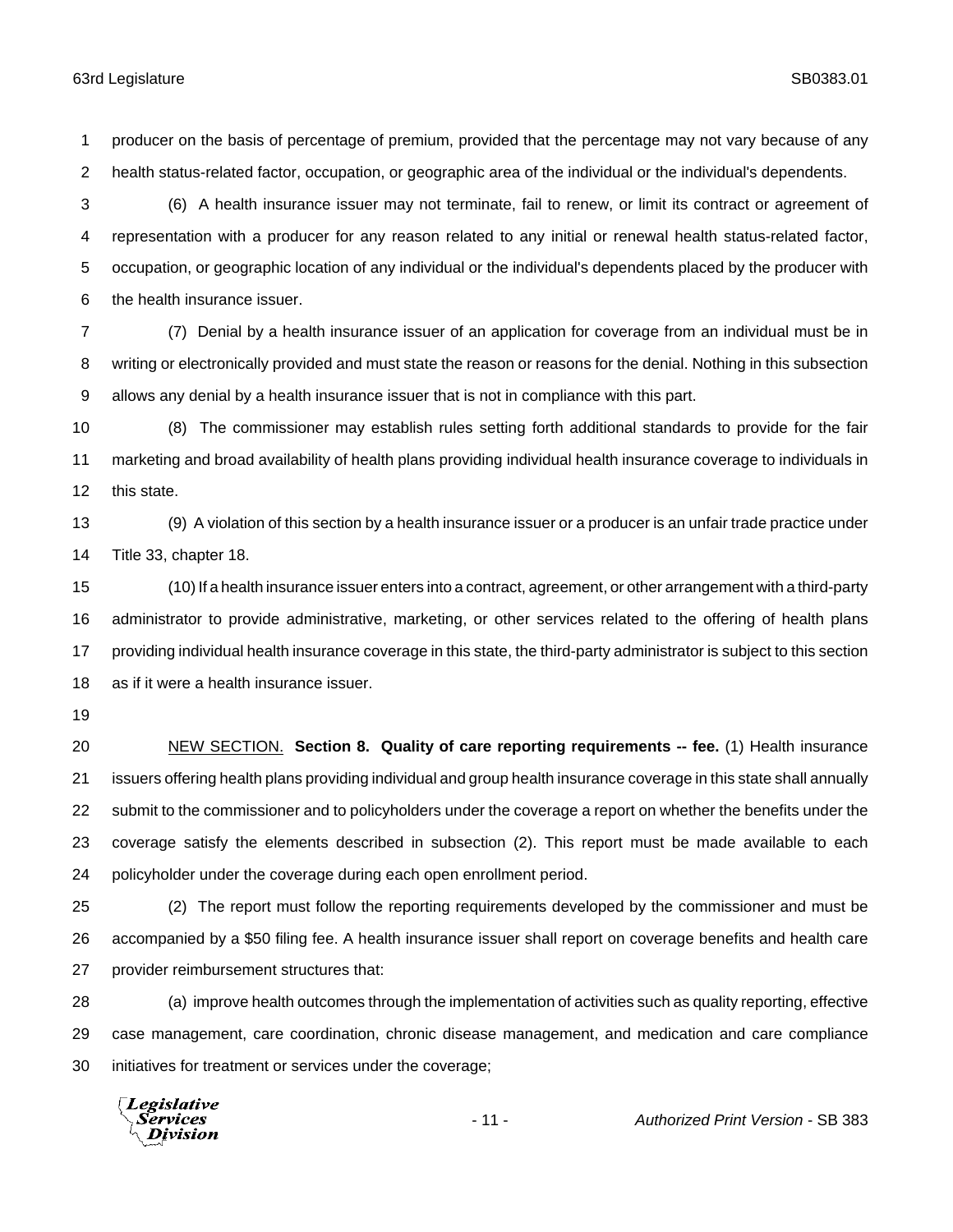| 1              | (b) implement activities that prevent hospital readmissions through a comprehensive program for hospital             |  |  |
|----------------|----------------------------------------------------------------------------------------------------------------------|--|--|
| 2              | discharge that includes patient-centered education and counseling, comprehensive discharge planning, and             |  |  |
| 3              | post-discharge reinforcement by an appropriate health care professional;                                             |  |  |
| 4              | (c) implement activities to improve patient safety and reduce medical errors through the appropriate use             |  |  |
| 5              | of best clinical practices, evidence-based medicine, and health information technology under the coverage; and       |  |  |
| 6              | (d) implement wellness and health promotion activities.                                                              |  |  |
| $\overline{7}$ | (3) For purposes of subsection (2)(d), wellness and health promotion activities may include personalized             |  |  |
| 8              | wellness and prevention services that are coordinated, maintained, or delivered by a health care provider, a         |  |  |
| 9              | wellness and prevention plan manager, or a health, wellness, or prevention services organization that conducts       |  |  |
| 10             | health risk assessments or offers ongoing face-to-face, telephone, or web-based intervention efforts for each of     |  |  |
| 11             | the program's participants and that may include the following wellness and prevention efforts:                       |  |  |
| 12             | (a) smoking cessation;                                                                                               |  |  |
| 13             | (b) weight management;                                                                                               |  |  |
| 14             | (c) stress management;                                                                                               |  |  |
| 15             | (d) physical fitness;                                                                                                |  |  |
| 16             | (e) nutrition;                                                                                                       |  |  |
| 17             | (f) heart disease prevention;                                                                                        |  |  |
| 18             | (g) healthy lifestyle support; and                                                                                   |  |  |
| 19             | (h) diabetes prevention.                                                                                             |  |  |
| 20             |                                                                                                                      |  |  |
| 21             | NEW SECTION. Section 9. Applicability of prohibition on lifetime and annual limits. (1) Except as                    |  |  |
| 22             | provided in subsection (2), this section and [section 10] apply to all individual health insurance coverage or group |  |  |
| 23             | health insurance coverage but do not apply to coverage consisting solely of excepted benefits. This section and      |  |  |
| 24             | [section 10] also apply to the state employee group insurance program, the university system employee group          |  |  |
| 25             | insurance program, any employee group insurance program of a city, town, school district, or other political         |  |  |
| 26             | subdivision of this state, and any self-funded multiple employer welfare arrangement that is subject to licensing    |  |  |
| 27             | requirements under Title 33, chapter 35.                                                                             |  |  |
| 28             | (2) The prohibition on lifetime limits applies to all health insurance plans. The prohibition and restrictions       |  |  |
|                |                                                                                                                      |  |  |

on annual limits provided for in [section 10] do not apply to grandfathered individual health insurance plans.

*Legislative*<br>Services<br>*Division*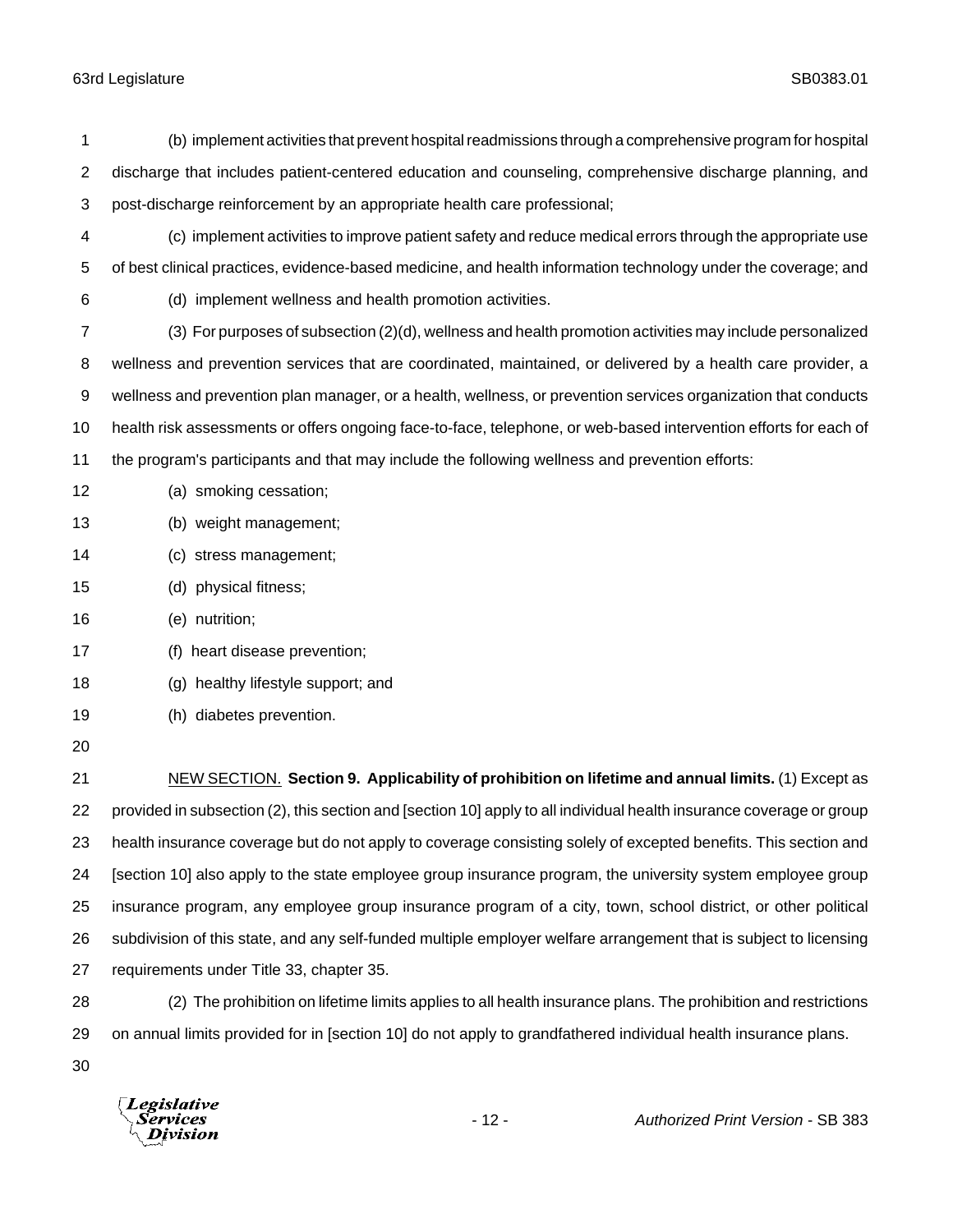NEW SECTION. **Section 10. Prohibition on lifetime and annual limits.** (1) Except as provided in subsection (4), a health insurance issuer offering group or individual health insurance plans may not establish a lifetime limit on the dollar amount of essential benefits for any individual. (2) (a) Except as provided in subsections (2)(b), (3), and (4), a health insurance issuer offering group or individual health insurance plans may not establish an annual limit on the dollar amount of essential benefits for any individual. (b) The following are not subject to the requirements of subsection (2)(a): (i) a flexible spending arrangement, as provided in 26 U.S.C. 106; (ii) a medical savings account, as provided in 26 U.S.C. 220; and (iii) a health savings account, as provided in 26 U.S.C. 223. (3) The provisions of subsection (1) do not prohibit a health insurance issuer from placing annual or lifetime dollar limits for any individual on specific covered benefits that are not essential health benefits to the extent that those limits are otherwise permitted under applicable federal or state law. (4) (a) For plan or policy years beginning prior to January 1, 2014, a group health plan or a health insurance issuer offering group or individual health insurance coverage may establish for any individual an annual limit on the dollar amount of benefits that are essential benefits if the limit is not less than \$2 million for a plan or policy year beginning after September 22, 2012, but before January 1, 2014. (b) In determining whether an individual has received benefits that meet or exceed the allowable limits as provided in subsection (4)(a), a health insurance issuer shall take into account only essential benefits. (5) (a) For plan or policy years beginning prior to January 1, 2014, a health plan is exempt from the annual limit requirements listed in subsection (3) if the plan is approved for a waiver from the requirements by the U.S. department of health and human services. However, the exemption under this subsection (5) applies only for the specified period of time that the waiver from the U.S. department of health and human services applies. (b) At the time the health plan receives a waiver from the U.S. department of health and human services, the health plan shall notify prospective applicants and affected policyholders and certificate holders and the insurance commissioner in each state where prospective applicants and any affected insureds are known to reside.

 (c) At the time the waiver expires or is otherwise no longer in effect, the health plan shall notify affected policyholders and certificate holders and the insurance commissioner in each state where any affected insured

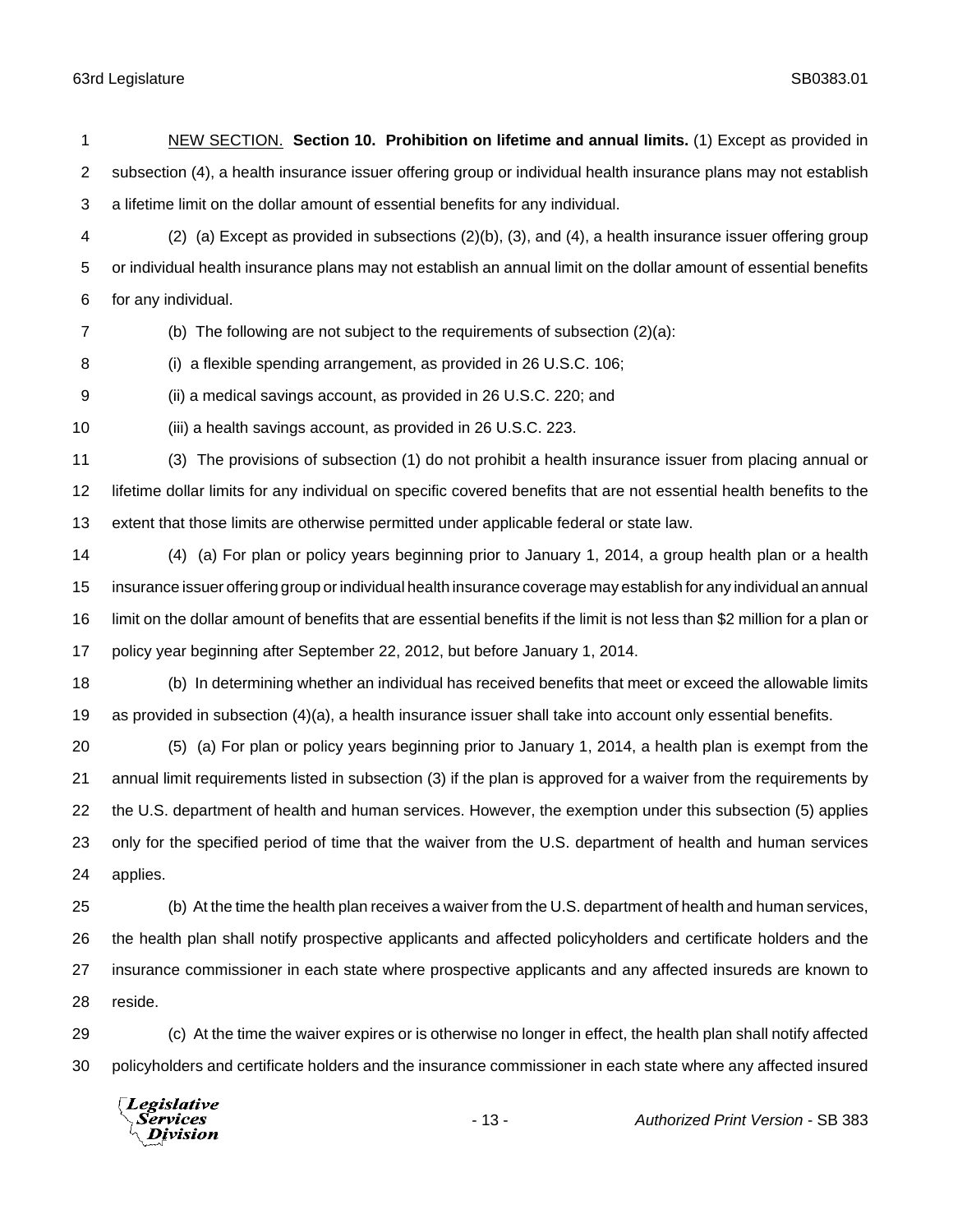is known to reside.

 NEW SECTION. **Section 11. Coverage for preventive services.** (1) A health insurance issuer shall provide coverage for all of the following items and services and, except as provided in [section 13], may not impose any cost-sharing requirements with respect to the following items and services:

 (a) evidence-based items or services that have a rating of "A" or "B" in the recommendations of the U.S. preventive services task force as of September 23, 2010;

 (b) immunizations for routine use in children, adolescents, and adults that have an existing recommendation from the advisory committee on immunization practices of the centers for disease control and prevention with respect to the individual involved; and

 (c) evidence-based preventive care and screenings provided for in comprehensive guidelines supported by the health resources and services administration with respect to infants, children, adolescents, and women to the extent not described in subsection (1)(a).

 (2) (a) A health insurance issuer shall, at least annually at the beginning of each new plan year or policy year, whichever is applicable, revise the preventive services covered under its health plans pursuant to this section to be consistent with the recommendations of the U.S. preventive services task force, the advisory committee on immunization practices, and the guidelines in effect at the time on evidence-based preventive care and screenings provided by the health resources and services administration with respect to infants, children, adolescents, and women.

 (b) For the purposes of subsection (1)(b), a recommendation from the advisory committee on immunization practices is considered to be in effect after it has been adopted by the director of the centers for disease control and prevention. A recommendation is considered to be for routine use if it is listed on the immunization schedules of the centers for disease control and prevention.

 (c) A health insurance issuer is not required to provide coverage for any items or service specified in any recommendation or guideline described in subsection (1) or updated as provided in subsection (2)(a) after the item or service is no longer described in those recommendations or guidelines.

 (d) The U.S. preventive services task force recommendations regarding breast cancer screening, mammography, and prevention issued in November 2009 are not considered to be current and do not apply to the coverage required under this section.

(3) A health insurance issuer is not prevented by this section from using a reasonable medical

Legislative *Services* **Division**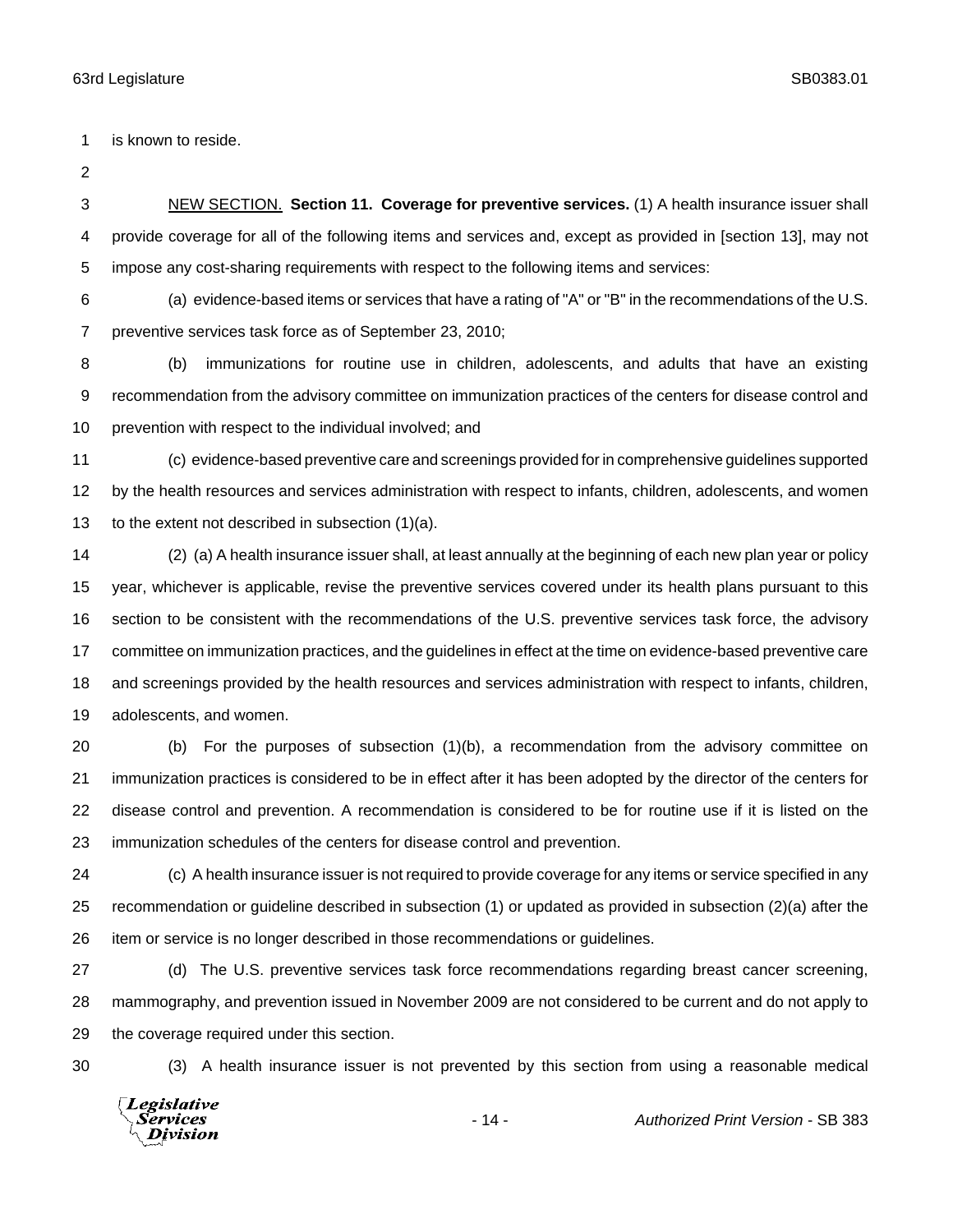management technique to determine the frequency, method, treatment, or setting for an item or service described in this section if the management technique is not specified in the recommendation or guideline. (4) This section does not prohibit a health insurance issuer from: (a) providing coverage for items and services in addition to those recommended by the U.S. preventive services task force or the advisory committee on immunization practices or provided by guidelines supported by the health resources and services administration; or (b) denying coverage for items and services that are not recommended or within guidelines as described in subsection (2). (5) A health insurance issuer may impose cost-sharing requirements for a treatment not described in subsection (1) even if the treatment results from an item or service otherwise described in this section. (6) (a) Except as provided in subsection (6)(b), the provisions of [sections 12 and 13] and this section apply to: (i) all group and individual health insurance coverage; (ii) the state employee group insurance program; (iii) the university system employee group insurance program; (iv) any employee group insurance program of a city, town, school district, or other political subdivision of this state; and (v) any self-funded multiple employer welfare arrangement that is subject to licensing requirements under Title 33, chapter 35. (b) The provisions of [sections 12 and 13] and this section do not apply to coverage consisting solely of excepted benefits or to grandfathered group or individual health insurance plans. (7) For the purposes of [sections 12 and 13] and this section, a cost-sharing requirement includes but is not limited to a copayment, coinsurance, or deductible. NEW SECTION. **Section 12. Coverage for office visits in conjunction with preventive items and services.** (1) A health insurance issuer may impose cost-sharing requirements with respect to an office visit if an item or a service described in [section 11] is billed separately or is tracked as individual encounter data separately from the office visit. (2) A health insurance issuer may not impose cost-sharing requirements with respect to an office visit if an item or service described in [section 11] is not billed separately or is not tracked as individual encounter data

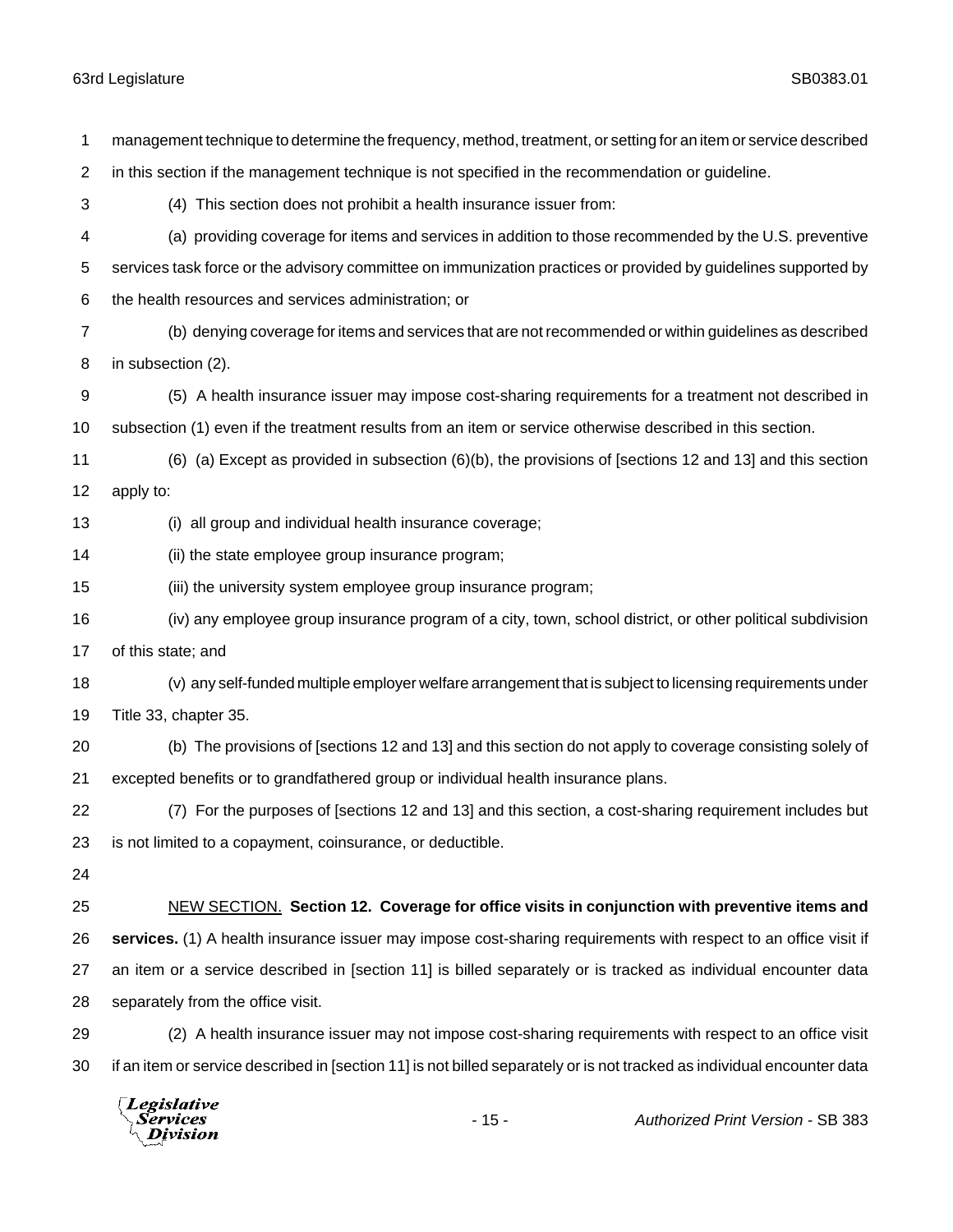separately from the office visit and the primary purpose of the office visit is the delivery of the item or the service.

 (3) A health insurance issuer may impose cost-sharing requirements with respect to an office visit regardless of whether the item or service described in [section 11] is billed separately or is tracked as individual encounter data separately from the office visit if the primary purpose of the office visit is not the delivery of the item or service.

- 
- 

#### NEW SECTION. **Section 13. Preventive items and services delivered by out-of-network providers.**

 (1) Nothing in [sections 11 and 12] requires a health insurance issuer that has a network of providers to provide benefits for items and services described in [section 11] that are delivered by an out-of-network provider.

 (2) Nothing in [section 11] precludes a health insurance issuer that has a network of providers from imposing cost-sharing requirements for items or services described in [section 11] that are delivered by an out-of-network provider.

 NEW SECTION. **Section 14. Choice of health care professional for primary care.** (1) If a health insurance issuer offering group or individual health insurance coverage requires or provides for the designation by a covered person of a participating primary health care professional, the health insurance issuer shall permit each covered person to designate any participating primary care health care professional who is available to accept the covered person.

 (2) If a health insurance issuer requires or provides for the designation of a participating health care professional for a child by a covered person, the health insurance issuer shall permit the covered person to designate a participating pediatrician as the child's primary care health care professional if the health care professional is available to accept the designation.

 (3) This section may not be construed to waive any exclusions of coverage under the terms and conditions of the health plan with respect to coverage of pediatric care.

 NEW SECTION. **Section 15. Notice requirements.** (1) If a health insurance issuer requires the designation by a covered person of a primary care health care professional, the health insurance issuer shall provide notice informing each participant or, in the individual market, each primary subscriber of the terms of the health plan regarding designation of a primary care health care professional and of a covered person's rights: (a) to designate any participating health care professional as the covered person's primary care health

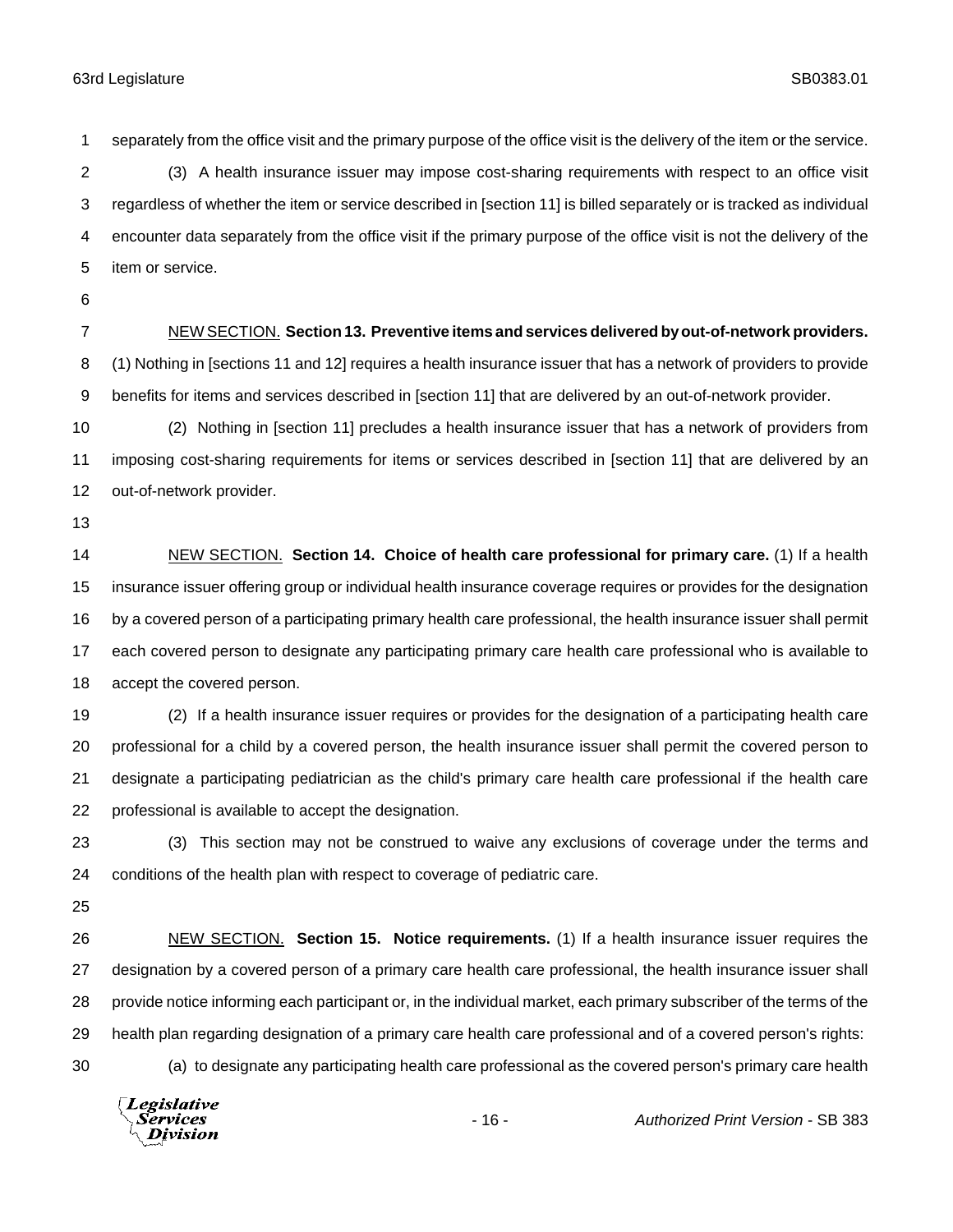care professional;

 (b) to designate with respect to a child any participating physician who specializes in pediatrics as the child's primary care health care professional; and

 (c) to obtain with respect to a covered person obstetrical or gynecological care from a participating health care professional who specializes in obstetrics or gynecology without prior authorization or referral from a health insurance issuer or any other person, including a primary care health care professional.

 (2) (a) In the case of group health insurance coverage, the notice described in subsection (1) must be included whenever the health insurance issuer provides a participant with a summary plan description or other similar description of benefits under the health plan.

 (b) In the case of individual health insurance coverage, the notice described in subsection (1) must be included whenever the health insurance issuer provides a primary subscriber with a policy, certificate, or contract of health insurance.

 (3) A health insurance issuer may use the model notice language in 45 CFR 147.138 to satisfy the requirements of this section.

 NEW SECTION. **Section 16. Applicability.** (1) The provisions of [sections 14 and 15] and Title 33, chapter 22, part 19, apply to all health insurance issuers issuing group or individual insurance coverage, except for coverage consisting solely of excepted benefits, and the state employee group insurance program, the university system employee group insurance program, any employee group insurance program of a city, town, school district, or other political subdivision of this state, any self-funded student health plan established under Title 20, chapter 25, part 14, any health maintenance organization that is subject to the requirements of Title 33, chapter 31, and any self-funded multiple employer welfare arrangement that is subject to licensing requirements under Title 33, chapter 35.

 (2) The provisions of [sections 14 and 15] do not apply to a grandfathered individual or group health insurance plan.

 NEW SECTION. **Section 17. Prohibition on rescissions of coverage -- exceptions -- notice.** (1) A health insurance issuer may not rescind health insurance coverage with respect to an individual, including a group to which the individual belongs or family coverage in which the individual is included, after the individual has coverage under the plan unless the individual:

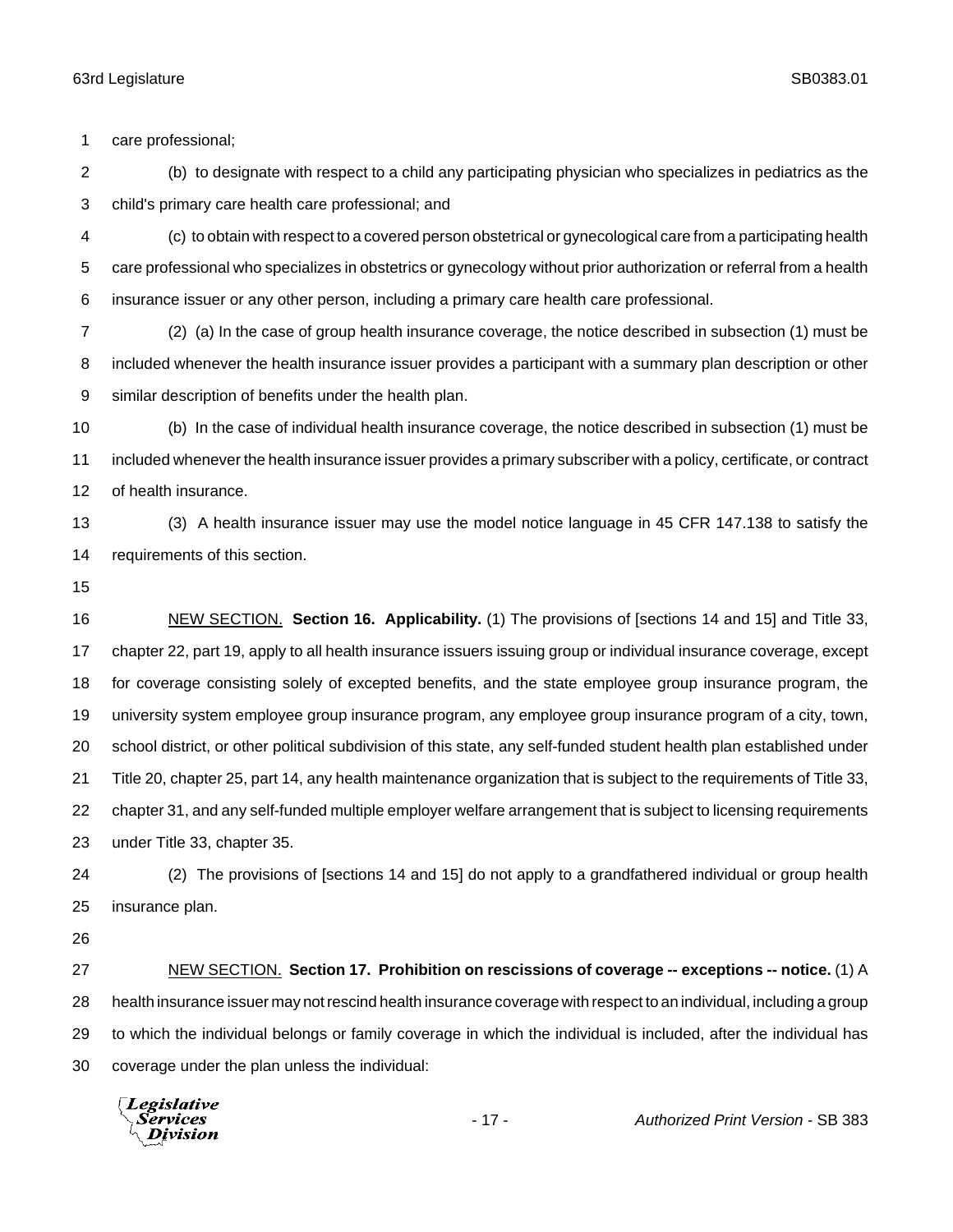(a) makes a misrepresentation, omission, concealment of facts, or incorrect statement that was fraudulent; or (b) makes an intentional misrepresentation of material fact, as prohibited by the terms of the plan. (2) Before coverage under the plan may be rescinded pursuant to subsection (1), a health insurance issuer shall provide written notice at least 30 days in advance of the rescission to each group health plan enrollee, regardless of whether the rescission applies to the entire group or only to an individual within the group, or to the primary subscriber who would be affected by the proposed rescission of coverage for individual health insurance coverage. (3) The provisions of this section apply regardless of any applicable contestability period. (4) The provisions of this section apply to all individual and group health insurance coverage, including grandfathered plan coverage, and to multiple employer welfare arrangements subject to licensing under Title 33, chapter 35. (5) (a) For the purposes of this section, "rescission" means a cancellation or discontinuance of coverage under a health plan that has a retroactive effect. (b) The term does not include cancellation or discontinuance of health insurance coverage if: (i) the cancellation or discontinuance of coverage has only a prospective effect; or (ii) the cancellation or discontinuance of coverage is effective retroactively to the extent that it is attributable to a failure to timely pay required premiums or contributions towards the cost of coverage. **Section 18.** Section 2-18-704, MCA, is amended to read: **"2-18-704. Mandatory provisions.** (1) An insurance contract or plan issued under this part must contain provisions that permit: (a) the member of a group who retires from active service under the appropriate retirement provisions of a defined benefit plan provided by law or, in the case of the defined contribution plan provided in Title 19, chapter 3, part 21, a member with at least 5 years of service and who is at least age 50 while in covered employment to remain a member of the group until the member becomes eligible for medicare under the federal Health Insurance for the Aged Act, 42 U.S.C. 1395, unless the member is a participant in another group plan with substantially the same or greater benefits at an equivalent cost or unless the member is employed and, by virtue of that employment, is eligible to participate in another group plan with substantially the same or greater benefits at an equivalent cost;

**Legislative** *Services* **Division**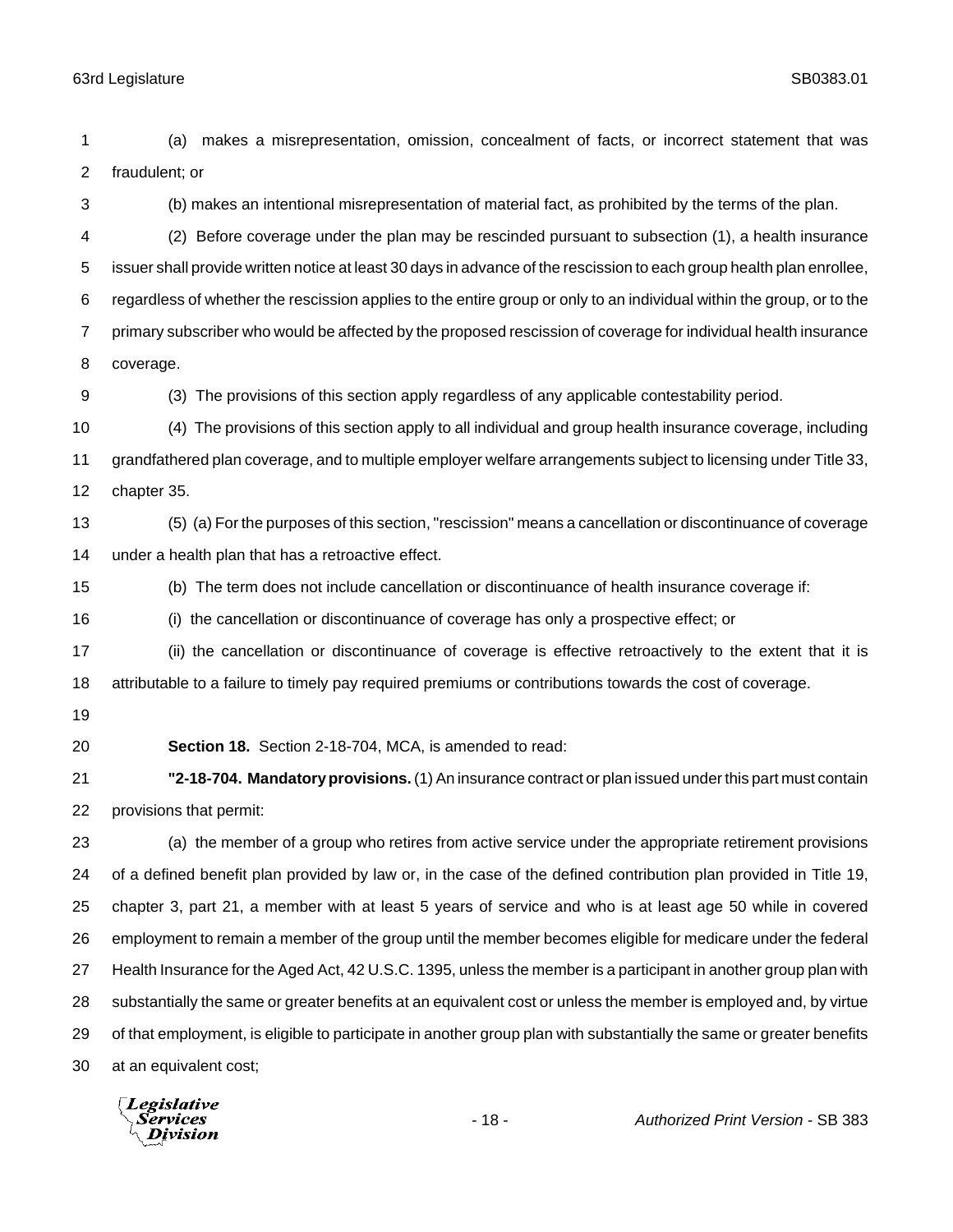(b) the surviving spouse of a member to remain a member of the group as long as the spouse is eligible for retirement benefits accrued by the deceased member as provided by law unless the spouse is eligible for medicare under the federal Health Insurance for the Aged Act or unless the spouse has or is eligible for equivalent insurance coverage as provided in subsection (1)(a);

 (c) the surviving children of a member to remain members of the group as long as they are eligible for retirement benefits accrued by the deceased member as provided by law unless they have equivalent coverage as provided in subsection (1)(a) or are eligible for insurance coverage by virtue of the employment of a surviving parent or legal guardian.

 (2) An insurance contract or plan issued under this part must contain the provisions of subsection (1) for remaining a member of the group and also must permit:

(a) the spouse of a retired member the same rights as a surviving spouse under subsection (1)(b);

(b) the spouse of a retiring member to convert a group policy as provided in 33-22-508; and

 (c) continued membership in the group by anyone eligible under the provisions of this section, notwithstanding the person's eligibility for medicare under the federal Health Insurance for the Aged Act.

 (3) (a) A state insurance contract or plan must contain provisions that permit a legislator to remain a member of the state's group plan until the legislator becomes eligible for medicare under the federal Health Insurance for the Aged Act if the legislator:

 (i) terminates service in the legislature and is a vested member of a state retirement system provided by law; and

 (ii) notifies the department of administration in writing within 90 days of the end of the legislator's legislative term.

 (b) A former legislator may not remain a member of the group plan under the provisions of subsection (3)(a) if the person:

(i) is a member of a plan with substantially the same or greater benefits at an equivalent cost; or

 (ii) is employed and, by virtue of that employment, is eligible to participate in another group plan with substantially the same or greater benefits at an equivalent cost.

 (c) A legislator who remains a member of the group under the provisions of subsection (3)(a) and subsequently terminates membership may not rejoin the group plan unless the person again serves as a legislator.

(4) (a) A state insurance contract or plan must contain provisions that permit continued membership in

Legislative *Services* **Division**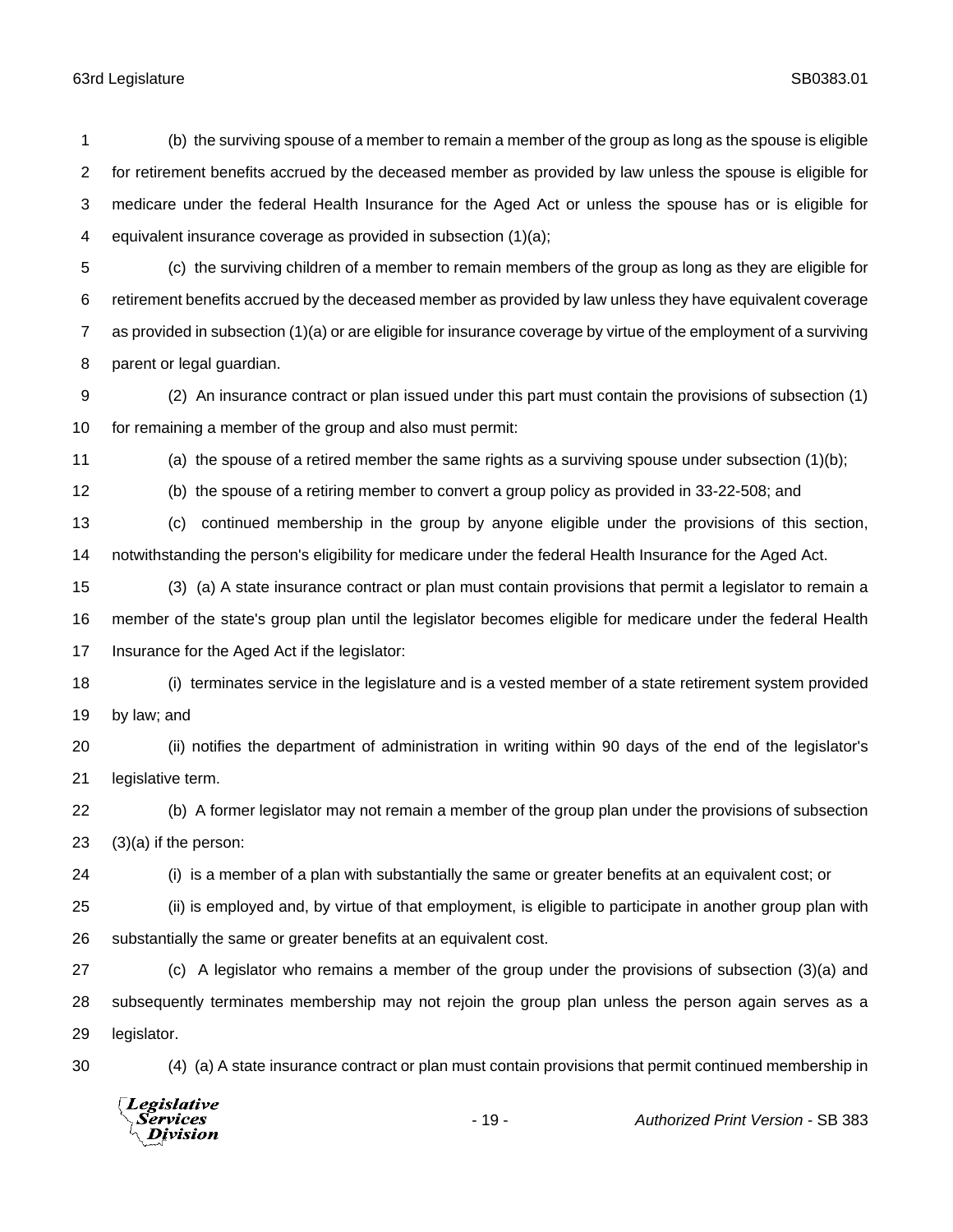choice to continue membership in the group plan. (b) A former judge may not remain a member of the group plan under the provisions of this subsection (4) if the person: (i) is a member of a plan with substantially the same or greater benefits at an equivalent cost; (ii) is employed and, by virtue of that employment, is eligible to participate in another group plan with substantially the same or greater benefits at an equivalent cost; or (iii) becomes eligible for medicare under the federal Health Insurance for the Aged Act. (c) A judge who remains a member of the group under the provisions of this subsection (4) and subsequently terminates membership may not rejoin the group plan unless the person again serves in a position covered by the state's group plan. (5) A person electing to remain a member of the group under subsection (1), (2), (3), or (4) shall pay the full premium for coverage and for that of the person's covered dependents. (6) An insurance contract or plan issued under this part that provides for the dispensing of prescription drugs by an out-of-state mail service pharmacy, as defined in 37-7-702: (a) must permit any member of a group to obtain prescription drugs from a pharmacy located in Montana that is willing to match the price charged to the group or plan and to meet all terms and conditions, including the same professional requirements that are met by the mail service pharmacy for a drug, without financial penalty to the member; and (b) may only be with an out-of-state mail service pharmacy that is registered with the board under Title 37, chapter 7, part 7, and that is registered in this state as a foreign corporation. (7) An insurance contract or plan issued under this part must include coverage for treatment of inborn errors of metabolism, as provided for in 33-22-131. (8) (a) An insurance contract or plan issued under this part that provides coverage for an individual in a member's family must provide coverage for well-child care for children from the moment of birth through 7 years of age. Benefits provided under this coverage are exempt from any deductible provision that may be in force in the contract or plan. (b) Coverage for well-child care under subsection (8)(a) must include: Legislative Services - 20 - *Authorized Print Version* - SB 383**Division** 

the state's group plan by a member of the judges' retirement system who leaves judicial office but continues to

be an inactive vested member of the judges' retirement system as provided by 19-5-301. The judge shall notify

the department of administration in writing within 90 days of the end of the judge's judicial service of the judge's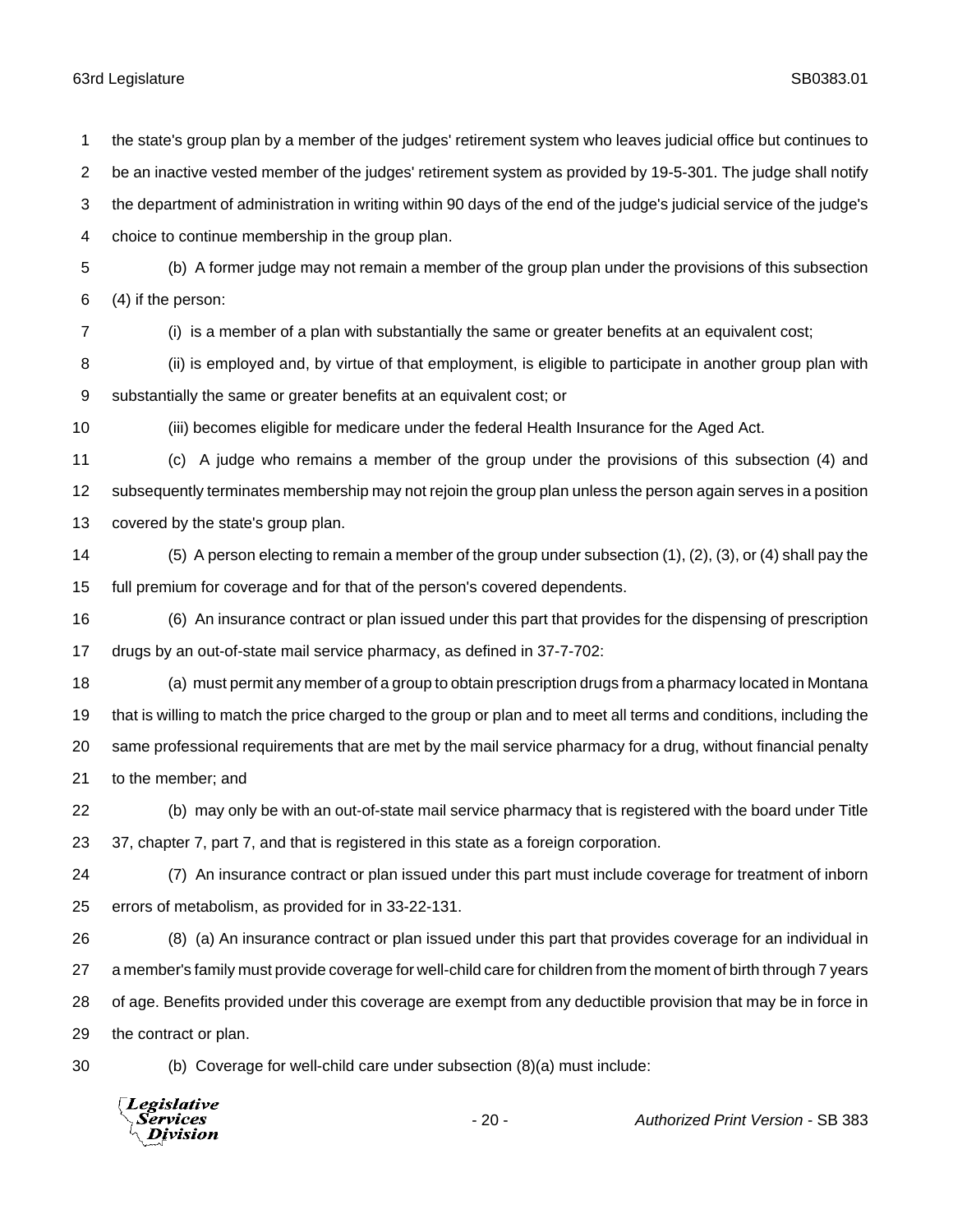| 1              | (i) a history, physical examination, developmental assessment, anticipatory guidance, and laboratory                        |  |  |
|----------------|-----------------------------------------------------------------------------------------------------------------------------|--|--|
| $\overline{2}$ | tests, according to the schedule of visits adopted under the early and periodic screening, diagnosis, and treatment         |  |  |
| 3              | services program provided for in 53-6-101; and                                                                              |  |  |
| 4              | (ii) routine immunizations according to the schedule for immunization recommended by the advisory                           |  |  |
| 5              | committee on immunization practice advisory committee of the U.S. department of health and human services                   |  |  |
| 6              | centers for disease control and prevention; and                                                                             |  |  |
| $\overline{7}$ | (iii) the items and services described in [sections 11 through 13] and 45 CFR 147.130.                                      |  |  |
| 8              | (c) Minimum benefits may be limited to one visit payable to one provider for all of the services provided                   |  |  |
| 9              | at each visit as provided for in this subsection (8).                                                                       |  |  |
| 10             | (d) For purposes of this subsection (8):                                                                                    |  |  |
| 11             | "developmental assessment" and "anticipatory guidance" mean the services described in the<br>(i)                            |  |  |
| 12             | Guidelines for Health Supervision II, published by the American academy of pediatrics; and                                  |  |  |
| 13             | (ii) "well-child care" means the services described in [section 11] and subsection (8)(b) of this section and               |  |  |
| 14             | delivered by a physician or a health care professional supervised by a physician.                                           |  |  |
| 15             | (9) Upon renewal, an insurance contract or plan issued under this part under which coverage of a                            |  |  |
| 16             | dependent terminates at a specified age must continue to provide coverage for any dependent, as defined in the              |  |  |
| 17             | insurance contract or plan $\frac{1}{2}$ and in 33-22-140(6)(b), until the dependent reaches 26 years of age. For insurance |  |  |
| 18             | contracts or plans issued under this part, the premium charged for the additional coverage of a dependent, as               |  |  |
| 19             | defined in the insurance contract or plan, may be required to be paid by the insured and not by the employer.               |  |  |
| 20             | (10) Prior to issuance of an insurance contract or plan under this part, written informational materials                    |  |  |
| 21             | describing the contract's or plan's cancer screening coverages must be provided to a prospective group or plan              |  |  |
| 22             | member.                                                                                                                     |  |  |
| 23             | (11) The state employee group benefit plans and the Montana university system group benefits plans                          |  |  |
| 24             | must provide coverage for hospital inpatient care for a period of time as is determined by the attending physician          |  |  |
| 25             | and, in the case of a health maintenance organization, the primary care physician, in consultation with the patient         |  |  |
| 26             | to be medically necessary following a mastectomy, a lumpectomy, or a lymph node dissection for the treatment                |  |  |
| 27             | of breast cancer.                                                                                                           |  |  |
| 28             | (12) (a) The state employee group benefit plans and the Montana university system group benefits plans                      |  |  |
| 29             | must provide coverage for outpatient self-management training and education for the treatment of diabetes. Any              |  |  |

education must be provided by a licensed health care professional with expertise in diabetes.

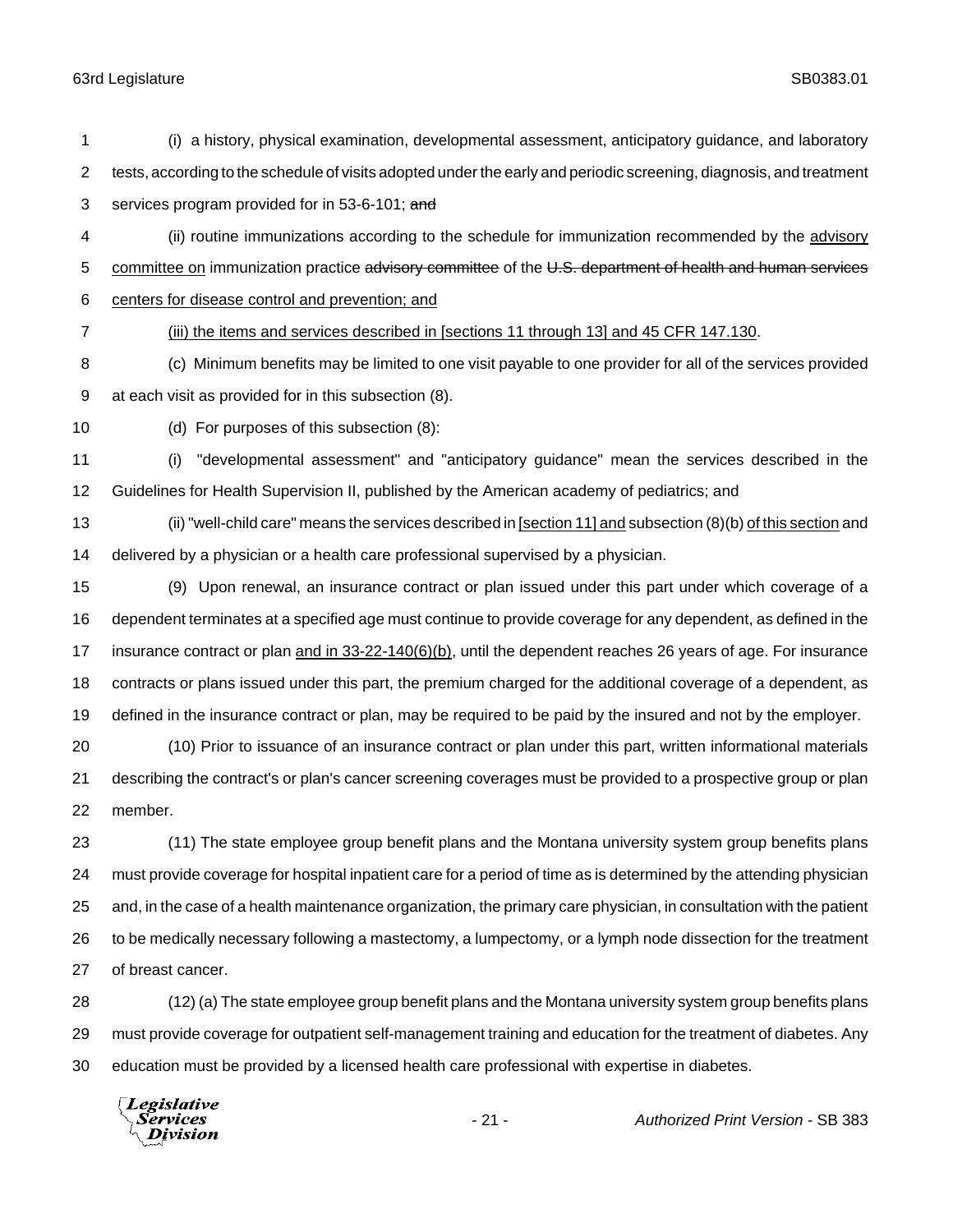(b) Coverage must include a \$250 benefit for a person each year for medically necessary and prescribed outpatient self-management training and education for the treatment of diabetes.

 (c) The state employee group benefit plans and the Montana university system group benefits plans must provide coverage for diabetic equipment and supplies that at a minimum includes insulin, syringes, injection aids, devices for self-monitoring of glucose levels (including those for the visually impaired), test strips, visual reading and urine test strips, one insulin pump for each warranty period, accessories to insulin pumps, one prescriptive oral agent for controlling blood sugar levels for each class of drug approved by the United States food and drug administration, and glucagon emergency kits.

 (d) Nothing in subsection (12)(a), (12)(b), or (12)(c) prohibits the state or the Montana university group benefit plans from providing a greater benefit or an alternative benefit of substantially equal value, in which case subsection (12)(a), (12)(b), or (12)(c), as appropriate, does not apply.

 (e) Annual copayment and deductible provisions are subject to the same terms and conditions applicable to all other covered benefits within a given policy.

 (f) This subsection (12) does not apply to disability income, hospital indemnity, medicare supplement, accident-only, vision, dental, specific disease, or long-term care policies offered by the state or the Montana university system as benefits to employees, retirees, and their dependents.

 (13) (a) The state employee group benefit plans and the Montana university system group benefits plans that provide coverage to the spouse or dependents of a peace officer as defined in 45-2-101, a game warden as defined in 19-8-101, a firefighter as defined in 19-13-104, or a volunteer firefighter as defined in 19-17-102 shall renew the coverage of the spouse or dependents if the peace officer, game warden, firefighter, or volunteer firefighter dies within the course and scope of employment. Except as provided in subsection (13)(b), the continuation of the coverage is at the option of the spouse or dependents. Renewals of coverage under this section must provide for the same level of benefits as are available to other members of the group. Premiums charged to a spouse or dependent under this section must be the same as premiums charged to other similarly situated members of the group. Dependent special enrollment must be allowed under the terms of the insurance contract or plan. The provisions of this subsection (13)(a) are applicable to a spouse or dependent who is insured under a COBRA continuation provision.

 (b) The state employee group benefit plans and the Montana university system group benefits plans subject to the provisions of subsection (13)(a) may discontinue or not renew the coverage of a spouse or dependent only if:

Legislative Services Division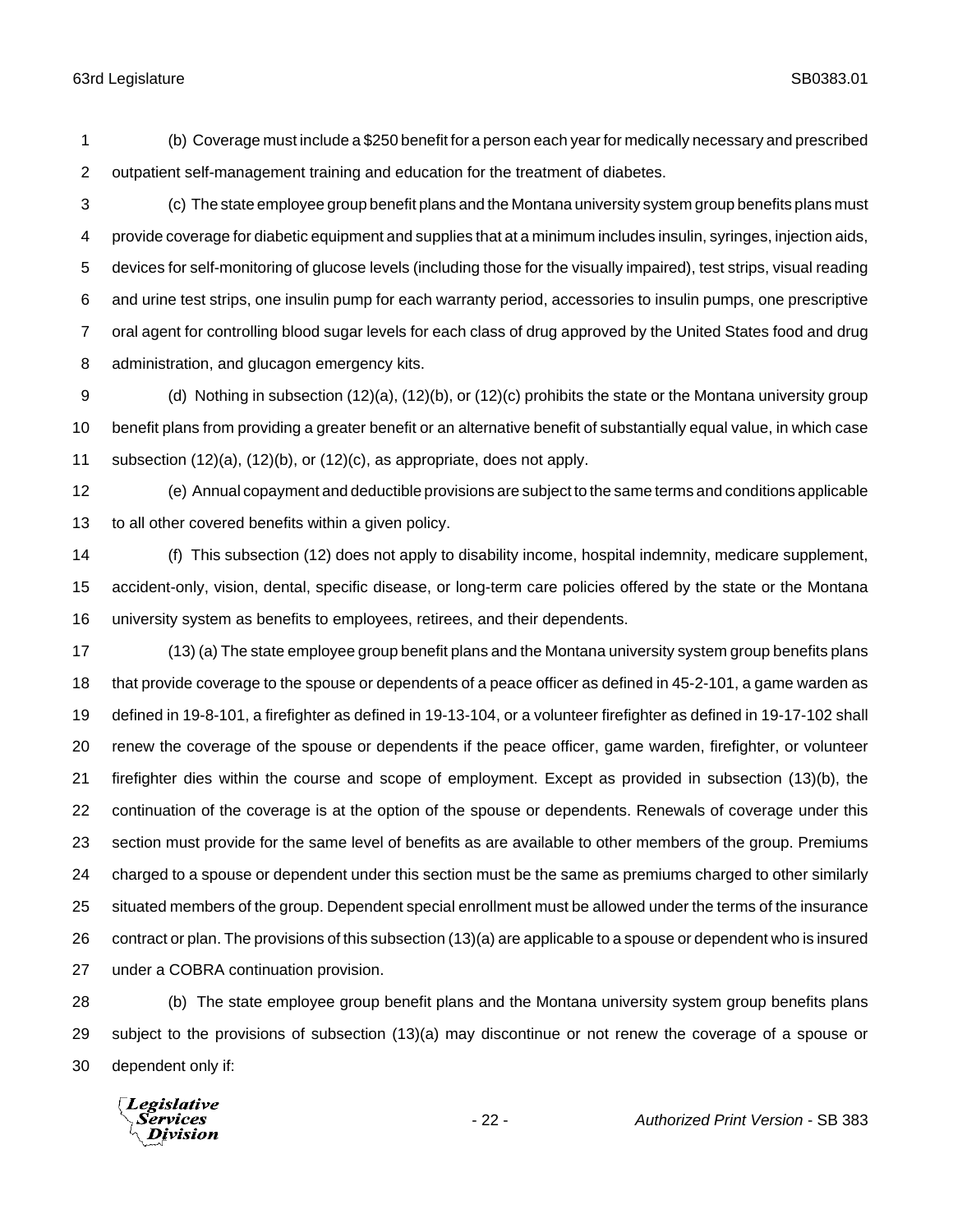| 1  | (i) the spouse or dependent has failed to pay premiums or contributions in accordance with the terms               |  |  |  |
|----|--------------------------------------------------------------------------------------------------------------------|--|--|--|
| 2  | of the state employee group benefit plans and the Montana university system group benefits plans or if the plans   |  |  |  |
| 3  | have not received timely premium payments;                                                                         |  |  |  |
| 4  | (ii) the spouse or dependent has performed an act or practice that constitutes fraud or has made an                |  |  |  |
| 5  | intentional misrepresentation of a material fact under the terms of the coverage; or                               |  |  |  |
| 6  | (iii) the state employee group benefit plans and the Montana university system group benefits plans are            |  |  |  |
| 7  | ceasing to offer coverage in accordance with applicable state law.                                                 |  |  |  |
| 8  | (14) The provisions of [sections 6 and 9 through 16], 33-22-152, 33-22-515, 33-22-1516, and Title 33,              |  |  |  |
| 9  | chapter 22, part 19, apply to insurance contracts or plans issued under this part. (See compiler's comments for    |  |  |  |
| 10 | contingent termination of certain text.)"                                                                          |  |  |  |
| 11 |                                                                                                                    |  |  |  |
| 12 | Section 19. Section 7-21-3710, MCA, is amended to read:                                                            |  |  |  |
| 13 | "7-21-3710. Tax credits for employers in empowerment zone. (1) There is allowed to an employer                     |  |  |  |
| 14 | a credit against taxes imposed under 15-30-2103, 15-31-121, 15-31-122, or 33-2-705 for an increase in net          |  |  |  |
| 15 | employees as provided in this section.                                                                             |  |  |  |
| 16 | (2) To be eligible for a credit under this section, the owner of a business located in an empowerment              |  |  |  |
| 17 | zone:                                                                                                              |  |  |  |
| 18 | (a) shall conduct a business in a facility within the empowerment zone in which retail sales of tangible           |  |  |  |
| 19 | personal property, other than that manufactured in the business facility, are not in excess of 10% of the business |  |  |  |
| 20 | conducted in the facility, whether measured by number of employees doing retail sales, by square footage, or       |  |  |  |
| 21 | by dollar volume; and                                                                                              |  |  |  |
| 22 | (b) shall increase employment in the empowerment zone with employees:                                              |  |  |  |
| 23 | (i) who are employed for at least 1,750 hours a year in permanent employment intended to last at least             |  |  |  |
| 24 | 3 years;                                                                                                           |  |  |  |
| 25 | (ii) who were not employed by the business in the preceding 12 months;                                             |  |  |  |
| 26 | (iii) at least 35% of whom were residents of the county in which the empowerment zone is located at the            |  |  |  |
| 27 | time they were hired by the business;                                                                              |  |  |  |
| 28 | (iv) who are provided a health benefit plan for employees in accordance with $33-22-1811(3)(d)$ Title 33,          |  |  |  |
| 29 | chapter 22, part $18$ , of which at least 50% of the premium is paid by the business; and                          |  |  |  |
| 30 | (v) who are paid for job duties performed at the empowerment zone location of the business.                        |  |  |  |
|    | Legislative<br>$-23-$<br>Authorized Print Version - SB 383<br>Division                                             |  |  |  |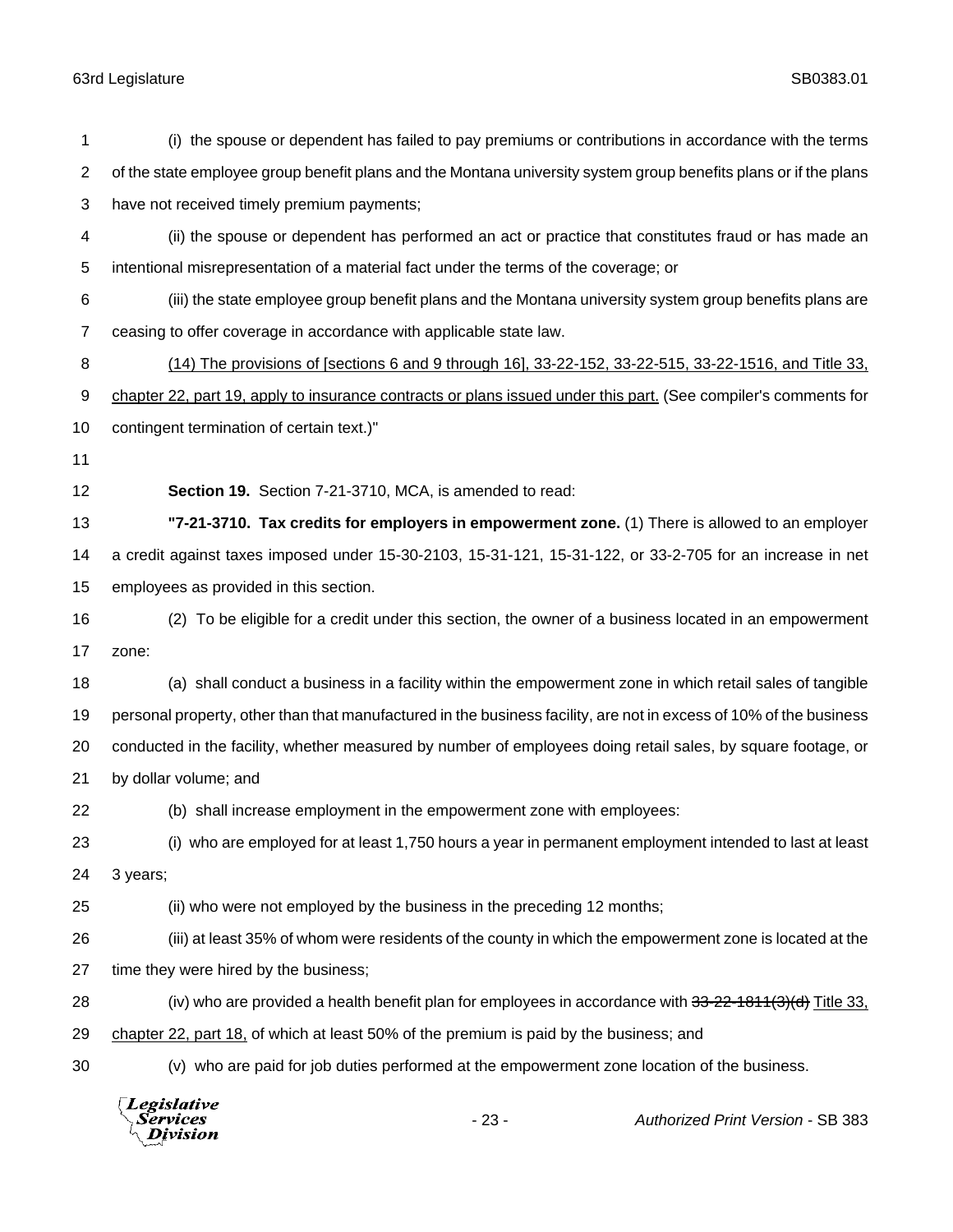(3) (a) For the purposes of subsection (2)(b)(i), an employee hired in the last 90 days of a year is considered to be an employee beginning employment in the following year. If an employee terminates employment, a replacement employee may be hired and the credit for the combined length of time may be claimed.

 (b) For the purposes of subsection (2)(b)(iii), if an employee for whom a credit was claimed and who counted as an empowerment zone county resident for credit eligibility in either of the immediate 2 preceding years terminates employment, the replacement employee must have been a resident of the county in which the empowerment zone is located at the time the replacement employee is hired.

 (4) An employer shall apply for certification to claim a credit under the provisions of this section. The department shall require a report that contains detailed information to determine whether an employer qualifies under subsections (2) and (3). The information must be detailed enough for auditing purposes. The department is authorized to inspect employers applying for certification or who have obtained certification.

 (5) The department shall certify to the department of revenue or the state auditor's office, as applicable, whether a business may claim a credit under the provisions of this section as well as how many additional employees qualify and the year of initial employment of qualifying employees."

**Section 20.** Section 33-1-102, MCA, is amended to read:

 **"33-1-102. Compliance required -- exceptions -- health service corporations -- health maintenance organizations -- governmental insurance programs -- service contracts.** (1) A person may not transact a business of insurance in Montana or a business relative to a subject resident, located, or to be performed in Montana without complying with the applicable provisions of this code.

(2) The provisions of this code do not apply with respect to:

(a) domestic farm mutual insurers as identified in chapter 4, except as stated in chapter 4;

(b) domestic benevolent associations as identified in chapter 6, except as stated in chapter 6; and

(c) fraternal benefit societies, except as stated in chapter 7.

 (3) This code applies to health service corporations as prescribed in 33-30-102. The existence of the corporations is governed by Title 35, chapter 2, and related sections of the Montana Code Annotated.

28 (4) This Except as provided in 33-31-111, this code does not apply to health maintenance organizations to the extent that the existence and operations of those organizations are governed by chapter 31.

(5) This code does not apply to workers' compensation insurance programs provided for in Title 39,

Legislative Services **Division**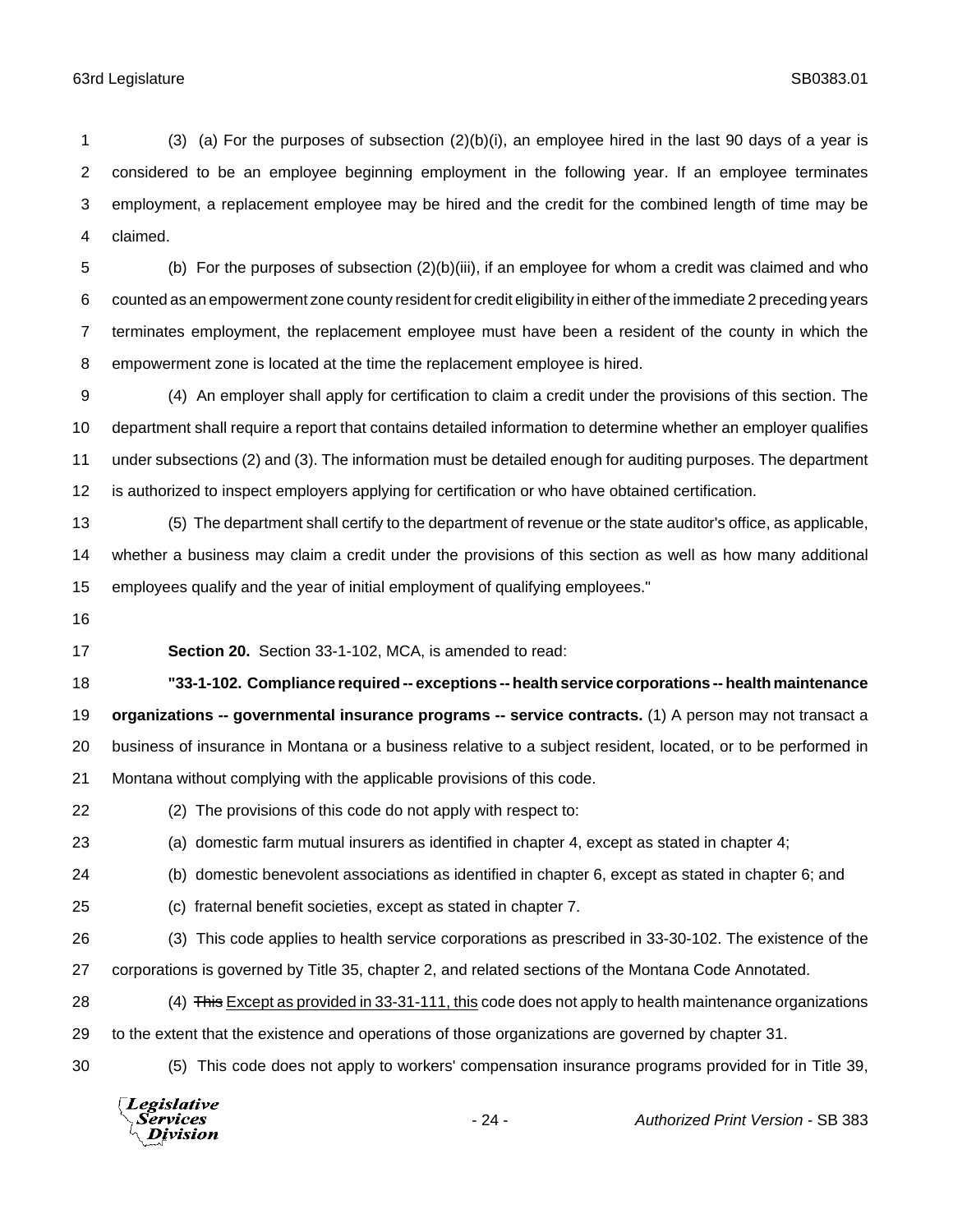chapter 71, parts 21 and 23, and related sections.

 (6) The department of public health and human services may limit the amount, scope, and duration of services for programs established under Title 53 that are provided under contract by entities subject to this title. The department of public health and human services may establish more restrictive eligibility requirements and fewer services than may be required by this title.

 (7) This code does not apply to the state employee group insurance program established in Title 2, chapter 18, part 8, or the Montana university system group benefits plans established in Title 20, chapter 25, part 13.

 (8) This code does not apply to insurance funded through the state self-insurance reserve fund provided for in 2-9-202.

 (9) (a) Except as otherwise provided in Title 33, chapter 22, this code does not apply to any arrangement, plan, or interlocal agreement between political subdivisions of this state in which the political subdivisions undertake to separately or jointly indemnify one another by way of a pooling, joint retention, deductible, or self-insurance plan.

 (b) Except as otherwise provided in Title 33, chapter 22, this code does not apply to any arrangement, plan, or interlocal agreement between political subdivisions of this state or any arrangement, plan, or program of a single political subdivision of this state in which the political subdivision provides to its officers, elected officials, or employees disability insurance or life insurance through a self-funded program.

 (10) (a) This code does not apply to the marketing of, sale of, offering for sale of, issuance of, making of, proposal to make, and administration of a service contract.

 (b) A "service contract" means a contract or agreement for a separately stated consideration for a specific duration to perform the repair, replacement, or maintenance of property or to indemnify for the repair, replacement, or maintenance of property if an operational or structural failure is due to a defect in materials or manufacturing or to normal wear and tear, with or without an additional provision for incidental payment or indemnity under limited circumstances, including but not limited to towing, rental, and emergency road service. A service contract may provide for the repair, replacement, or maintenance of property for damage resulting from power surges or accidental damage from handling. A service contract does not include motor club service as defined in 61-12-301.

 (11) (a) Subject to 33-18-201 and 33-18-242, this code does not apply to insurance for ambulance services sold by a county, city, or town or to insurance sold by a third party if the county, city, or town is liable for

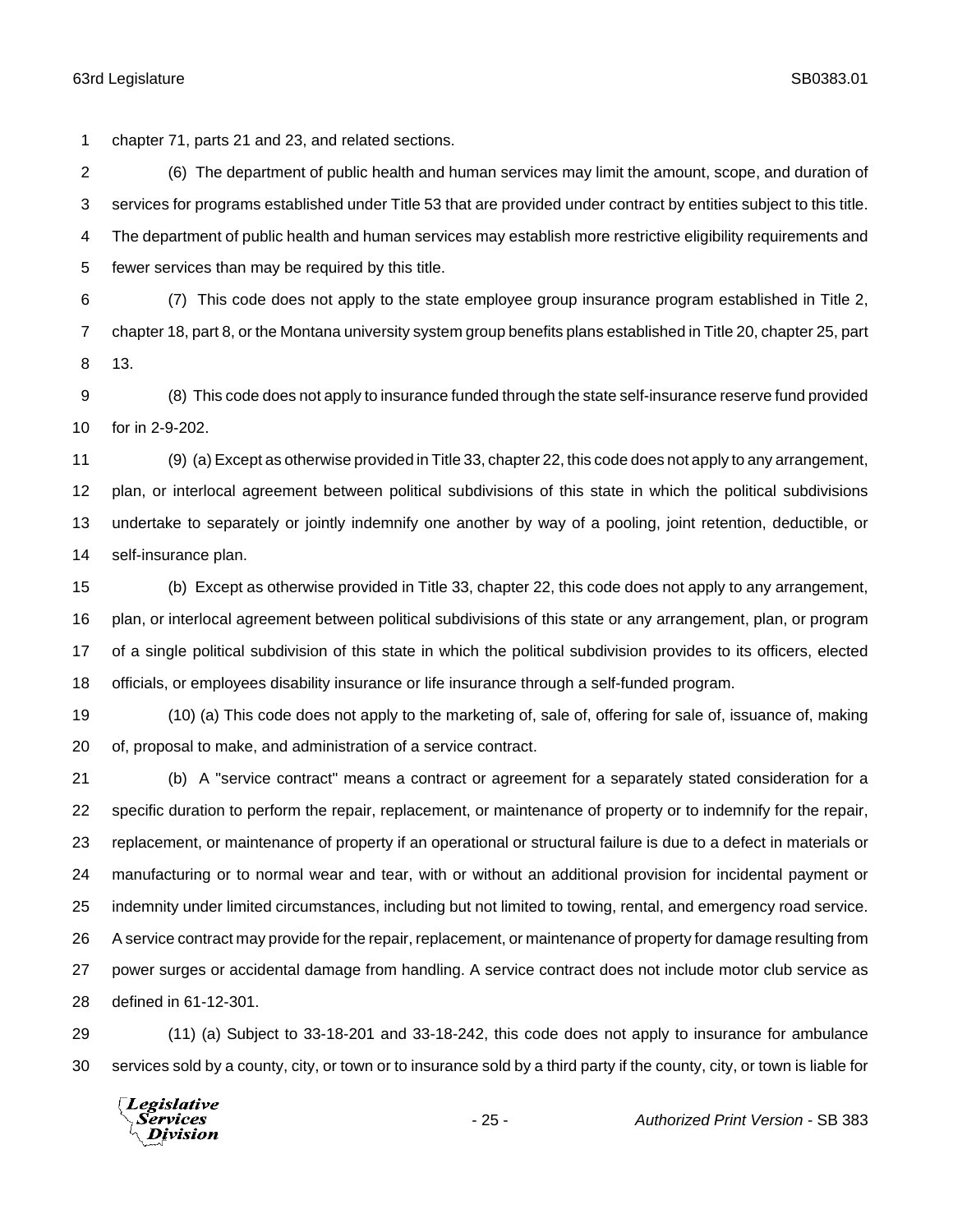the financial risk under the contract with the third party as provided in 7-34-103. (b) If the financial risk for ambulance service insurance is with an entity other than the county, city, or town, the entity is subject to the provisions of this code. (12) This Except for 33-1-102, [sections 1 through 17], 33-15-403, 33-18-215, 33-22-101, 33-22-109, 33-22-303, 33-22-515, 33-22-601, 33-22-703, 33-22-706, 33-22-1704, 33-22-1706, 33-22-1901 through 33-22-1908, 33-30-1014, and 33-31-111, this code does not apply to the self-insured student health plan established in Title 20, chapter 25, part 14. (13) This code does not apply to private air ambulance services that are in compliance with 50-6-320 and that solicit membership subscriptions, accept membership applications, charge membership fees, and provide air ambulance services to subscription members and designated members of their households." **Section 21.** Section 33-15-403, MCA, is amended to read: **"33-15-403. Representations in applications -- recovery precluded if fraudulent or material.** (1) All statements and descriptions in any application for an insurance policy or annuity contract or in negotiations for an insurance policy or annuity contract by or on behalf of the insured or annuitant are considered representations and not warranties. 17 (2) (a) Except as provided in subsection (2)(b), misrepresentations, Misrepresentations, omissions, concealment of facts, and incorrect statements do not prevent a recovery under the policy or contract unless:  $\frac{1}{(a)}$  (i) fraudulent;  $\left(\frac{b}{b}\right)$  (ii) material either to the acceptance of the risk or to the hazard assumed by the insurer; or  $\left(\frac{e}{i}\right)$  (iii) the insurer in good faith would either not have issued the policy or contract or would not have issued a policy or contract in as large an amount or at the same premium or rate or would not have provided coverage with respect to the hazard resulting in the loss if the true facts had been made known to the insurer as required either by the application for the policy or contract or otherwise. (b) For health insurance coverage, the provisions of subsection (2)(a) do not apply unless the misrepresentation, omission, concealment of facts, or incorrect statement was fraudulent or an intentional misrepresentation of material fact, as prohibited by the terms of the health insurance coverage. 28 (3) Subsection  $\left(\frac{2}{c}\right)$  (2)(a)(iii) does not apply to nonrenewal or discontinuation of group health insurance offered in connection with a group health plan in the small group market or large group market, as those terms are defined in 33-22-140."

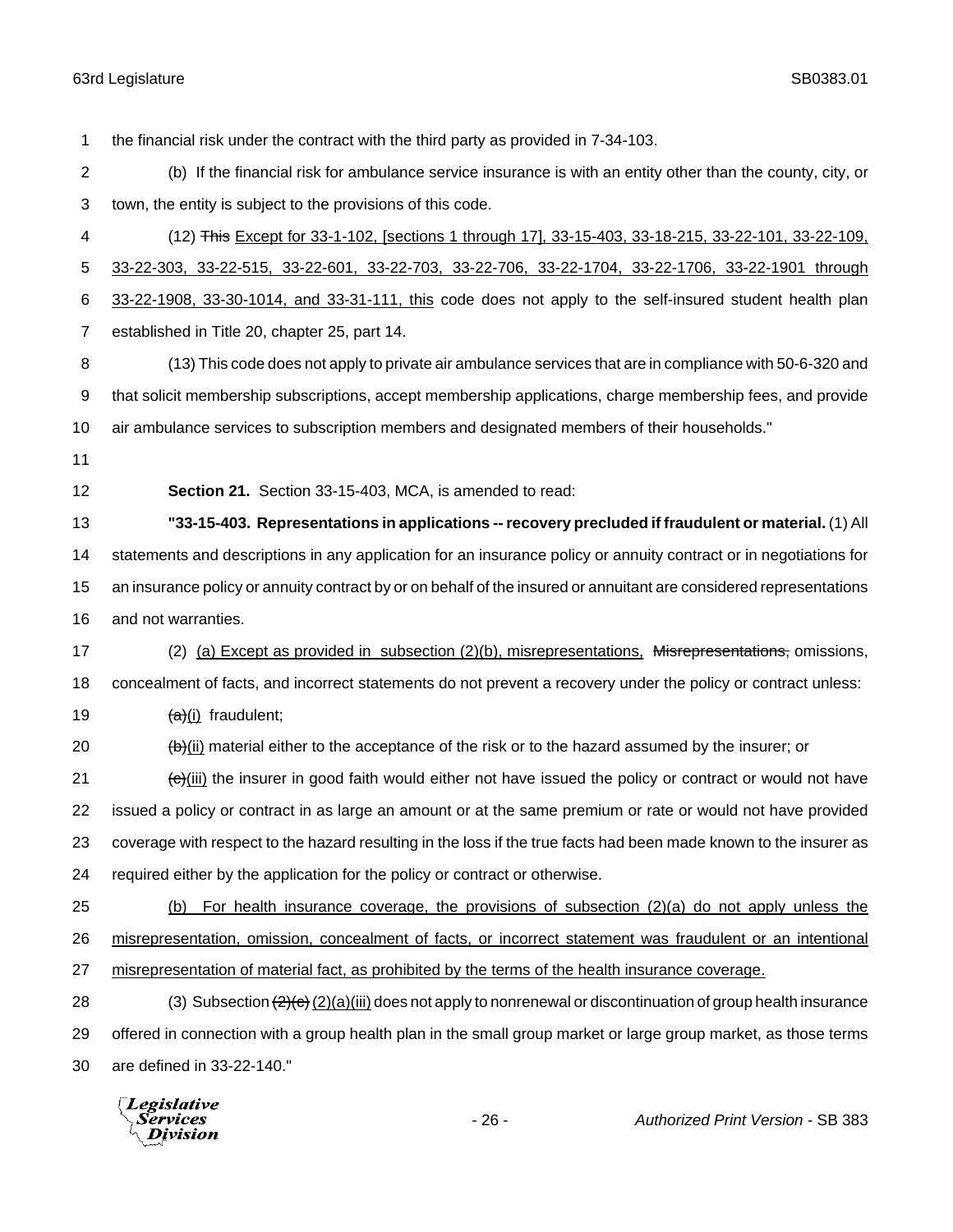| 1              |                                                                                                                        |  |  |
|----------------|------------------------------------------------------------------------------------------------------------------------|--|--|
| $\overline{2}$ | Section 22. Section 33-18-215, MCA, is amended to read:                                                                |  |  |
| 3              | "33-18-215. Postclaim underwriting prohibited -- condition. An insurer, health service corporation,                    |  |  |
| 4              | or health maintenance organization may not place an elimination rider on or rescind coverage provided by a             |  |  |
| 5              | disability policy, certificate, or subscriber contract after a policy, certificate, or contract has been issued unless |  |  |
| 6              | the insured has made a material an intentional misrepresentation of material fact or a fraudulent misstatement         |  |  |
| $\overline{7}$ | on the application or has failed to pay the premium when due."                                                         |  |  |
| 8              |                                                                                                                        |  |  |
| 9              | Section 23. Section 33-22-101, MCA, is amended to read:                                                                |  |  |
| 10             | "33-22-101. Exceptions to scope. (1) Subject to subsection (2), parts 1 through 4 of this chapter,                     |  |  |
| 11             | except 33-22-107, 33-22-110, 33-22-111, 33-22-114, 33-22-125, 33-22-129, 33-22-130 through 33-22-136,                  |  |  |
| 12             | 33-22-140, 33-22-141, 33-22-142, 33-22-243, and 33-22-304, and part 19 of this chapter do not apply to or affect:      |  |  |
| 13             | (a) any policy of liability or workers' compensation insurance with or without supplementary expense                   |  |  |
| 14             | coverage;                                                                                                              |  |  |
| 15             | (b) any group or blanket policy;                                                                                       |  |  |
| 16             | (c) life insurance, endowment, or annuity contracts or supplemental contracts that contain only those                  |  |  |
| 17             | provisions relating to disability insurance that:                                                                      |  |  |
| 18             | provide additional benefits in case of death or dismemberment or loss of sight by accident or<br>(i)                   |  |  |
| 19             | accidental means; or                                                                                                   |  |  |
| 20             | (ii) operate to safeguard contracts against lapse or to give a special surrender value or special benefit              |  |  |
| 21             | or an annuity if the insured or annuitant becomes totally and permanently disabled as defined by the contract or       |  |  |
| 22             | supplemental contract;                                                                                                 |  |  |
| 23             | (d) reinsurance.                                                                                                       |  |  |
| 24             | (2) Sections 33-22-137, 33-22-150 through 33-22-152, and 33-22-301 apply to group or blanket policies.                 |  |  |
| 25             | [Sections 6 and 9 through 17] apply to group policies."                                                                |  |  |
| 26             |                                                                                                                        |  |  |
| 27             | Section 24. Section 33-22-109, MCA, is amended to read:                                                                |  |  |
| 28             | "33-22-109. Riders. (1) Except as provided in subsection (4) and except for group health insurance                     |  |  |
| 29             | coverage provided by a group health plan or a health insurance issuer, a policy of disability insurance may            |  |  |
| 30             | contain a provision that excludes coverage for specific conditions through the use of elimination riders for           |  |  |
|                | <i>Legislative</i>                                                                                                     |  |  |

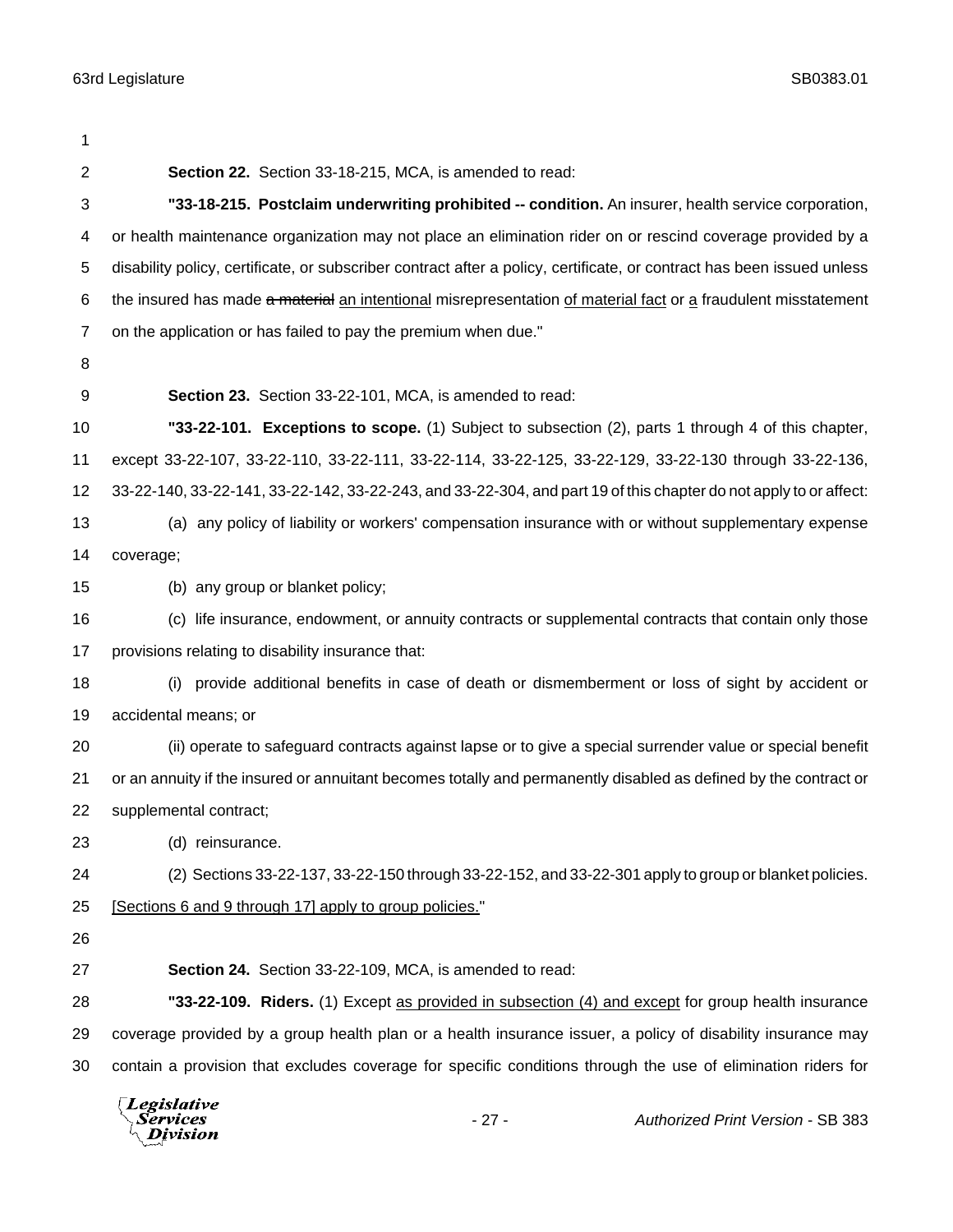conditions for which medical advice, diagnosis, care, or treatment was recommended by or received from a provider of health care services within 3 years preceding the effective date of coverage of an insured person. The provisions of 33-22-110 do not apply to elimination riders. (2) An insured person may apply to the insurer for removal or modification of a rider, and the insurer shall respond to the application within 60 days of receipt.  $\frac{2}{2}(3)$  An insurer may not, except upon agreement by the insured, retroactively impose an elimination rider on an existing policy, certificate, or contract. (4) A health insurance issuer offering nongrandfathered individual health insurance coverage may not impose an elimination rider on an individual for conditions for which medical advice, diagnosis, care, or treatment was previously recommended by or received from a provider of health care services." **Section 25.** Section 33-22-110, MCA, is amended to read: **"33-22-110. Preexisting conditions.** (1) Except as provided in [section 2], 33-22-246, and 33-22-514, a policy or certificate of disability insurance may not exclude coverage for a condition for which medical advice or treatment was recommended by or received from a provider of health care services unless the condition occurred within 5 years preceding the effective date of coverage of an insured person. The condition may only be excluded for a maximum of 12 months. (2) An insurer may use an application form designed to elicit the complete health history of an applicant and, on the basis of the answers on that application, perform underwriting in accordance with the insurer's established underwriting standards. (3) A policy of disability income insurance may not exclude coverage for a condition for which medical advice or treatment was recommended by or received from a provider of health care services unless the condition occurred within 5 years preceding the effective date of coverage of an insured person. An exclusion may not apply to a disability commencing more than 12 months from the effective date of coverage of an insured person." **Section 26.** Section 33-22-129, MCA, is amended to read: **"33-22-129. Coverage for outpatient self-management training and education for treatment of diabetes -- limited benefit for medically necessary equipment and supplies.** (1) Each group disability policy, certificate of insurance, and membership contract that is delivered, issued for delivery, renewed, extended, or modified in this state must provide coverage for outpatient self-management training and education for the **Legislative** Services - 28 - *Authorized Print Version* - SB 383Division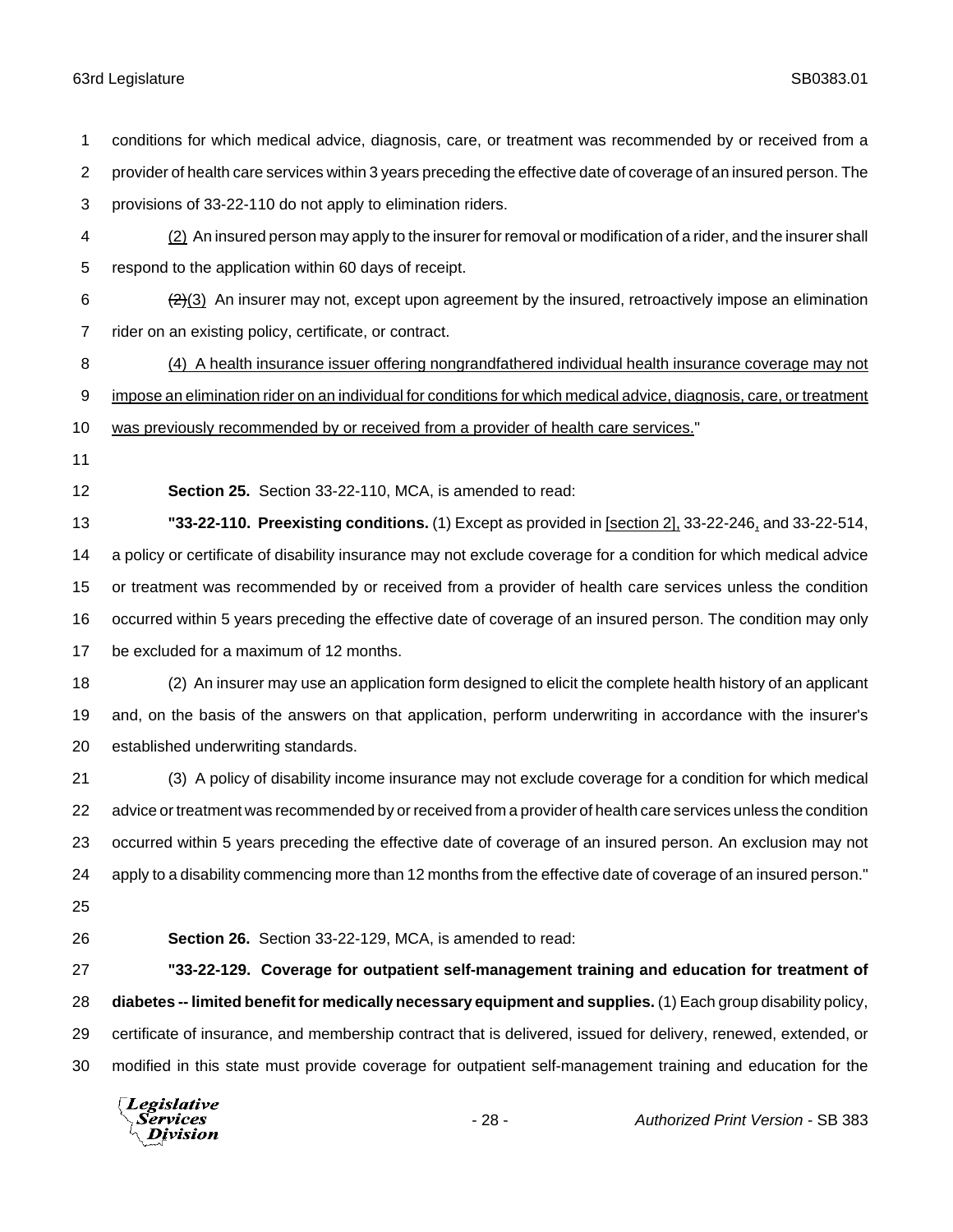treatment of diabetes. Any education must be provided by a licensed health care professional with expertise in diabetes.

 (2) (a) Coverage must include a \$250 benefit for a person each year for medically necessary and prescribed outpatient self-management training and education for the treatment of diabetes.

(b) Nothing in subsection (2)(a) prohibits an insurer from providing a greater benefit.

 (3) Each group disability policy, certificate of insurance, and membership contract that is delivered, issued for delivery, renewed, extended, or modified in this state must provide coverage for diabetic equipment and supplies that is limited to insulin, syringes, injection aids, devises for self-monitoring of glucose levels (including those for the visually impaired), test strips, visual reading and urine test strips, one insulin pump for each warranty period, accessories to insulin pumps, one prescriptive oral agent for controlling blood sugar levels for each class of drug approved by the United States food and drug administration, and glucagon emergency kits.

12 (4) Annual Except as provided in [sections 11 through 13], annual copayment and deductible provisions are subject to the same terms and conditions applicable to all other covered benefits within a given policy.

 (5) This section does not apply to disability income, hospital indemnity, medicare supplement, accident-only, vision, dental, specific disease, or long-term care policies.

16 (6) (a) This Except as provided in [sections 11 through 13], this section does not apply to any employee group insurance program of a city, town, county, school district, or other political subdivision of this state that on January 1, 2002, provides substantially equivalent or greater coverage for outpatient self-management training and education for the treatment of diabetes and certain diabetic equipment and supplies provided for in subsection (3).

 (b) Any employee group insurance program of a city, town, county, school district, or other political subdivision of this state that reduces or discontinues substantially equivalent or greater coverage after January 1, 2002, is subject to the provisions of this section."

**Section 27.** Section 33-22-131, MCA, is amended to read:

 **"33-22-131. Coverage for treatment of inborn errors of metabolism.** (1) Each group or individual medical expense disability policy, certificate of insurance, and membership contract that is delivered, issued for delivery, renewed, extended, or modified in this state must provide coverage for the treatment of inborn errors of metabolism that involve amino acid, carbohydrate, and fat metabolism and for which medically standard methods of diagnosis, treatment, and monitoring exist.

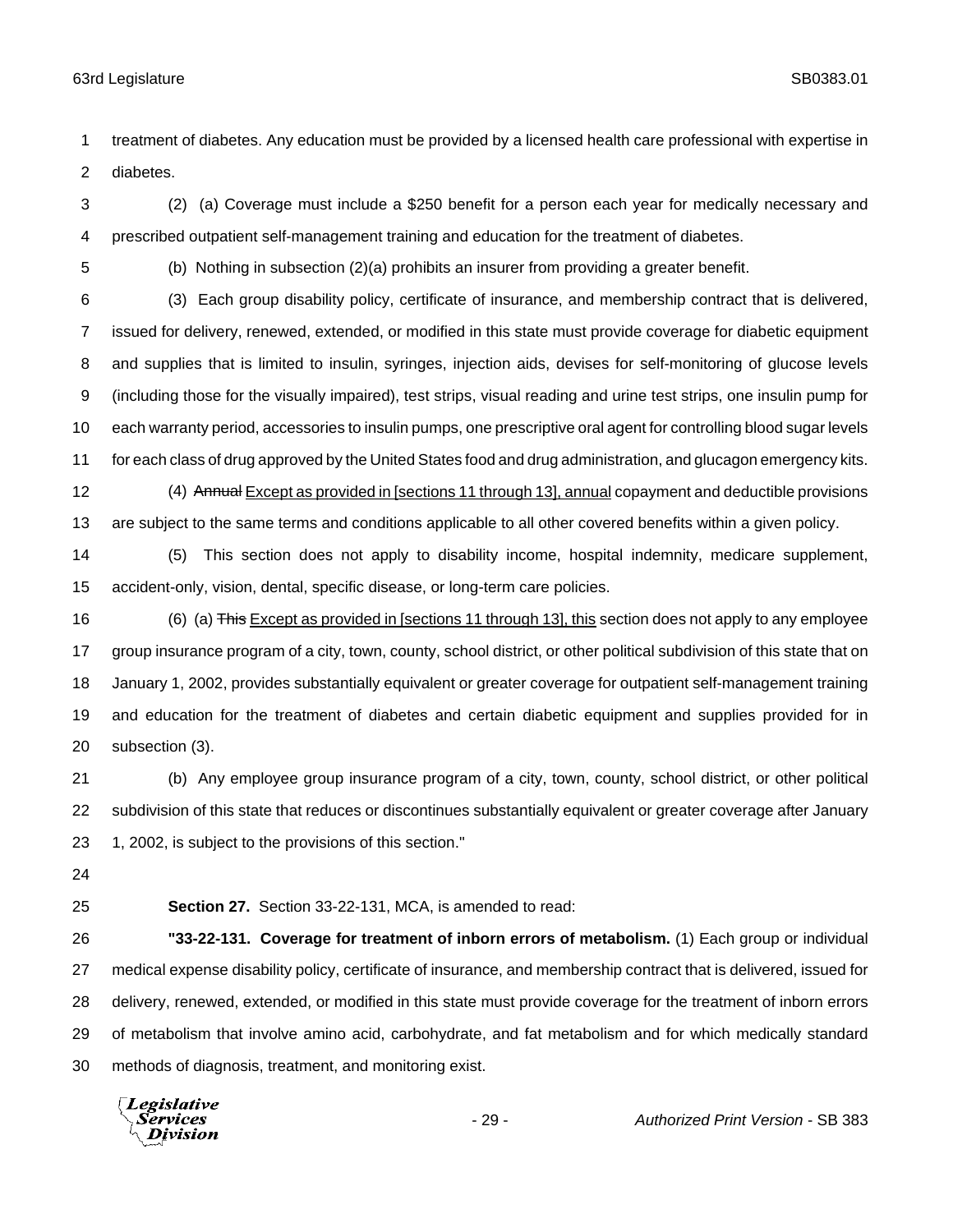(2) Coverage must include expenses of diagnosing, monitoring, and controlling the disorders by nutritional and medical assessment, including but not limited to clinical services, biochemical analysis, medical supplies, prescription drugs, corrective lenses for conditions related to the inborn error of metabolism, nutritional management, and medical foods used in treatment to compensate for the metabolic abnormality and to maintain adequate nutritional status. (3) For purposes of this section: (a) "medical foods" means nutritional substances in any form that are: (i) formulated to be consumed or administered enterally under supervision of a physician; (ii) specifically processed or formulated to be distinct in one or more nutrients present in natural food; (iii) intended for the medical and nutritional management of patients with limited capacity to metabolize ordinary foodstuffs or certain nutrients contained in ordinary foodstuffs or who have other specific nutrient requirements as established by medical evaluation; and (iv) essential to optimize growth, health, and metabolic homeostasis; (b) "treatment" means licensed professional medical services under the supervision of a physician. (4) These services are subject to the terms of the applicable group or individual disability policy, certificate, or membership contract that establishes durational limits, dollar limits except as provided in [section 17 10], and deductibles, and copayment copayments, or other cost-sharing provisions except as provided in 18 [sections 5 and 11 through 13] as long as the terms are not less favorable than for physical illness generally. (5) This section does not apply to disability income, hospital indemnity, medicare supplement, accident-only, vision, dental, or specified disease policies." **Section 28.** Section 33-22-132, MCA, is amended to read: **"33-22-132. Coverage for mammography examinations.** (1) Each group or individual medical expense, cancer, and blanket disability policy, certificate of insurance, and membership contract that is delivered, issued for delivery, renewed, extended, or modified in this state must provide minimum mammography examination coverage. (2) For the purpose of this section, "minimum mammography examination" means: (a) one baseline mammogram for a woman who is 35 years of age or older and under 40 years of age; (b) a mammogram every 2 years for any woman who is 40 years of age or older and under 50 years of 30 age or more frequently if recommended by the woman's physician; and

Legislative Services Division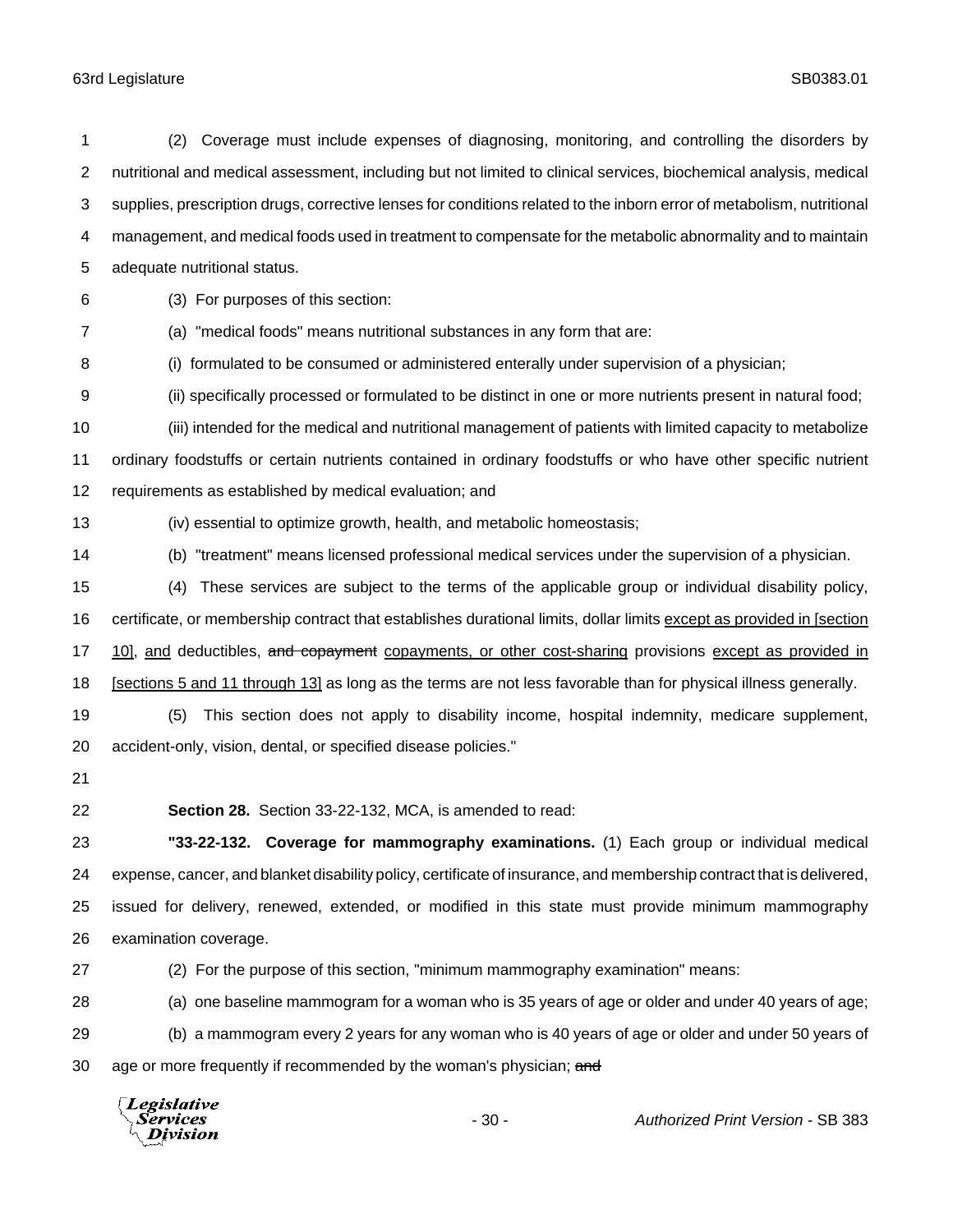| 1              | (c) a mammogram each year for a woman who is 50 years of age or older; and                                                         |  |  |  |
|----------------|------------------------------------------------------------------------------------------------------------------------------------|--|--|--|
| $\overline{c}$ | (d) a mammogram administered under the provisions of [section 11] and, to the extent that federal law                              |  |  |  |
| 3              | preempts state law, 45 CFR 147.130.                                                                                                |  |  |  |
| 4              | (3) The restrictions on cost-sharing as provided in [sections 11 through 13] apply to the types of health                          |  |  |  |
| 5              | insurance coverage described in those sections.                                                                                    |  |  |  |
| 6              | $\frac{(\exists)(4)}{(\exists)}$ A If restrictions on cost-sharing as provided in [sections 11 through 13] do not apply, a minimum |  |  |  |
| $\overline{7}$ | \$70\$180 payment or the actual charge if the charge is less than \$70\$180 must be made for each mammography                      |  |  |  |
| 8              | examination performed before the application of the terms of the applicable group or individual disability policy,                 |  |  |  |
| 9              | certificate of insurance, or membership contract that establish durational limits <del>, deductibles, and copayment</del> and      |  |  |  |
| 10             | cost-sharing provisions as long as the terms are not less favorable than for physical illness generally.                           |  |  |  |
| 11             | $(4)(5)$ This section does not apply to disability income, hospital indemnity, medicare supplement,                                |  |  |  |
| 12             | accident-only, vision, dental, or specified disease policies."                                                                     |  |  |  |
| 13             |                                                                                                                                    |  |  |  |
| 14             | Section 29. Section 33-22-140, MCA, is amended to read:                                                                            |  |  |  |
| 15             | "33-22-140. Definitions. As used in this chapter, unless the context requires otherwise, the following                             |  |  |  |
| 16             | definitions apply:                                                                                                                 |  |  |  |
| 17             | (1) "Beneficiary" has the meaning given the term by 29 U.S.C. 1002(33).                                                            |  |  |  |
| 18             | "Church plan" has the meaning given the term by 29 U.S.C. 1002(33).<br>(2)                                                         |  |  |  |
| 19             | (3) "COBRA continuation provision" means:                                                                                          |  |  |  |
| 20             | (a) section 4980B of the Internal Revenue Code, 26 U.S.C. 4980B, other than subsection $(f)(1)$ of that                            |  |  |  |
| 21             | section as that subsection relates to pediatric vaccines;                                                                          |  |  |  |
| 22             | (b) Title I, subtitle B, part 6, excluding section 609, of the Employee Retirement Income Security Act of                          |  |  |  |
| 23             | 1974, 29 U.S.C. 1001, et seq.; or                                                                                                  |  |  |  |
| 24             | (c) Title XXII of the Public Health Service Act, 42 U.S.C. 300dd, et seq.                                                          |  |  |  |
| 25             | (4) "Covered person" means a policyholder, dependent, certificate holder, member, subscriber, enrollee,                            |  |  |  |
| 26             | or other individual participating in a health plan.                                                                                |  |  |  |
| 27             | $\frac{44}{5}$ (a) "Creditable coverage" means coverage of the individual under any of the following:                              |  |  |  |
| 28             | (i) a group health plan;                                                                                                           |  |  |  |
| 29             | (ii) health insurance coverage;                                                                                                    |  |  |  |
| 30             | (iii) Title XVIII, part A or B, of the Social Security Act, 42 U.S.C. 1395c through 1395i-4 or 42 U.S.C. 1395j                     |  |  |  |
|                | <b>Legislative</b><br>$-31-$<br>Authorized Print Version - SB 383<br>Services<br>Division                                          |  |  |  |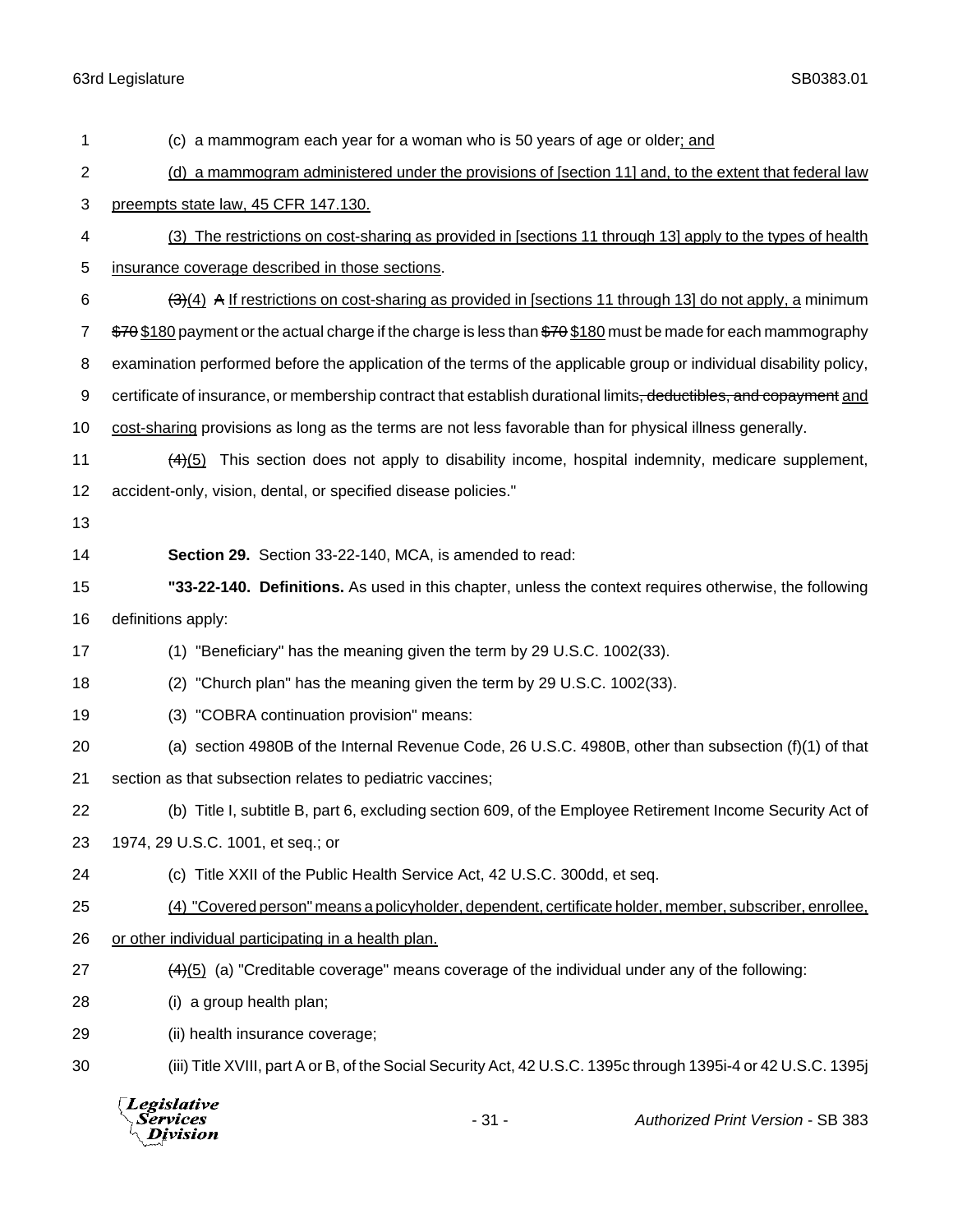| 1              | through 1395w-4;                                                                                                         |  |  |
|----------------|--------------------------------------------------------------------------------------------------------------------------|--|--|
| $\overline{c}$ | (iv) Title XIX of the Social Security Act, 42 U.S.C. 1396a through 1396u, other than coverage consisting                 |  |  |
| 3              | solely of a benefit under section 1928, 42 U.S.C. 1396s;                                                                 |  |  |
| 4              | (v) Title 10, chapter 55, United States Code;                                                                            |  |  |
| 5              | (vi) a medical care program of the Indian health service or of a tribal organization;                                    |  |  |
| 6              | (vii) the Montana comprehensive health association provided for in 33-22-1503;                                           |  |  |
| 7              | (viii) a health plan offered under Title 5, chapter 89, of the United States Code;                                       |  |  |
| 8              | (ix) a public health plan;                                                                                               |  |  |
| 9              | $(x)$ a health benefit plan under section $5(e)$ of the Peace Corps Act, 22 U.S.C. 2504 $(e)$ ;                          |  |  |
| 10             | (xi) a high-risk pool in any state.                                                                                      |  |  |
| 11             | (b) Creditable coverage does not include coverage consisting solely of coverage of excepted benefits.                    |  |  |
| 12             | $(5)(6)$ "Dependent" means:                                                                                              |  |  |
| 13             | (a) a spouse;                                                                                                            |  |  |
| 14             | (b) an unmarried a child under who has not attained 25 26 years of age:                                                  |  |  |
| 15             | (i) who otherwise meets the requirements of 33-22-152; and is not an employee eligible for coverage                      |  |  |
| 16             | under a group health plan offered by the child's employer for which the child's premium contribution amount is           |  |  |
| 17             | no greater than the premium amount for coverage as a dependent under a parent's individual or group health               |  |  |
| 18             | <del>plan;</del>                                                                                                         |  |  |
| 19             | ii) who is not a named subscriber, insured, enrollee, or covered individual under any other individual)                  |  |  |
| 20             | health insurance coverage, group health plan, government plan, church plan, or group health insurance;                   |  |  |
| 21             | (iii) who is not entitled to benefits under 42 U.S.C. 1395, et seq.; and                                                 |  |  |
| 22             | $f(x)$ (ii) for whom the insured parent has requested coverage;                                                          |  |  |
| 23             | (c) a child of any age who is disabled and dependent upon the parent as provided in 33-22-506 and                        |  |  |
| 24             | 33-30-1003; or                                                                                                           |  |  |
| 25             | (d) any other individual defined as a dependent in the health benefit plan covering the employee.                        |  |  |
| 26             | (6)(7) "Elimination rider" means a provision attached to a policy that excludes coverage for a specific                  |  |  |
| 27             | condition that would otherwise be covered under the policy.                                                              |  |  |
| 28             | (8) "Employee" means any individual employed by an employer.                                                             |  |  |
| 29             | $\frac{77(9)}{72(9)}$ "Enrollment date" means, with respect to an individual covered under a group health plan or health |  |  |
| 30             | insurance coverage, the date of enrollment of the individual in the plan or coverage or, if earlier, the first day of    |  |  |
|                |                                                                                                                          |  |  |

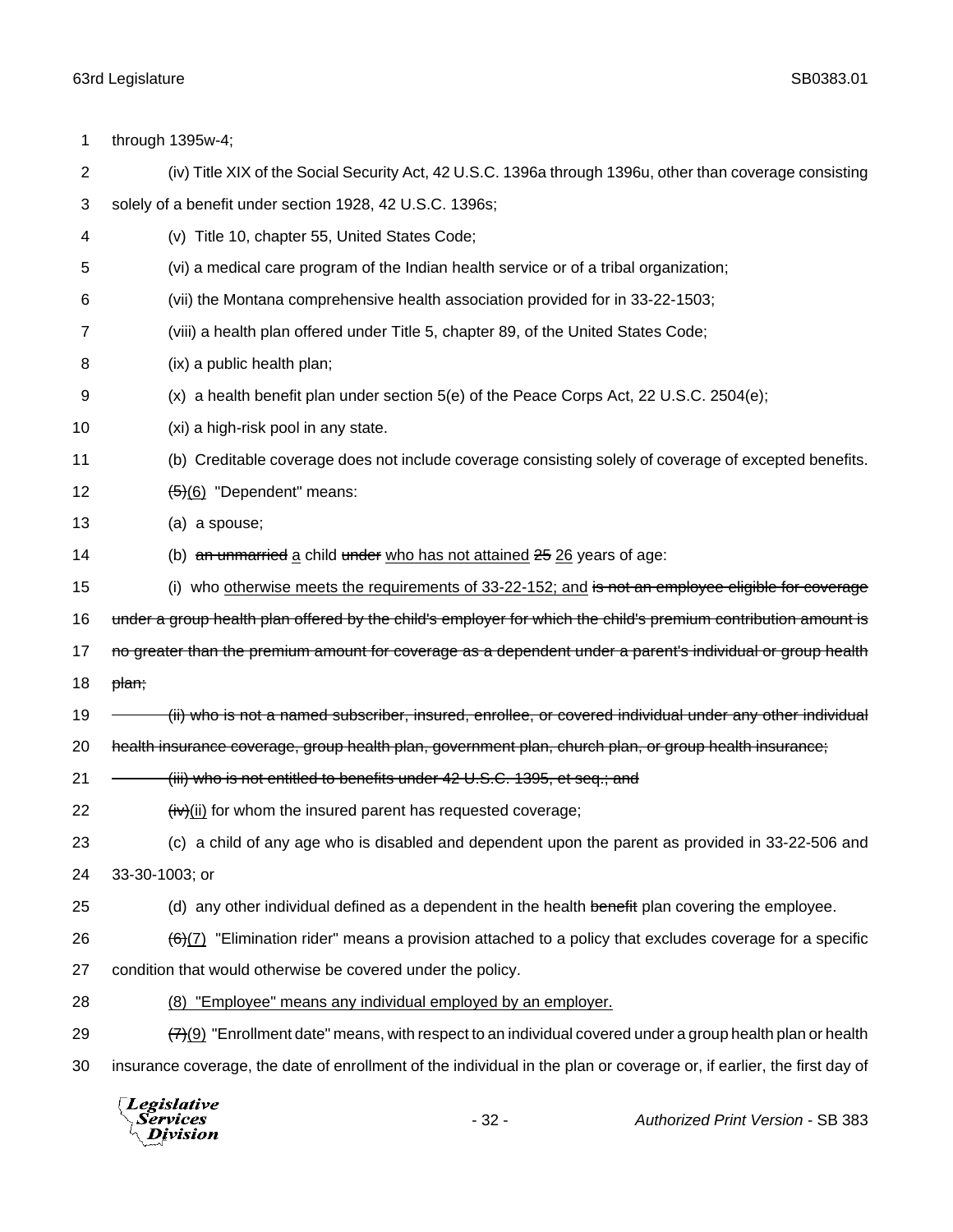| 1              | the waiting period for enrollment.                                                                         |                                                                        |  |  |
|----------------|------------------------------------------------------------------------------------------------------------|------------------------------------------------------------------------|--|--|
| $\overline{c}$ | (10) "Essential health benefits" has the meaning provided under section 1302 of the federal act and        |                                                                        |  |  |
| 3              | applicable regulations and guidance and includes the following categories:                                 |                                                                        |  |  |
| 4              | (a) ambulatory patient services;                                                                           |                                                                        |  |  |
| 5              | (b) emergency services;                                                                                    |                                                                        |  |  |
| 6              | (c) hospitalization;                                                                                       |                                                                        |  |  |
| 7              | (d) laboratory services;                                                                                   |                                                                        |  |  |
| 8              | maternity and newborn care;<br>(e)                                                                         |                                                                        |  |  |
| 9              | (f) mental health and substance abuse disorder services, including behavioral health treatment;            |                                                                        |  |  |
| 10             | (g) pediatric services, including oral and vision care;                                                    |                                                                        |  |  |
| 11             | (h) prescription drugs;                                                                                    |                                                                        |  |  |
| 12             |                                                                                                            | (i) preventive and wellness services and chronic disease management;   |  |  |
| 13             | (i) rehabilitative and habilitative services and devices; and                                              |                                                                        |  |  |
| 14             | other benefits as described in federal regulations pertaining to the definition of essential health<br>(k) |                                                                        |  |  |
| 15             | benefits.                                                                                                  |                                                                        |  |  |
| 16             | $\left(\frac{11}{2}\right)$ "Excepted benefits" means:                                                     |                                                                        |  |  |
| 17             | (a) coverage only for accident or disability income insurance, or both;                                    |                                                                        |  |  |
| 18             | (b) coverage issued as a supplement to liability insurance;                                                |                                                                        |  |  |
| 19             | liability insurance, including general liability insurance and automobile liability insurance;<br>(c)      |                                                                        |  |  |
| 20             | (d) workers' compensation or similar insurance;                                                            |                                                                        |  |  |
| 21             | (e) automobile medical payment insurance;                                                                  |                                                                        |  |  |
| 22             | (f) credit-only insurance;                                                                                 |                                                                        |  |  |
| 23             | (g) coverage for onsite medical clinics;                                                                   |                                                                        |  |  |
| 24             | (h) other similar insurance coverage under which benefits for medical care are secondary or incidental     |                                                                        |  |  |
| 25             | to other insurance benefits, as approved by the commissioner;                                              |                                                                        |  |  |
| 26             | (i) if offered separately, any of the following:                                                           |                                                                        |  |  |
| 27             | limited-scope dental or vision benefits;<br>(i)                                                            |                                                                        |  |  |
| 28             | (ii) benefits for long-term care, nursing home care, home health care, community-based care, or any        |                                                                        |  |  |
| 29             | combination of these types of care; or                                                                     |                                                                        |  |  |
| 30             |                                                                                                            | (iii) other similar, limited benefits as approved by the commissioner; |  |  |
|                | Legislative<br>Services<br>vision                                                                          | $-33-$<br>Authorized Print Version - SB 383                            |  |  |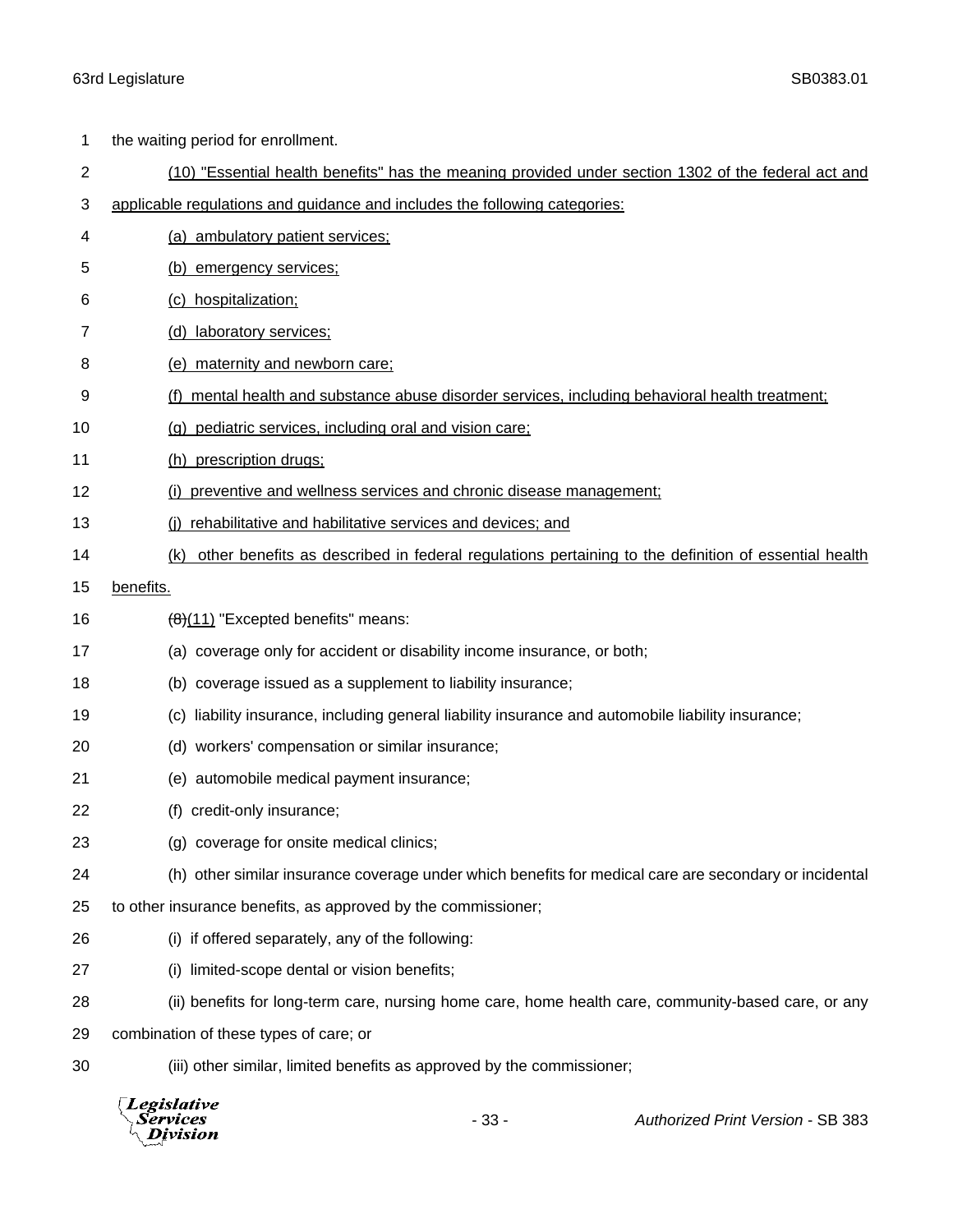| the individual.<br>regulations or guidance issued pursuant to those acts.<br>$\left(\frac{9}{15}\right)$ "Federally defined eligible individual" means an individual:<br>creditable coverage is 18 months or more;<br>(c) who is not eligible for coverage under:<br>(i) a group health plan;<br>through 1395w-4; or | (b) any other individual who is a first-degree, second-degree, third-degree, or fourth-degree relative of<br>(14) "Federal act" means the federal Patient Protection and Affordable Care Act (Public Law 111-148),<br>as amended by the federal Health Care and Education Reconciliation Act of 2010 (Public Law 111-152), and any<br>(a) for whom, as of the date on which the individual seeks coverage in the group market or individual<br>market or under an association portability plan, as defined in 33-22-1501, the aggregate of the periods of<br>(b) whose most recent prior creditable coverage was under a group health plan, governmental plan,<br>church plan, or health insurance coverage offered in connection with any of those plans;<br>(ii) Title XVIII, part A or B, of the Social Security Act, 42 U.S.C. 1395c through 1395i-4 or 42 U.S.C. 1395j<br>(iii) a state plan under Title XIX of the Social Security Act, 42 U.S.C. 1396a through 1396u, or a successor |  |  |  |
|----------------------------------------------------------------------------------------------------------------------------------------------------------------------------------------------------------------------------------------------------------------------------------------------------------------------|---------------------------------------------------------------------------------------------------------------------------------------------------------------------------------------------------------------------------------------------------------------------------------------------------------------------------------------------------------------------------------------------------------------------------------------------------------------------------------------------------------------------------------------------------------------------------------------------------------------------------------------------------------------------------------------------------------------------------------------------------------------------------------------------------------------------------------------------------------------------------------------------------------------------------------------------------------------------------------------------|--|--|--|
|                                                                                                                                                                                                                                                                                                                      |                                                                                                                                                                                                                                                                                                                                                                                                                                                                                                                                                                                                                                                                                                                                                                                                                                                                                                                                                                                             |  |  |  |
|                                                                                                                                                                                                                                                                                                                      |                                                                                                                                                                                                                                                                                                                                                                                                                                                                                                                                                                                                                                                                                                                                                                                                                                                                                                                                                                                             |  |  |  |
|                                                                                                                                                                                                                                                                                                                      |                                                                                                                                                                                                                                                                                                                                                                                                                                                                                                                                                                                                                                                                                                                                                                                                                                                                                                                                                                                             |  |  |  |
|                                                                                                                                                                                                                                                                                                                      |                                                                                                                                                                                                                                                                                                                                                                                                                                                                                                                                                                                                                                                                                                                                                                                                                                                                                                                                                                                             |  |  |  |
|                                                                                                                                                                                                                                                                                                                      |                                                                                                                                                                                                                                                                                                                                                                                                                                                                                                                                                                                                                                                                                                                                                                                                                                                                                                                                                                                             |  |  |  |
|                                                                                                                                                                                                                                                                                                                      |                                                                                                                                                                                                                                                                                                                                                                                                                                                                                                                                                                                                                                                                                                                                                                                                                                                                                                                                                                                             |  |  |  |
|                                                                                                                                                                                                                                                                                                                      |                                                                                                                                                                                                                                                                                                                                                                                                                                                                                                                                                                                                                                                                                                                                                                                                                                                                                                                                                                                             |  |  |  |
|                                                                                                                                                                                                                                                                                                                      |                                                                                                                                                                                                                                                                                                                                                                                                                                                                                                                                                                                                                                                                                                                                                                                                                                                                                                                                                                                             |  |  |  |
|                                                                                                                                                                                                                                                                                                                      |                                                                                                                                                                                                                                                                                                                                                                                                                                                                                                                                                                                                                                                                                                                                                                                                                                                                                                                                                                                             |  |  |  |
|                                                                                                                                                                                                                                                                                                                      |                                                                                                                                                                                                                                                                                                                                                                                                                                                                                                                                                                                                                                                                                                                                                                                                                                                                                                                                                                                             |  |  |  |
|                                                                                                                                                                                                                                                                                                                      |                                                                                                                                                                                                                                                                                                                                                                                                                                                                                                                                                                                                                                                                                                                                                                                                                                                                                                                                                                                             |  |  |  |
|                                                                                                                                                                                                                                                                                                                      |                                                                                                                                                                                                                                                                                                                                                                                                                                                                                                                                                                                                                                                                                                                                                                                                                                                                                                                                                                                             |  |  |  |
|                                                                                                                                                                                                                                                                                                                      |                                                                                                                                                                                                                                                                                                                                                                                                                                                                                                                                                                                                                                                                                                                                                                                                                                                                                                                                                                                             |  |  |  |
|                                                                                                                                                                                                                                                                                                                      |                                                                                                                                                                                                                                                                                                                                                                                                                                                                                                                                                                                                                                                                                                                                                                                                                                                                                                                                                                                             |  |  |  |
|                                                                                                                                                                                                                                                                                                                      |                                                                                                                                                                                                                                                                                                                                                                                                                                                                                                                                                                                                                                                                                                                                                                                                                                                                                                                                                                                             |  |  |  |
|                                                                                                                                                                                                                                                                                                                      |                                                                                                                                                                                                                                                                                                                                                                                                                                                                                                                                                                                                                                                                                                                                                                                                                                                                                                                                                                                             |  |  |  |
| 13<br>14<br>(a) a dependent of the individual; and                                                                                                                                                                                                                                                                   |                                                                                                                                                                                                                                                                                                                                                                                                                                                                                                                                                                                                                                                                                                                                                                                                                                                                                                                                                                                             |  |  |  |
| (13) "Family member" means with respect to an individual:                                                                                                                                                                                                                                                            |                                                                                                                                                                                                                                                                                                                                                                                                                                                                                                                                                                                                                                                                                                                                                                                                                                                                                                                                                                                             |  |  |  |
| 12<br>therapeutic centers.                                                                                                                                                                                                                                                                                           |                                                                                                                                                                                                                                                                                                                                                                                                                                                                                                                                                                                                                                                                                                                                                                                                                                                                                                                                                                                             |  |  |  |
| centers, residential treatment centers, diagnostic centers, imaging centers, laboratories, and rehabilitation or other                                                                                                                                                                                               |                                                                                                                                                                                                                                                                                                                                                                                                                                                                                                                                                                                                                                                                                                                                                                                                                                                                                                                                                                                             |  |  |  |
| to hospitals and other licensed inpatient centers, ambulatory, surgical, or treatment centers, skilled nursing                                                                                                                                                                                                       |                                                                                                                                                                                                                                                                                                                                                                                                                                                                                                                                                                                                                                                                                                                                                                                                                                                                                                                                                                                             |  |  |  |
| (12) "Facility" means an institution or other setting providing health care services, including but not limited                                                                                                                                                                                                      |                                                                                                                                                                                                                                                                                                                                                                                                                                                                                                                                                                                                                                                                                                                                                                                                                                                                                                                                                                                             |  |  |  |
| (iii) similar supplemental coverage provided under a group health plan.                                                                                                                                                                                                                                              |                                                                                                                                                                                                                                                                                                                                                                                                                                                                                                                                                                                                                                                                                                                                                                                                                                                                                                                                                                                             |  |  |  |
|                                                                                                                                                                                                                                                                                                                      |                                                                                                                                                                                                                                                                                                                                                                                                                                                                                                                                                                                                                                                                                                                                                                                                                                                                                                                                                                                             |  |  |  |
| (ii) coverage supplemental to the coverage provided under Title 10, chapter 55, of the United States                                                                                                                                                                                                                 |                                                                                                                                                                                                                                                                                                                                                                                                                                                                                                                                                                                                                                                                                                                                                                                                                                                                                                                                                                                             |  |  |  |
|                                                                                                                                                                                                                                                                                                                      |                                                                                                                                                                                                                                                                                                                                                                                                                                                                                                                                                                                                                                                                                                                                                                                                                                                                                                                                                                                             |  |  |  |
|                                                                                                                                                                                                                                                                                                                      |                                                                                                                                                                                                                                                                                                                                                                                                                                                                                                                                                                                                                                                                                                                                                                                                                                                                                                                                                                                             |  |  |  |
| (ii) hospital indemnity or other fixed indemnity insurance;                                                                                                                                                                                                                                                          |                                                                                                                                                                                                                                                                                                                                                                                                                                                                                                                                                                                                                                                                                                                                                                                                                                                                                                                                                                                             |  |  |  |
| (i) if offered as independent, noncoordinated benefits, any of the following:                                                                                                                                                                                                                                        |                                                                                                                                                                                                                                                                                                                                                                                                                                                                                                                                                                                                                                                                                                                                                                                                                                                                                                                                                                                             |  |  |  |
|                                                                                                                                                                                                                                                                                                                      | coverage only for a specified disease or illness; or<br>(i)<br>(k) if offered as a separate insurance policy:<br>(i) medicare supplement coverage;<br>Code; and                                                                                                                                                                                                                                                                                                                                                                                                                                                                                                                                                                                                                                                                                                                                                                                                                             |  |  |  |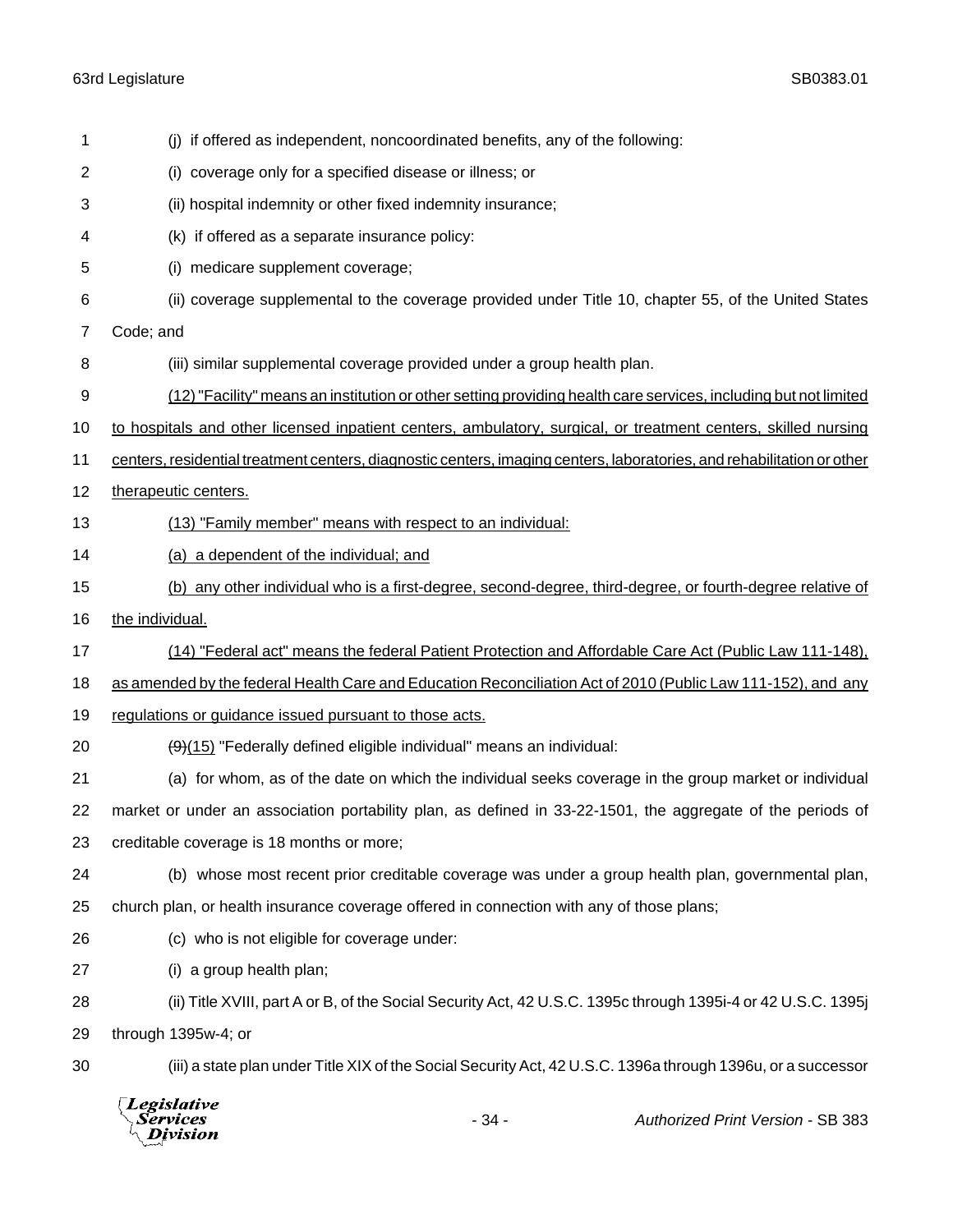| 1              | program;                                                                                                               |  |  |  |
|----------------|------------------------------------------------------------------------------------------------------------------------|--|--|--|
| $\overline{c}$ | (d) who does not have other health insurance coverage;                                                                 |  |  |  |
| 3              | (e) for whom the most recent coverage within the period of aggregate creditable coverage was not                       |  |  |  |
| 4              | terminated for factors relating to nonpayment of premiums or fraud;                                                    |  |  |  |
| 5              | (f) who, if offered the option of continuation coverage under a COBRA continuation provision or under                  |  |  |  |
| 6              | a similar state program, elected that coverage; and                                                                    |  |  |  |
| 7              | (g) who has exhausted continuation coverage under the COBRA continuation provision or program                          |  |  |  |
| 8              | described in subsection $(9)(f)$ $(15)(f)$ if the individual elected the continuation coverage described in subsection |  |  |  |
| 9              | $\left(\frac{9}{1}\right)$ (15)(f).                                                                                    |  |  |  |
| 10             | (16) (a) "Genetic information" means, with respect to any individual, information about:                               |  |  |  |
| 11             | (i) the individual's genetic tests;                                                                                    |  |  |  |
| 12             | (ii) the genetic tests of the individual's family members; and                                                         |  |  |  |
| 13             | (iii) the manifestation of a disease or disorder in family members of the individual.                                  |  |  |  |
| 14             | (b) The term includes:                                                                                                 |  |  |  |
| 15             | (i) with respect to any individual, any request for or receipt of genetic services or participation in clinical        |  |  |  |
| 16             | research that includes genetic services by the individual or any family member of the individual;                      |  |  |  |
| 17             | (ii) any reference to genetic information concerning an individual or family member of an individual who               |  |  |  |
| 18             | is a pregnant woman, including genetic information of any fetus carried by the pregnant woman; or                      |  |  |  |
| 19             | (iii) with respect to an individual or family member of the individual utilizing reproductive technology,              |  |  |  |
| 20             | genetic information of any embryo legally held by an individual or family member.                                      |  |  |  |
| 21             | (c) The term does not include information about the sex or age of an individual.                                       |  |  |  |
| 22             | (17) "Genetic services" means a genetic test.                                                                          |  |  |  |
| 23             | (18) (a) "Genetic test" means an analysis of human DNA, RNA, chromosomes, proteins, or metabolites                     |  |  |  |
| 24             | that detect genotypes, mutations, or chromosomal changes.                                                              |  |  |  |
| 25             | (b) The term does not mean:                                                                                            |  |  |  |
| 26             | (i) an analysis of proteins or metabolites that does not detect genotypes, mutations, or chromosomal                   |  |  |  |
| 27             | changes;                                                                                                               |  |  |  |
| 28             | (ii) an analysis of proteins or metabolites that is directly related to a manifested disease, disorder, or             |  |  |  |
| 29             | pathological condition that could reasonably be detected by a health care professional with appropriate training       |  |  |  |
| 30             | and expertise in the field of medicine involved;                                                                       |  |  |  |
|                | <b>Legislative</b><br>$-35-$<br><b>Authorized Print Version - SB 383</b><br>Services<br>Division                       |  |  |  |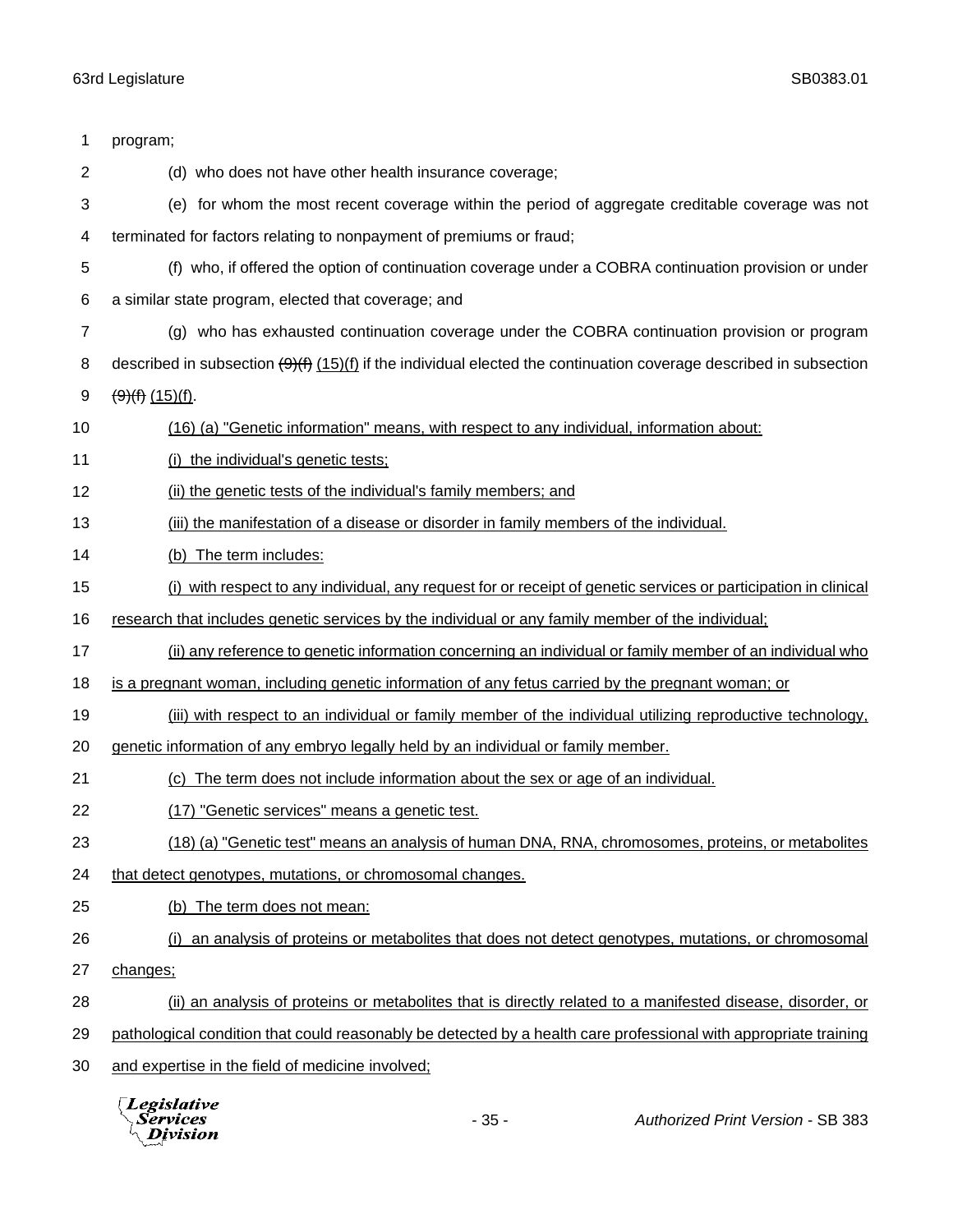|                | Legislative<br>Services<br>ivision                                                                                  | $-36-$ | Authorized Print Version - SB 383                                                                         |  |
|----------------|---------------------------------------------------------------------------------------------------------------------|--------|-----------------------------------------------------------------------------------------------------------|--|
| 30             | health care services.                                                                                               |        |                                                                                                           |  |
| 29             | offered by a health insurance issuer to provide, deliver, arrange for, pay for, or reimburse any of the costs of    |        |                                                                                                           |  |
| 28             | (28) (a) "Health plan" means a policy, membership contract, subscriber contract, certificate, or agreement          |        |                                                                                                           |  |
| 27             | subject to the insurance laws and regulations of this state or subject to the jurisdiction of the commissioner.     |        |                                                                                                           |  |
| 26             | organization, or any other entity providing health insurance coverage, health benefits, or health services that is  |        |                                                                                                           |  |
| 25             | operated and oriented plan established under 42 U.S.C. 18042 and licensed in this state, a health maintenance       |        |                                                                                                           |  |
| 24             |                                                                                                                     |        | $(13)(27)$ "Health insurance issuer" means an insurer, a health service corporation, or a consumer        |  |
| 23             | issuer.                                                                                                             |        |                                                                                                           |  |
| 22             | under a policy, certificate, membership contract, or health care services agreement offered by a health insurance   |        |                                                                                                           |  |
| 21             | services paid for as medical care, that are provided directly, through insurance, reimbursement, or otherwise,      |        |                                                                                                           |  |
| 20             |                                                                                                                     |        | $(12)(26)$ "Health insurance coverage" means benefits consisting of medical care, including items and     |  |
| 19             | health condition, illness, injury, or disease.                                                                      |        |                                                                                                           |  |
| 18             |                                                                                                                     |        | (25) "Health care services" means services for the diagnosis, prevention, treatment, cure, or relief of a |  |
| 17             | (24) "Health care provider" or "provider" means a health care professional or facility.                             |        |                                                                                                           |  |
| 16             | or certified under Title 37 to perform health care services specified by statute or rule.                           |        |                                                                                                           |  |
| 15             | (23) "Health care professional" means a physician or other health care practitioner licensed, accredited,           |        |                                                                                                           |  |
| 14             | or their dependents, directly or through insurance, reimbursement, or otherwise.                                    |        |                                                                                                           |  |
| 13             | to the extent that the plan provides medical care and items and services paid for as medical care to employees      |        |                                                                                                           |  |
| 12             |                                                                                                                     |        | $(11)(22)$ "Group health plan" means an employee welfare benefit plan, as defined in 29 U.S.C. 1002(1),   |  |
| 11             | a group health plan or health insurance coverage offered to an eligible group as described in 33-22-501.            |        |                                                                                                           |  |
| 10             |                                                                                                                     |        | $(10)(21)$ "Group health insurance coverage" means health insurance coverage offered in connection with   |  |
| 9              | status in accordance with federal regulations under 26 CFR, part 54, 29 CFR, part 2590, and 45 CFR, part 147.       |        |                                                                                                           |  |
| 8              | enrolled on March 23, 2010, for as long as the individual or employer group health plan maintains the coverage      |        |                                                                                                           |  |
| $\overline{7}$ | means coverage provided by a health insurance issuer in which an individual or employer group health plan was       |        |                                                                                                           |  |
| 6              |                                                                                                                     |        | (20) "Grandfathered", when referring to individual or group health insurance or health plan coverage,     |  |
| 5              | for a health plan.                                                                                                  |        |                                                                                                           |  |
| 4              | 2701(a)(2) of the federal act, or any federal regulation adopted under the act, for purposes of adjusting the rates |        |                                                                                                           |  |
| 3              | (19) "Geographic rating area" means an area established by the commissioner in accordance with section              |        |                                                                                                           |  |
| 2              | (iv) genetic education.                                                                                             |        |                                                                                                           |  |
| 1              | (iii) genetic counseling, including obtaining, interpreting, or assessing genetic information; or                   |        |                                                                                                           |  |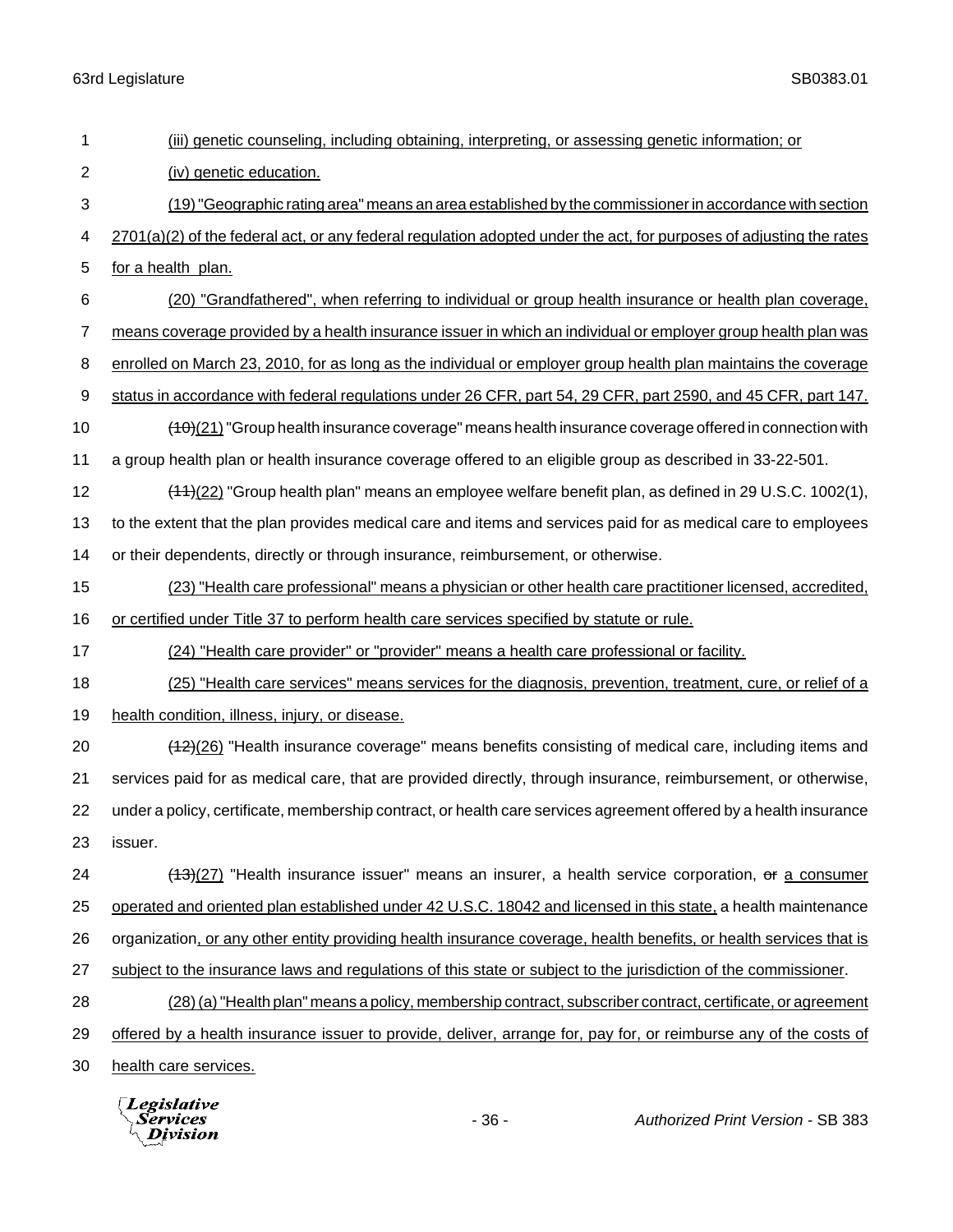| 1              | (b) The term does not include coverage consisting solely of excepted benefits.                                     |  |  |  |
|----------------|--------------------------------------------------------------------------------------------------------------------|--|--|--|
| $\overline{2}$ | (29) "Health status-related factor" means any of the following factors:                                            |  |  |  |
| 3              | (a) health status;                                                                                                 |  |  |  |
| 4              | (b) medical condition, including both physical and mental illnesses;                                               |  |  |  |
| 5              | (c) claims experience;                                                                                             |  |  |  |
| 6              | (d) receipt of health care services;                                                                               |  |  |  |
| 7              | (e) medical history;                                                                                               |  |  |  |
| 8              | (f) genetic information;                                                                                           |  |  |  |
| 9              | (g) evidence of insurability, including conditions arising out of acts of domestic violence and participation      |  |  |  |
| 10             | in activities such as motorcycling, snowmobiling, all-terrain vehicle riding, horseback riding, skiing, and other  |  |  |  |
| 11             | similar activities;                                                                                                |  |  |  |
| 12             | (h) disability; or                                                                                                 |  |  |  |
| 13             | (i) any other health status-related factor determined appropriate by the secretary or the commissioner.            |  |  |  |
| 14             | $(14)(30)$ (a) "Individual health insurance coverage" means health insurance coverage offered to                   |  |  |  |
| 15             | individuals in the individual market., but                                                                         |  |  |  |
| 16             | (b) The term does not include short-term limited duration insurance.                                               |  |  |  |
| 17             | $(15)(31)$ "Individual market" means the market for health insurance coverage offered to individuals other         |  |  |  |
| 18             | than in connection with group health insurance coverage.                                                           |  |  |  |
| 19             | $(16)(32)$ "Large employer" means, in connection with a group health plan, with respect to a calendar year         |  |  |  |
| 20             | and a plan year, an employer who employed an average of at least 51 employees on business days during the          |  |  |  |
| 21             | preceding calendar year and who employs at least two employees on the first day of the plan year.                  |  |  |  |
| 22             | $(17)(33)$ "Large group market" means the health insurance market under which individuals obtain health            |  |  |  |
| 23             | insurance coverage directly or through any arrangement on behalf of themselves and their dependents through        |  |  |  |
| 24             | a group health plan or group health insurance coverage issued to a large employer.                                 |  |  |  |
| 25             | (18)(34) "Late enrollee" means an eligible employee or dependent, other than a special enrollee under              |  |  |  |
| 26             | 33-22-523, who requests enrollment in a group health plan following the initial enrollment period during which the |  |  |  |
| 27             | individual was entitled to enroll under the terms of the group health plan if the initial enrollment period was a  |  |  |  |
| 28             | period of at least 30 days. However, an An eligible employee or dependent is not considered a late enrollee if a   |  |  |  |
| 29             | court has ordered that coverage be provided for a spouse, minor, or dependent under a covered employee's           |  |  |  |
| 30             | health benefit plan and a request for enrollment is made within 30 days after issuance of the court order.         |  |  |  |
|                | $\Box$ equal points of $\Box$                                                                                      |  |  |  |

Legislative<br><sub>\</sub>Services<br><sup>\</sup>\\_Division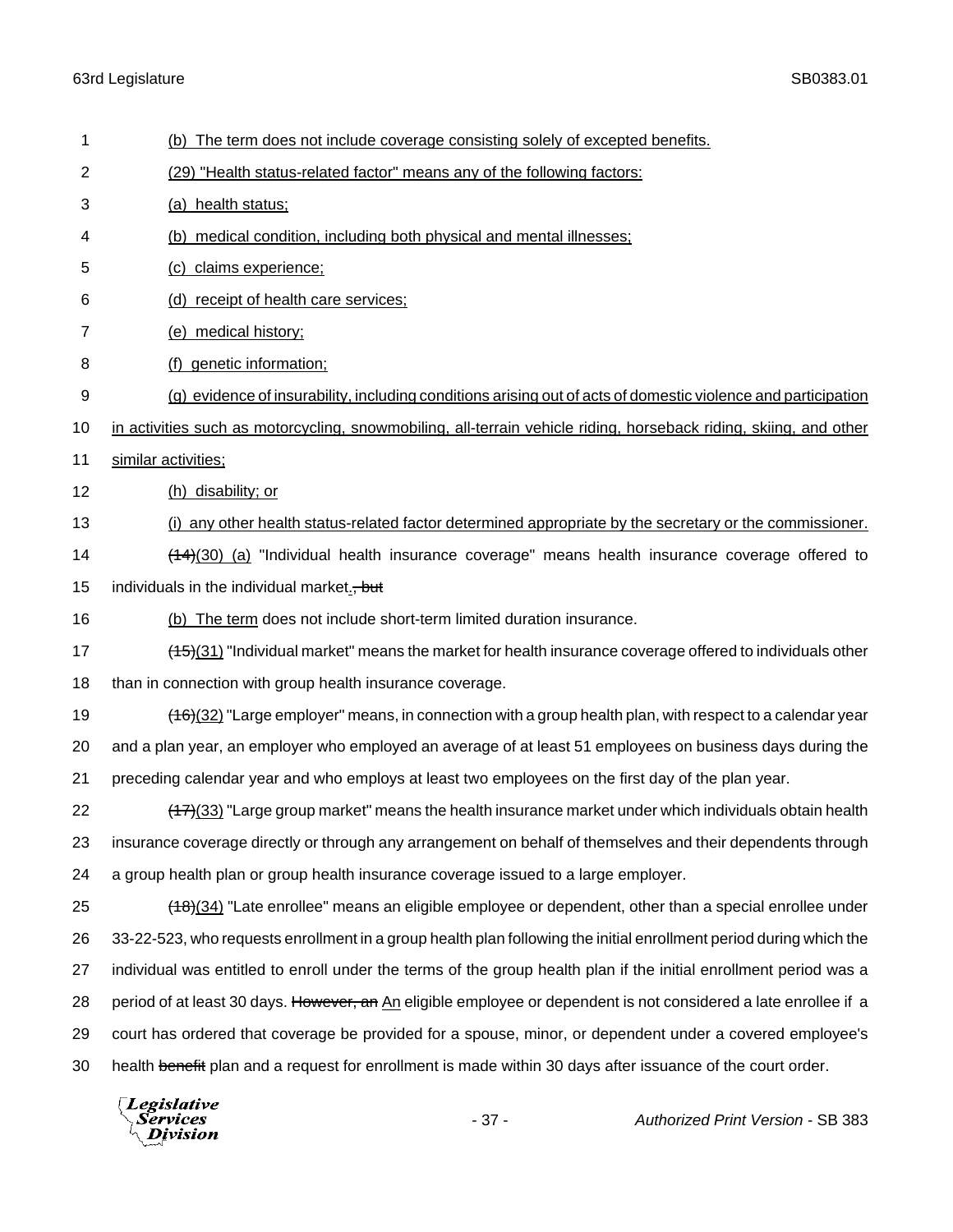$(19)(35)$  "Medical care" means: 2 (a) the diagnosis, cure care, mitigation, treatment, or prevention of disease or amounts paid for the purpose of affecting any structure or function of the body; 4 (b) transportation primarily for and essential to medical care referred to in subsection  $(19)(a)$  (35)(a); or 5 (c) insurance covering that pays benefits for medical care referred to in subsections (19)(a) and (19)(b)  $(35)(a)$  and  $(35)(b)$ . 7 (20)(36) "Network plan" means health insurance coverage offered by a health insurance issuer under which the financing and delivery of medical care, including items and services paid for as medical care, are provided, in whole or in part, through a defined set of providers under contract with the issuer. (37) "Nongrandfathered", when referring to individual or group health insurance or health plan coverage, means coverage that is not grandfathered as defined in subsection (20).  $\left(2\right)$  (21)(38) "Plan sponsor" has the meaning provided under section 3(16)(B) of the Employee Retirement Income Security Act of 1974, 29 U.S.C. 1002(16)(B). 14 (39) "Policyholder" means an individual who has paid premiums for the individual or the individual's dependents, if any, that are also covered under a health plan providing individual health insurance coverage, and who is responsible for continued premium payments under the terms of the health plan. 17 (22)(40) (a) "Preexisting condition exclusion" means, with respect to coverage, a limitation or exclusion of benefits relating to a condition based on presence of a condition before the enrollment date coverage, whether or not any medical advice, diagnosis, care, or treatment was recommended or received before the enrollment date. (b) Genetic information may not be treated as a condition under subsection (40)(a) for which a 22 preexisting condition exclusion may be imposed in the absence of a diagnosis of the condition related to the information. (41) "Premium" means all money paid by a policyholder or plan sponsor as a condition of receiving individual or group health insurance coverage from a health insurance issuer, including any fees or other contributions associated with the health plan and including any portion of premium paid on behalf of a policyholder or plan sponsor. (42) (a) "Rescission" means a cancellation or discontinuance of coverage under a health plan that has a retroactive effect. (b) The term does not include a cancellation or discontinuance of coverage under a health plan if:

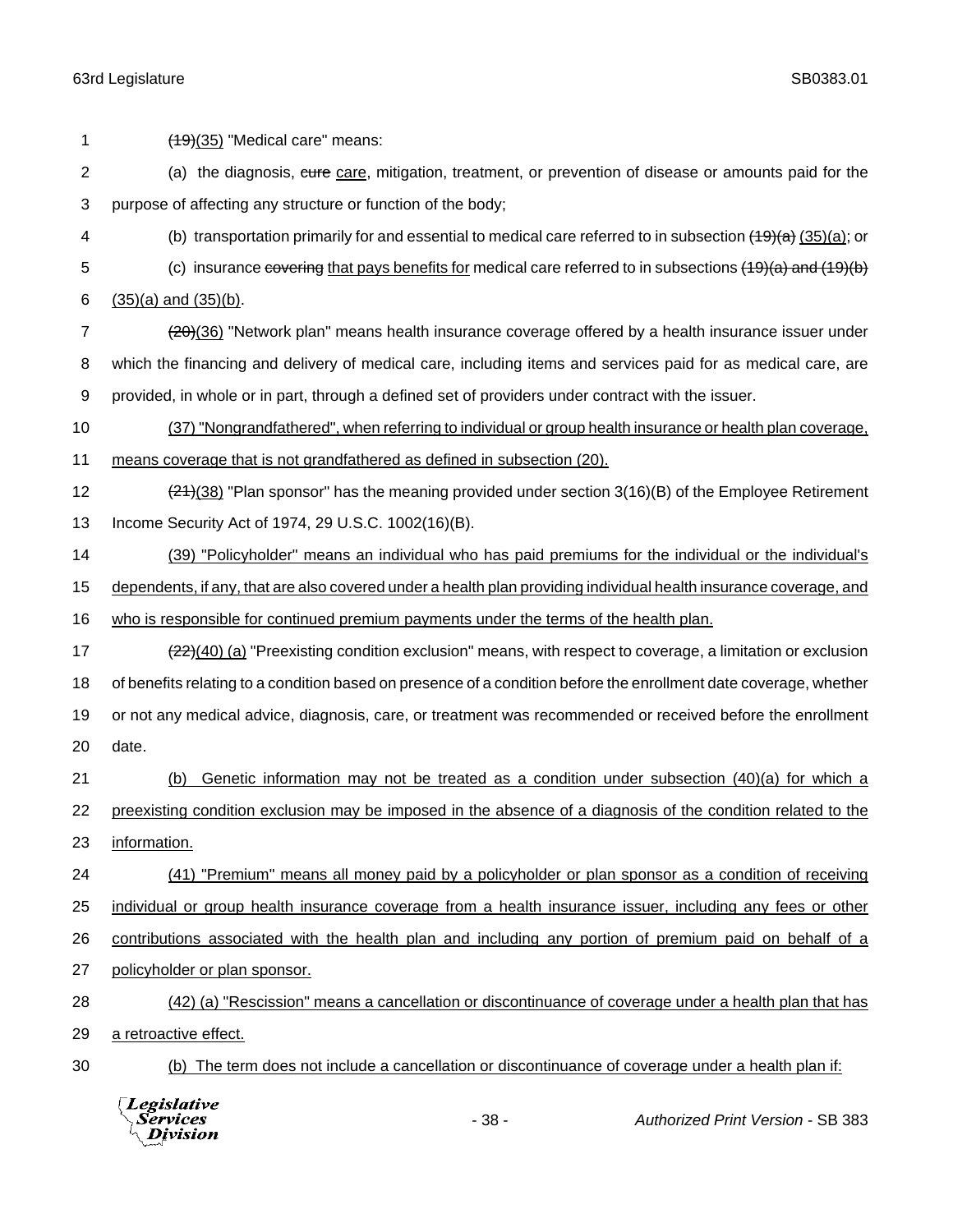| 1              | (i) the cancellation or discontinuance of coverage has only a prospective effect; or                                 |  |  |  |
|----------------|----------------------------------------------------------------------------------------------------------------------|--|--|--|
| $\overline{2}$ | (ii) the cancellation or discontinuance of coverage is effective retroactively to the extent it is attributable      |  |  |  |
| 3              | to a failure to timely pay required premiums or contributions toward the cost of coverage, except as provided in     |  |  |  |
| 4              | 33-22-121 and 33-22-530.                                                                                             |  |  |  |
| 5              | (43) "Secretary" means the secretary of the U.S. department of health and human services.                            |  |  |  |
| 6              | (44) (a) "Small employer" means an employer that employed an average of at least 2 but not more than                 |  |  |  |
| 7              | 50 employees on business days during the preceding calendar year and who employs at least 2 employees on             |  |  |  |
| 8              | the first day of the plan year.                                                                                      |  |  |  |
| 9              | (b) For the purposes of subsection $(44)(a)$ :                                                                       |  |  |  |
| 10             | (i) all persons treated as a single employer under 26 U.S.C. must be treated as a small employer;                    |  |  |  |
| 11             | (ii) an employer and any predecessor employer must be treated as a single employer;                                  |  |  |  |
| 12             | (iii) if an employer was not in existence throughout the preceding calendar year, the determination of               |  |  |  |
| 13             | whether that employer is a small employer must be based on the average number of employees that it is                |  |  |  |
| 14             | reasonably expected that employer will employ on business days in the current calendar year; and                     |  |  |  |
| 15             | (iv) any reference in this subsection (44) to an employer includes a reference to any predecessor of the             |  |  |  |
| 16             | employer.                                                                                                            |  |  |  |
| 17             | (23)(45) "Small group market" means the health insurance market under which individuals obtain health                |  |  |  |
| 18             | insurance coverage directly or through an arrangement, on behalf of themselves and their dependents, through         |  |  |  |
| 19             | a group health plan or group health insurance coverage maintained by a small employer as defined in                  |  |  |  |
| 20             | 33-22-1803.                                                                                                          |  |  |  |
|                |                                                                                                                      |  |  |  |
| 21             | (46) "Underwriting purposes" means:                                                                                  |  |  |  |
| 22             | (a) rules for or determination of eligibility, including enrollment and continued eligibility for benefits under     |  |  |  |
| 23             | a health plan;                                                                                                       |  |  |  |
| 24             | (b) the computation of premium or contribution amounts under a health plan; and                                      |  |  |  |
| 25             | (c) other activities related to the creation, renewal, or replacement of a contract of health insurance              |  |  |  |
| 26             | coverage.                                                                                                            |  |  |  |
| 27             | $(24)(47)$ "Waiting period" means, with respect to a group health plan and an individual who is a potential          |  |  |  |
| 28             | participant or beneficiary in the group health plan, the period that must pass with respect to the individual before |  |  |  |
| 29             | the individual is eligible to be covered for benefits under the terms of the group health plan."                     |  |  |  |

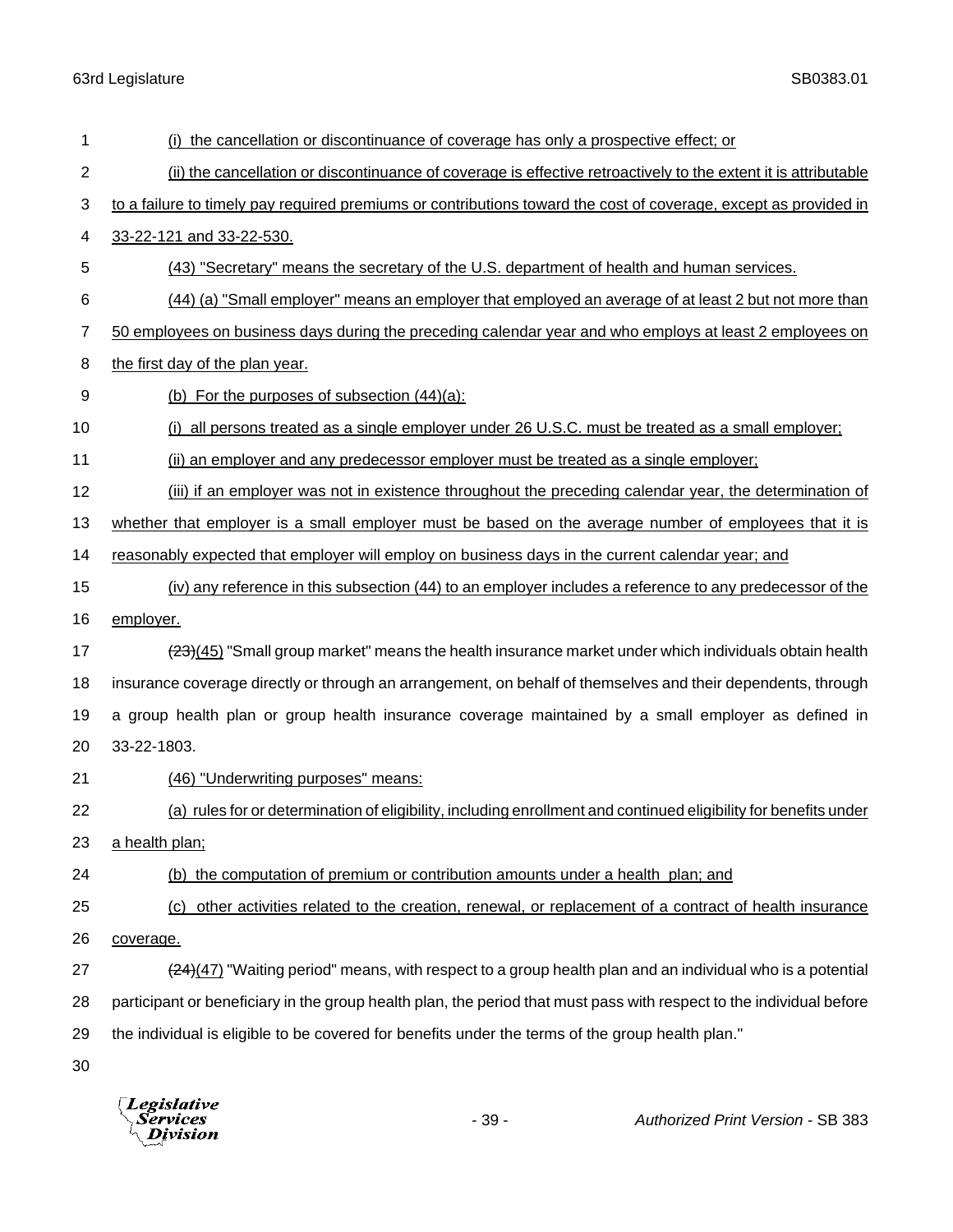| 1  | Section 30. Section 33-22-143, MCA, is amended to read:                                                               |  |  |  |
|----|-----------------------------------------------------------------------------------------------------------------------|--|--|--|
| 2  | "33-22-143. Rules. The commissioner may adopt rules to implement 33-22-140 through 33-22-142,                         |  |  |  |
| 3  | 33-22-246, 33-22-247, 33-22-514, 33-22-523 through 33-22-526, and 33-22-1523 the provisions of this chapter."         |  |  |  |
| 4  |                                                                                                                       |  |  |  |
| 5  | Section 31. Section 33-22-152, MCA, is amended to read:                                                               |  |  |  |
| 6  | "33-22-152. Continuation of Eligibility for dependent coverage. (1) A health insurance issuer that                    |  |  |  |
| 7  | issues or renews an individual or a group health insurance policy, certificate, or membership contract under which    |  |  |  |
| 8  | an individual's or employee's dependents are eligible for coverage may not terminate or refuse to offer coverage      |  |  |  |
| 9  | on the basis of the age of an unmarried a dependent, as defined in 33-22-140(5)(b) 33-22-140, prior to the            |  |  |  |
| 10 | dependent reaching 25 26 years of age. Except as otherwise provided by law, the continuation of the coverage          |  |  |  |
| 11 | of the dependent, as defined in $33-22-140(5)(b)$ $33-22-140$ , is at the option of the covered employee.             |  |  |  |
| 12 | (2) A health insurance issuer may not deny or restrict coverage for a child who has not attained 26 years             |  |  |  |
| 13 | of age based on any of the following conditions:                                                                      |  |  |  |
| 14 | the presence or absence of the child's financial dependency upon the participant or primary<br>(a)                    |  |  |  |
| 15 | subscriber or other person;                                                                                           |  |  |  |
| 16 | (b) residency with the participant or primary subscriber or other person;                                             |  |  |  |
| 17 | (c) student status; or                                                                                                |  |  |  |
| 18 | (d) employment.                                                                                                       |  |  |  |
| 19 | (3) A health insurance issuer may not deny or restrict coverage of a child based on eligibility for other             |  |  |  |
| 20 | coverage, including eligibility for coverage in an employer group health plan.                                        |  |  |  |
| 21 | (4) A health insurance issuer is not required to provide dependent coverage for a grandchild unless the               |  |  |  |
| 22 | grandparent becomes the legal guardian of that grandchild."                                                           |  |  |  |
| 23 |                                                                                                                       |  |  |  |
| 24 | Section 32. Section 33-22-242, MCA, is amended to read:                                                               |  |  |  |
| 25 | Waiver of preexisting condition exclusion -- exclusion prohibited. (1) A $\ln$<br>"33-22-242.                         |  |  |  |
| 26 | grandfathered individual health insurance coverage a health care insurer shall waive any time period applicable       |  |  |  |
| 27 | to a preexisting condition exclusion or limitation period with respect to particular services in an individual health |  |  |  |
| 28 | benefit plan for the period of time that an individual was previously covered by qualifying previous coverage that    |  |  |  |
| 29 | provided benefits with respect to those services, if the qualifying previous coverage was continuous to a date not    |  |  |  |
| 30 | more than 30 days prior to the date of application for new coverage.                                                  |  |  |  |
|    |                                                                                                                       |  |  |  |

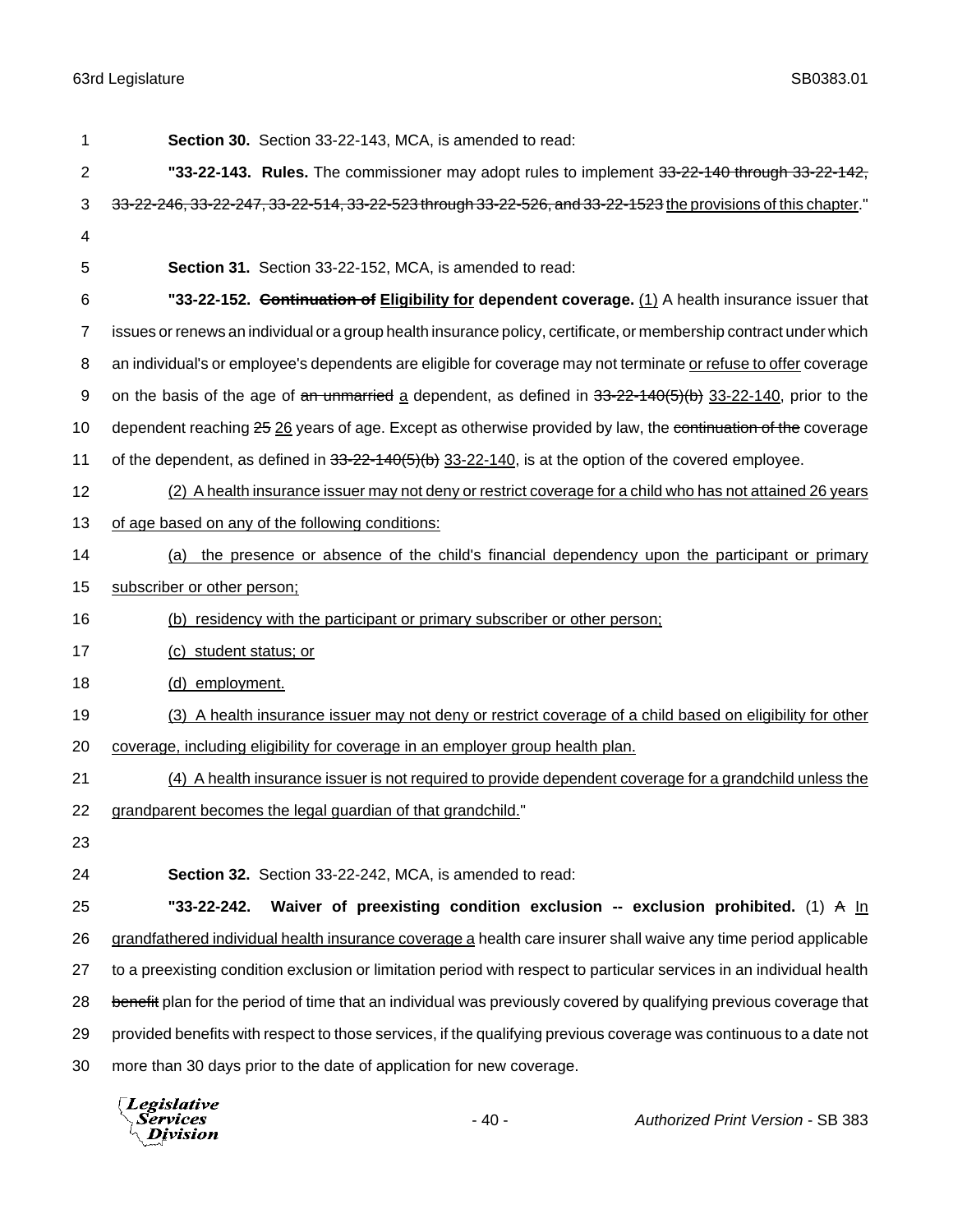| 1  | (2) A health care insurer that offers individual health insurance coverage to a federally defined eligible             |  |  |
|----|------------------------------------------------------------------------------------------------------------------------|--|--|
| 2  | individual may not impose a preexisting condition exclusion with respect to that coverage.                             |  |  |
| 3  | (3) A health insurance issuer offering nongrandfathered individual health insurance coverage may not                   |  |  |
| 4  | impose a preexisting condition exclusion on any covered person."                                                       |  |  |
| 5  |                                                                                                                        |  |  |
| 6  | Section 33. Section 33-22-243, MCA, is amended to read:                                                                |  |  |
| 7  | "33-22-243. Premium increases to be distributed proportionately. (1) A health care insurer may                         |  |  |
| 8  | increase the health benefit plan charges for an a grandfathered individual policy, certificate, or contract previously |  |  |
| 9  | issued by that insurer because of a change in the attained age of the insured. Increases in premium, certificate,      |  |  |
| 10 | or contract charges for individual policies, certificates, or contracts previously issued by that insurer, based on    |  |  |
| 11 | factors other than attained age, must be distributed proportionately across the block of business as defined in        |  |  |
| 12 | 33-22-241.                                                                                                             |  |  |
| 13 | (2) As used in this section, the following definitions apply:                                                          |  |  |
| 14 | (a) (i) "Health benefit plan" means a hospital or medical policy or certificate providing for physical and             |  |  |
| 15 | mental health care issued by an insurance company, a fraternal benefit society, or a health service corporation        |  |  |
| 16 | or issued under a health maintenance organization subscriber contract.                                                 |  |  |
| 17 | (ii) Health benefit plan does not include:                                                                             |  |  |
| 18 | (A) accident-only, credit, dental, vision, specified disease, medicare supplement, long-term care, or                  |  |  |
| 19 | disability income insurance;                                                                                           |  |  |
| 20 | (B) coverage issued as a supplement to liability insurance, workers' compensation insurance, or similar                |  |  |
| 21 | insurance; or                                                                                                          |  |  |
| 22 | (C) automobile medical payment insurance.                                                                              |  |  |
| 23 | (b) "Health care insurer" or "insurer" means a disability insurer, a health service corporation, a health              |  |  |
| 24 | maintenance organization, or a fraternal benefit society.                                                              |  |  |
| 25 | (3) The provisions of Title 33, chapter 1, parts 3 and 7, apply to this section.                                       |  |  |
| 26 | (4) This section does not apply to nongrandfathered individual health insurance coverage that must                     |  |  |
| 27 | comply with the provisions of [sections 1 through 5]."                                                                 |  |  |
| 28 |                                                                                                                        |  |  |
| 29 | Section 34. Section 33-22-244, MCA, is amended to read:                                                                |  |  |
| 30 | "33-22-244. Disclosure standards -- individual policy. (1) In order to provide for full and fair disclosure            |  |  |
|    | $\left[$ <i>Legislative</i>                                                                                            |  |  |

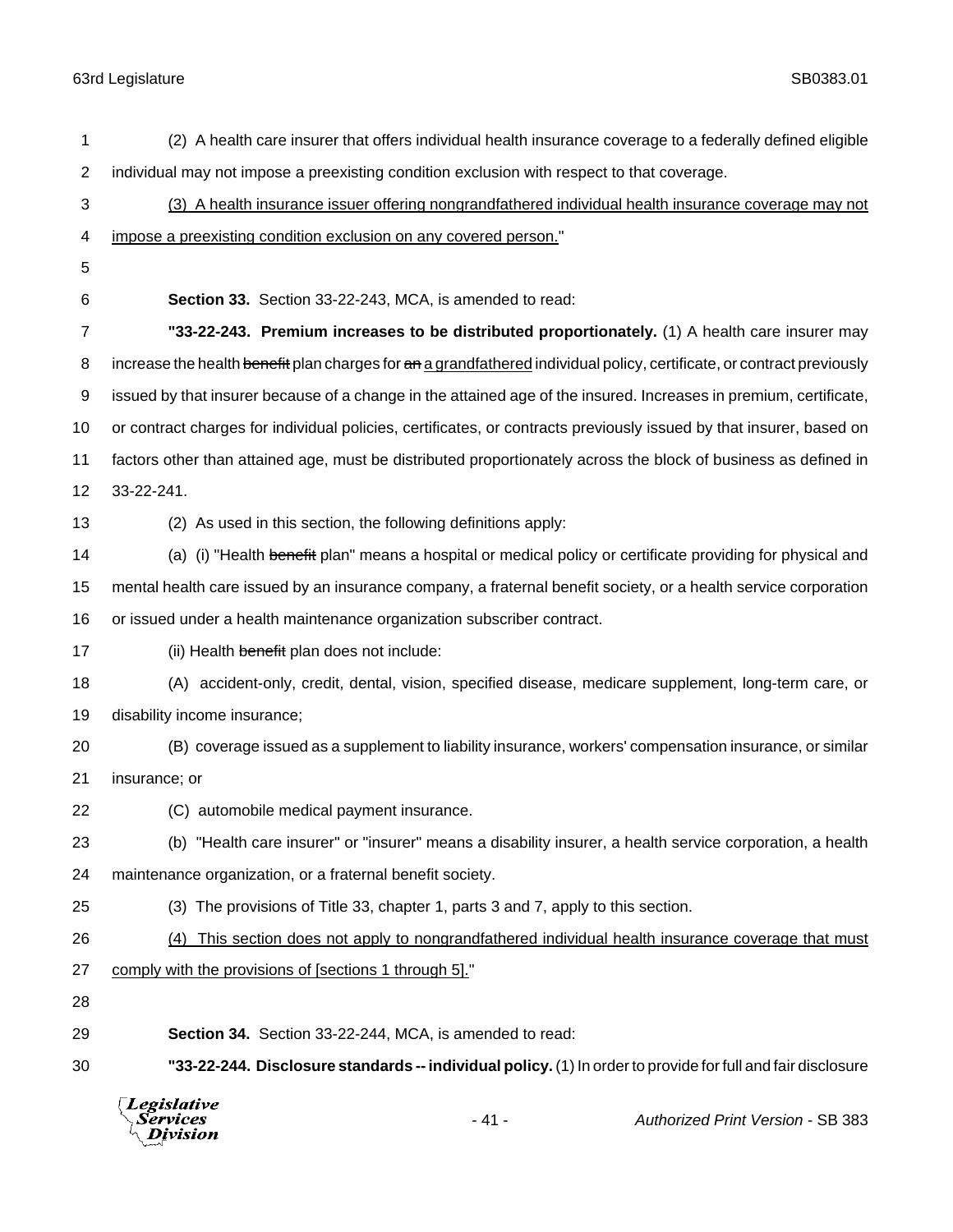Division

1 in the sale of disability health insurance coverage, an individual disability health insurance policy may not be delivered or issued for delivery in this state unless an outline of coverage is filed with and approved by the insurance commissioner in accordance with 33-1-501 and is delivered to the applicant at the time the application is made and at each renewal. (2) The outline of coverage must include:  $6 \rightarrow$  (a) a general description of the principal benefits and coverages provided by the policy; 7 - (b) a general description of the insured's financial responsibility under the policy, including, if applicable, 8 the amount of the deductible, the amount or percentage of copayment, and the maximum annual out-of-pocket 9 expenses to be paid by the insured; 10 - (c) a statement of the maximum lifetime benefit available under the policy;  $\left(\frac{d}{d}\right)$  a statement of the estimated periodic premium to be paid by the insured;  $\left(\frac{e}{e}\right)$  a general description of the factors or case characteristics that the insurer may consider in establishing or changing the premiums and, if applicable, in determining the insurability of the applicant;  $(f)(c)$  a description of any preauthorization or other preapproval requirements for medical care;  $\left(\frac{d}{d}\right)$  a prominently displayed statement of the insured's responsibility for payment of billed charges beyond those charges reimbursed by the insurer when the insured uses health care services from a health care provider who is outside a network of health care providers used by the insurer; and  $\left(\frac{h}{e}\right)$  a general description of the trend of premium increases or decreases for comparable policies issued by the insurer during the preceding 5 years, if the trend data is available. (3) The outline of coverage may include any other information that the insurer considers relevant to the 21 applicant's selection of an appropriate individual disability health insurance policy. (4) An insurer or producer shall provide to an individual, upon request, an outline of coverage for any 23 health benefit product plan marketed to the general public. The outline of coverage provided under this subsection may exclude the statement of the estimated periodic premium to be paid by the insured. 25 (5) Prior to issuance of an individual disability health insurance policy, written informational materials describing the policy's cancer screening coverages must be provided to a potential applicant. The informational materials are not subject to filing with and approval of the insurance commissioner. (6) (a) The outline of coverage must be delivered in conjunction with the summary of benefits and coverage explanation required by the federal act. (b) Health insurance issuers offering health plans providing individual health insurance coverage shall **Legislative** *Services* - 42 - *Authorized Print Version* - SB 383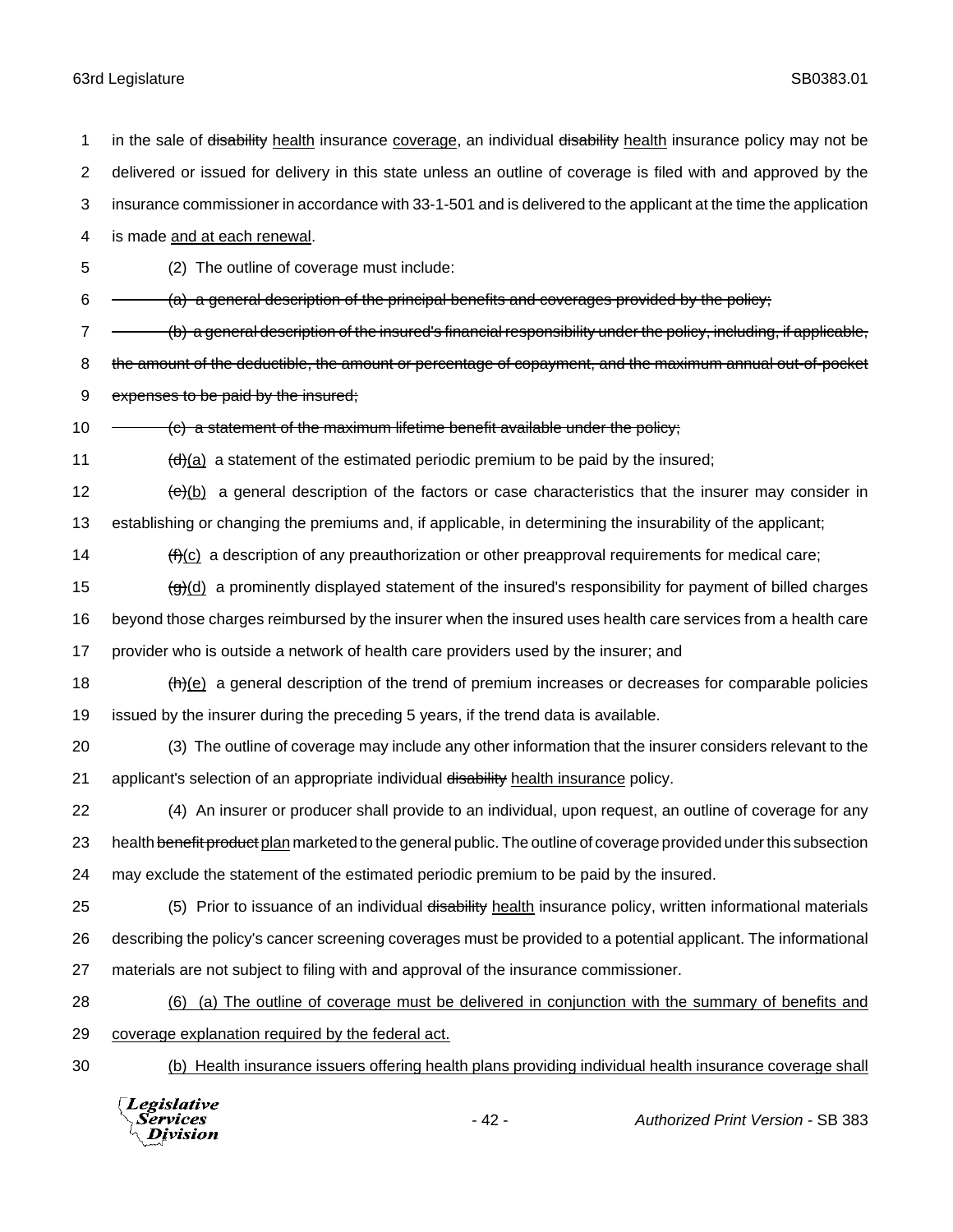| 1                | provide a summary of benefits and coverage explanation pursuant to the standards adopted by the secretary          |  |  |  |
|------------------|--------------------------------------------------------------------------------------------------------------------|--|--|--|
| $\overline{2}$   | under the federal act to:                                                                                          |  |  |  |
| 3                | (i) an applicant at the time of application;                                                                       |  |  |  |
| 4                | (ii) an enrollee prior to the time of enrollment or reenrollment, as applicable; and                               |  |  |  |
| 5                | (iii) a policyholder at the time of issuance of the policy.                                                        |  |  |  |
| 6                | $(c)$ A health insurance issuer described in subsection $(6)(b)$ is considered to have complied with               |  |  |  |
| 7                | subsection (6)(b) if the summary of benefits and coverage described in the federal act is provided in paper or     |  |  |  |
| 8                | electronic form.                                                                                                   |  |  |  |
| $\boldsymbol{9}$ | (d) Except in connection with a policy renewal or reissuance, if a health insurance issuer makes any               |  |  |  |
| 10               | material modifications in any of the terms of the coverage that is not reflected in the most recently provided     |  |  |  |
| 11               | summary of benefits and coverage, the issuer shall provide notice of the modification to covered persons not later |  |  |  |
| 12               | than 60 days prior to the date on which the modification will become effective.                                    |  |  |  |
| 13               | (e) The summary of benefits and coverage must be filed for approval by the commissioner in compliance              |  |  |  |
| 14               | with 33-1-501 at the same time that the outline of coverage form is filed."                                        |  |  |  |
| 15               |                                                                                                                    |  |  |  |
| 16               | Section 35. Section 33-22-246, MCA, is amended to read:                                                            |  |  |  |
| 17               | "33-22-246. Preexisting conditions relating to exclusions in individual market prohibited. $(1)$                   |  |  |  |
| 18               | Except as provided in subsection (2), a A health insurance issuer offering nongrandfathered individual health      |  |  |  |
| 19               | insurance coverage may not exclude coverage for a preexisting condition unless:                                    |  |  |  |
| 20               | (a) medical advice, diagnosis, care, or treatment was recommended to or received by the participant or             |  |  |  |
| 21               | beneficiary within the 3 years preceding the effective date of coverage; and                                       |  |  |  |
| 22               | (b) coverage for the condition is excluded for not more than 12 months.                                            |  |  |  |
| 23               | (2) A health insurance issuer offering health insurance coverage may not impose a preexisting condition            |  |  |  |
| 24               | exclusion on a federally defined eligible individual because of a preexisting condition."                          |  |  |  |
| 25               |                                                                                                                    |  |  |  |
| 26               | Section 36. Section 33-22-303, MCA, is amended to read:                                                            |  |  |  |
| 27               | "33-22-303. Coverage for well-child care. (1) Each medical expense policy of disability insurance or               |  |  |  |
| 28               | certificate issued under the policy that is delivered, issued for delivery, renewed, extended, or modified in this |  |  |  |
| 29               |                                                                                                                    |  |  |  |
|                  | state by a disability insurer and that provides coverage for a family member of the insured or subscriber must     |  |  |  |
| 30               | provide coverage for well-child care for children from the moment of birth through 7 years of age. Benefits        |  |  |  |

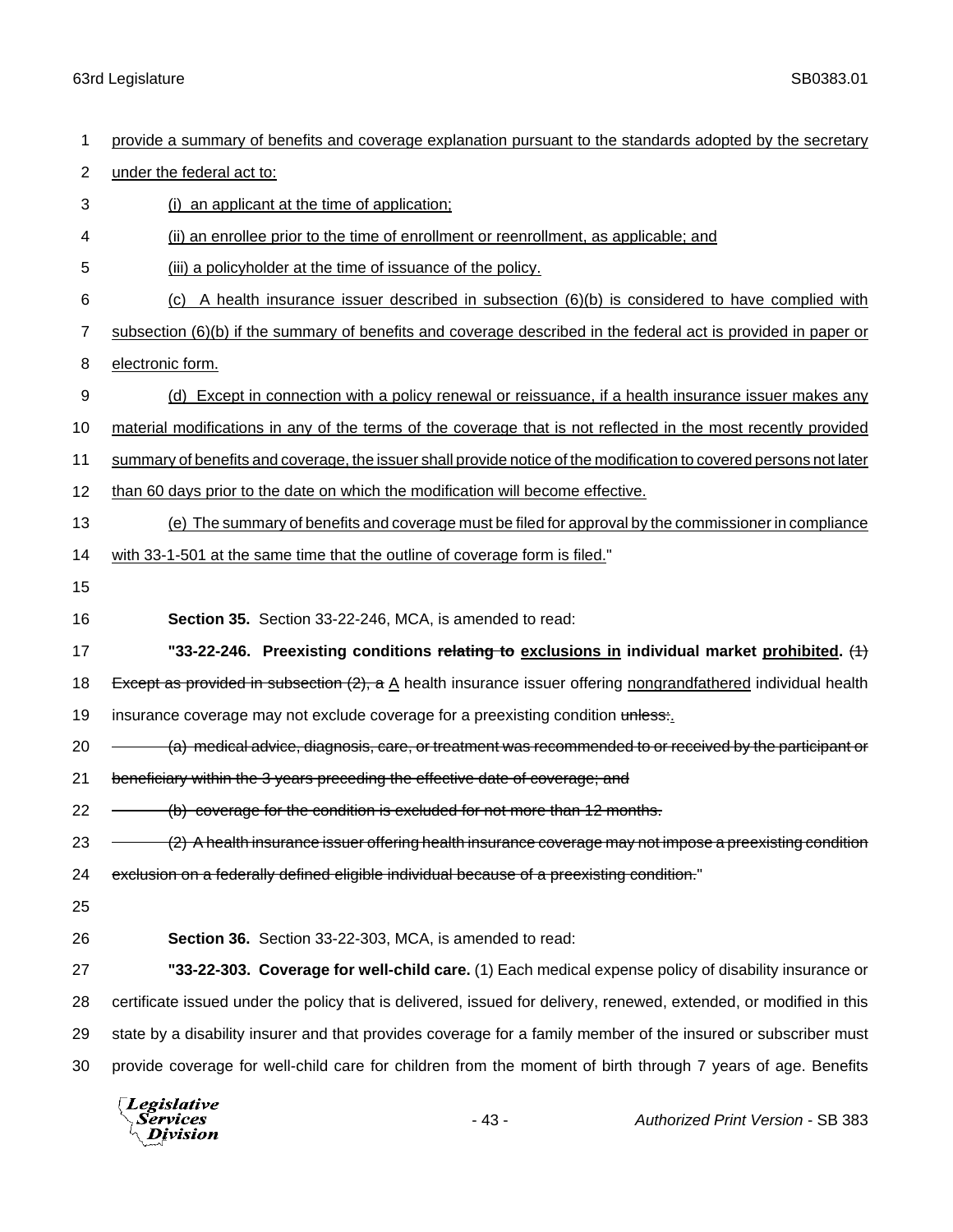provided under this coverage are exempt from any deductible provision that may be in force in the policy or certificate issued under the policy.

 (2) If the provisions of [sections 11 through 13] and 45 CFR 147.130 apply, cost-sharing is prohibited, except as described in those sections.

5  $\left(\frac{2}{3}\right)$  Coverage for well-child care under subsection (1) must include:

(a) a history, physical examination, developmental assessment, anticipatory guidance, and laboratory

 tests, according to the schedule of visits adopted under the early and periodic screening, diagnosis, and treatment 8 services program provided for in 53-6-101; and

(b) routine immunizations according to the schedule for immunizations recommended by the advisory

10 committee on immunization practices advisory committee of the U.S. department of health and human services

- centers for disease control and prevention; and
- (c) for nongrandfathered health insurance coverage, the items and services described in [sections 11
- through 13] and 45 CFR 147.130.
- 14  $\frac{3(4)}{3}$  Minimum benefits may be limited to one visit payable to one provider for all of the services provided at each visit cited in this section.
- 16 (4)(5) This section does not apply to disability income, specified disease, accident-only, medicare supplement, or hospital indemnity policies.
- 18  $(5)(6)$  For purposes of this section:
- (a) "developmental assessment" and "anticipatory guidance" mean the services described in the Guidelines for Health Supervision II, published by the American academy of pediatrics; and
- 21 (b) "well-child care" means the services described in subsection  $\left(\frac{2}{2}\right)$  and delivered by a physician or a health care professional supervised by a physician.
- 23  $(6)$ (7) When a policy of disability insurance or a certificate issued under the policy provides coverage or benefits to a resident of this state, it is considered to be delivered in this state within the meaning of this section, whether the insurer that issued or delivered the policy or certificate is located inside or outside of this state."
- 
- 

**Section 37.** Section 33-22-508, MCA, is amended to read:

 **"33-22-508. Conversion on termination of eligibility.** (1) A group disability insurance policy or certificate of insurance must contain a provision that if the insurance or any portion of the insurance on a person

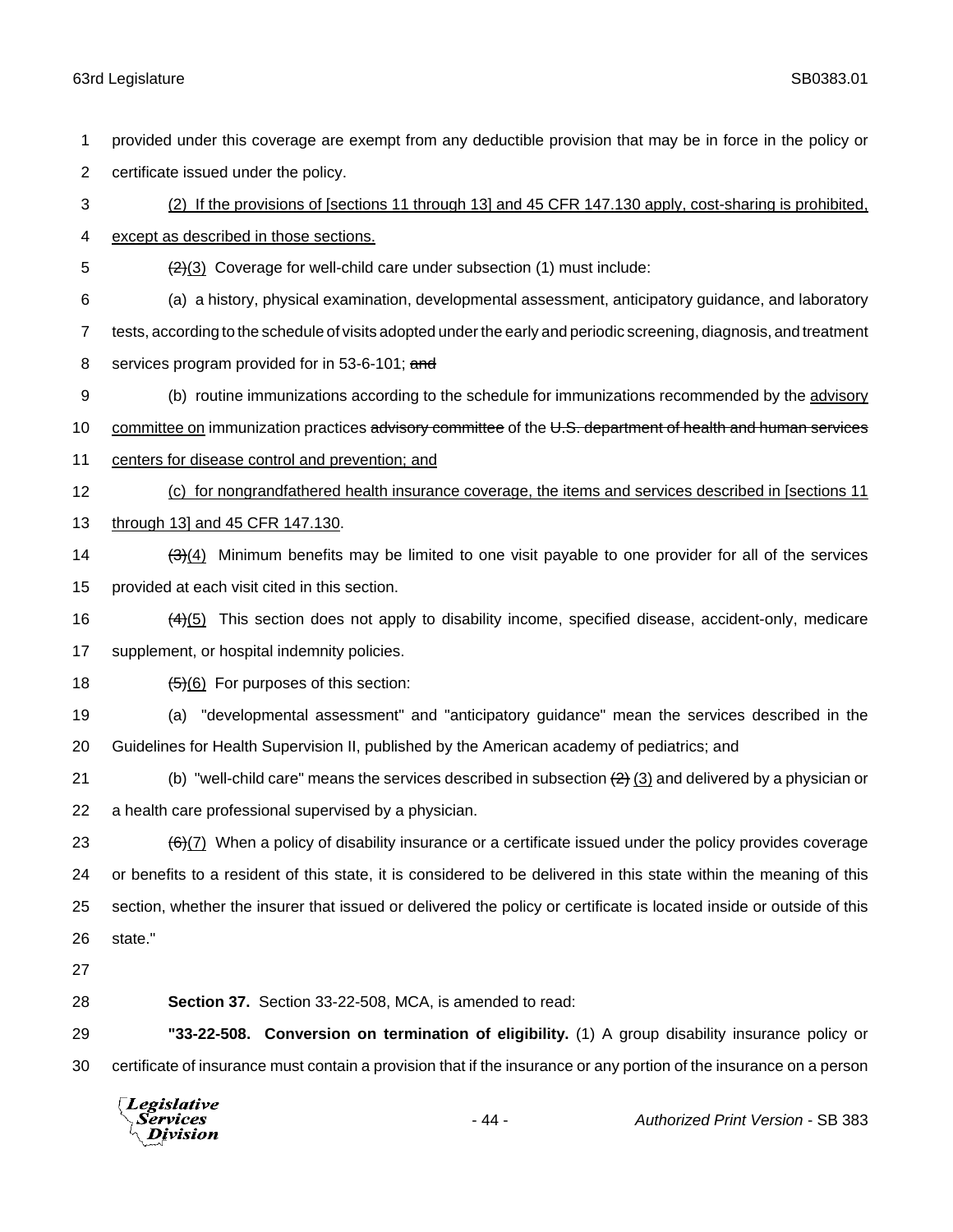or the person's dependents or family members covered under the policy ceases because of termination of the person's membership in a group eligible for coverage under the policy, because of termination of the person's employment, as a result of a person's employer discontinuing the employer's business, or as a result of a person's employer discontinuing the group disability insurance policy and not providing for any other group disability insurance or plan and if the person had been insured for a period of 3 months and is not insured under another major medical disability insurance policy or plan, the person is entitled to have issued to the person by the insurer, without evidence of insurability, group disability coverage or an individual disability policy or, in the absence of an individual disability policy issued by the insurer, a group disability policy issued by the insurer on the person or on the person's dependents or family members if application for the individual policy is made and the first premium tendered to the insurer within 31 days after the termination of the group coverage.

 (2) A group insurer may meet the requirements of this section by contracting with another insurer to issue conversion policies as described in subsections (5) and (6). The conversion carrier must be authorized to act as an insurer in this state, and the commissioner shall approve the conversion policies pursuant to 33-1-501.

 (3) The individual policy or group policy, at the option of the insured, may be on any form then customarily issued by the insurer to individual or group policyholders, with the exception of a policy the eligibility for which is determined by affiliation other than by employment with a common entity. In addition, the insurer or conversion carrier shall make available a conversion policy as required by subsection (6).

 (4) The premium for the individual policy or group policy must be at no more than 200% of the insurer's customary rate applicable to the group policy being terminated at the time of the conversion. If the person entitled to conversion under this section has been insured for more than 3 years, the premium may not be more than 21 150% of the customary rate of the policy being terminated at the time of the conversion. The customary rate is that rate that is normally issued for medically underwritten policies without discount for healthy lifestyles.

 (5) A conversion carrier shall offer an individual or group conversion policy that provides the same schedule of benefits and covers the same eligible expenses as those being terminated. The premium for the policy must be calculated as described in subsection (4).

 (6) The insurer or conversion carrier shall also make available a conversion policy, certificate, or 27 membership contract that provides at least the level of benefits provided by the insurer's lowest cost basic health 28 benefit plan, as defined in 33-22-1803 33-22-1521(1)(b) and (2), except that the deductible may not exceed 29 \$1,500 for a covered person. The conversion rate may not exceed 150% of the highest average market rate 30 charged for that plan of the five insurers or health service corporations with the largest premium amount of

Legislative *Services* Division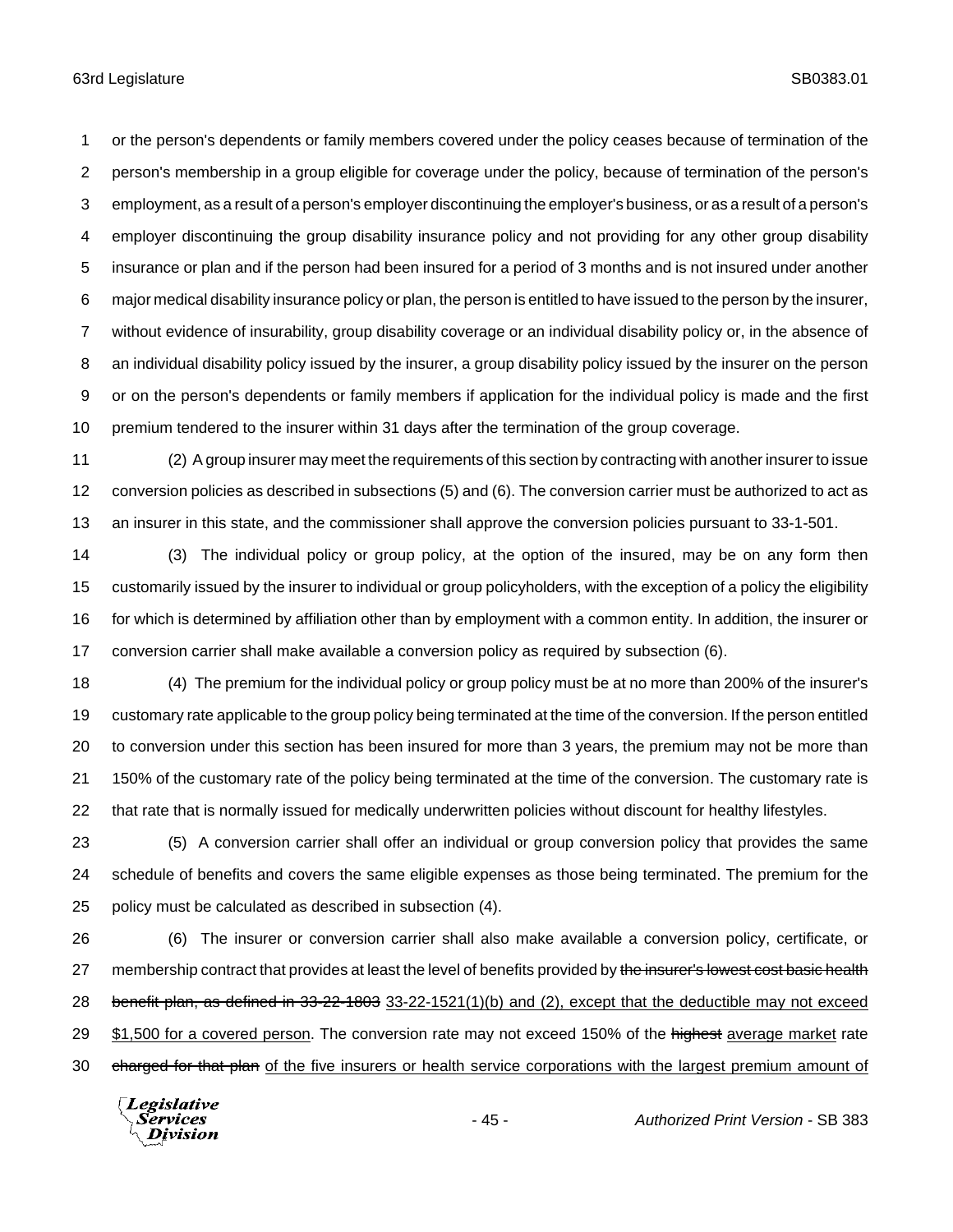individual plans of major medical insurance in force in this state. This subsection does not apply to disability plans that provide only excepted benefits as defined in 33-22-140. (7) The effective date and time of the conversion policy must be established to ensure that there is no break in coverage between the termination of the group policy coverage and the inception of the conversion policy." **Section 38.** Section 33-22-512, MCA, is amended to read: **"33-22-512. Coverage for well-child care.** (1) Each group disability policy or certificate of insurance that is delivered, issued for delivery, renewed, extended, or modified in this state by a disability insurer and that provides coverage for a family member of the insured or subscriber must provide coverage for well-child care for children from the moment of birth through 7 years of age. Benefits provided under this coverage are exempt from any deductible provision that may be in force in the policy or certificate issued under the policy. (2) If the provisions of [sections 11 through 13] and 45 CFR 147.130 apply, cost-sharing is prohibited, 14 except as described in those sections.  $\left(\frac{2}{3}\right)$  Coverage for well-child care under subsection (1) must include: (a) a history, physical examination, developmental assessment, anticipatory guidance, and laboratory tests, according to the schedule of visits adopted under the early and periodic screening, diagnosis, and treatment 18 services program provided for in 53-6-101; and (b) routine immunizations according to the schedule for immunizations recommended by the advisory 20 committee on immunization practices advisory committee of the U.S. department of health and human services centers for disease control and prevention; and (c) the items and services described in [sections 11 through 13] and 45 CFR 147.130.  $(3)(4)$  Minimum benefits may be limited to one visit payable to one provider for all of the services provided at each visit cited in this section unless the provisions of [sections 11 through 13] and 45 CFR 147.130 provide greater benefits.  $(4)(5)$  This section does not apply to disability income, specified disease, accident-only, medicare supplement, or hospital indemnity policies or certificates.  $(5)(6)$  For purposes of this section: (a) "developmental assessment" and "anticipatory guidance" mean the services described in the Guidelines for Health Supervision II, published by the American academy of pediatrics; and

**Legislative** Services **Division**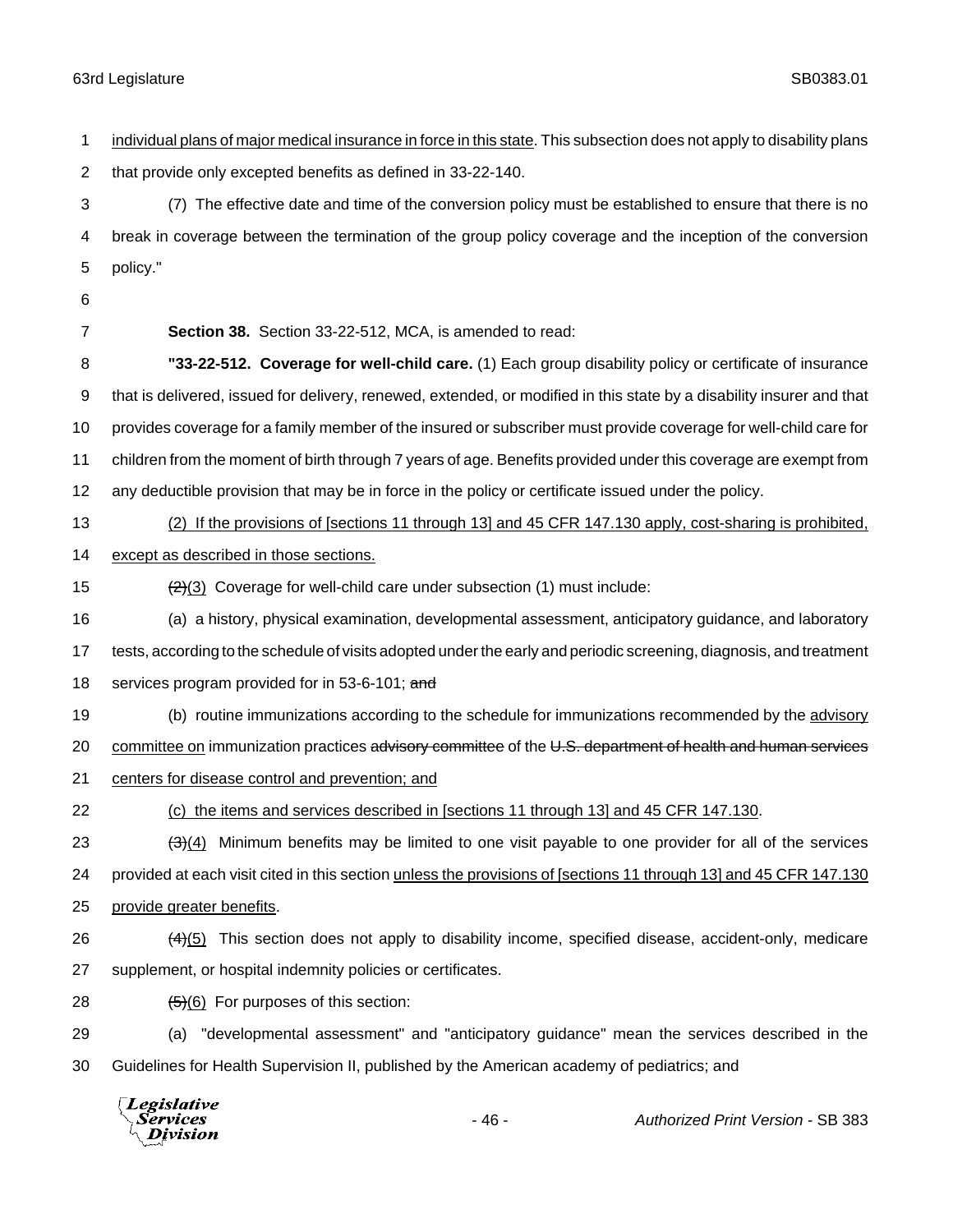|    | Legislative<br>vīsion                                                                                                           | $-47-$ | <b>Authorized Print Version - SB 383</b>                                                                             |  |
|----|---------------------------------------------------------------------------------------------------------------------------------|--------|----------------------------------------------------------------------------------------------------------------------|--|
| 30 |                                                                                                                                 |        | insurance, or membership contract that is delivered, issued for delivery, renewed, extended, or modified in this     |  |
| 29 |                                                                                                                                 |        | "33-22-515. Coverage of autism spectrum disorders. (1) Each group disability policy, certificate of                  |  |
| 28 | Section 40. Section 33-22-515, MCA, is amended to read:                                                                         |        |                                                                                                                      |  |
| 27 |                                                                                                                                 |        |                                                                                                                      |  |
| 26 | a preexisting condition for any individual covered under that health plan."                                                     |        |                                                                                                                      |  |
| 25 |                                                                                                                                 |        | nongrandfathered group health insurance coverage on or after January 1, 2014, may not exclude coverage for           |  |
| 24 | (5)                                                                                                                             |        | A nongrandfathered group health plan or a health insurance issuer renewing or issuing                                |  |
| 23 | condition.                                                                                                                      |        |                                                                                                                      |  |
| 22 |                                                                                                                                 |        | impose a preexisting condition exclusion on an individual under 19 years of age because of a preexisting             |  |
| 21 |                                                                                                                                 |        | (4) A group health plan or a health insurance issuer offering group health insurance coverage may not                |  |
| 20 | (3) Pregnancy may not be excluded as a preexisting condition.                                                                   |        |                                                                                                                      |  |
| 19 | of the condition related to the genetic information.                                                                            |        |                                                                                                                      |  |
| 18 |                                                                                                                                 |        | (2) Genetic information may not be excluded as a preexisting condition in the absence of a diagnosis                 |  |
| 17 | creditable coverage applicable to the participant or beneficiary as of the enrollment date.                                     |        |                                                                                                                      |  |
| 16 |                                                                                                                                 |        | (c) the period of the preexisting condition exclusion is reduced by the aggregate of the periods of                  |  |
| 15 | a late enrollee; and                                                                                                            |        |                                                                                                                      |  |
| 14 |                                                                                                                                 |        | (b) exclusion of coverage extends for a period of not more than 12 months or 18 months in the case of                |  |
| 13 | beneficiary within the 6-month period ending on the enrollment date;                                                            |        |                                                                                                                      |  |
| 12 |                                                                                                                                 |        | (a) medical advice, diagnosis, care, or treatment was recommended or received by the participant or                  |  |
| 11 | condition unless:                                                                                                               |        |                                                                                                                      |  |
| 10 |                                                                                                                                 |        | or a health insurance issuer offering group health insurance coverage may not exclude coverage for a preexisting     |  |
| 9  |                                                                                                                                 |        | "33-22-514. Preexisting conditions relating to group market -- exceptions. (1) A group health plan                   |  |
| 8  | Section 39. Section 33-22-514, MCA, is amended to read:                                                                         |        |                                                                                                                      |  |
| 7  |                                                                                                                                 |        |                                                                                                                      |  |
| 6  | state."                                                                                                                         |        |                                                                                                                      |  |
| 5  |                                                                                                                                 |        | section, whether the insurer that issued or delivered the policy or certificate is located inside or outside of this |  |
| 4  | or benefits to a resident of this state, it is considered to be delivered in this state within the meaning of this              |        |                                                                                                                      |  |
| 3  | $\left(\frac{6}{2}\right)$ When a group disability policy or certificate of insurance issued under the policy provides coverage |        |                                                                                                                      |  |
| 2  | a health care professional supervised by a physician.                                                                           |        |                                                                                                                      |  |
| 1  |                                                                                                                                 |        | (b) "well-child care" means the services described in subsection $(2)$ (3) and delivered by a physician or           |  |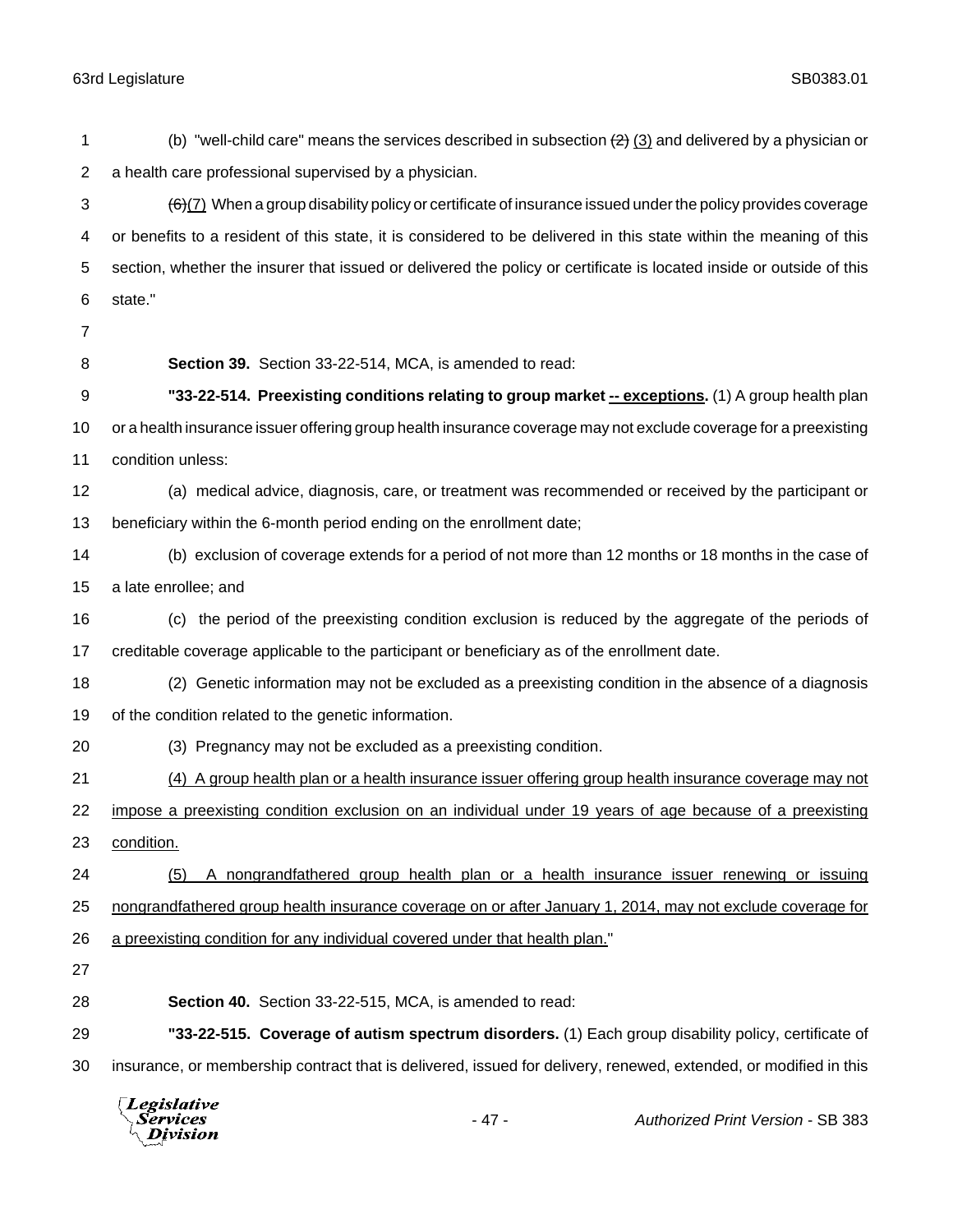state must provide coverage for diagnosis and treatment of autism spectrum disorders for a covered child 18 years of age or younger.

 (2) Coverage under this section must be provided to a child who is diagnosed with one of the following disorders as defined by the most recent edition of the Diagnostic and Statistical Manual of Mental Disorders:

(a) autistic disorder;

(b) Asperger's disorder; or

(c) pervasive developmental disorder not otherwise specified.

(3) (a) Coverage under this section must include:

 (i) habilitative or rehabilitative care that is prescribed, provided, or ordered by a licensed physician or licensed psychologist, including but not limited to professional, counseling, and guidance services and treatment programs that are medically necessary to develop and restore, to the maximum extent practicable, the functioning of the covered child;

(ii) medications prescribed by a physician licensed under Title 37, chapter 3;

(iii) psychiatric or psychological care; and

 (iv) therapeutic care that is provided by a speech-language pathologist, audiologist, occupational 16 therapist, or physical therapist licensed in this state.

 (b) (i) Habilitative and rehabilitative care includes medically necessary interactive therapies derived from evidence-based research, including applied behavior analysis, which is also known as Lovaas therapy, discrete trial training, pivotal response training, intensive intervention programs, and early intensive behavioral intervention.

 (ii) Applied behavior analysis covered under this section must be provided by an individual who is licensed by the behavior analyst certification board or is certified by the department of public health and human services as a family support specialist with an autism endorsement.

 (4) (a) Coverage for treatment of autism spectrum disorders under this section may be limited to a maximum benefit of:

(i) \$50,000 a year for a child 8 years of age or younger; and

(ii) \$20,000 a year for a child 9 years of age through 18 years of age.

 (b) Benefits provided under this section may not be construed as limiting physical health benefits that are otherwise available to the covered child.

(5) (a) Coverage under this section may be subject to deductibles, coinsurance, and copayment

**Legislative** Services **Division**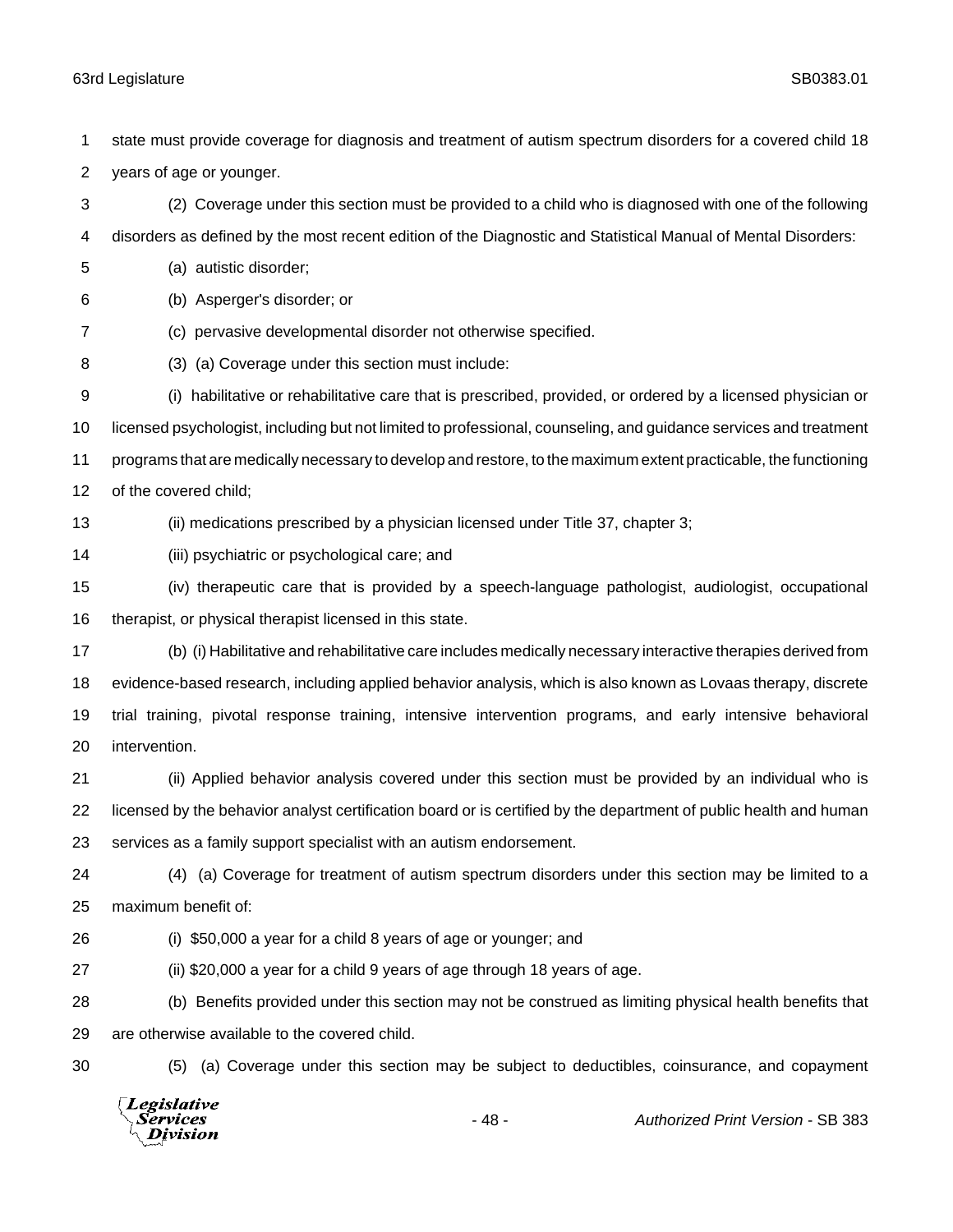provisions.

 (b) Special deductible, coinsurance, copayment, or other limitations that are not generally applicable to other medical care covered under the plan may not be imposed on the coverage for autism spectrum disorders provided for under this section.

 (6) When treatment is expected to require continued services, the insurer may request that the treating physician provide a treatment plan consisting of diagnosis, proposed treatment by type and frequency, the anticipated duration of treatment, the anticipated outcomes stated as goals, and the reasons the treatment is medically necessary. The treatment plan must be based on evidence-based screening criteria. The insurer may ask that the treatment plan be updated every 6 months.

 (7) As used in this section, "medically necessary" means any care, treatment, intervention, service, or item that is prescribed, provided, or ordered by a physician or psychologist licensed in this state and that will or is reasonably expected to:

(a) prevent the onset of an illness, condition, injury, or disability;

 (b) reduce or improve the physical, mental, or developmental effects of an illness, condition, injury, or disability; or

 (c) assist in achieving maximum functional capacity in performing daily activities, taking into account both the functional capacity of the recipient and the functional capacities that are appropriate for a child of the same age.

 (8) This section applies to the state employee group insurance program, the university system employee group insurance program, any employee group insurance program of a city, town, school district, or other political subdivision of this state, and any self-funded multiple employer welfare arrangement that is not regulated by the Employee Retirement Income Security Act of 1974, 29 U.S.C. 1001, et seq.

 (9) This section does not apply to disability income, hospital indemnity, medicare supplement, accident-only, vision, dental, specific disease, or long-term care policies.

 (10) Except for grandfathered individual health insurance plan coverage, the annual dollar amounts described in subsection (4) do not apply to the extent that the benefits provided are considered to be essential health benefits as described in 42 U.S.C. 18022 and applicable federal regulations."

**Section 41.** Section 33-22-521, MCA, is amended to read:

**"33-22-521. Disclosure standards -- group policy.** (1) In order to provide for full and fair disclosure



- 49 - *Authorized Print Version* - SB 383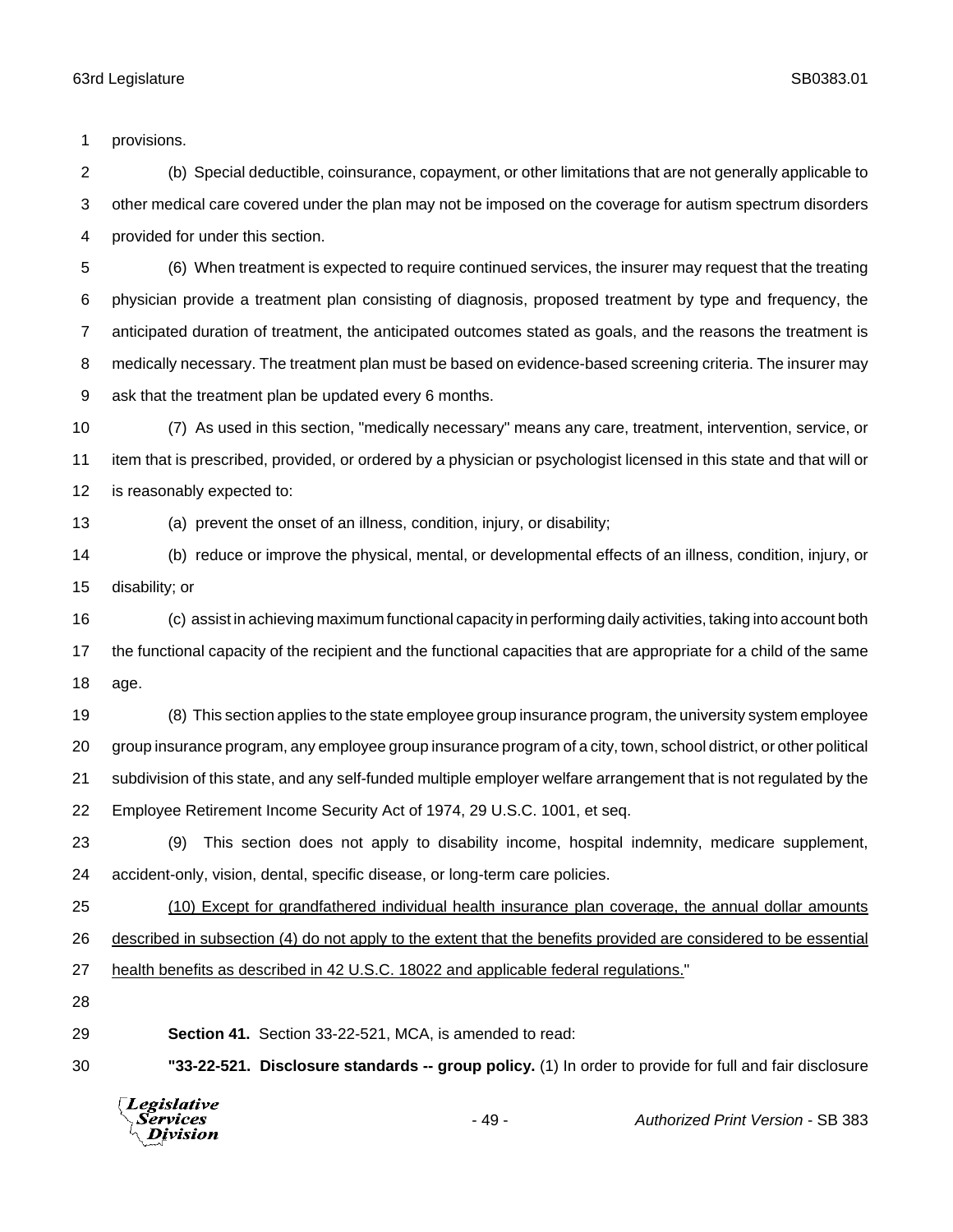in the sale of disability insurance, a group disability insurance policy may not be delivered or issued for delivery in this state unless an outline of coverage is filed with and approved by the insurance commissioner in accordance with 33-1-501 and is delivered to the applicant at the time the application is made. (2) The outline of coverage must include:  $5 \rightarrow 6$  (a) a general description of the principal benefits and coverages provided by the policy;  $6 \leftarrow$  (b) a general description of the insured's financial responsibility under the policy, including, if applicable, 7 the amount of the deductible, the amount or percentage of copayment, and the maximum annual out-of-pocket 8 expenses to be paid by the insured;  $9 \leftarrow$  (c) a statement of the maximum lifetime benefit available under the policy;  $\left(\frac{d}{d}\right)$  a statement of the estimated periodic premium to be paid by the insured;  $\left(\frac{e}{e}\right)$  a general description of the factors or case characteristics that the insurer may consider in establishing or changing the premiums and, if applicable, in determining the insurability of the applicant;  $\left| \frac{f(f)}{f} \right|$  a description of any preauthorization or other preapproval requirements for medical care;  $\frac{1}{(g)(d)}$  a prominently displayed statement of the insured's responsibility for payment of billed charges beyond those charges reimbursed by the insurer when the insured uses health care services from a health care provider who is outside a network of health care providers used by the insurer; and  $(h)(e)$  a general description of the trend of premium increases or decreases for comparable policies issued by the insurer during the preceding 5 years, if the trend data is available. (3) If applicable, the outline of coverage must disclose that the policy does not contain coverage for mental illness or chemical dependency. (4) The outline of coverage may include any other information that the insurer considers relevant to the 22 applicant's selection of an appropriate group disability health insurance policy. (5) An insurer or producer shall provide to an individual, upon request, an outline of coverage for any 24 health benefit product plan marketed to the general public. The outline of coverage provided under this subsection may exclude the statement of the estimated periodic premium to be paid by the insured. (6) An outline of coverage must also be sent to an employee when an employee is sent a certificate of insurance. (7) Prior to issuance of a group disability insurance policy, written informational materials describing the policy's cancer screening coverages must be provided to a prospective applicant. The informational materials are not subject to filing with and approval of the insurance commissioner.

Legislative *Services* **Division**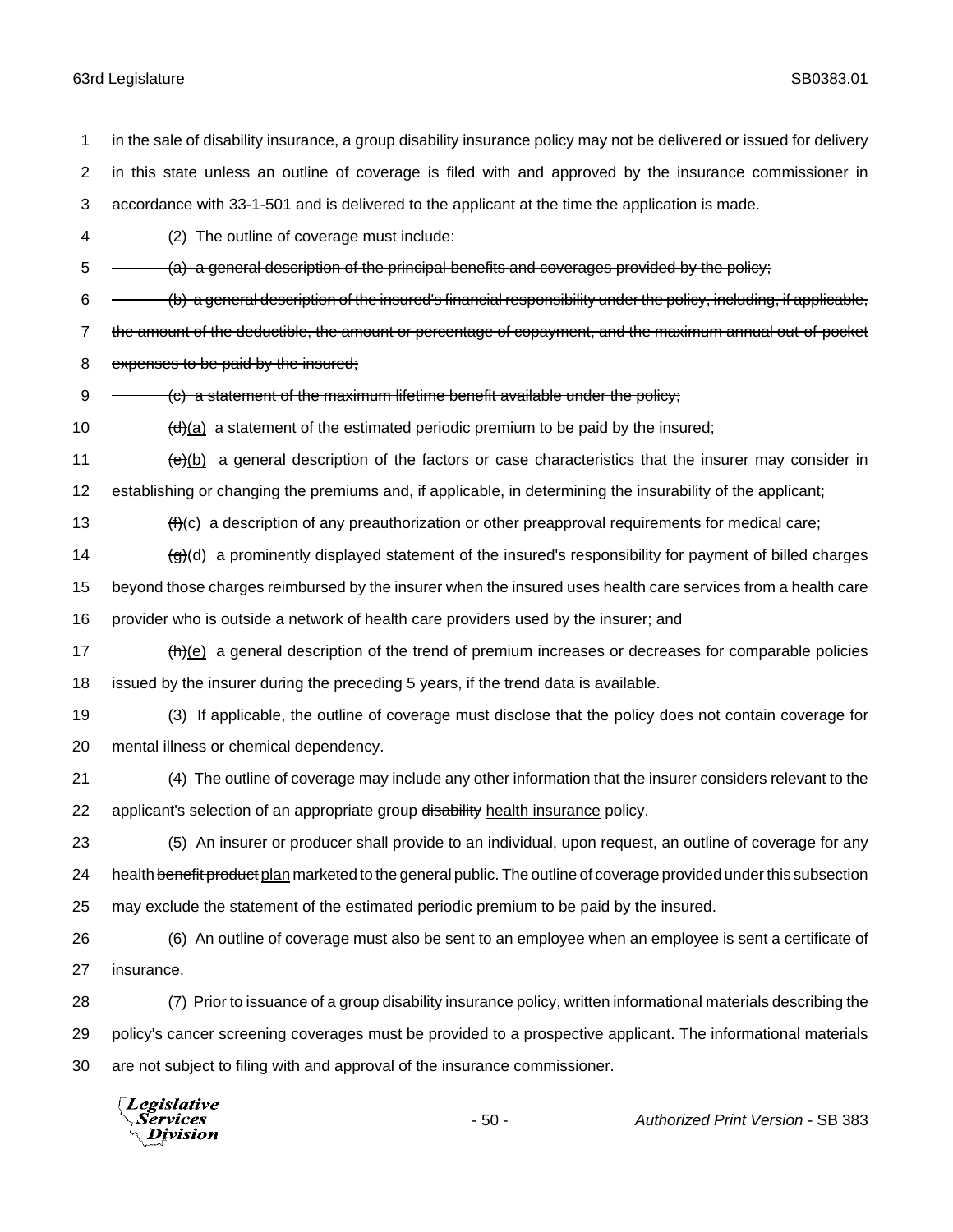| 1              | (8) (a) The outline of coverage must be delivered in conjunction with the summary of benefits and                 |  |  |  |  |
|----------------|-------------------------------------------------------------------------------------------------------------------|--|--|--|--|
| $\overline{2}$ | coverage explanation required by the federal act.                                                                 |  |  |  |  |
| 3              | (b) Health insurance issuers offering health plans providing group health insurance coverage shall                |  |  |  |  |
| 4              | provide a summary of benefits and coverage explanation pursuant to the standards adopted by the secretary         |  |  |  |  |
| 5              | under the federal act to:                                                                                         |  |  |  |  |
| 6              | (i) an applicant at the time of application:                                                                      |  |  |  |  |
| 7              | (ii) an enrollee prior to the time of enrollment or reenrollment, as applicable; and                              |  |  |  |  |
| 8              | (iii) a policyholder and certificate holder at the time of issuance of the policy.                                |  |  |  |  |
| 9              | (c) A health insurance issuer described in subsection (8)(b) is considered to have complied with                  |  |  |  |  |
| 10             | subsection (8)(b) if the summary of benefits and coverage is provided in paper or electronic form, in accordance  |  |  |  |  |
| 11             | with the standards adopted by the secretary under the federal act.                                                |  |  |  |  |
| 12             | (d) Except in connection with a policy renewal or reissuance, if a health insurance issuer makes any              |  |  |  |  |
| 13             | material modifications in any of the terms of the coverage, as defined for purposes of section 102 of the federal |  |  |  |  |
| 14             | Employee Retirement Income Security Act of 1974, 29 U.S.C. 1022, that is not reflected in the most recently       |  |  |  |  |
| 15             | provided summary of benefits and coverage, the issuer shall provide notice of the modification to covered persons |  |  |  |  |
| 16             | not later than 60 days prior to the date on which the modification will become effective.                         |  |  |  |  |
| 17             | (e) The summary of benefits and coverage must be filed for approval by the commissioner in compliance             |  |  |  |  |
| 18             | with 33-1-501 at the same time that the outline of coverage form is filed."                                       |  |  |  |  |
| 19             |                                                                                                                   |  |  |  |  |
| 20             | Section 42. Section 33-22-524, MCA, is amended to read:                                                           |  |  |  |  |
| 21             | "33-22-524. Guaranteed renewability of coverage for employers in group market. (1) Except as                      |  |  |  |  |
| 22             | provided in this section, if a health insurance issuer offers health insurance coverage in the small group market |  |  |  |  |
| 23             | or large group market in connection with a group health plan, the health insurance issuer shall renew or continue |  |  |  |  |
| 24             | the coverage in force at the option of the plan sponsor.                                                          |  |  |  |  |
| 25             | (2) A health insurance issuer may nonrenew or discontinue health insurance coverage offered in                    |  |  |  |  |
| 26             | connection with a group health plan in the small group market or large group market if:                           |  |  |  |  |
| 27             | (a) the plan sponsor has failed to pay premiums or contributions in accordance with the terms of the              |  |  |  |  |
| 28             | health insurance coverage or if the health insurance issuer has not received timely premium payments;             |  |  |  |  |
| 29             | (b) the plan sponsor has performed an act or practice that constitutes fraud or has made an intentional           |  |  |  |  |
| 30             | misrepresentation of material fact under the terms of the coverage;                                               |  |  |  |  |
|                | Legislative<br>$-51 -$<br><b>Authorized Print Version - SB 383</b><br>Services<br>ivision                         |  |  |  |  |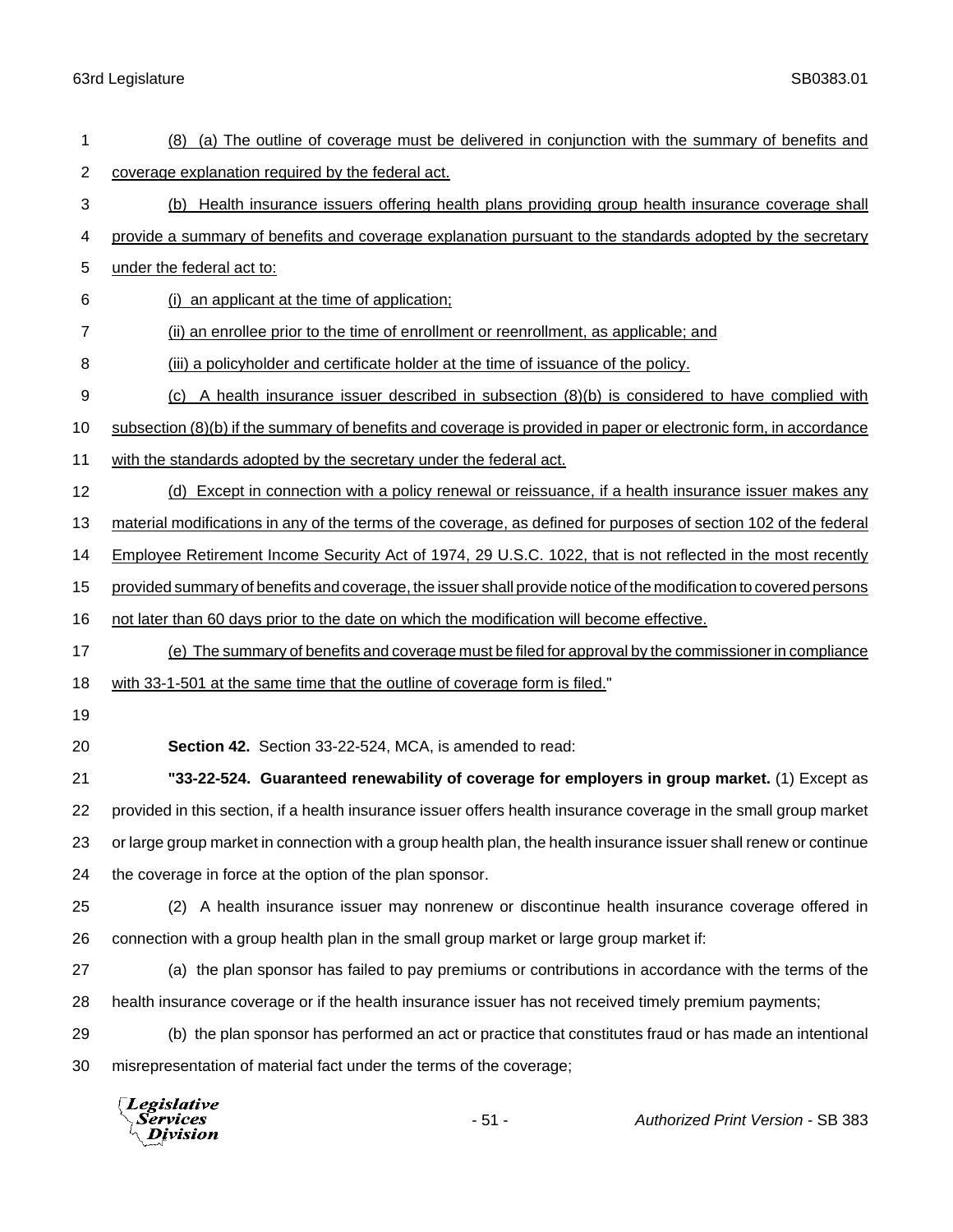(c) the plan sponsor has failed to comply with a material plan provision relating to employer contribution or group health plan participation rules;

 (d) the health insurance issuer is ceasing to offer coverage in that group market in accordance with this section and applicable state law;

 (e) in the case of a health insurance issuer that offers health insurance coverage in the group market through a network plan, there is no longer any enrollee in connection with the group health plan who lives, resides, or works in the service area of the health insurance issuer and, in the case of the small group market, 8 if the health insurance issuer would deny enrollment with respect to the plan under 33-22-1811(4)(a)(i) 33-22-1811(3)(a); or

 (f) in the case of health insurance coverage that is made available in the small group market or large group market only through one or more bona fide associations, the membership of an employer in the bona fide association ceases, but only if the coverage is terminated under this subsection (2)(f) uniformly without regard to any health status-related factor of a covered individual.

 (3) A health insurance issuer may not discontinue offering a particular type of group health insurance coverage offered in the small group market or large group market unless in accordance with applicable state law and unless:

 (a) the issuer provides notice to each plan sponsor, participant, and beneficiary provided coverage of this type in that group market of the discontinuation at least 90 days prior to the date of the discontinuation of the coverage;

 (b) the issuer offers to each plan sponsor provided coverage of this type in the market the option to purchase any other health insurance coverage currently being offered by the health insurance issuer to a group health plan in the market; and

 (c) the health insurance issuer acts uniformly without regard to the claims experience of those sponsors or any health status-related factor of any participants or beneficiaries covered or new participants or beneficiaries who may become eligible for the coverage.

 (4) (a) A health insurance issuer may not discontinue offering all health insurance coverage in the small group market, the large group market, or both the small group market and the large group market, unless in accordance with applicable state law and unless:

 (i) the issuer provides notice of discontinuation to the commissioner and to each plan sponsor, participant, and beneficiary covered at least 180 days prior to the date of the discontinuation of coverage; and

Legislative Services **Division**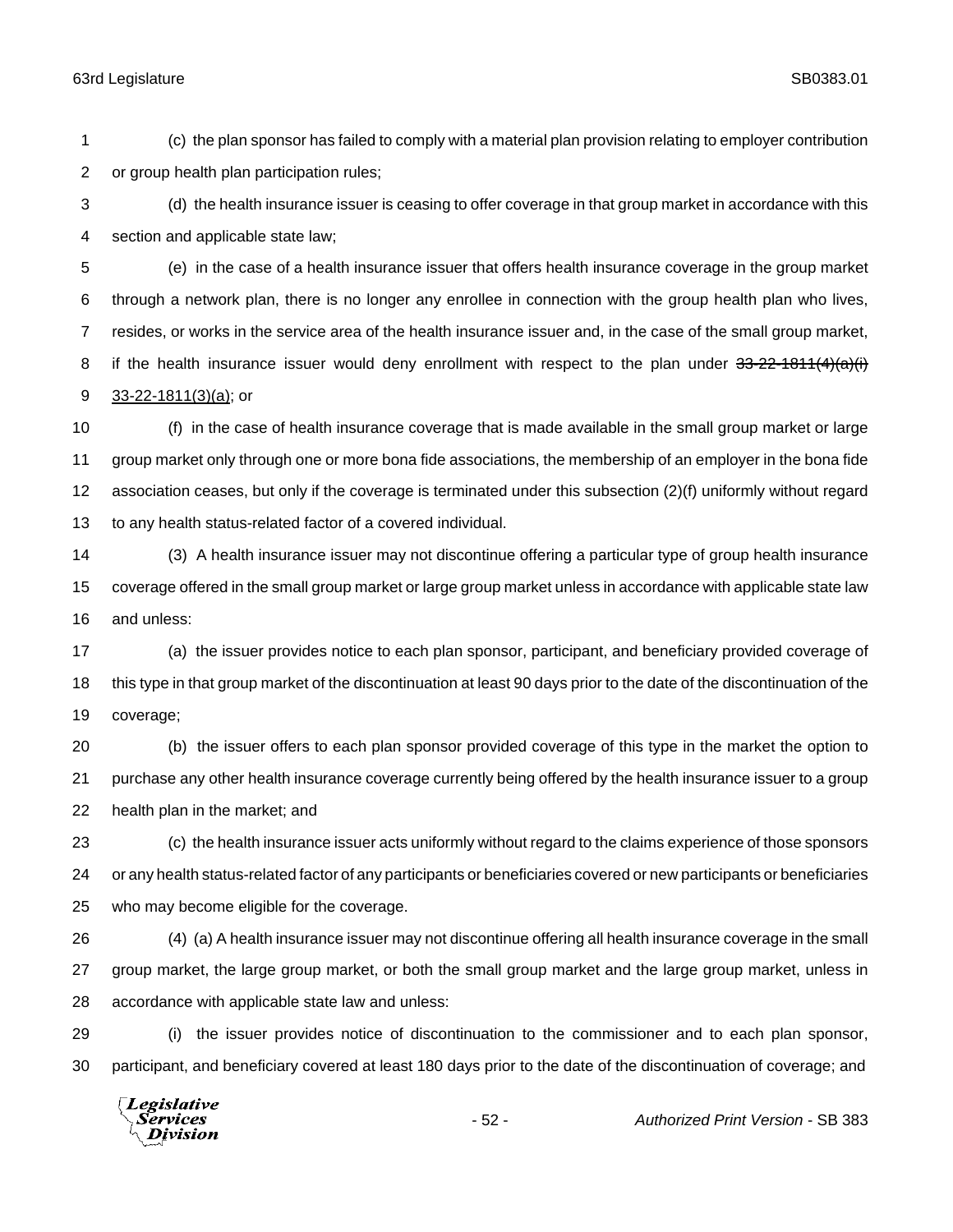(ii) all health insurance issued or delivered for issuance in Montana in the group market or markets is discontinued and coverage under the health insurance coverage in the group market or markets is not renewed. (b) In the case of a discontinuation under this section in a group market, the health insurance issuer may not provide for the issuance of any health insurance coverage in the group market for a period of 5 years beginning on the date of the discontinuation of the last health insurance coverage not renewed. (5) A health insurance issuer may modify upon renewal health insurance coverage for a product offered to a group health plan in the large group market or in the small group market if, for coverage that is available in the small group market other than only through one or more bona fide associations, modification is consistent with applicable state law and effective on a uniform basis among group health plans with that product. (6) In the case of health insurance coverage that is made available by a health insurance issuer in the small group market or large group market to employers only through one or more bona fide associations, references to "plan sponsor" under this section include those employers." **Section 43.** Section 33-22-526, MCA, is amended to read: **"33-22-526. Group health discrimination prohibited.** (1) (a) A group health plan or a health insurance issuer offering group health insurance coverage may not establish rules for eligibility, including continued eligibility, of any individual to enroll under the terms of the group health plan based on any of the following health status-related factors of the individual or a dependent of the individual: (i) health status; (ii) medical condition, including both physical and mental illnesses; (iii) claims experience; (iv) receipt of health care; (v) medical history; (vi) genetic information; (vii) evidence of insurability, including conditions arising out of acts of domestic violence; or (viii) disability. (b) This subsection does not: (i) require a group health plan or group health insurance coverage to provide particular benefits other 29 than those provided under the terms of the group health plan or group health insurance coverage and as provided in [section 60]; or

**Legislative** Division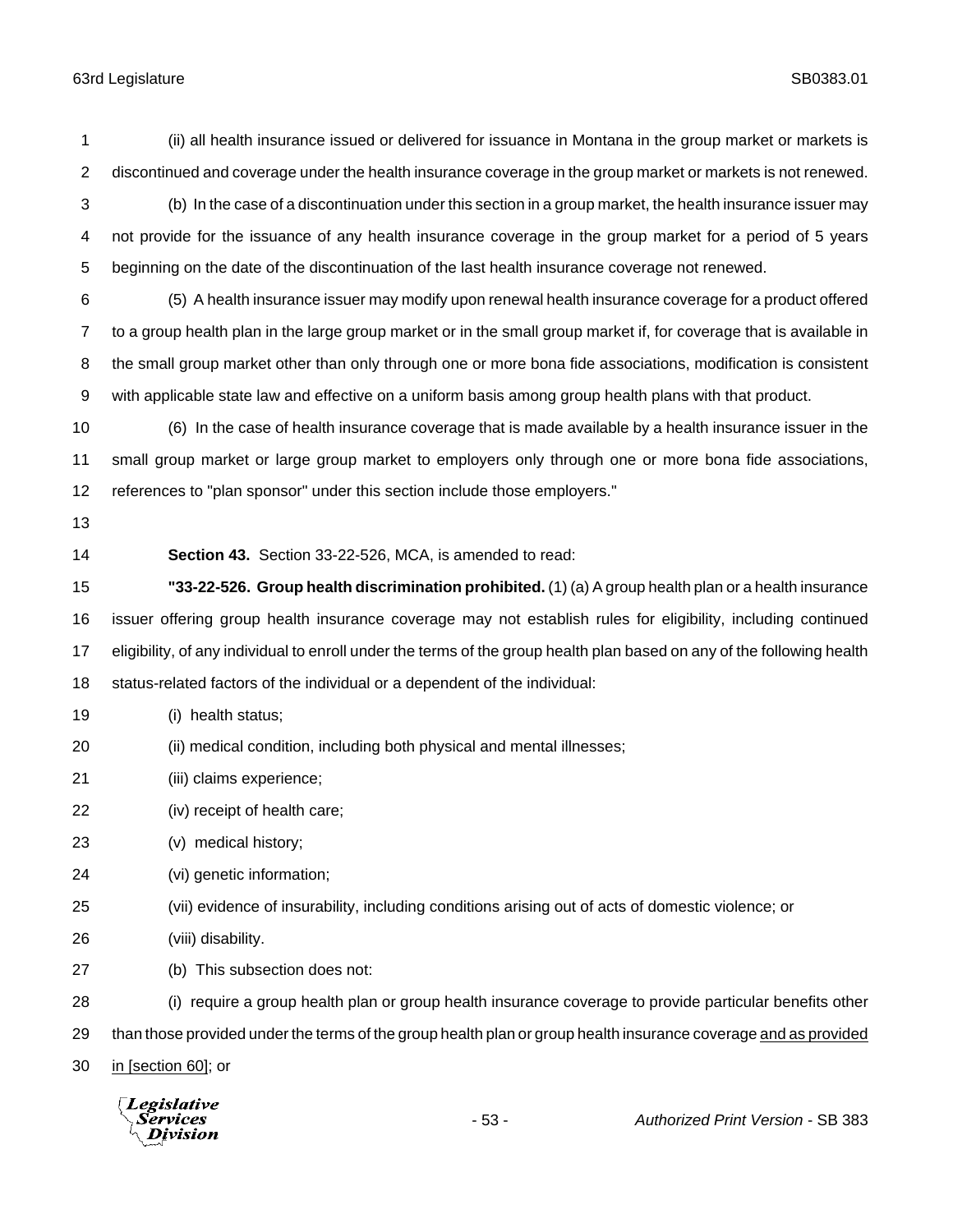(ii) prevent the group health plan or group health insurance coverage from establishing limitations or restrictions on the amount, level, extent, or nature of the benefits or coverage for similarly situated individuals enrolled in the group health plan or group health insurance coverage that otherwise comply with the provisions

of this chapter and the federal act.

 (c) (i) For purposes of subsection (1)(a), rules for eligibility to enroll under a group health plan include rules defining an applicable waiting period for the enrollment.

(ii) Waiting periods may not exceed 90 days from the first date of employment.

 (2) (a) A group health plan and a health insurance issuer offering health insurance coverage in connection with a group health plan may not require an individual, as a condition of enrollment or continued enrollment under the group health plan, to pay a premium or contribution that is greater than the premium or contribution for a similarly situated individual enrolled in the group health plan on the basis of any health status-related factor of the individual or of an individual enrolled under the plan as a dependent of the individual.

(b) This subsection (2) does not:

14 (i) restrict the amount that an employer may be charged for coverage under a group health plan, except as provided in [section 55]; or

 (ii) prevent a group health plan and a health insurance issuer offering group health insurance coverage from establishing premium discounts or modifying otherwise applicable copayments or deductibles in return for adherence to programs of health promotion and disease prevention."

- 
- 

**Section 44.** Section 33-22-601, MCA, is amended to read:

 **"33-22-601. Blanket disability insurance defined.** Blanket disability insurance is hereby declared to be that form of disability insurance covering groups of persons as enumerated in one of the following subsections: (1) under a policy or contract issued to any common carrier or to any operator, owner, or lessee of a 24 means of transportation, who or which shall be deemed which is considered the policyholder, covering a group 25 defined as all persons or all persons of a class who may become passengers on such the common carrier or such the means of transportation;

27 (2) under a policy or contract issued to an employer, who shall be deemed which is considered the policyholder, covering all employees, dependents, or guests, defined by reference to specified hazards incident to the activities or operations of the employer or any class of employees, dependents, or guests similarly defined; (3) under a policy or contract issued to a school or other institution of learning, or to a camp or sponsor

Legislative Services **Division**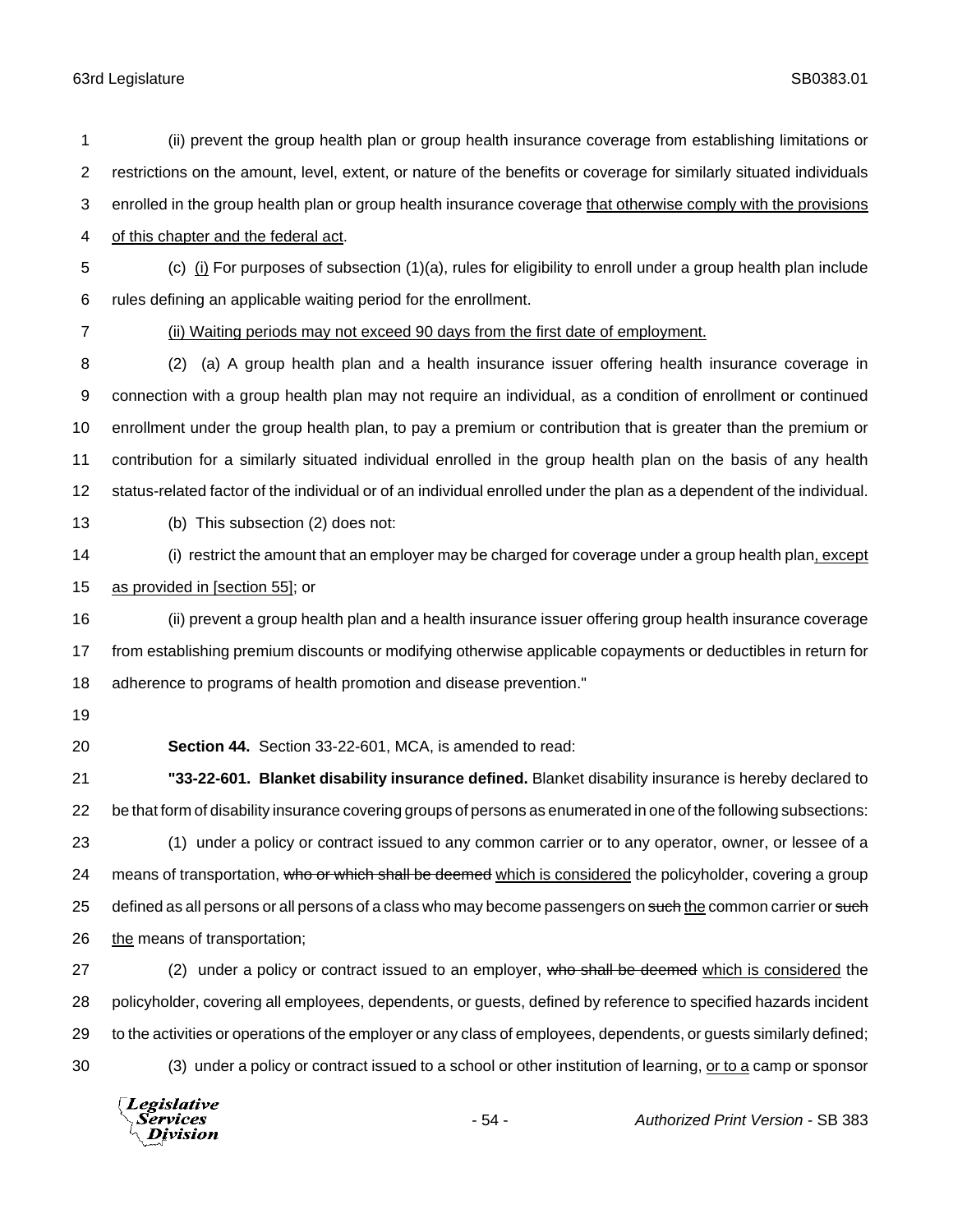1 thereof; or to the head or principal thereof of a school or other institution of learning, who or which shall be 2 deemed which is considered the policyholder, covering students or campers. Supervisors and employees may 3 be included. Student health plan coverage as defined in the federal act is not blanket disability insurance. 4 (4) under a policy or contract issued in the name of any religious, charitable, recreational, educational, 5 or civic organization, which shall be deemed is considered the policyholder, covering participants in activities 6 sponsored by the organization; 7 (5) under a policy or contract issued to a sports team or sponsors thereof of a sports team, which shall 8 be deemed is considered the policyholder, covering members, officials, and supervisors; 9 (6) under a policy or contract issued in the name of any volunteer fire department, first aid, or other such 10 volunteer group, or agency having jurisdiction thereof, which shall be deemed is considered the policyholder, 11 covering all of the members of such the fire department or group; 12 (7) under a policy or contract issued to cover any other risk or class of risks which in the discretion of 13 the commissioner may be properly eligible for blanket disability insurance. The discretion of the commissioner 14 may be exercised on an individual risk basis or class of risks, or both." 15 16 **Section 45.** Section 33-22-703, MCA, is amended to read: 17 **"33-22-703. Coverage for mental illness, alcoholism, and drug addiction.** (1) A grandfathered small 18 employer group health plan or a health insurance issuer that provides grandfathered small employer group health 19 insurance coverage shall provide for Montana residents covered by the plan at least the following level of benefits 20 for the necessary care and treatment of mental illness, alcoholism, and drug addiction:  $(1)$  (1)(a) under basic inpatient expense policies or contracts, inpatient hospital benefits and outpatient 22 benefits consisting of durational limits, dollar limits, deductibles, and coinsurance factors that are not less 23 favorable than for physical illness generally, except that:

24  $\left(\frac{a}{b}\right)$  inpatient treatment for mental illness is subject to a maximum yearly benefit of 21 days;

25  $(b)$ (ii) inpatient treatment for mental illness may be traded on a 2-for-1 basis for a benefit for partial 26 hospitalization through a program that complies with the standards for a partial hospitalization program that are 27 published by the American association for partial hospitalization if the program is operated by a hospital;

28 - (c) inpatient and outpatient treatment for alcoholism and drug addiction, excluding costs for medical

29 detoxification, is subject to a maximum benefit of \$6,000 for a 12-month period until a lifetime maximum inpatient

30 benefit of \$12,000 is met, after which the annual benefit may be reduced to \$2,000; and

Legislative Services Division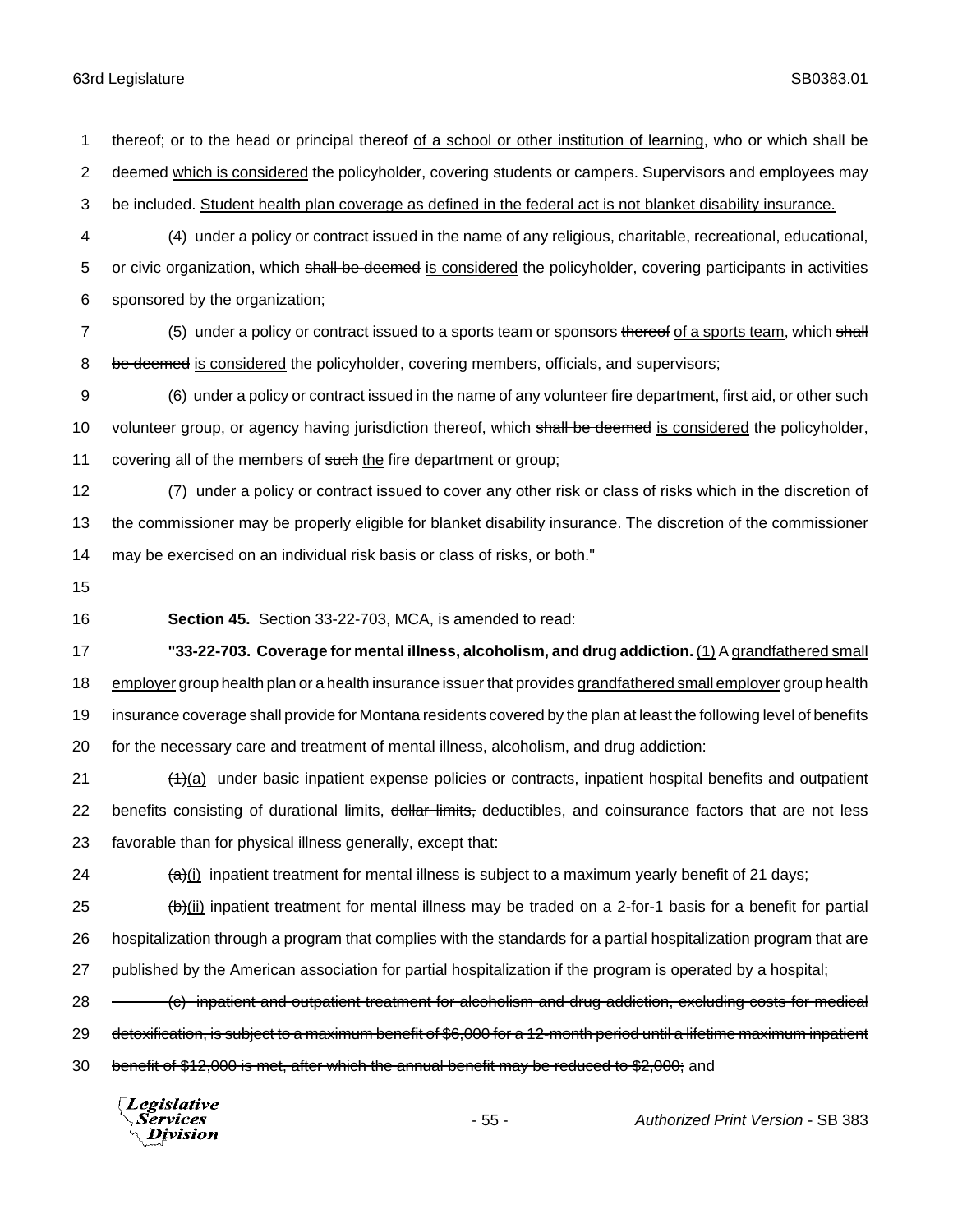- 1  $\left(\frac{d}{d}\right)$  (iii) costs for medical detoxification treatment must be paid the same as any other illness under the 2 terms of the contract and are not subject to the annual and lifetime limits in subsection  $(1)(c)$ ;
- $\left\langle \frac{1}{2}\right\rangle$ (b) under major medical policies or contracts, inpatient benefits and outpatient benefits consisting of 4 durational limits, dollar limits, deductibles, and coinsurance factors that are not less favorable than for physical 5 illness generally, except that for grandfathered small employer health plans only:
- 6  $\leftarrow$   $\left(\frac{1}{2}\right)$  inpatient treatment for mental illness is subject to a maximum yearly benefit of 21 days;
- 7 (b)(ii) inpatient treatment for mental illness may be traded on a 2-for-1 basis for a benefit for partial 8 hospitalization through a program that complies with the standards for a partial hospitalization program that are 9 published by the American association for partial hospitalization if the program is operated by a hospital; and
- 10 (c) inpatient and outpatient treatment for alcoholism and drug addiction, excluding costs for medical
- 11 detoxification, may be subject to a maximum benefit of \$6,000 for a 12-month period until a lifetime maximum
- 12 inpatient benefit of \$12,000 is met, after which the annual benefit may be reduced to \$2,000;
- 13  $\left(\frac{d}{d}\right)$ (iii) costs for medical detoxification treatment must be paid the same as any other illness under the 14 terms of the contract and are not subject to the annual and lifetime benefits in subsection (2)(c); and
- 15 (e) outpatient treatment for mental illness may be subject to a maximum yearly benefit of no less than
- 16 \$2,000, but this subsection (2)(e) does not apply to benefits for services furnished before September 30, 2001.
- 17 (2) On or after January 1, 2014, all large employer group health plan coverage and nongrandfathered 18 group and individual health insurance coverage that is delivered, issued for delivery, renewed, extended, or 19 modified in this state must provide a level of benefits for the necessary care and treatment of mental illness and 20 chemical dependency that is no less favorable than that level provided for other physical illness."
- 21
- 

22 **Section 46.** Section 33-22-706, MCA, is amended to read:

 **"33-22-706. Coverage for severe mental illness -- definition.** (1) A policy or certificate of health insurance or disability insurance that is delivered, issued for delivery, renewed, extended, or modified in this state must provide a level of benefits for the necessary care and treatment of severe mental illness, as defined in subsection (6), that is no less favorable than that level provided for other physical illness generally. Benefits for treatment of severe mental illness may be subject to managed care provisions contained in the policy or certificate.

- 
- 29 (2) Benefits provided pursuant to subsection (1) include but are not limited to:
- 30 (a) inpatient hospital services;

Legislative Services Division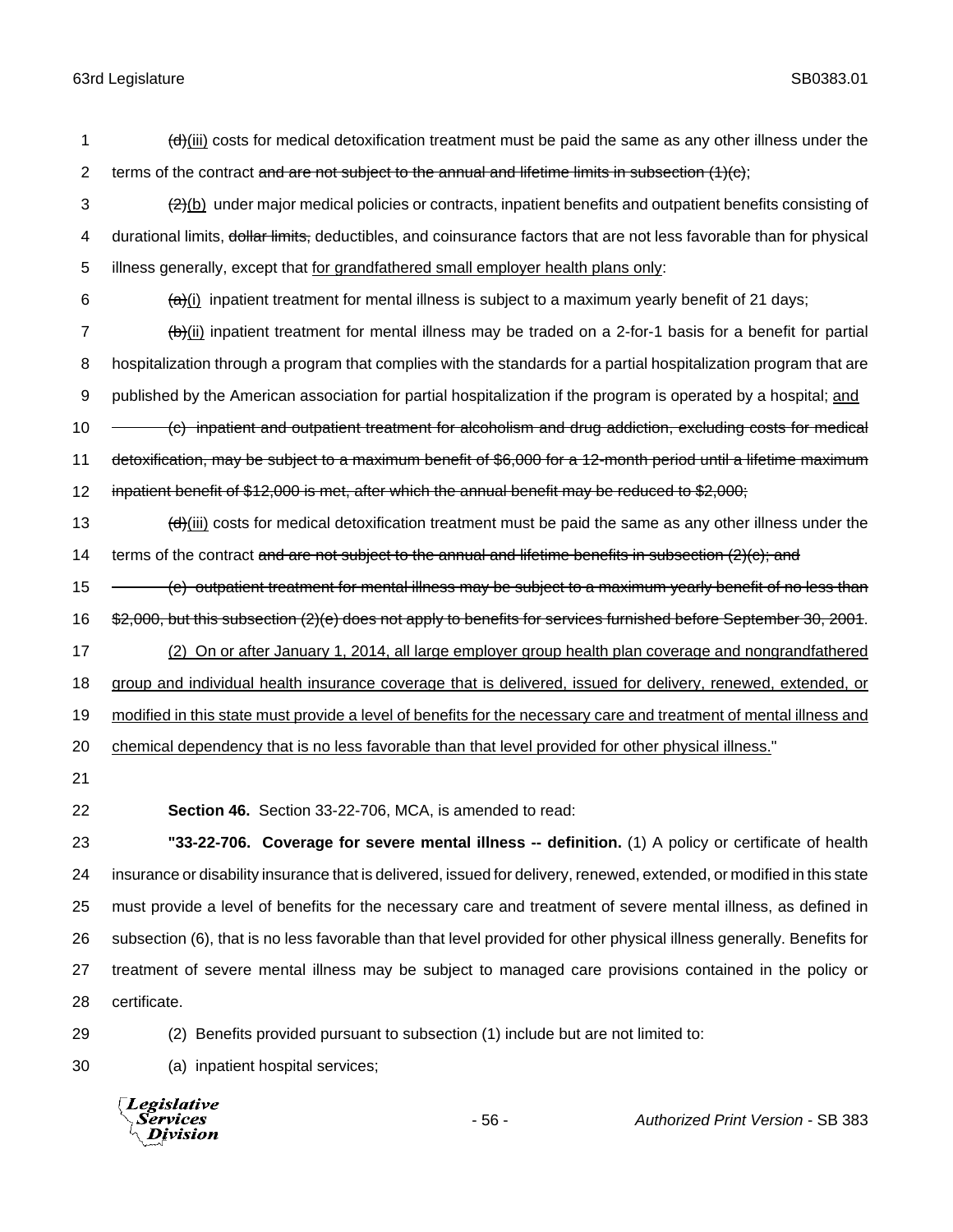| 1  | (b) outpatient services;                                                                                           |        |                                                                                                               |  |  |
|----|--------------------------------------------------------------------------------------------------------------------|--------|---------------------------------------------------------------------------------------------------------------|--|--|
| 2  | (c) rehabilitative services;                                                                                       |        |                                                                                                               |  |  |
| 3  | (d) medication;                                                                                                    |        |                                                                                                               |  |  |
| 4  | (e) services rendered by a licensed physician, licensed advanced practice registered nurse with a                  |        |                                                                                                               |  |  |
| 5  | specialty in mental health, licensed social worker, licensed psychologist, or licensed professional counselor when |        |                                                                                                               |  |  |
| 6  | those services are part of a treatment plan recommended and authorized by a licensed physician; and                |        |                                                                                                               |  |  |
| 7  |                                                                                                                    |        | (f) services rendered by a licensed advanced practice registered nurse with prescriptive authority and        |  |  |
| 8  | specializing in mental health.                                                                                     |        |                                                                                                               |  |  |
| 9  |                                                                                                                    |        | (3) Benefits provided pursuant to this section must be included when determining maximum lifetime             |  |  |
| 10 | benefits, copayments, and deductibles.                                                                             |        |                                                                                                               |  |  |
| 11 | (4) (a) This section applies to health service benefits provided by:                                               |        |                                                                                                               |  |  |
| 12 | (i) individual and group health and disability insurance;                                                          |        |                                                                                                               |  |  |
| 13 | (ii) individual and group hospital or medical expense insurance;                                                   |        |                                                                                                               |  |  |
| 14 | (iii) medical subscriber contracts;                                                                                |        |                                                                                                               |  |  |
| 15 | (iv) membership contracts of a health service corporation;                                                         |        |                                                                                                               |  |  |
| 16 | (v) health maintenance organizations; and                                                                          |        |                                                                                                               |  |  |
| 17 | (vi) the comprehensive health association created by 33-22-1503.                                                   |        |                                                                                                               |  |  |
| 18 | (b) This section does not apply to the following coverages:                                                        |        |                                                                                                               |  |  |
| 19 | (i) blanket;                                                                                                       |        |                                                                                                               |  |  |
| 20 | (ii) short-term travel;                                                                                            |        |                                                                                                               |  |  |
| 21 | (iii) accident only;                                                                                               |        |                                                                                                               |  |  |
| 22 | (iv) limited or specific disease;                                                                                  |        |                                                                                                               |  |  |
| 23 | (v) Title XVIII of the Social Security Act (medicare); or                                                          |        |                                                                                                               |  |  |
| 24 | (vi) any other similar coverage under state or federal government plans.                                           |        |                                                                                                               |  |  |
| 25 |                                                                                                                    |        | (5) This section does not limit benefits for an illness or condition that does not constitute a severe mental |  |  |
| 26 | illness, as defined in subsection (6), but that does constitute a mental illness, as defined in 33-22-702.         |        |                                                                                                               |  |  |
| 27 |                                                                                                                    |        | (6) As used in this section, "severe mental illness" means the following disorders as defined by the          |  |  |
| 28 | American psychiatric association:                                                                                  |        |                                                                                                               |  |  |
| 29 | (a) schizophrenia;                                                                                                 |        |                                                                                                               |  |  |
| 30 | (b) schizoaffective disorder;                                                                                      |        |                                                                                                               |  |  |
|    | <b>Legislative</b><br>Services<br>Division                                                                         | $-57-$ | <b>Authorized Print Version - SB 383</b>                                                                      |  |  |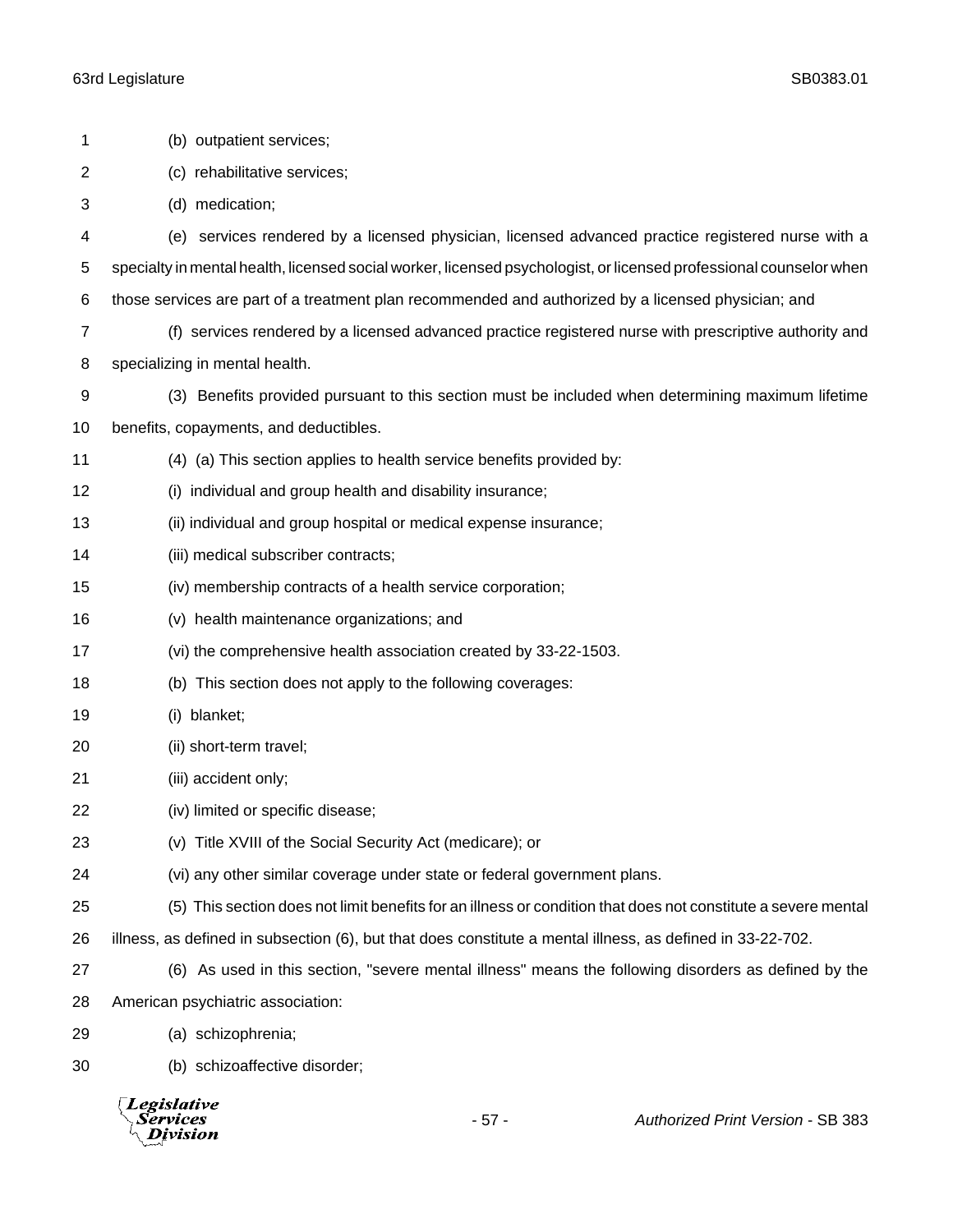|                | Legislative<br>Services<br>$-58-$<br><b>Authorized Print Version - SB 383</b><br>ivision                              |  |  |  |  |
|----------------|-----------------------------------------------------------------------------------------------------------------------|--|--|--|--|
| 30             | (4) A person who obtains coverage under the association plan may not be covered for any preexisting                   |  |  |  |  |
| 29             | association portability plan.                                                                                         |  |  |  |  |
| 28             | An eligible person may not purchase more than one policy from the association plan or the<br>(3)                      |  |  |  |  |
| 27             | information. Insurance is effective on the first of the month following acceptance.                                   |  |  |  |  |
| 26             | to comply with the requirements of subsection (1) or forward the eligible person a notice of acceptance and billing   |  |  |  |  |
| 25             | (2) Within 30 days of receipt of the certificate, the lead carrier shall either reject the application for failing    |  |  |  |  |
| 24             | (d) a designation of coverage desired.                                                                                |  |  |  |  |
| 23             | 33-22-1501; and                                                                                                       |  |  |  |  |
| 22             | written evidence that the person fulfills all of the elements of an eligible person, as defined in<br>(c)             |  |  |  |  |
| 21             | (b) the name, address, and age of spouse and children, if any, for those who are to be insured;                       |  |  |  |  |
| 20             | (a) the name, address, and age of the applicant and length of the applicant's residence in this state;                |  |  |  |  |
| 19             | carrier. The certificate must provide:                                                                                |  |  |  |  |
| 18             | eligible persons. An eligible person may enroll in the plan by submission of a certificate of eligibility to the lead |  |  |  |  |
| 17             | "33-22-1516. Enrollment by eligible person. (1) The association plan must be open for enrollment by                   |  |  |  |  |
| 16             | Section 47. Section 33-22-1516, MCA, is amended to read:                                                              |  |  |  |  |
| 15             |                                                                                                                       |  |  |  |  |
| 14             | illness that is no less favorable than that level provided for other physical illness."                               |  |  |  |  |
| 13             | or modified in this state must provide a level of benefits for the necessary care and treatment of severe mental      |  |  |  |  |
| 12             | employer group or individual health insurance coverage that is delivered, issued for delivery, renewed, extended,     |  |  |  |  |
| 11             | (8) On or after January 1, 2014, all large employer group health coverage and nongrandfathered small                  |  |  |  |  |
| 10             | (c) pervasive developmental disorder not otherwise specified.                                                         |  |  |  |  |
| 9              | (b) Asperger's disorder; or                                                                                           |  |  |  |  |
| 8              | (a) autistic disorder;                                                                                                |  |  |  |  |
| $\overline{7}$ | through (5) if the child is diagnosed with:                                                                           |  |  |  |  |
| 6              | Coverage for a child with autism who is 18 years of age or younger must comply with 33-22-515(3)<br>(7)               |  |  |  |  |
| 5              | (g) autism.                                                                                                           |  |  |  |  |
| 4              | obsessive-compulsive disorder; and<br>(f)                                                                             |  |  |  |  |
| 3              | (e) panic disorder;                                                                                                   |  |  |  |  |
| $\overline{2}$ | (d) major depression;                                                                                                 |  |  |  |  |
| 1              | (c) bipolar disorder;                                                                                                 |  |  |  |  |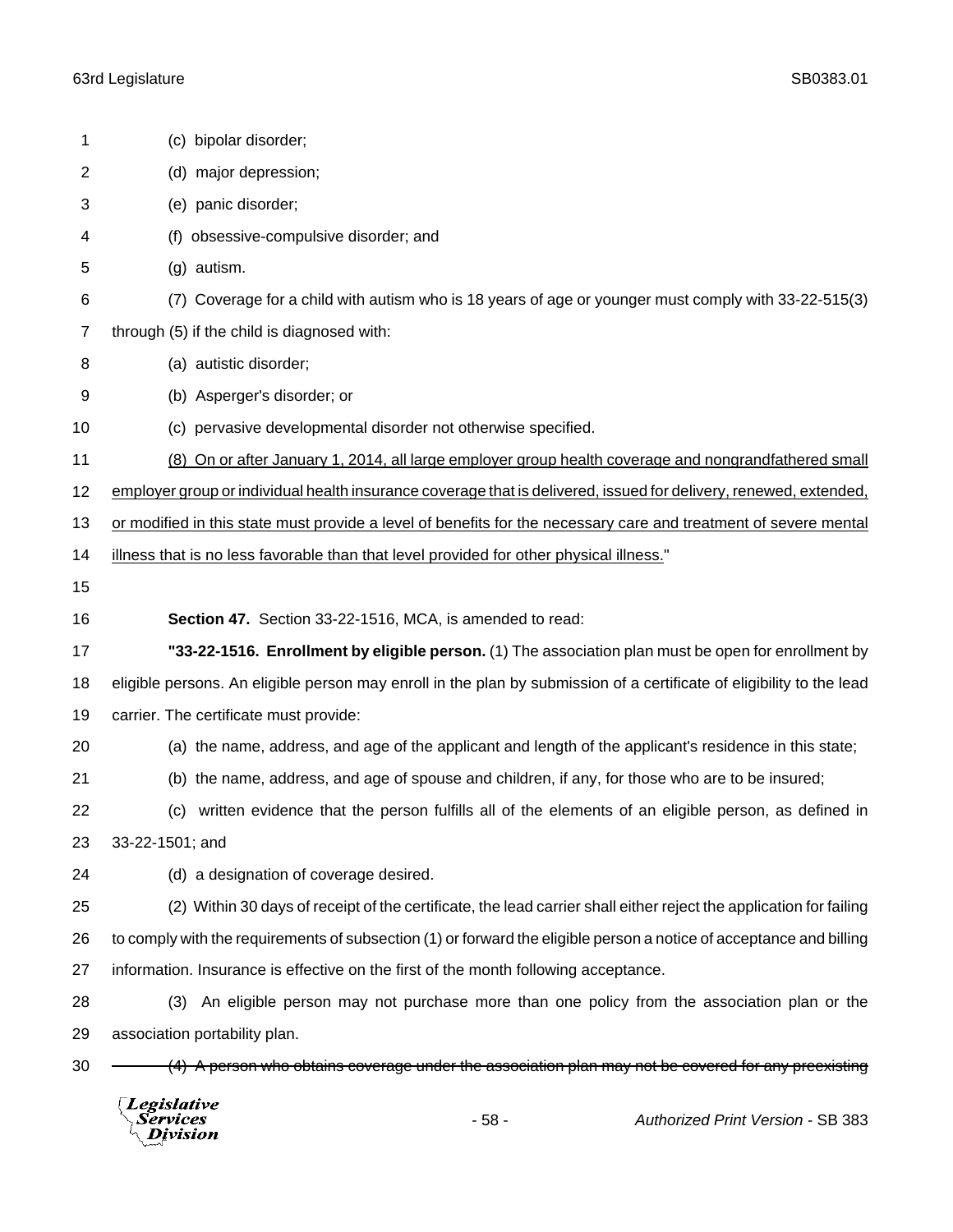1 condition during the first 12 months of coverage under the association plan if the person was diagnosed or treated 2 for that condition during the 3 years immediately preceding the filing of an application. The association may not 3 apply a preexisting condition exclusion to coverage under the association portability plan if application for 4 association portability plan coverage is made by a federally defined eligible individual or a qualified TAA-eligible 5 individual within 63 days following termination of the applicant's most recent prior creditable coverage. The 6 association shall waive any time period applicable to a preexisting condition exclusion for the time that any other 7 eligible individual, including an individual who is eligible pursuant to 33-22-1501(7)(a)(ii)(B), was covered under 8 the following types of coverage if the coverage was continuous to a date not more than 30 days prior to 9 submission of an application for coverage under the association plan: 10 (a) an individual health insurance policy that includes coverage by an insurance company, a fraternal 11 benefit society, a health service corporation, or a health maintenance organization that provides benefits similar 12 to or exceeding the benefits provided by the association plan; or 13 (b) an employer-based health insurance benefit arrangement that provides benefits similar to or 14 exceeding the benefits provided by the association plan. 15 (4) The association may not impose a preexisting condition exclusion on any individual on or after 16 January 1, 2014." 17 18 **Section 48.** Section 33-22-1521, MCA, is amended to read: 19 **"33-22-1521. Association plan -- minimum benefits.** A plan of health coverage must be certified as 20 an association plan if it otherwise meets the requirements of Title 33, chapters 15, 22 (excepting 33-22-701 21 through 33-22-705), and 30, and other laws of this state, whether or not the policy is issued in this state, and 22 meets or exceeds the following minimum standards: 23 (1) (a) The minimum benefits for an insured must, subject to the other provisions of this section, be equal 24 to at least 50% of the covered expenses required by this section in excess of an annual deductible that does not 25 exceed \$1,000 per a person, except as provided in [sections 9 and 10]. The coverage must include a limitation 26 of \$5,000 per for each person on the total annual out-of-pocket expenses for services covered under this section. 27 Coverage, except for coverage consisting of essential benefits, must be subject to a maximum lifetime benefit, 28 but the maximums may not be less than \$100,000. 29 (b) One association plan must be offered with coverage for 80% of the covered expenses provided in 30 this section in excess of an annual deductible that does not exceed \$1,000 per a person, except as provided in

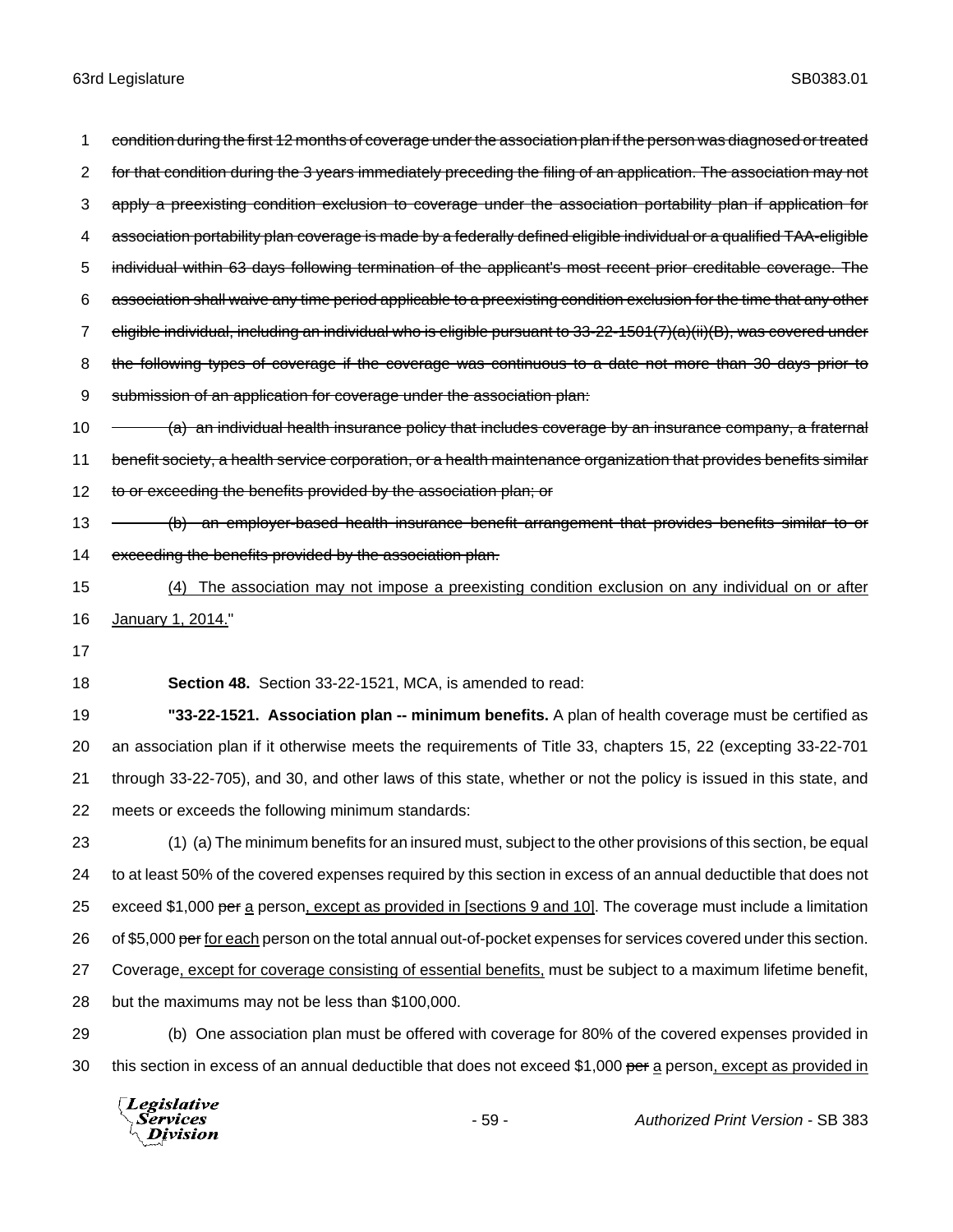| 1  | [sections 9 and 10]. This association plan must provide a maximum lifetime benefit of at least \$2 million, except       |  |  |  |
|----|--------------------------------------------------------------------------------------------------------------------------|--|--|--|
| 2  | that the association may not impose a lifetime maximum on benefits consisting of essential benefits.                     |  |  |  |
| 3  | (c) Covered expenses for plans under subsection $(1)(a)$ and $(1)(b)$ must be paid as specified in provider              |  |  |  |
| 4  | contracts or, in the absence of a provider contract, at the prevailing charge in the state where the service is          |  |  |  |
| 5  | provided.                                                                                                                |  |  |  |
| 6  | The board may authorize other association plans, including managed care plans as defined in<br>(d)                       |  |  |  |
| 7  | 33-36-103.                                                                                                               |  |  |  |
| 8  | (2) Covered expenses for plans offered under subsections $(1)(a)$ and $(1)(b)$ must be for the following                 |  |  |  |
| 9  | medically necessary services and articles when prescribed by a physician or other licensed health care                   |  |  |  |
| 10 | professional and when designated in the contract:                                                                        |  |  |  |
| 11 | (a) hospital services;                                                                                                   |  |  |  |
| 12 | (b) professional services for the diagnosis or treatment of injuries, illness, or conditions, other than                 |  |  |  |
| 13 | dental;                                                                                                                  |  |  |  |
| 14 | (c) use of radium or other radioactive materials;                                                                        |  |  |  |
| 15 | (d) oxygen;                                                                                                              |  |  |  |
| 16 | (e) anesthetics;                                                                                                         |  |  |  |
| 17 | (f) diagnostic x-rays and laboratory tests, except as specifically provided in subsection (3);                           |  |  |  |
| 18 | (g) services of a physical therapist;                                                                                    |  |  |  |
| 19 | (h) transportation provided by licensed ambulance service to the nearest facility qualified to treat the                 |  |  |  |
| 20 | condition;                                                                                                               |  |  |  |
| 21 | (i) oral surgery for the gums and tissues of the mouth when not performed in connection with the                         |  |  |  |
| 22 | extraction or repair of teeth or in connection with TMJ;                                                                 |  |  |  |
| 23 | (j) rental or purchase of durable medical equipment, which must be reimbursed after the deductible has                   |  |  |  |
| 24 | been met at the rate of 50%, up to a maximum of $$1,000$ , unless the benefits provided under this subsection (2)(j)     |  |  |  |
| 25 | are determined to be an essential benefit as provided in 42 U.S.C. 18022 and applicable federal regulations;             |  |  |  |
| 26 | (k) prosthetics, other than dental;                                                                                      |  |  |  |
| 27 | (I) services of a licensed home health agency, up to a maximum of 180 visits per year;                                   |  |  |  |
| 28 | (m) drugs requiring a physician's prescription that are approved for use in human beings in the manner                   |  |  |  |
| 29 | prescribed by the United States food and drug administration <del>, covered at 50% of the expense, up to an annual</del> |  |  |  |
| 30 | maximum of \$2,000;                                                                                                      |  |  |  |
|    |                                                                                                                          |  |  |  |

*Legislative*<br>Services<br>*Division*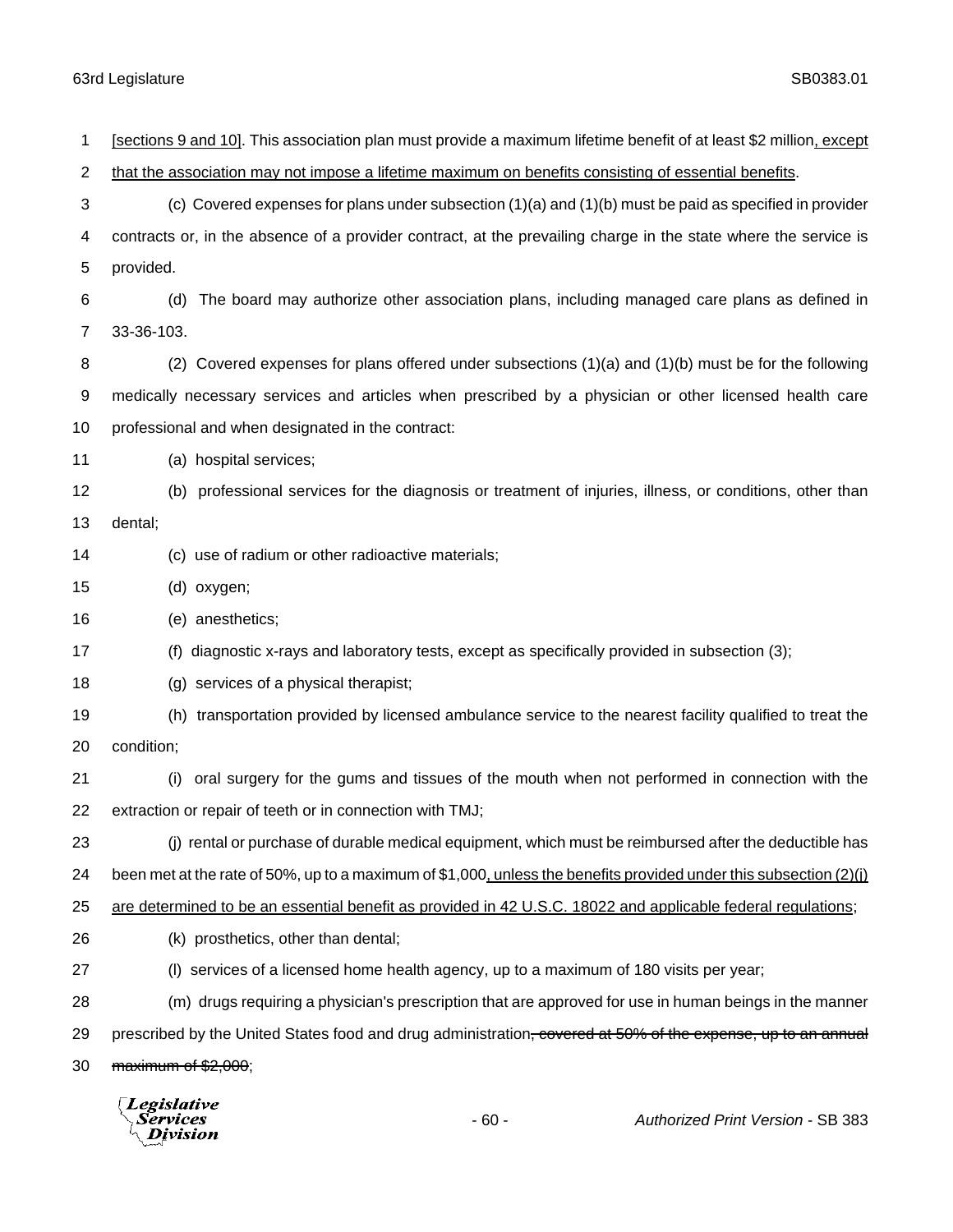| 1  | (n) medically necessary, nonexperimental transplants of the kidney, pancreas, heart, heart/lung, lungs,             |  |  |  |
|----|---------------------------------------------------------------------------------------------------------------------|--|--|--|
| 2  | liver, cornea, and high-dose chemotherapy bone marrow transplantation <del>, limited to a lifetime maximum of</del> |  |  |  |
| 3  | \$150,000, with an additional benefit not to exceed \$10,000 for expenses associated with the donor;                |  |  |  |
| 4  | (o) pregnancy, including complications of pregnancy;                                                                |  |  |  |
| 5  | (p) newborn infant coverage, as required by 33-22-301;                                                              |  |  |  |
| 6  | (q) sterilization;                                                                                                  |  |  |  |
| 7  | (r) immunizations;                                                                                                  |  |  |  |
| 8  | (s) outpatient rehabilitation therapy;                                                                              |  |  |  |
| 9  | (t) foot care for diabetics;                                                                                        |  |  |  |
| 10 | (u) services of a convalescent home, as an alternative to hospital services, limited to a maximum of 60             |  |  |  |
| 11 | days per year;                                                                                                      |  |  |  |
| 12 | (v) travel, other than transportation by a licensed ambulance service, to the nearest facility qualified to         |  |  |  |
| 13 | treat the patient's medical condition when approved in advance by the insurer; and                                  |  |  |  |
| 14 | (w) coverage for severe mental illness as required in 33-22-703 and 33-22-706.                                      |  |  |  |
| 15 | (3) (a) Covered expenses for the services or articles specified in this section do not include:                     |  |  |  |
| 16 | home and office calls, except as specifically provided in subsection (2);<br>(i)                                    |  |  |  |
| 17 | (ii) rental or purchase of durable medical equipment, except as specifically provided in subsection (2);            |  |  |  |
| 18 | (iii) the first \$20 of diagnostic x-ray and laboratory charges in each 14-day period, except as provided in        |  |  |  |
| 19 | [sections 9 and 13];                                                                                                |  |  |  |
| 20 | (iv) oral surgery, except as specifically provided in subsection (2);                                               |  |  |  |
| 21 | (v) that part of a charge for services or articles that exceeds the prevailing charge in the state where the        |  |  |  |
| 22 | service is provided; or                                                                                             |  |  |  |
| 23 | (vi) care that is primarily for custodial or domiciliary purposes that would not qualify as eligible services       |  |  |  |
| 24 | under medicare.                                                                                                     |  |  |  |
| 25 | (b) Covered expenses for the services or articles specified in this section do not include charges for:             |  |  |  |
| 26 | (i) care or for any injury or disease arising out of an injury in the course of employment and subject to           |  |  |  |
| 27 | a workers' compensation or similar law, for which benefits are payable under another policy of disability insurance |  |  |  |
| 28 | or medicare;                                                                                                        |  |  |  |
| 29 | (ii) treatment for cosmetic purposes other than surgery for the repair or treatment of an injury or                 |  |  |  |
| 30 | congenital bodily defect to restore normal bodily functions;                                                        |  |  |  |
|    |                                                                                                                     |  |  |  |

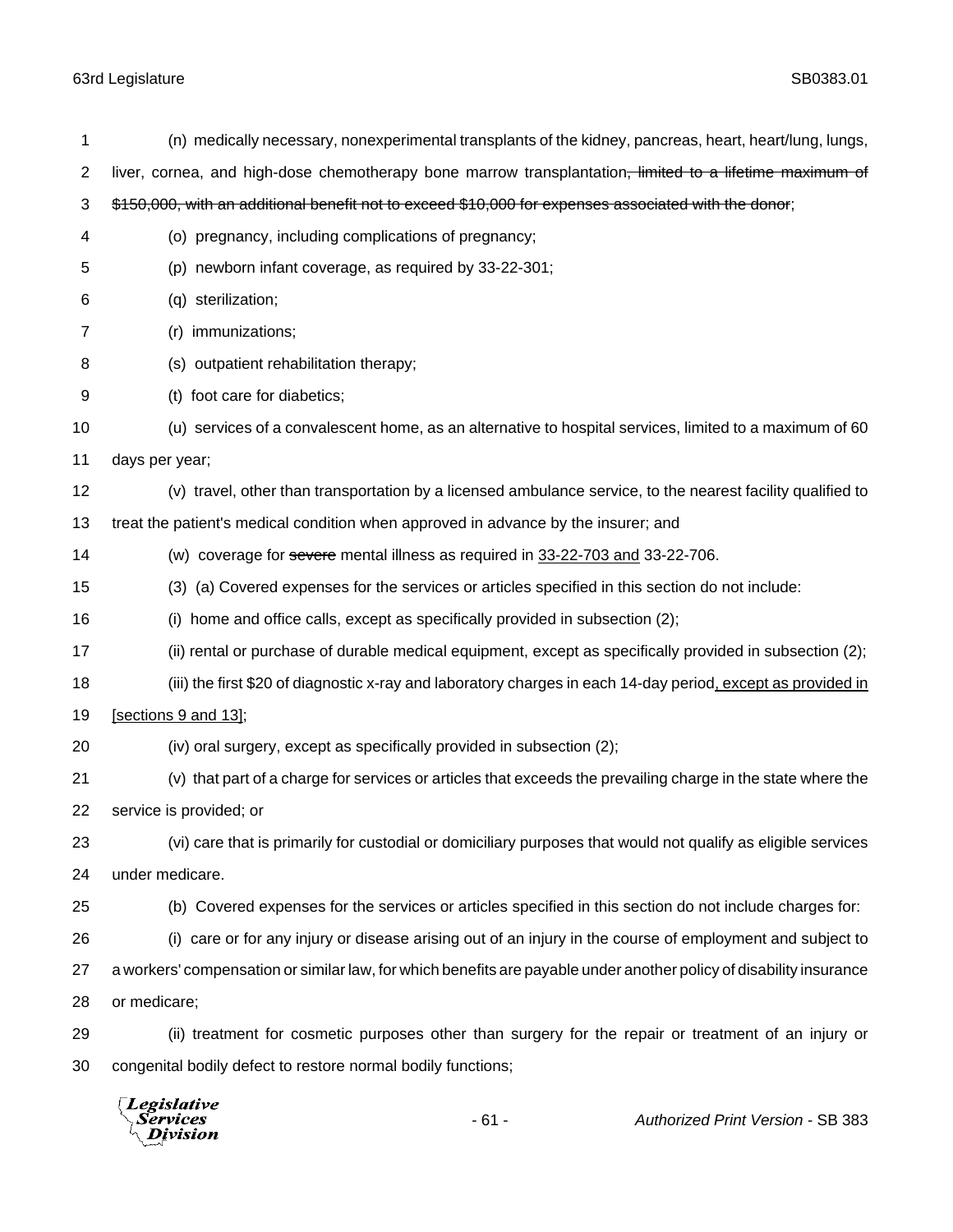| 1              | (iii) travel other than transportation provided by a licensed ambulance service to the nearest facility       |                                                            |                                                                                                                        |  |
|----------------|---------------------------------------------------------------------------------------------------------------|------------------------------------------------------------|------------------------------------------------------------------------------------------------------------------------|--|
| $\overline{2}$ | qualified to treat the condition, except as provided by subsection (2);                                       |                                                            |                                                                                                                        |  |
| 3              | (iv) confinement in a private room to the extent that the charge exceeds the facility's charge for its most   |                                                            |                                                                                                                        |  |
| 4              | common semiprivate room, unless the private room is prescribed as medically necessary by a physician;         |                                                            |                                                                                                                        |  |
| 5              |                                                                                                               |                                                            | (v) services or articles that are not within the scope of authorized practice of the facility or individual            |  |
| 6              | rendering the services or articles;                                                                           |                                                            |                                                                                                                        |  |
| 7              | (vi) room and board for a nonemergency admission on Friday or Saturday;                                       |                                                            |                                                                                                                        |  |
| 8              | (vii) routine well baby care;                                                                                 |                                                            |                                                                                                                        |  |
| 9              | (viii) complications to a newborn, unless no other source of coverage is available;                           |                                                            |                                                                                                                        |  |
| 10             | $f(x)(vi)$ reversal of sterilization;                                                                         |                                                            |                                                                                                                        |  |
| 11             |                                                                                                               |                                                            | $\leftrightarrow$ (vii) abortion, unless the life of the mother would be endangered if the fetus were carried to term; |  |
| 12             |                                                                                                               |                                                            | $\frac{f(x)}{f(x)}$ weight modification or modification of the body to improve the mental or emotional well-being of   |  |
| 13             | an insured;                                                                                                   |                                                            |                                                                                                                        |  |
| 14             | $\frac{f(x)}{f(x)}$ artificial insemination or treatment for infertility; or                                  |                                                            |                                                                                                                        |  |
| 15             | $\frac{f(x)}{f(x)}$ breast augmentation or reduction."                                                        |                                                            |                                                                                                                        |  |
| 16             |                                                                                                               |                                                            |                                                                                                                        |  |
| 17             | Section 49. Section 33-22-1704, MCA, is amended to read:                                                      |                                                            |                                                                                                                        |  |
| 18             |                                                                                                               |                                                            | "33-22-1704. Preferred provider agreements authorized. (1) Notwithstanding any other provision of                      |  |
| 19             | law to the contrary, a health care insurer may:                                                               |                                                            |                                                                                                                        |  |
| 20             | (a) enter into agreements with providers relating to health care services that may be rendered to insureds    |                                                            |                                                                                                                        |  |
| 21             | or subscribers on whose behalf the health care insurer is providing health care coverage, including preferred |                                                            |                                                                                                                        |  |
| 22             | provider agreements relating to:                                                                              |                                                            |                                                                                                                        |  |
| 23             | (i) the amounts an insured may be charged for services rendered; and                                          |                                                            |                                                                                                                        |  |
| 24             |                                                                                                               | (ii) the amount and manner of payment to the provider; and |                                                                                                                        |  |
| 25             |                                                                                                               |                                                            | (b) issue or administer policies or subscriber contracts in this state that include incentives for the insured         |  |
| 26             | to use the services of a provider that has entered into an agreement with the insurer pursuant to subsection  |                                                            |                                                                                                                        |  |
| 27             | $(1)(a)$ .                                                                                                    |                                                            |                                                                                                                        |  |
| 28             |                                                                                                               |                                                            | (2) A preferred provider agreement issued or delivered in this state may not unfairly deny health benefits             |  |
| 29             | for health care services covered.                                                                             |                                                            |                                                                                                                        |  |
| 30             |                                                                                                               |                                                            | (3) A preferred provider agreement entered into or renewed after March 26, 1993, must provide each                     |  |
|                | <b>Legislative</b><br>Services<br>ivision                                                                     | $-62-$                                                     | <b>Authorized Print Version - SB 383</b>                                                                               |  |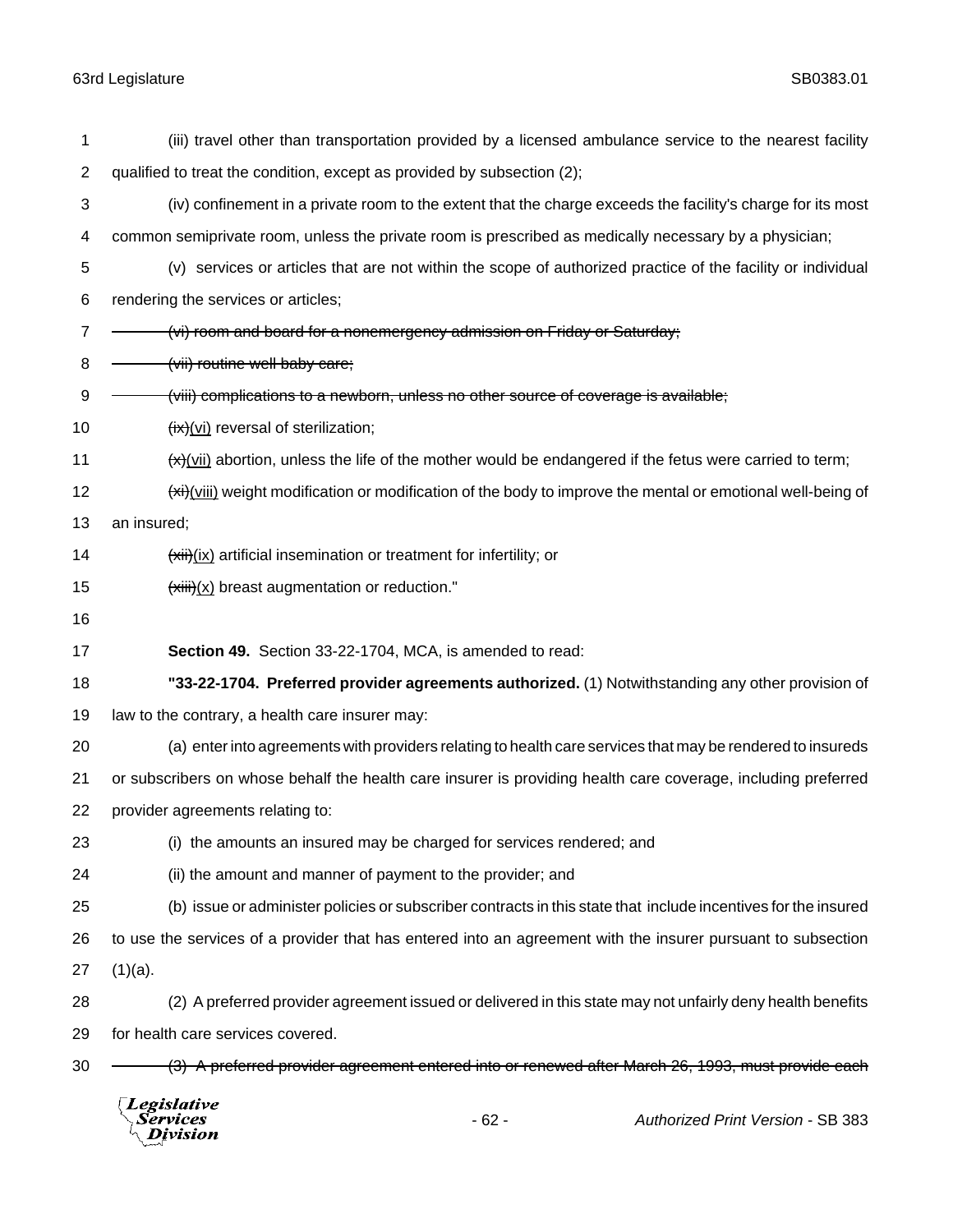1 health care provider with the opportunity to participate on the basis of a competitive bid or offer. For each health 2 care service that an insurer proposes to obtain for its insureds from a preferred provider in the geographic area 3 covered by the proposal, the insurer shall provide all known providers of the health care service in that area with 4 an equal opportunity to submit a competitive bid or offer to become a preferred provider. Except as provided in 5 subsection (5), the insurer shall issue a request for proposals and shall select the lowest cost bid or offer. If only 6 one bid or offer is received, the insurer may enter into a preferred provider agreement with the health care 7 provider.

8 - (4) If a bid or an offer is not received in response to a request for proposals under subsection (3), the 9 insurer may not establish a preferred provider agreement for that service in the geographic area except pursuant 10 to a new request for proposals.

11 - (5) An insurer may reserve the right in its request for proposals to reject bids or offers submitted in 12 response to the request, including the lowest cost bid or offer. A bid or offer must be rejected in the manner 13 established in the request for proposals. An insurer may not enter into a preferred provider agreement for a health 14 care service except pursuant to a request for proposals."

15

16 **Section 50.** Section 33-22-1706, MCA, is amended to read:

 **"33-22-1706. Permissible and mandatory provisions in provider agreements, insurance policies, and subscriber contracts.** (1) A provider agreement, insurance policy, or subscriber contract issued or delivered in this state may contain certain other components designed to control the cost and improve the quality of health care for insureds and subscribers, including:

 (a) a provision setting a payment difference for reimbursement of a nonpreferred provider as compared to a preferred provider. If the health benefit plan contains a payment difference provision, the payment difference 23 may not exceed 25% of the reimbursement level at which a preferred provider would be reimbursed, except as provided in [section 11]. The commissioner shall review differences between copayments, deductibles, and other cost-sharing arrangements. The difference between the insured's total out-of-pocket expenses for in-network services and out-of-network services cannot exceed 25%.

- 27 (b) conditions, not inconsistent with other provisions of this part, designed to give policyholders or 28 subscribers an incentive to choose a particular provider.
- 29 (2) All terms or conditions of an insurance policy or subscriber contract, except those already approved 30 by the commissioner, are subject to the prior approval of the commissioner.

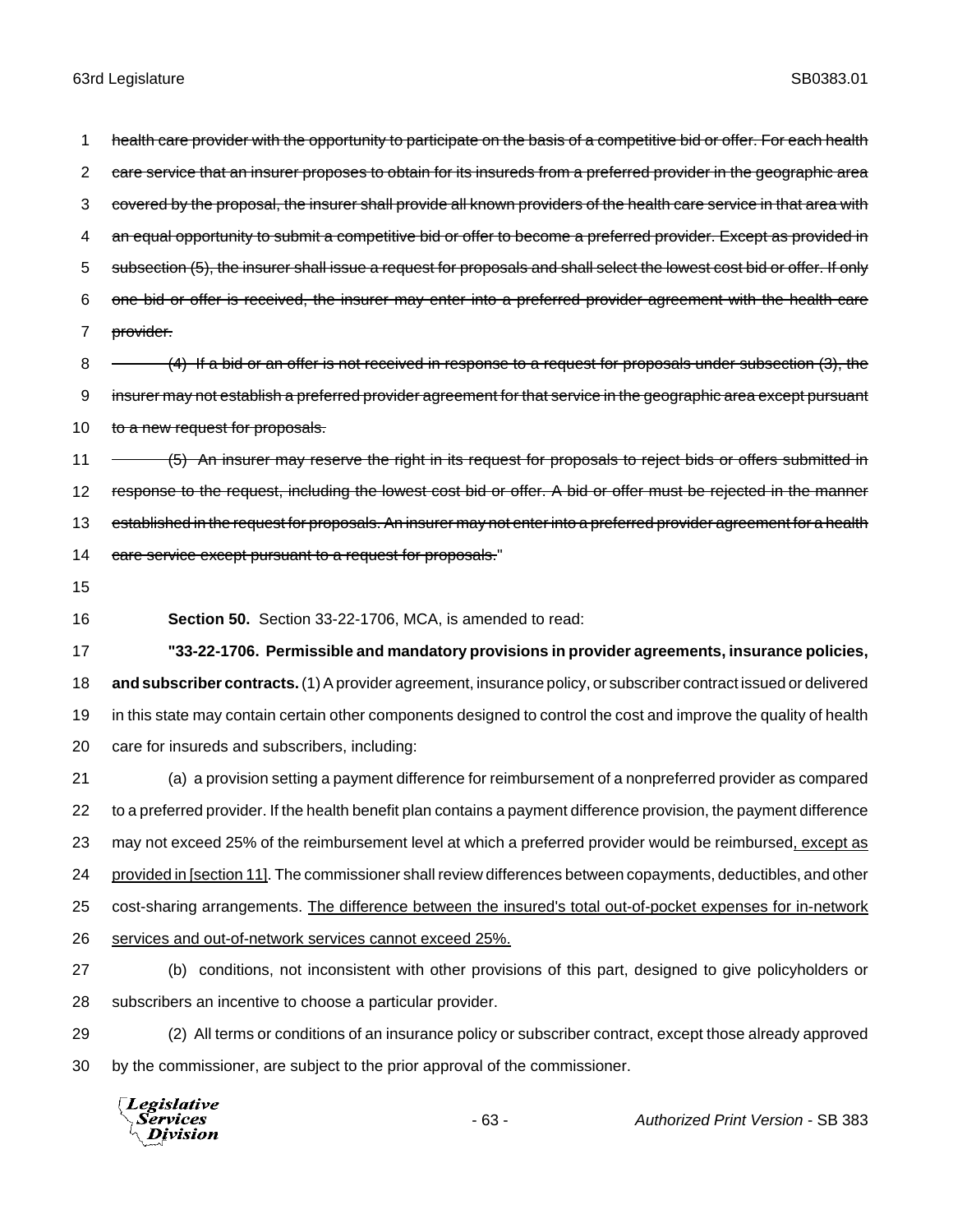|                | Legislative<br><b>Services</b><br>$-64-$<br>Authorized Print Version - SB 383<br>Division                        |  |  |  |
|----------------|------------------------------------------------------------------------------------------------------------------|--|--|--|
| 30             | (3) "Assessable carrier" means all carriers of disability insurance, including excess of loss and stop loss      |  |  |  |
| 29             | intermediaries, controls, is controlled by, or is under common control with a specified entity or person.        |  |  |  |
| 28             | (2) "Affiliate" or "affiliated" means any entity or person who directly or indirectly, through one or more       |  |  |  |
| 27             | for applicable health benefit plans.                                                                             |  |  |  |
| 26             | and of the actuarial assumptions and methods used by the small employer carrier in establishing premium rates    |  |  |  |
| 25             | the provisions of 33-22-1809, based upon the person's examination, including a review of the appropriate records |  |  |  |
| 24             | actuaries or other individual acceptable to the commissioner that a small employer carrier is in compliance with |  |  |  |
| 23             | "Actuarial certification" means a written statement by a member of the American academy of<br>(1)                |  |  |  |
| 22             | "33-22-1803. Definitions. As used in this part, the following definitions apply:                                 |  |  |  |
| 21             | Section 52. Section 33-22-1803, MCA, is amended to read:                                                         |  |  |  |
| 20             |                                                                                                                  |  |  |  |
| 19             | care or health insurance."                                                                                       |  |  |  |
| 18             | (2) This part is not intended to provide a comprehensive solution to the problem of affordability of health      |  |  |  |
| 17             | $\frac{h}{h}$ to improve the overall fairness and efficiency of the small employer health insurance market.      |  |  |  |
| 16             | (g) to provide for the establishment of a reinsurance program; and                                               |  |  |  |
| 15             | employers;                                                                                                       |  |  |  |
| 14             | (f) to provide for the development of basic and standard health benefit plans to be offered to all small         |  |  |  |
| 13             | (e) to establish limitations on the use of preexisting condition exclusions; and                                 |  |  |  |
| 12             | (d) to establish rules regarding renewability of coverage;                                                       |  |  |  |
| 11             | (c) to require disclosure of rating practices to purchasers;                                                     |  |  |  |
| 10             | (b) to prevent abusive rating practices;                                                                         |  |  |  |
| 9              | status or claims experience;                                                                                     |  |  |  |
| 8              | (a) to promote the availability of health insurance coverage to small employers regardless of health             |  |  |  |
| 7              | express legislative purposes:                                                                                    |  |  |  |
| 6              | "33-22-1802. Purpose. (1) This part must be interpreted and construed to effectuate the following                |  |  |  |
| 5              | Section 51. Section 33-22-1802, MCA, is amended to read:                                                         |  |  |  |
| 4              |                                                                                                                  |  |  |  |
| 3              | under subsection (1)."                                                                                           |  |  |  |
| $\overline{c}$ | care from any licensed dental care provider of their choice, subject to the same terms and conditions imposed    |  |  |  |
| 1              | (3) A plan offering prepaid dental services under this part must offer its insureds the right to obtain dental   |  |  |  |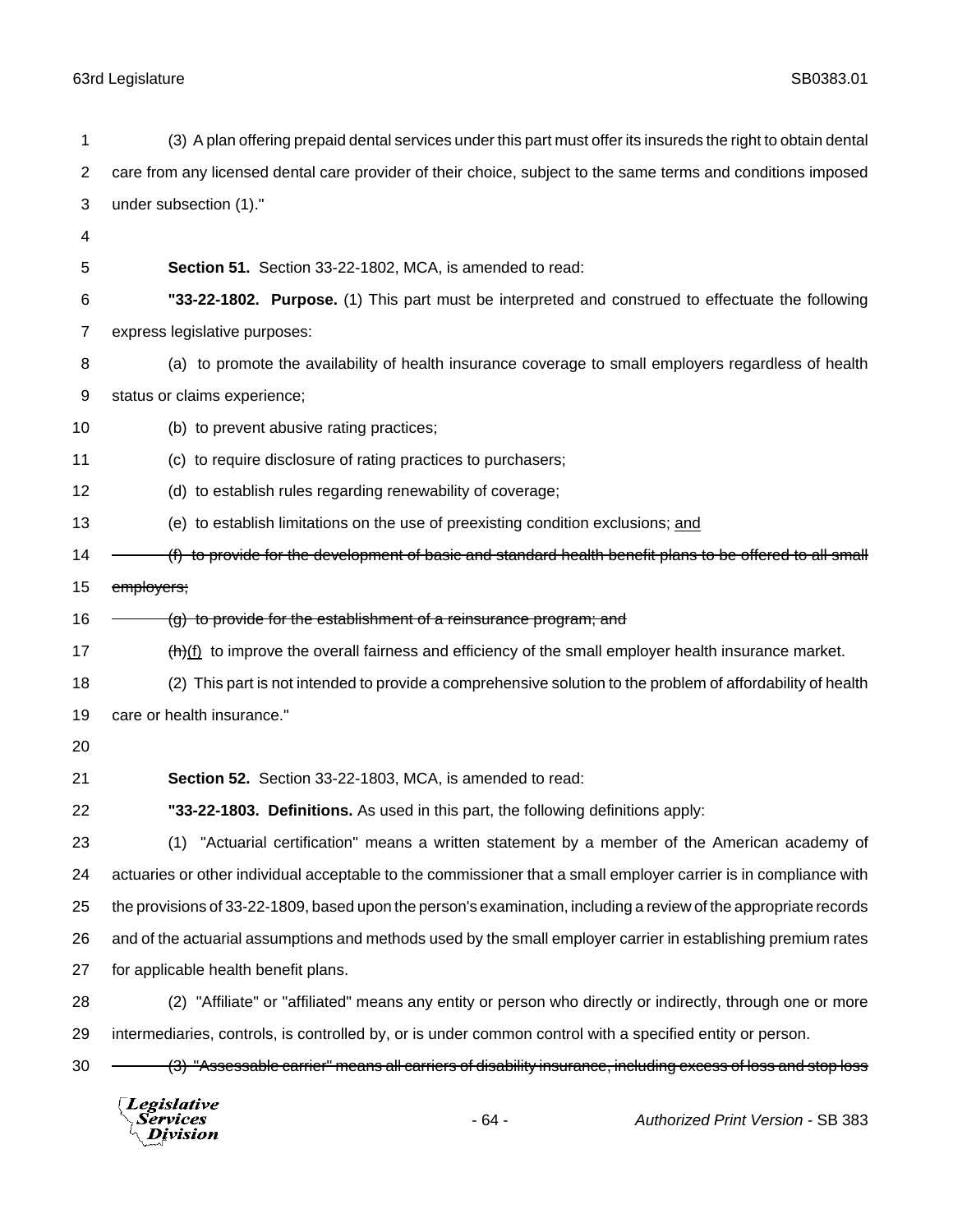1 disability insurance.

 $\left(4\right)$ (3) "Base premium rate" means, for each class of business as to a rating period, the lowest premium rate charged or that could have been charged under the rating system for that class of business by the small employer carrier to small employers with similar case characteristics for health benefit plans with the same or similar coverage.

6 <sup>-</sup> (5) "Basic health benefit plan" means a health benefit plan, except a uniform health benefit plan, 7 developed by a small employer carrier, that has a lower benefit value than the small employer carrier's standard 8 benefit plan.

 $9 \left(6\right)$  "Benefit value" means a numerical value based on the expected dollar value of benefits payable to an insured under a health benefit plan. The benefit value must be calculated by the small employer carrier using an actuarially based method and must take into account all health care expenses covered by the health benefit plan and all cost-sharing features of the health benefit plan, including deductibles, coinsurance, copayments, and the insured individual's maximum out-of-pocket expenses. The benefit value must apply equally to indemnity-type health benefit plans and to managed care health benefit plans, including health maintenance organization-type plans.

16  $\left(7\right)$  (5) "Bona fide association" means an association that:

(a) has been actively in existence for at least 5 years;

(b) was formed and has been maintained in good faith for purposes other than obtaining insurance;

(c) does not condition membership in the association on a health status-related factor relating to an

individual, including an employee of an employer or a dependent of an employee;

 (d) makes health insurance coverage offered through the association available to a member regardless of a health status-related factor relating to the member or an individual eligible for coverage through a member; and

 (e) does not make health insurance coverage offered through the association available other than in connection with a member of the association.

 $\left(\frac{\theta}{6}\right)$  "Carrier" means any person who provides a health benefit plan in this state subject to state insurance regulation. The term includes but is not limited to an insurance company, a fraternal benefit society, a health service corporation, and a health maintenance organization. For purposes of this part, companies that are affiliated companies or that are eligible to file a consolidated tax return must be treated as one carrier, except that the following may be considered as separate carriers:

**Legislative** Services Division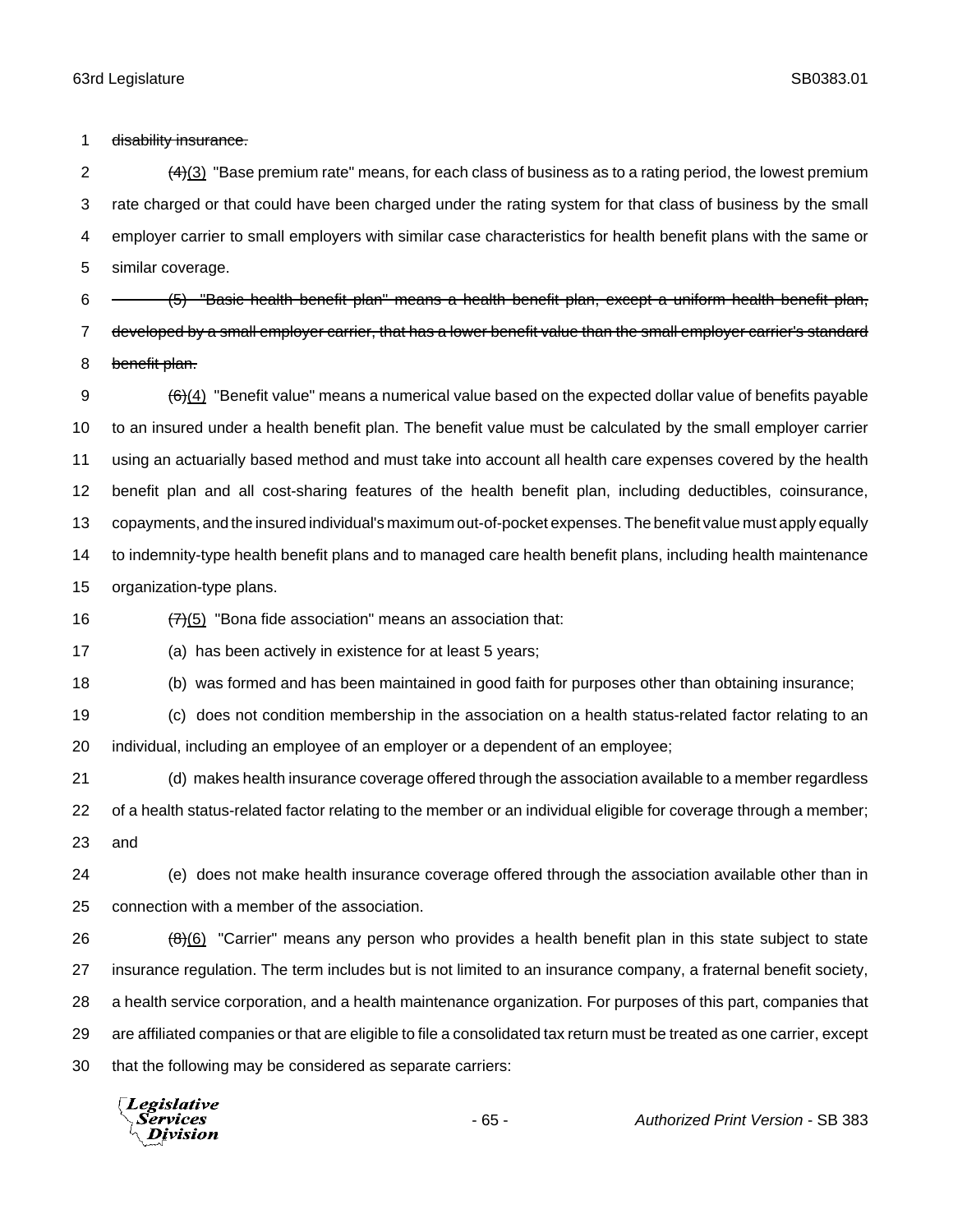| 1  |                                                                                                                       |        | (a) an insurance company or health service corporation that is an affiliate of a health maintenance                        |  |
|----|-----------------------------------------------------------------------------------------------------------------------|--------|----------------------------------------------------------------------------------------------------------------------------|--|
| 2  | organization located in this state;                                                                                   |        |                                                                                                                            |  |
| 3  | (b) a health maintenance organization located in this state that is an affiliate of an insurance company              |        |                                                                                                                            |  |
| 4  | or health service corporation; or                                                                                     |        |                                                                                                                            |  |
| 5  |                                                                                                                       |        | (c) a health maintenance organization that operates only one health maintenance organization in an                         |  |
| 6  | established geographic service area of this state.                                                                    |        |                                                                                                                            |  |
| 7  |                                                                                                                       |        | $\left(\frac{9}{2}\right)$ "Case characteristics" means demographic or other objective characteristics of a small employer |  |
| 8  | that are considered by the small employer carrier in the determination of premium rates for the small employer,       |        |                                                                                                                            |  |
| 9  | provided that gender, claims experience, health status, and duration of coverage are not case characteristics for     |        |                                                                                                                            |  |
| 10 | purposes of this part.                                                                                                |        |                                                                                                                            |  |
| 11 |                                                                                                                       |        | $(10)(8)$ "Class of business" means all or a separate grouping of small employers established pursuant                     |  |
| 12 | to 33-22-1808.                                                                                                        |        |                                                                                                                            |  |
| 13 | $(11)(9)$ "Dependent" means:                                                                                          |        |                                                                                                                            |  |
| 14 | (a) a spouse;                                                                                                         |        |                                                                                                                            |  |
| 15 | (b) an unmarried child under $2526$ years of age.                                                                     |        |                                                                                                                            |  |
| 16 | (i) who is not an employee eligible for coverage under a group health plan offered by the child's employer            |        |                                                                                                                            |  |
| 17 | for which the child's premium contribution amount is no greater than the premium amount for coverage as a             |        |                                                                                                                            |  |
| 18 | dependent under a parent's individual or group health plan;                                                           |        |                                                                                                                            |  |
| 19 | ii) who is not a named subscriber, insured, enrollee, or covered individual under any other individual                |        |                                                                                                                            |  |
| 20 | health insurance coverage, group health plan, government plan, church plan, or group health insurance;                |        |                                                                                                                            |  |
| 21 | (iii) who is not entitled to benefits under 42 U.S.C. 1395, et seq.; and                                              |        |                                                                                                                            |  |
| 22 | (iv) for whom the parent has requested coverage;                                                                      |        |                                                                                                                            |  |
| 23 | (c) a child of any age who is disabled and dependent upon the parent as provided in 33-22-506 and                     |        |                                                                                                                            |  |
| 24 | 33-30-1003; or                                                                                                        |        |                                                                                                                            |  |
| 25 | (d) any other individual defined as a dependent in the health benefit plan covering the employee.                     |        |                                                                                                                            |  |
| 26 | $(12)(10)$ (a) "Eligible employee" means an employee who works on a full-time basis with a normal                     |        |                                                                                                                            |  |
| 27 | workweek of 30 hours or more, except that at the sole discretion of the employer, the term may include an             |        |                                                                                                                            |  |
| 28 | employee who works on a full-time basis with a normal workweek of between 20 and 40 hours as long as this             |        |                                                                                                                            |  |
| 29 | eligibility criteria is applied uniformly among all of the employer's employees. The term includes a sole proprietor, |        |                                                                                                                            |  |
| 30 | a partner of a partnership, and an independent contractor if the sole proprietor, partner, or independent contractor  |        |                                                                                                                            |  |
|    | Legislative<br><i>Services</i><br>Division                                                                            | $-66-$ | Authorized Print Version - SB 383                                                                                          |  |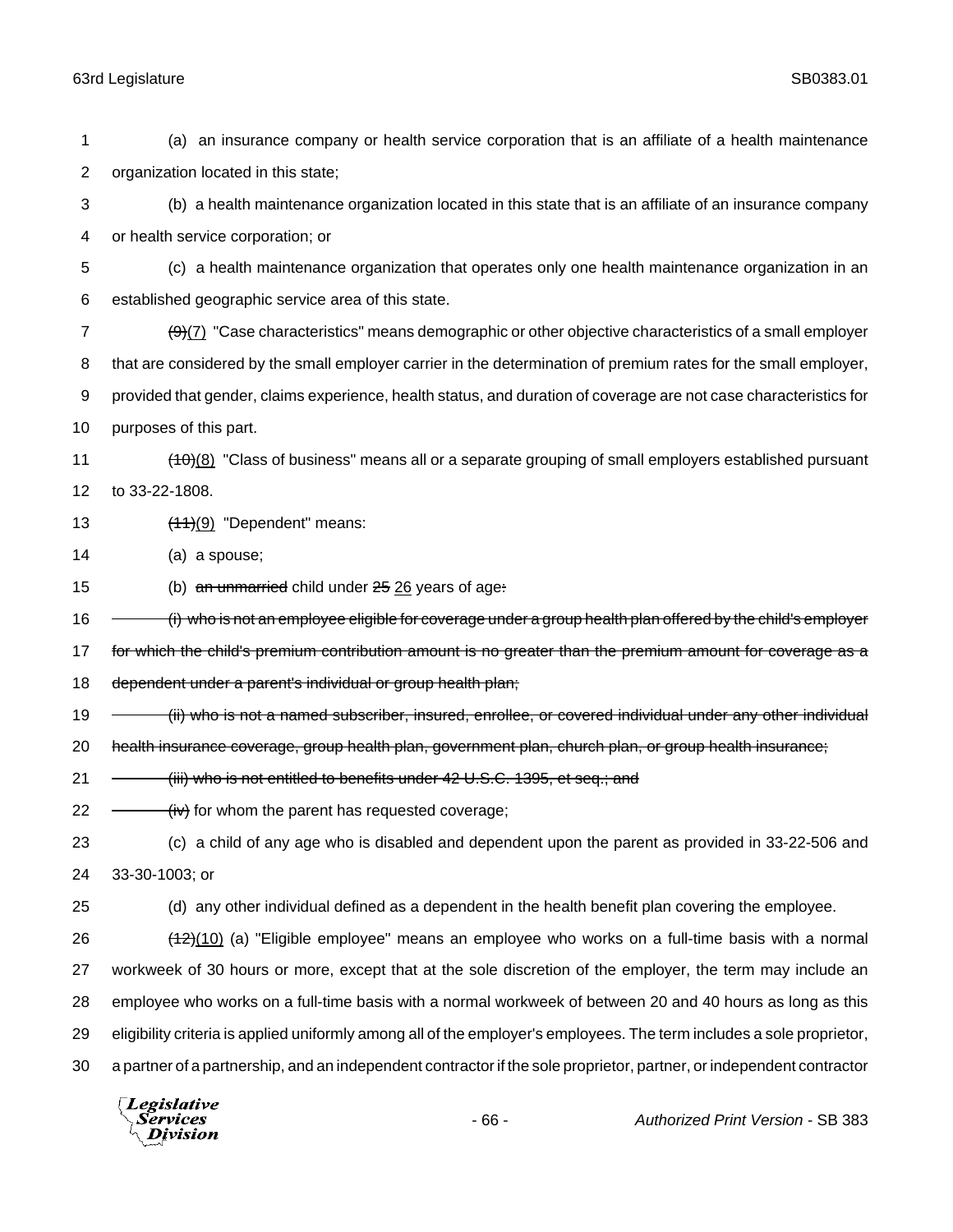is included as an employee under a health benefit plan of a small employer. The term also includes those persons eligible for coverage under 2-18-704.

 (b) The term does not include an employee who works on a part-time, temporary, or substitute basis. 4 (13)(11) "Established geographic service area" means a geographic area, as approved by the commissioner and based on the carrier's certificate of authority to transact insurance in this state, within which the carrier is authorized to provide coverage.

7 (14)(12) (a) "Health benefit plan" means any hospital or medical policy or certificate providing for physical and mental health care issued by an insurance company, a fraternal benefit society, or a health service corporation or issued under a health maintenance organization subscriber contract.

 (b) The term does not include coverage of excepted benefits, as defined in 33-22-140, if coverage is provided under a separate policy, certificate, or contract of insurance.

12 (15)(13) "Index rate" means, for each class of business for a rating period for small employers with similar case characteristics, the average of the applicable base premium rate and the corresponding highest premium rate.

 $(16)(14)$  "New business premium rate" means, for each class of business for a rating period, the lowest premium rate charged or offered or that could have been charged or offered by the small employer carrier to small employers with similar case characteristics for newly issued health benefit plans with the same or similar coverage.

 $(17)(15)$  "Premium" means all money paid by a small employer and eligible employees as a condition of receiving coverage from a small employer carrier, including any fees or other contributions associated with the health benefit plan.

22 (18)(16) "Rating period" means the calendar period for which premium rates established by a small employer carrier are assumed to be in effect.

24 (19)(17) "Restricted network provision" means a provision of a health benefit plan that conditions the payment of benefits, in whole or in part, on the use of health care providers that have entered into a contractual arrangement with the carrier pursuant to Title 33, chapter 22, part 17, or Title 33, chapter 31, to provide health care services to covered individuals.

28 (20)(18) "Small employer" has the meaning provided for in 33-22-140. <del>means a person, firm, corporation,</del> 29 partnership, or bona fide association that is actively engaged in business and that, with respect to a calendar year 30 and a plan year, employed at least two but not more than 50 eligible employees during the preceding calendar

Legislative Services Division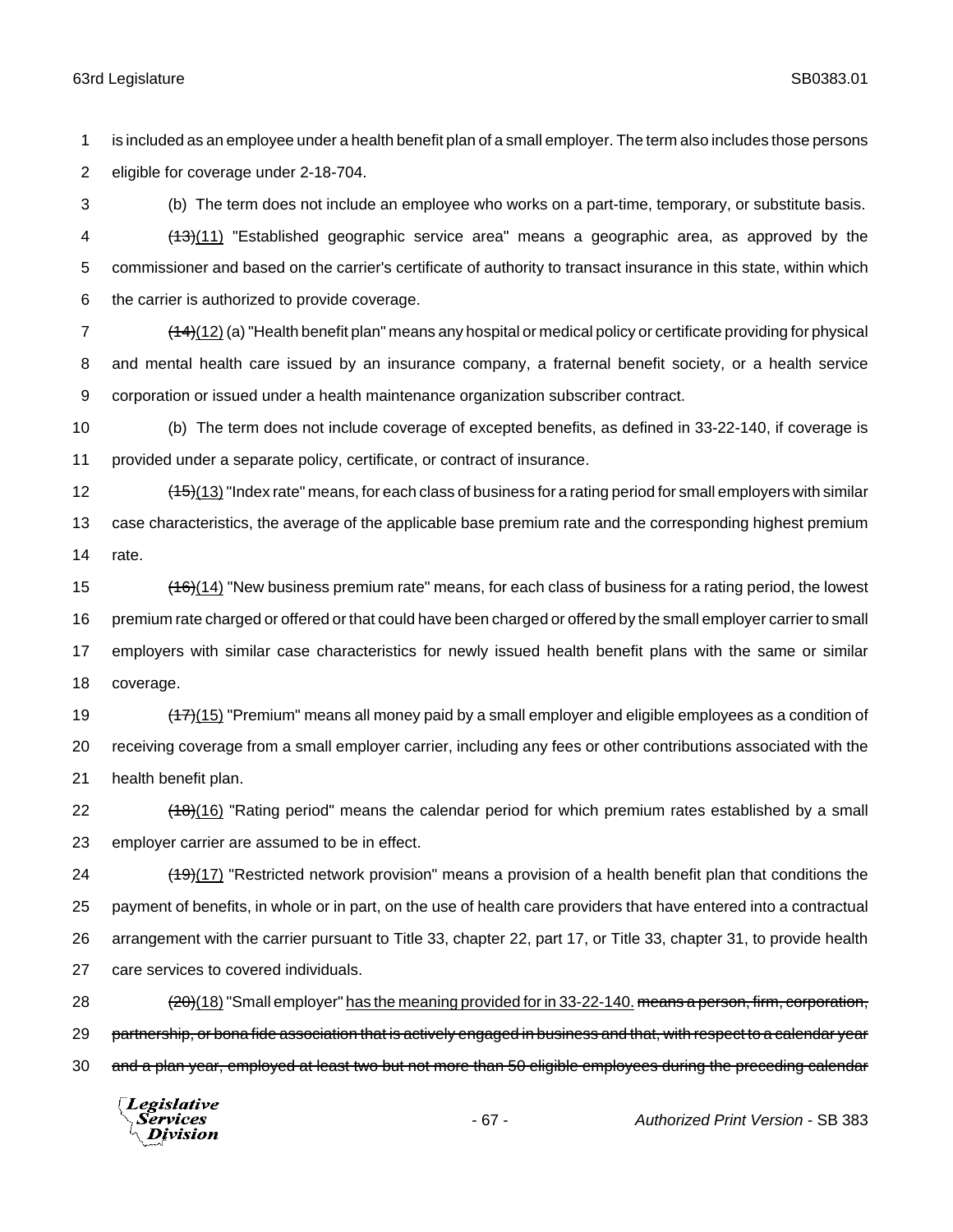Division

1 year and employed at least two employees on the first day of the plan year. In the case of an employer that was 2 not in existence throughout the preceding calendar year, the determination of whether the employer is a small 3 or large employer must be based on the average number of employees reasonably expected to be employed by 4 the employer in the current calendar year. In determining the number of eligible employees, companies are 5 considered one employer if they:  $6 \quad - \quad$  (a) are affiliated companies; 7 - (b) are eligible to file a combined tax return for purposes of state taxation; or 8 (c) are members of a bona fide association. 9 (21)(19) "Small employer carrier" means a carrier that offers health benefit plans that cover eligible 10 employees of one or more small employers in this state. 11 - (22) "Standard health benefit plan" means a health benefit plan that is developed by a small employer 12 carrier." 13 14 **Section 53.** Section 33-22-1804, MCA, is amended to read: 15 **"33-22-1804. Applicability and scope.** (1) This part applies to a health benefit plan marketed through 16 a small employer that provides coverage to the employees of a small employer in this state if any of the following 17 conditions are met: 18  $\left(\frac{a}{(1)}\right)$  a portion of the premium or benefits is paid by or on behalf of the small employer; 19  $\left(\frac{b}{c}\right)$  an eligible employee or dependent is reimbursed, whether through wage adjustments or otherwise, 20 by or on behalf of the small employer for any portion of the premium; 21  $\left(\frac{e}{(3)}\right)$  the health benefit plan is treated by the employer or any of the eligible employees or dependents 22 as part of a plan or program for the purposes of section 106, 125, or 162 of the Internal Revenue Code, except 23 a plan or program that is funded entirely by contributions from the employees; or 24  $\left(\frac{d}{d}\right)$  all of the premium is paid by the employee who obtains coverage through the employer's group 25 health benefit plan. 26 - (2) This part does not apply to an individual health benefit plan for which the entire premium is paid by 27 an employee through payroll deduction or other means. 28 – (3) Unless prohibited by a written opinion from a federal agency, by final regulations implementing Public 29 Law 104-191, or by a ruling by a court of competent jurisdiction, this part does not apply to an individual health 30 benefit plan if the eligible employee or dependent is directly or indirectly reimbursed, whether through wage Legislative *Services* - 68 - *Authorized Print Version* - SB 383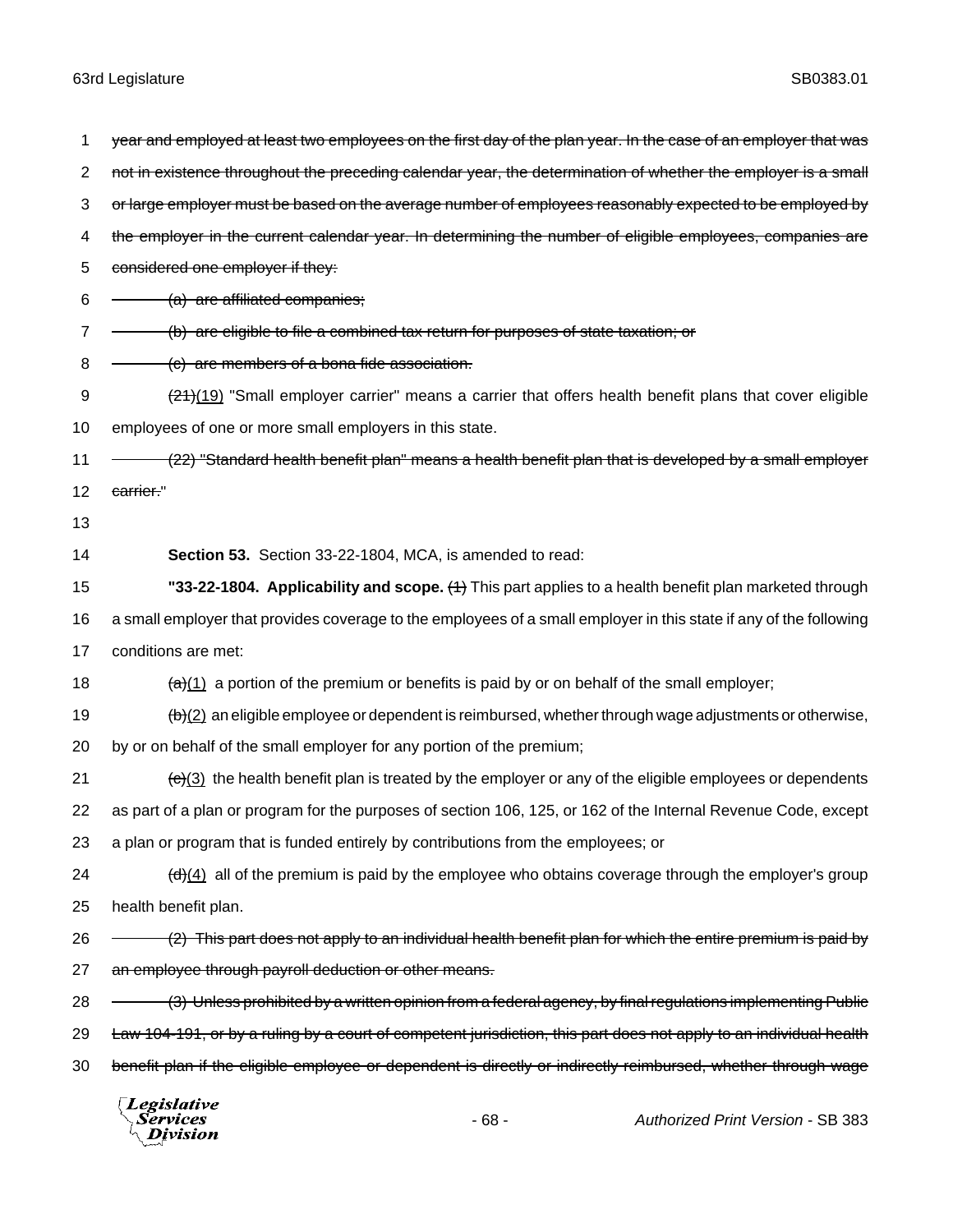1 adjustments or otherwise, by or on behalf of the small employer for any portion of the premium. However, this 2 part does apply to an individual health benefit plan if the employer making the direct or indirect reimbursement 3 for any portion of the premium has had in place an employer-sponsored group health benefit plan in the 12 months preceding the reimbursement." **Section 54.** Section 33-22-1809, MCA, is amended to read: **"33-22-1809. Restrictions relating to premium rates.** (1) Premium rates for grandfathered health benefit plans under this part are subject to the following provisions: (a) The index rate for a rating period for any class of business may not exceed the index rate for any other class of business by more than 20%. (b) For each class of business, the premium rates charged during a rating period to small employers with similar case characteristics for the same or similar coverage or the rates that could be charged to the employer under the rating system for that class of business may not vary from the index rate by more than 25% of the index rate. (c) The percentage increase in the premium rate charged to a small employer for a new rating period may not exceed the sum of the following: (i) the percentage change in the new business premium rate measured from the first day of the prior

 rating period to the first day of the new rating period; in the case of a health benefit plan into which the small employer carrier is no longer enrolling new small employers, the small employer carrier shall use the percentage change in the base premium rate, provided that the change does not exceed, on a percentage basis, the change in the new business premium rate for the most similar health benefit plan into which the small employer carrier is actively enrolling new small employers;

 (ii) any adjustment, not to exceed 15% annually and adjusted pro rata for rating periods of less than 1 year, because of the claims experience, health status, or duration of coverage of the employees or dependents of the small employer, as determined from the small employer carrier's rate manual for the class of business; and (iii) any adjustment because of a change in coverage or a change in the case characteristics of the small employer, as determined from the small employer carrier's rate manual for the class of business.

 (d) Adjustments in rates for claims experience, health status, and duration of coverage may not be charged to individual employees or dependents. Any adjustment must be applied uniformly to the rates charged for all employees and dependents of the small employer.

Legislative *Services* Division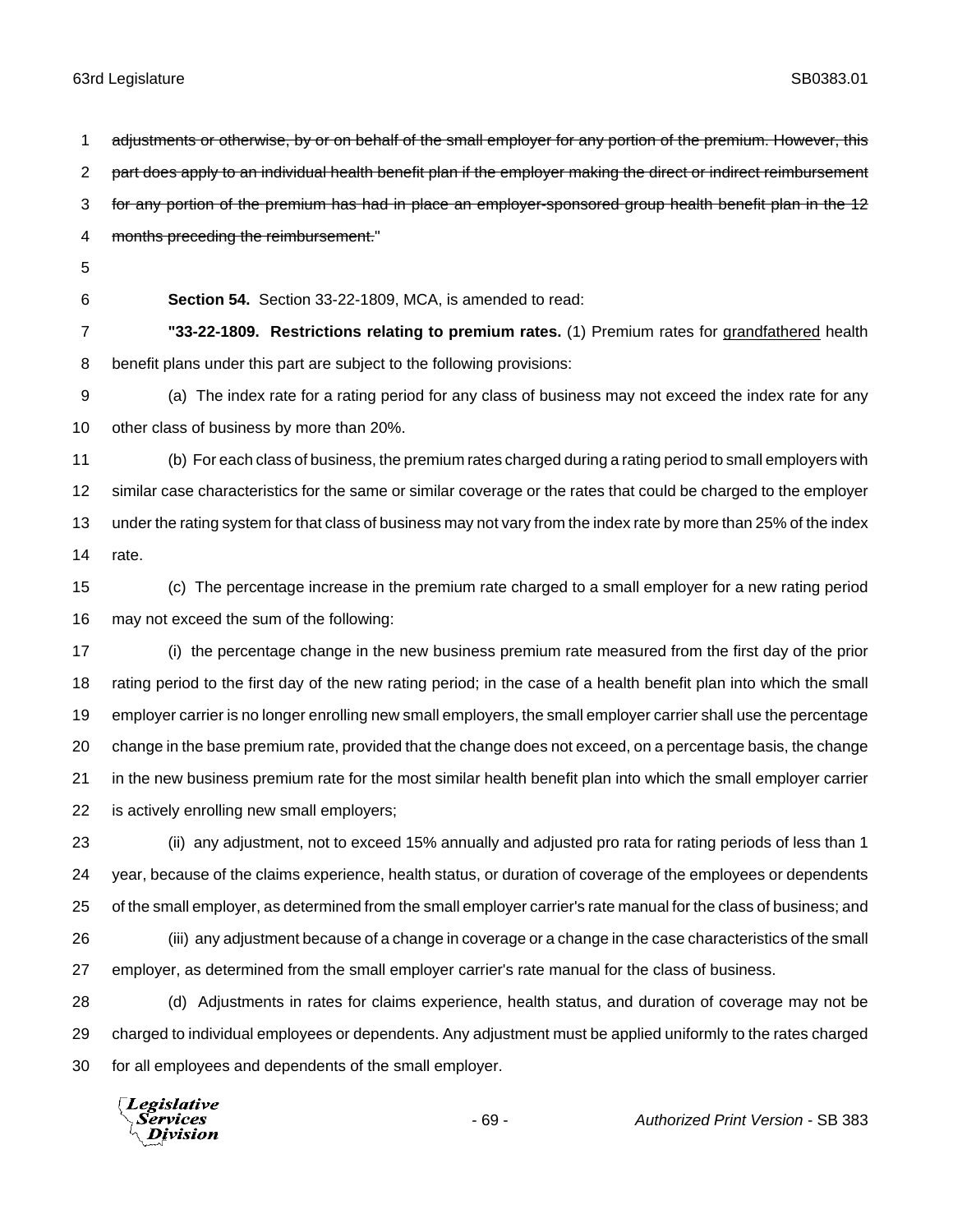(e) If a small employer carrier uses industry as a case characteristic in establishing premium rates, the rate factor associated with any industry classification may not vary from the average of the rate factors associated with all industry classifications by more than 15%.

(f) A small employer carrier shall:

 (i) apply rating factors, including case characteristics, consistently with respect to all small employers in a class of business. Rating factors must produce premiums for identical groups that differ only by the amounts attributable to plan design and that do not reflect differences because of the nature of the groups. Differences among base premium rates may not be based in any way on the actual or expected health status or claims experience of the small employer groups that choose or are expected to choose a particular health benefit plan. (ii) treat all health benefit plans issued or renewed in the same calendar month as having the same rating

period.

 (g) For the purposes of this subsection (1), a health benefit plan that includes a restricted network provision may not be considered similar coverage to a health benefit plan that does not include a restricted network provision.

 (2) A small employer carrier may not transfer a small employer involuntarily into or out of a class of business. A small employer carrier may not offer to transfer a small employer into or out of a class of business unless the offer is made to transfer all small employers in the class of business without regard to case characteristics, claims experience, health status, or duration of coverage since the insurance was issued.

 (3) The commissioner may suspend for a specified period the application of subsection (1)(a) for the premium rates applicable to one or more small employers included within a class of business of a small employer carrier for one or more rating periods upon a filing by the small employer carrier and a finding by the commissioner either that the suspension is reasonable in light of the financial condition of the small employer carrier or that the suspension would enhance the fairness and efficiency of the small employer health insurance market.

 (4) In connection with the offering for sale of any health benefit plan to a small employer, a small employer carrier shall make a reasonable disclosure, as part of its solicitation and sales materials, of each of the following:

 (a) the extent to which premium rates for a specified small employer are established or adjusted based upon the actual or expected variation in claims costs or upon the actual or expected variation in health status of the employees of small employers and the employees' dependents;

Legislative Services Division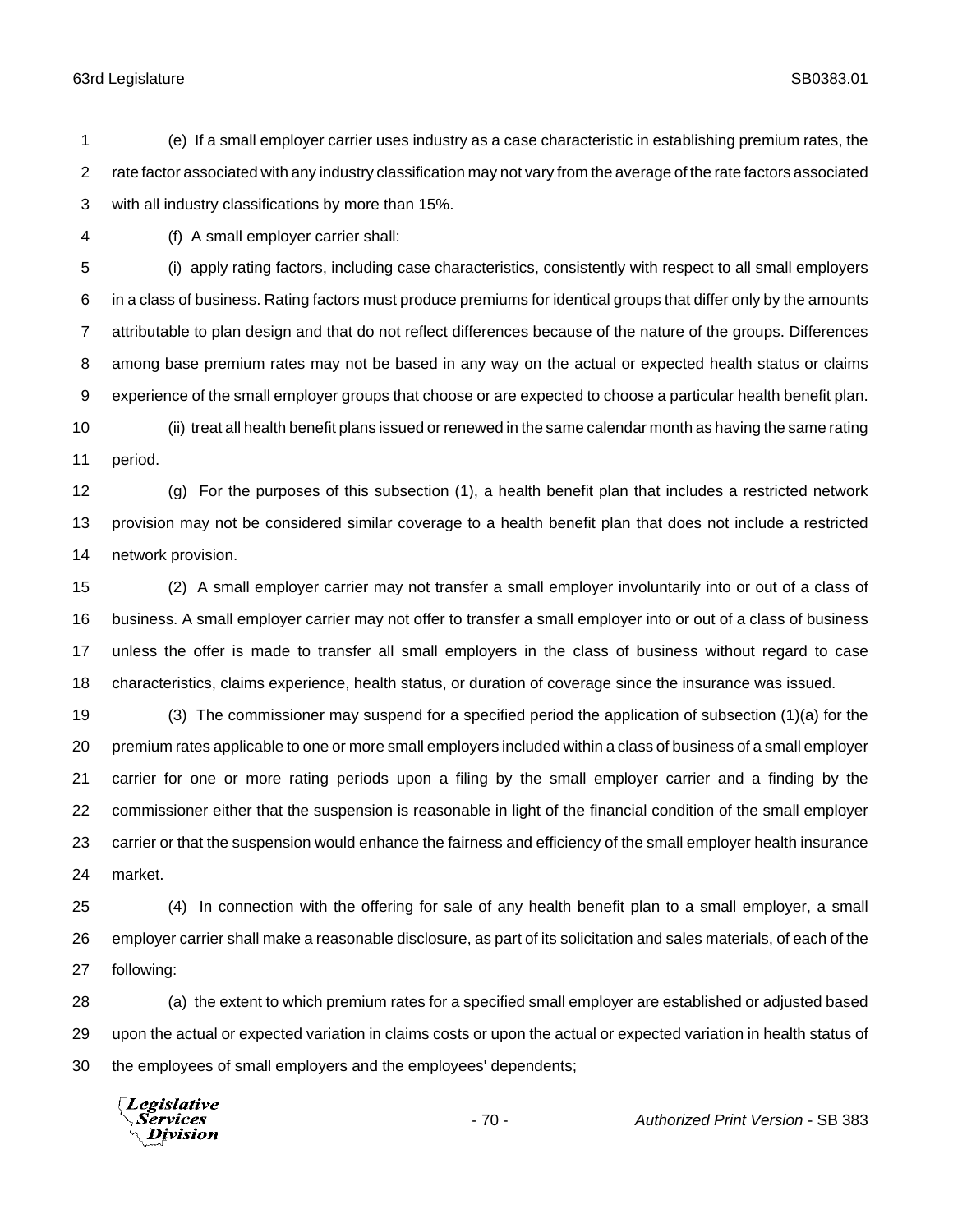(b) the provisions of the health benefit plan concerning the small employer carrier's right to change premium rates and the factors, other than claims experience, that affect changes in premium rates;

(c) the provisions relating to renewability of policies and contracts; and

(d) the provisions relating to any preexisting condition.

 (5) (a) Each small employer carrier shall maintain at its principal place of business a complete and detailed description of its rating practices and renewal underwriting practices, including information and documentation that demonstrate that its rating methods and practices are based upon commonly accepted actuarial assumptions and are in accordance with sound actuarial principles.

 (b) Each small employer carrier shall file with the commissioner annually, on or before March 15, an actuarial certification certifying that the carrier is in compliance with this part and that the rating methods of the small employer carrier are actuarially sound. The actuarial certification must be in a form and manner and must contain information as specified by the commissioner. A copy of the actuarial certification must be retained by the small employer carrier at its principal place of business.

 (c) A small employer carrier shall make the information and documentation described in subsection (5)(a) available to the commissioner upon request. Except in cases of violations of the provisions of this part and except as agreed to by the small employer carrier or as ordered by a court of competent jurisdiction, the information must be considered proprietary and trade secret information and is not subject to disclosure by the commissioner to persons outside of the department.

 (6) The commissioner may not require prior approval of the rating methods used by small employer carriers or the premium rates of the health benefit plans offered to small employers."

 NEW SECTION. **Section 55. Restrictions relating to premium rates in nongrandfathered small employer group health benefit plans -- rulemaking.** (1) With respect to the premium rates charged by a health carrier offering a nongrandfathered small employer group health benefit plan providing small group market health insurance coverage, the carrier shall develop its premium rates based on the following and vary the premium rates with respect to the particular plan or coverage only by:

(a) whether the plan or coverage covers an individual or family;

 (b) geographic rating area, established in accordance with section 2701 of the federal Public Health Service Act;

(c) age, except that the rate may not vary by more than 3 to 1 for adults; and

Legislative *Services* **Division** 

- 71 - *Authorized Print Version* - SB 383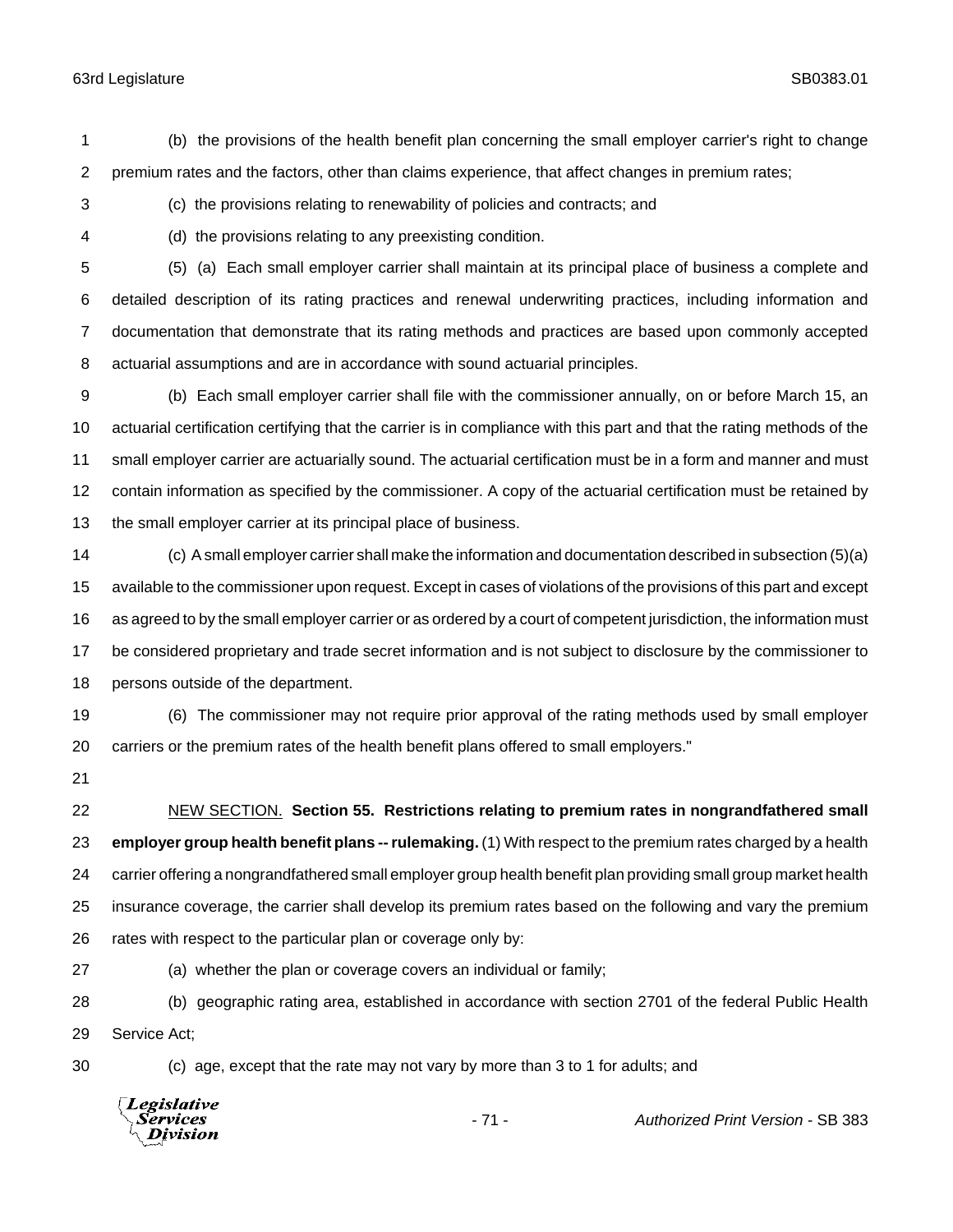Division

 (d) tobacco use, except that the rate may not vary by more than 1.5 to 1. (2) A premium rate may not vary with respect to any particular health benefit plan or small group market health insurance coverage by any factor not described in subsection (1). (3) With respect to family coverage under a health benefit plan providing small group market health insurance coverage, the rating variations permitted under subsections (1)(c) and (1)(d) must be applied based on the portion of the premium that is attributable to each family member covered under the plan. (4) The premium charged with respect to any particular health benefit plan or small group market health insurance coverage may not be adjusted more frequently than annually except that the premium rates may be changed to reflect: (a) changes to the enrollment of the small employer; (b) changes to the family composition of an employee; (c) changes in tobacco use; (d) changes to the health benefit plan requested by the small employer; or (e) other changes required by federal law or regulations or permitted by state law. (5) A health carrier shall consider all enrollees in all health benefit plans, other than grandfathered health plan coverage, offered by the carrier in the small group market, including those covered persons who do not enroll in a health benefit plan through an exchange, as established under the federal act, to be members of a single risk pool. (6) The commissioner may establish rules to implement the provisions of this section and to ensure that rating practices used by health carriers are consistent with the purposes of this chapter, including regulations that ensure that differences in rates charged for health benefit plans by carriers are reasonable and reflect objective differences in plan design or coverage. (7) In connection with the offering for sale of small group market health insurance coverage, a health carrier shall make a reasonable disclosure, as part of its solicitation and sales materials, of the following: (a) the provisions of the coverage concerning the right to change premium rates and the factors that may affect changes in premium rates; and (b) a listing of and descriptive information, including benefits and premiums, about all health insurance coverage for which the small employer is qualified. (8) Each health carrier shall maintain at its principal place of business a complete and detailed description of its rating practices, including information and documentation that demonstrate that its rating Legislative Services - 72 - *Authorized Print Version* - SB 383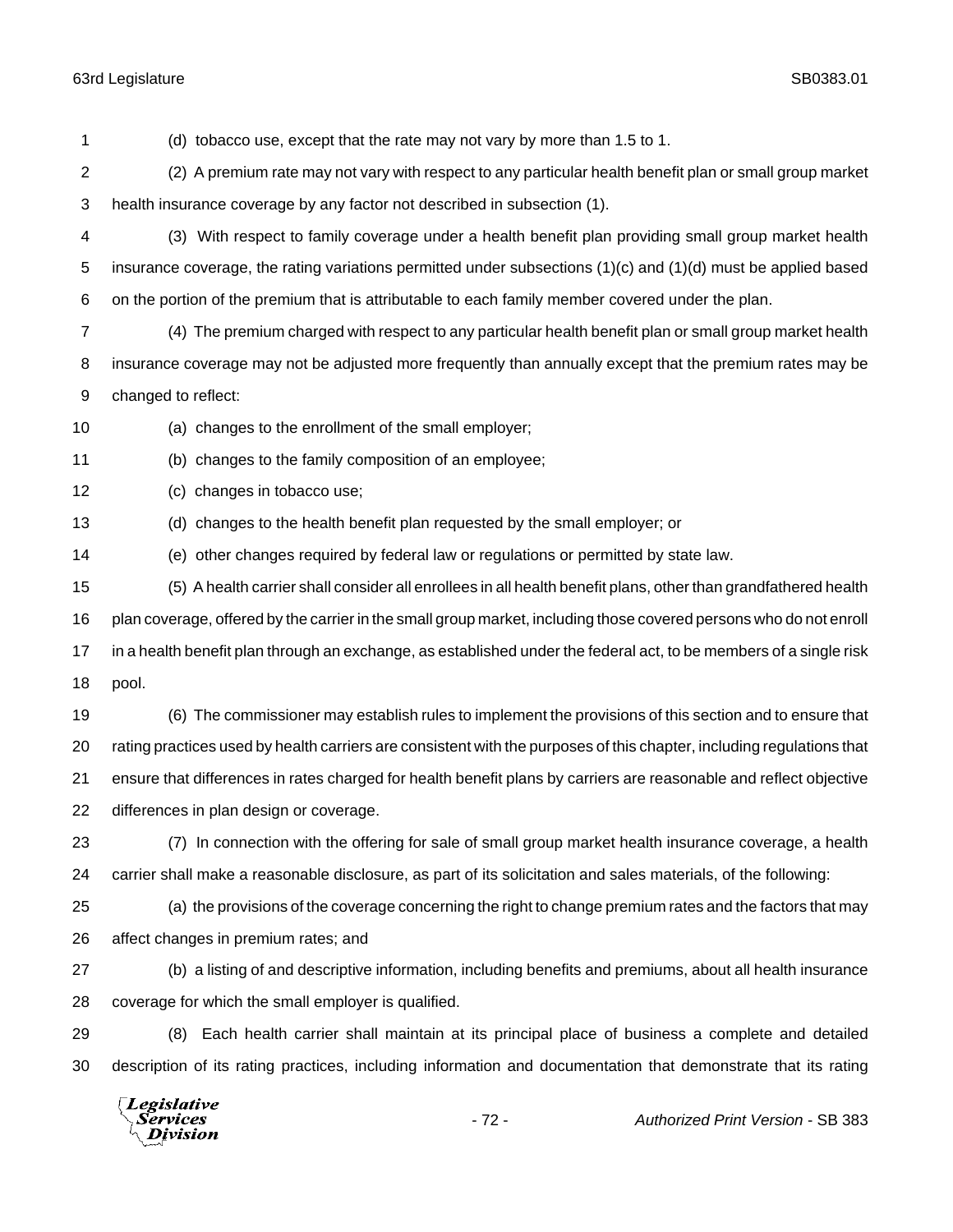methods and practices are based upon commonly accepted actuarial assumptions and are in accordance with sound actuarial principles.

 (9) Each health carrier shall file with the commissioner annually, on or before March 15, an actuarial certification certifying that the carrier is in compliance with this section and that the rating methods of the carrier are actuarially sound. The certification must be in a form and manner and must contain any information specified by the commissioner. The certification must be accompanied by a \$50 filing fee. A copy of the certification must be retained by the carrier at its principal place of business.

 (10) (a) A health carrier shall make the information and documentation described in this section available to the commissioner upon request.

 (b) Except in cases of violations of this chapter, the information must be considered proprietary and trade secret information if it satisfies the requirements of Title 30, chapter 14, part 4. If the information is determined to be a trade secret, it may not be subject to disclosure by the commissioner to persons outside of the department, except to another state or federal agency pursuant to 33-1-311 or as agreed to by the health carrier or as ordered by a court of competent jurisdiction.

**Section 56.** Section 33-22-1810, MCA, is amended to read:

 **"33-22-1810. Renewability of coverage.** (1) A health benefit plan subject to the provisions of this part is renewable with respect to all eligible employees or their dependents, at the option of the small employer, except in any of the following cases:

- (a) nonpayment of the required premium;
- 

- 21 (b) fraud or intentional misrepresentation of a material fact by the small employer or with respect to 22 coverage of individual insureds or their representatives;
- (c) noncompliance with the carrier's minimum participation requirements;
- (d) noncompliance with the carrier's employer contribution requirements;
- 25 (e) repeated misuse of a restricted network provision if coverage is offered only through a network plan,

26 the fact that there is no longer any employee living, working, or residing within the carrier's established geographic

- service area;
- (f) election by the small employer carrier to not renew all of its health benefit plans delivered or issued for delivery to small employers in this state, in which case the small employer carrier shall:
- 

(i) provide advance notice of this decision under this subsection (1)(f) to the commissioner in each state

**Legislative** Services - 73 - *Authorized Print Version* - SB 383Division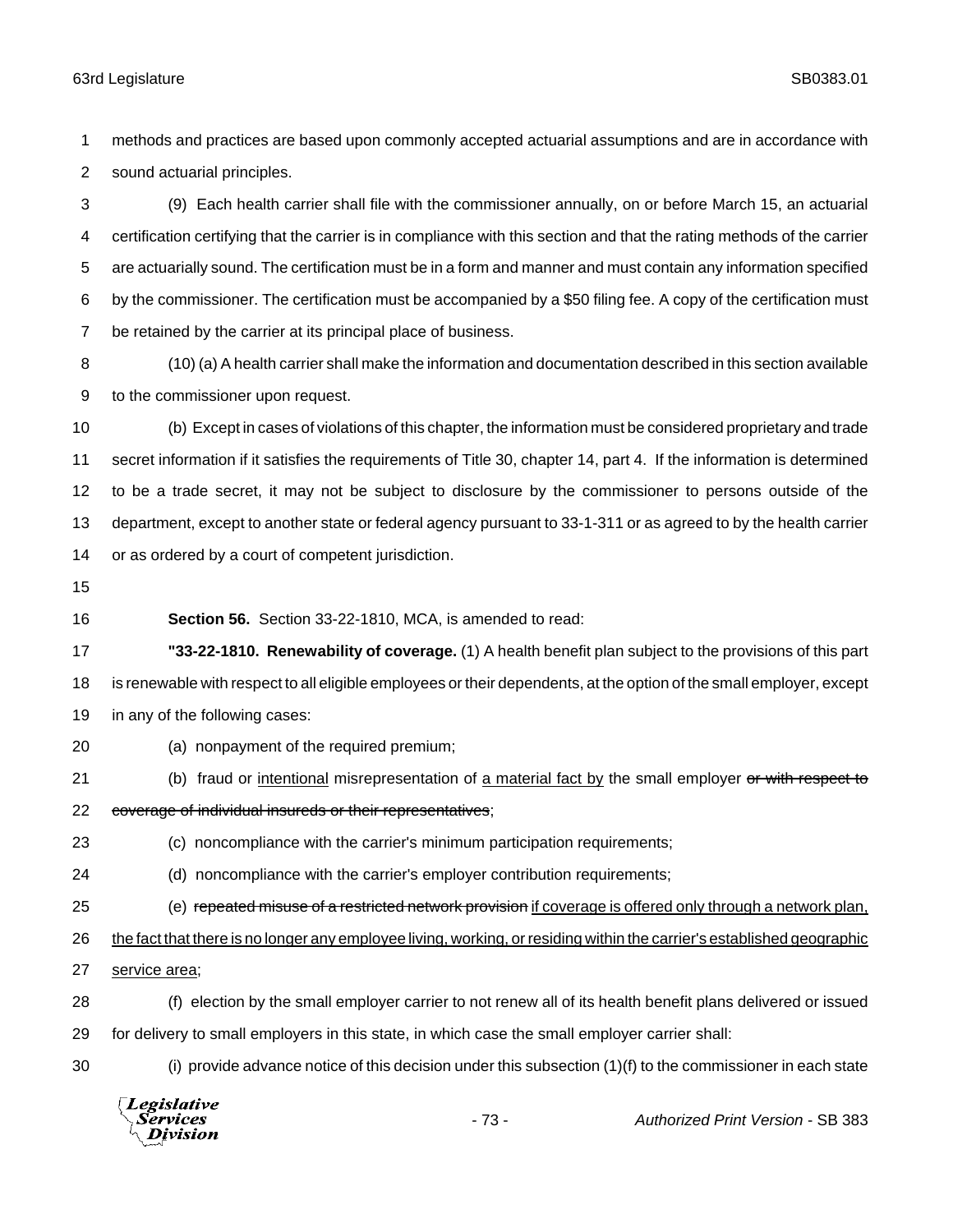in which it is licensed; and (ii) at least 180 days prior to the nonrenewal of all small employer health benefit plans by the carrier, provide notice of the decision not to renew coverage to all affected small employers and to the commissioner in each state in which an affected insured individual is known to reside. Notice to the commissioner under this subsection (1)(f) must be provided at least 3 working days prior to the notice to the affected small employers. (g) the commissioner finds that the continuation of the coverage would: (i) not be in the best interests of the policyholders or certificate holders; or (ii) impair the carrier's ability to meet its contractual obligations. 9 (2) If the commissioner makes a finding under subsection  $(1)(g)$ , the commissioner shall assist affected small employers in finding replacement coverage. (3) (a) A small employer carrier that elects not to renew all of its health benefit plans under subsection (1)(f) is prohibited from writing new business in the small employer market in this state for a period of 5 years from the date of notice to the commissioner. (b) The provisions of 33-22-524(3) apply to a small employer carrier that elects to renew only a portion, but not all, of its small employer health benefit plans. (4) In the case of a small employer carrier doing business in one established geographic service area of the state, the rules set forth in this section apply only to the carrier's operations in that service area." 18 **Section 57.** Section 33-22-1811, MCA, is amended to read: **"33-22-1811. Availability of coverage -- required plans.** (1) (a) As a condition of transacting business 21 in this state with small employers, each small employer carrier must have approved for issuance to small 22 employer groups at least two health benefit plans. One plan must be a basic health benefit plan, and one plan 23 must be a standard health benefit plan.  $24 \rightarrow$  (b) (i) A small employer carrier shall issue all nongrandfathered plans marketed under this part to any eligible small employer that applies for a plan and agrees to make the required premium payments and to satisfy the other reasonable provisions of the health benefit plan not inconsistent with this part. 27 (ii) In the case of a small employer carrier that establishes more than one class of business pursuant to 28 33-22-1808, the small employer carrier shall maintain and offer to eligible small employers all plans marketed 29 under this part in each established class of business. A small employer carrier may apply reasonable criteria in 30 determining whether to accept a small employer into a class of business, provided that:

Legislative *Services* Division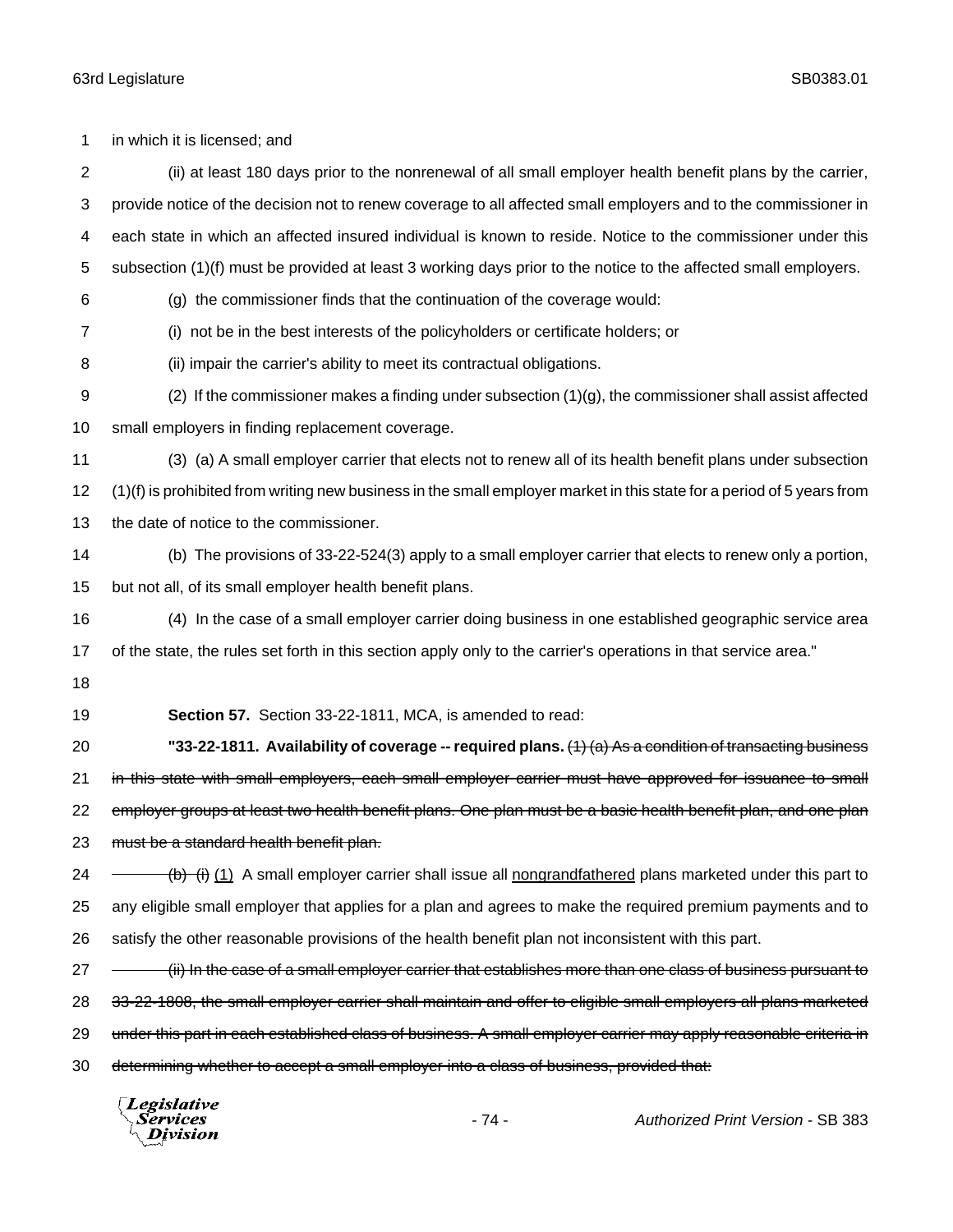| 1  | (A) the criteria are not intended to discourage or prevent acceptance of small employers applying for a           |
|----|-------------------------------------------------------------------------------------------------------------------|
| 2  | health benefit plan;                                                                                              |
| 3  | (B) the criteria are not related to the health status or claims experience of the small employers'                |
| 4  | employees;                                                                                                        |
| 5  | (C) the criteria are applied consistently to all small employers that apply for coverage in that class of         |
| 6  | business; and                                                                                                     |
| 7  | (D) the small employer carrier provides for the acceptance of all eligible small employers into one or            |
| 8  | more classes of business.                                                                                         |
| 9  | $(iii)$ The provisions of subsection $(1)(b)(ii)$ may not be applied to a class of business into which the small  |
| 10 | employer carrier is no longer enrolling new small businesses.                                                     |
| 11 | $\epsilon$ ) A small employer carrier that elects not to comply with the requirements of subsections $(1)(a)$ and |
| 12 | (1)(b) may continue to provide coverage under health benefit plans previously issued to small employers in this   |
| 13 | state for a period of no more than 7 years from October 1, 1995, if the carrier:                                  |
| 14 | (i) complies with all other applicable provisions of this part, except 33-22-1810, 33-22-1813, and                |
| 15 | subsections (2) through (4) of this section;                                                                      |
| 16 | (ii) does not amend or alter the benefits and coverages of the previously issued health benefit plans             |
| 17 | unless required to do so by law or rule; and                                                                      |
| 18 | (iii) complies with all applicable provisions of Public Law 104-191.                                              |
| 19 | (2) (a) A small employer carrier shall, pursuant to 33-1-501, file the basic health benefit plans and the         |
| 20 | standard health benefit plans to be used by the small employer carrier.                                           |
| 21 | (b) The commissioner may at any time, after providing notice and an opportunity for a hearing to the              |
| 22 | small employer carrier, disapprove the continued use by a small employer carrier of a basic or standard health    |
| 23 | benefit plan on the grounds that the plan does not meet the requirements of this part.                            |
| 24 | $\frac{(-3)(2)}{2}$ Health Grandfathered health benefit plans covering small employers must comply with the       |
| 25 | following provisions:                                                                                             |
| 26 | (a) A grandfathered health benefit plan may not:                                                                  |
| 27 | (i) because of a preexisting condition, deny, exclude, or limit benefits for a covered individual for losses      |
| 28 | incurred more than 12 months following the individual's enrollment date. A health benefit plan may not define a   |
| 29 | preexisting condition exclusion more restrictively than 33-22-140.                                                |
| 30 | (ii) use a preexisting condition exclusion more restrictive than exclusions allowed under 33-22-514.              |
|    | $\sqrt{L}$ egislative                                                                                             |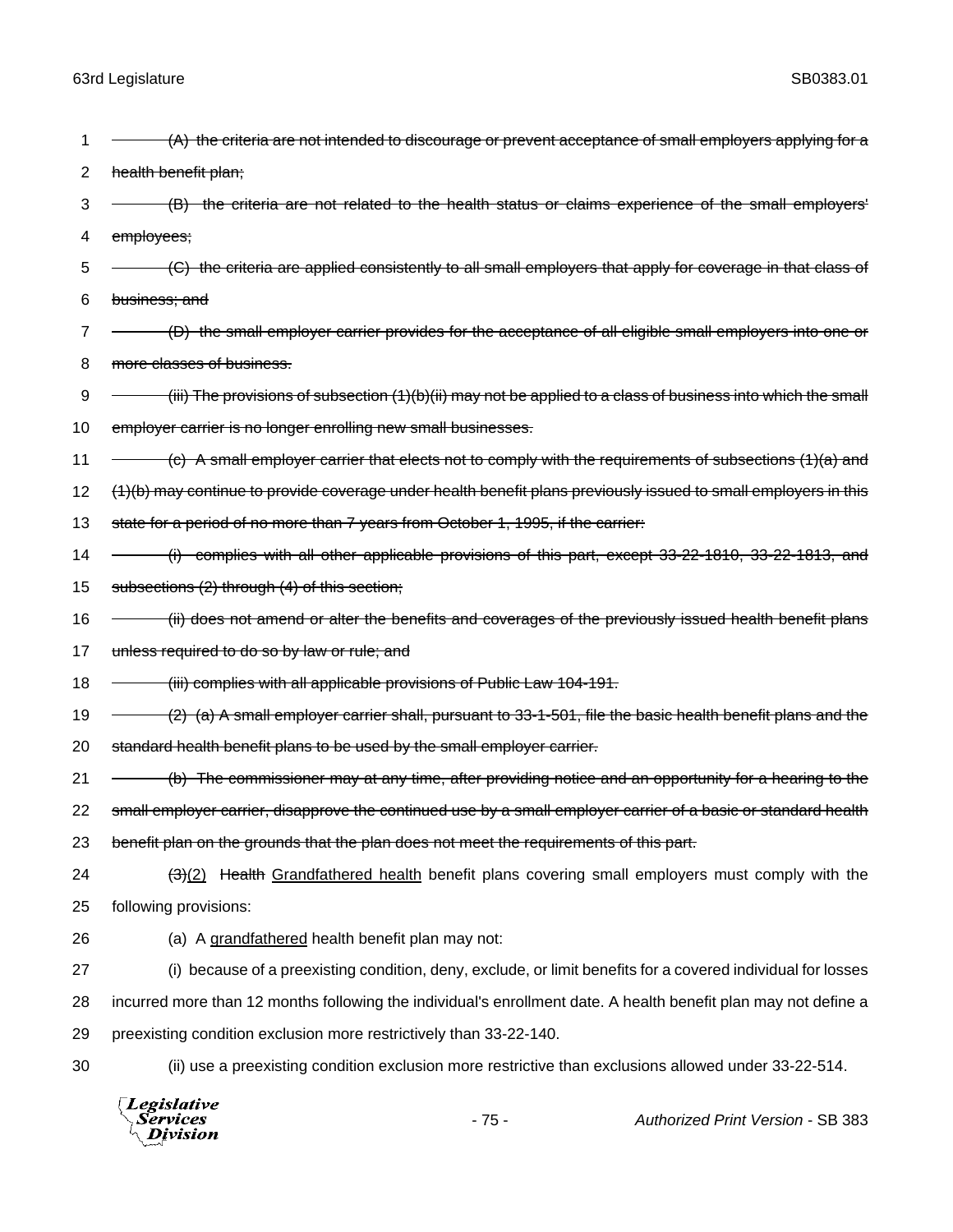(b) A grandfathered health benefit plan must waive any time period applicable to a preexisting condition exclusion or limitation period with respect to particular services for the period of time that an individual was previously covered by creditable coverage that provided benefits with respect to those services if the creditable coverage was continuous to a date not more than 63 days prior to the submission of an application for new 5 coverage. A health benefit plan may determine waivers of time periods applicable to preexisting condition exclusions or limitations on the basis of prior coverage of benefits within each of several classes or categories as specified in regulations implementing Public Law 104-191, rather than as provided in this subsection (3)(b). 8 This subsection (3)(b) (2)(b) does not preclude application of any waiting period applicable to all new enrollees under the health benefit plan.

10 (c) A grandfathered health benefit plan may exclude coverage for late enrollees for 18 months or for an 18-month preexisting condition exclusion, provided that if both a period of exclusion from coverage and a preexisting condition exclusion are applicable to a late enrollee, the combined period may not exceed 18 months from the date on which the individual enrolls for coverage under the health benefit plan.

14 (d) A small employer carrier may not impose a preexisting condition exclusion period or a waiting period longer than 90 days on any covered person in any nongrandfathered health benefit plan.

16 (d)(e) (i) Requirements used by a small employer carrier in determining whether to provide coverage to a small employer, including requirements for minimum participation of eligible employees and minimum employer contributions, must be applied uniformly among all small employers that have the same number of eligible employees and that apply for coverage or receive coverage from the small employer carrier. For the purpose of meeting minimum participation requirements of groups of four or more, a small employer carrier may not consider employees who, because they are covered under another health plan, waive coverage under the small employer's plan as part of the group of eligible employees. However, a small employer carrier may require at least two eligible employees to participate in a plan.

24 (ii) A small employer carrier may vary the application of minimum participation requirements and minimum 25 employer contribution requirements only by the size of the small employer group.

26 (iii) A health carrier may not increase any requirement for minimum employee participation or modify any requirement for minimum employer contribution applicable to a small employer at any time after the small employer has been accepted for coverage.

29  $\left(\frac{e}{f}\right)$  (i) If a small employer carrier offers coverage to a small employer, the small employer carrier shall offer coverage to all of the eligible employees of a small employer and their dependents. A small employer carrier

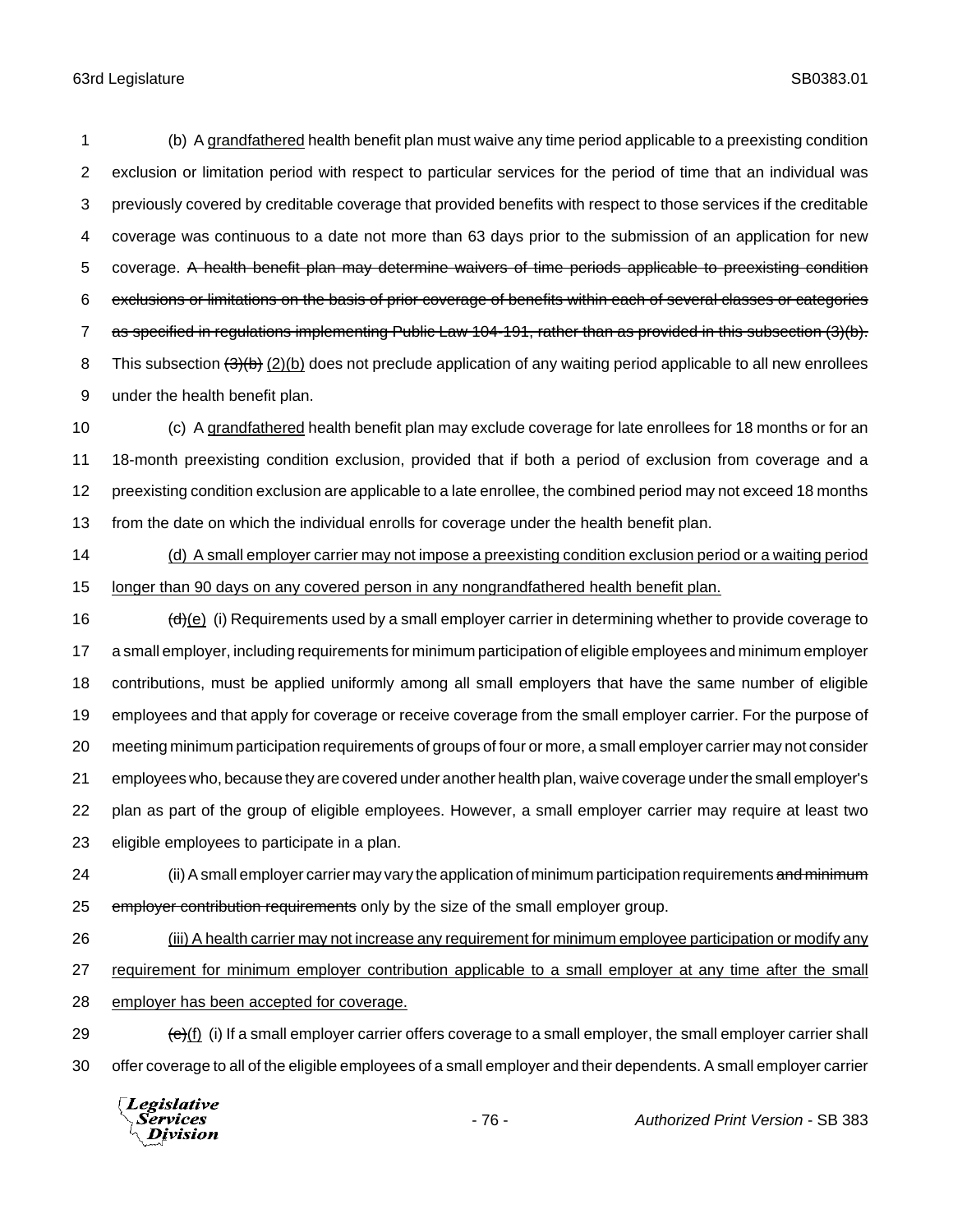may not offer coverage only to certain individuals in a small employer group or only to part of the group, except 2 in the case of late enrollees in grandfathered health benefit plans as provided in subsection  $(3)(c)$ .

 (ii) A small employer carrier may not modify a plan marketed under this part with respect to a small employer or any eligible employee or dependent, through riders, endorsements, or otherwise, to restrict or exclude coverage for certain diseases or medical conditions otherwise covered by the health benefit plan.

 (iii) A small employer carrier shall secure a waiver of coverage from each eligible employee who declines, at the sole discretion of the eligible employee, an offer of coverage under a health benefit plan provided by the small employer. The waiver must be signed by the eligible employee and must certify that the employee was informed of the availability of coverage under the health benefit plan and of the penalties for late enrollment. The waiver may not require the eligible employee to disclose the reasons for declining coverage.

 (iv) A small employer carrier may not issue coverage to a small employer if the carrier or a producer for the carrier has evidence that the small employer induced or pressured an eligible employee to decline coverage due to the health status or risk characteristics of the eligible employee or of the dependents of the eligible employee.

15  $(4)(3)$  (a) A small employer carrier may not be required to offer coverage or accept applications pursuant to subsection (1) in the case of the following:

 (i) to an employer whose employees do not work or reside within the small employer carrier's established geographic service area for a network plan, as defined in 33-22-140; or

 (ii) within an area where the small employer carrier reasonably anticipates and demonstrates to the satisfaction of the commissioner that it will not have the capacity within its established geographic service area to deliver service adequately to the members of a group because of its obligations to existing group policyholders and enrollees. The small employer carrier may not deny coverage under this subsection unless the small employer carrier acts uniformly without regard to claims experience or health status-related factors of employers, employees, or dependents.

 (b) A small employer carrier may not be required to provide coverage to small employers pursuant to subsection (1) for which the commissioner determines that the small employer carrier does not have the financial reserves necessary to underwrite additional coverage and that the small employer carrier has denied coverage of small employers uniformly throughout the state and without regard to the claims experience and health status-related factors of the applicant small employer groups. The small employer carrier exempted from providing coverage under this subsection may not offer coverage to small employer groups in this state for 180

Legislative *Services* Division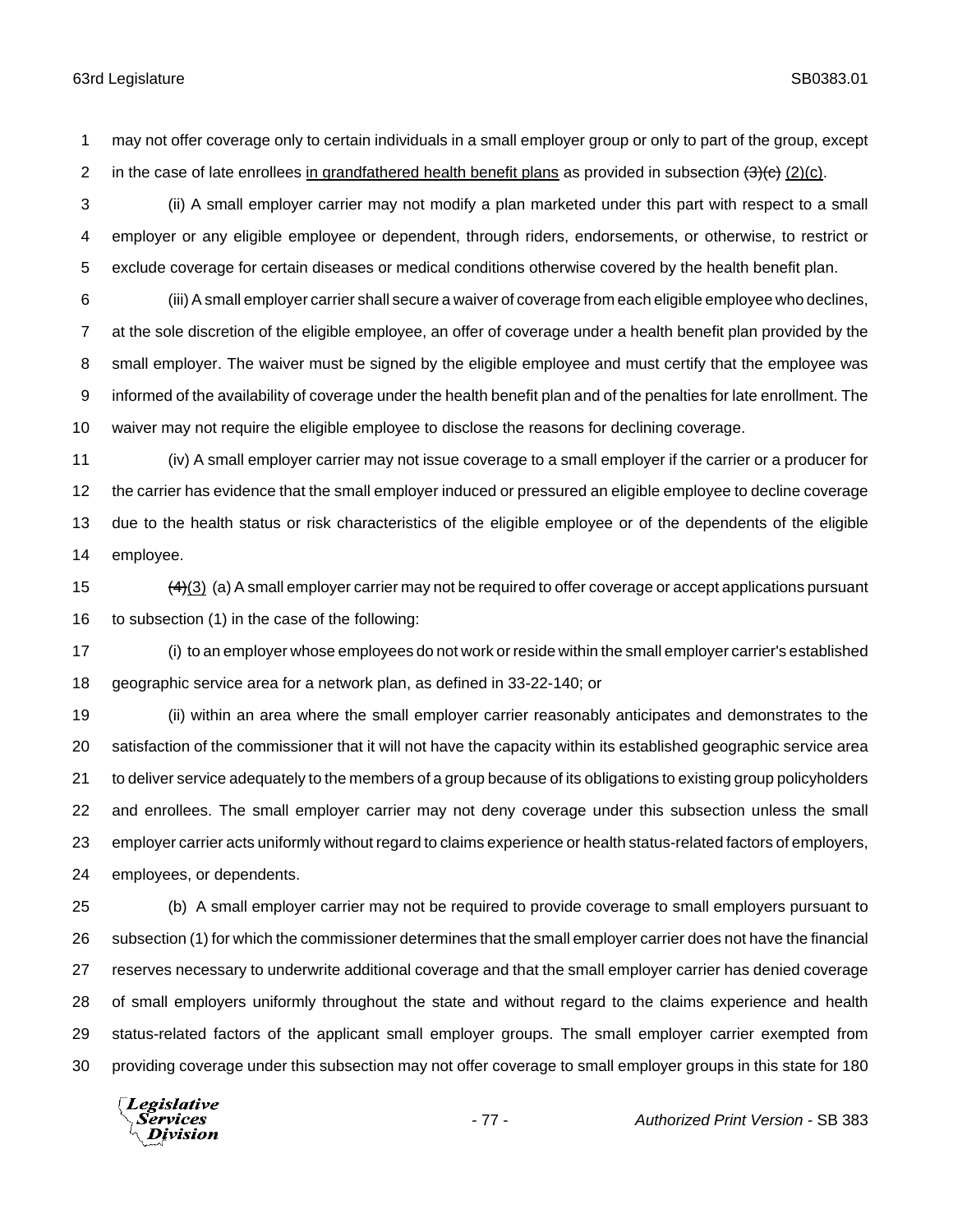days after the date on which coverage is denied or until the small employer carrier has demonstrated to the commissioner that the small employer carrier has sufficient financial reserves to underwrite additional coverage, whichever is later."

- 
- 

**Section 58.** Section 33-22-1813, MCA, is amended to read:

 **"33-22-1813. Standards to ensure fair marketing.** (1) Each small employer carrier shall actively market 7 all nongrandfathered health benefit plan coverage<del>, including the basic and standard health benefit plans,</del> to eligible small employers in the state.

 (2) (a) Except as provided in subsection (2)(b), a small employer carrier or producer may not directly or indirectly engage in the following activities:

 (i) encouraging or directing small employers to refrain from filing an application for coverage with the small employer carrier because of the health status of the employer's employees or the claims experience, industry, occupation, or geographic location of the small employer;

 (ii) encouraging or directing small employers to seek coverage from another carrier because of the health status of the employer's employees or the claims experience, industry, occupation, or geographic location of the small employer.

 (b) The provisions of subsection (2)(a) do not apply with respect to information provided by a small employer carrier or producer to a small employer regarding the established geographic service area or a restricted network provision of a small employer carrier.

 (3) (a) Except as provided in subsection (3)(b), a small employer carrier may not, directly or indirectly, enter into any contract, agreement, or arrangement with a producer that provides for or results in the compensation paid to a producer for the sale of a health benefit plan to be varied because of the health status of the employer's employees or the claims experience, industry, occupation, or geographic location of the small employer.

 (b) Subsection (3)(a) does not apply with respect to a compensation arrangement that provides compensation to a producer on the basis of the percentage of a premium, provided that the percentage may not vary because of the health status of the employer's employees or the claims experience, industry, occupation, or geographic area of the small employer.

29 - (4) A small employer carrier shall provide reasonable compensation, as provided under the plan of 30 operation of the program, to a producer, if any, for the sale of a basic or standard health benefit plan.

Legislative Services Division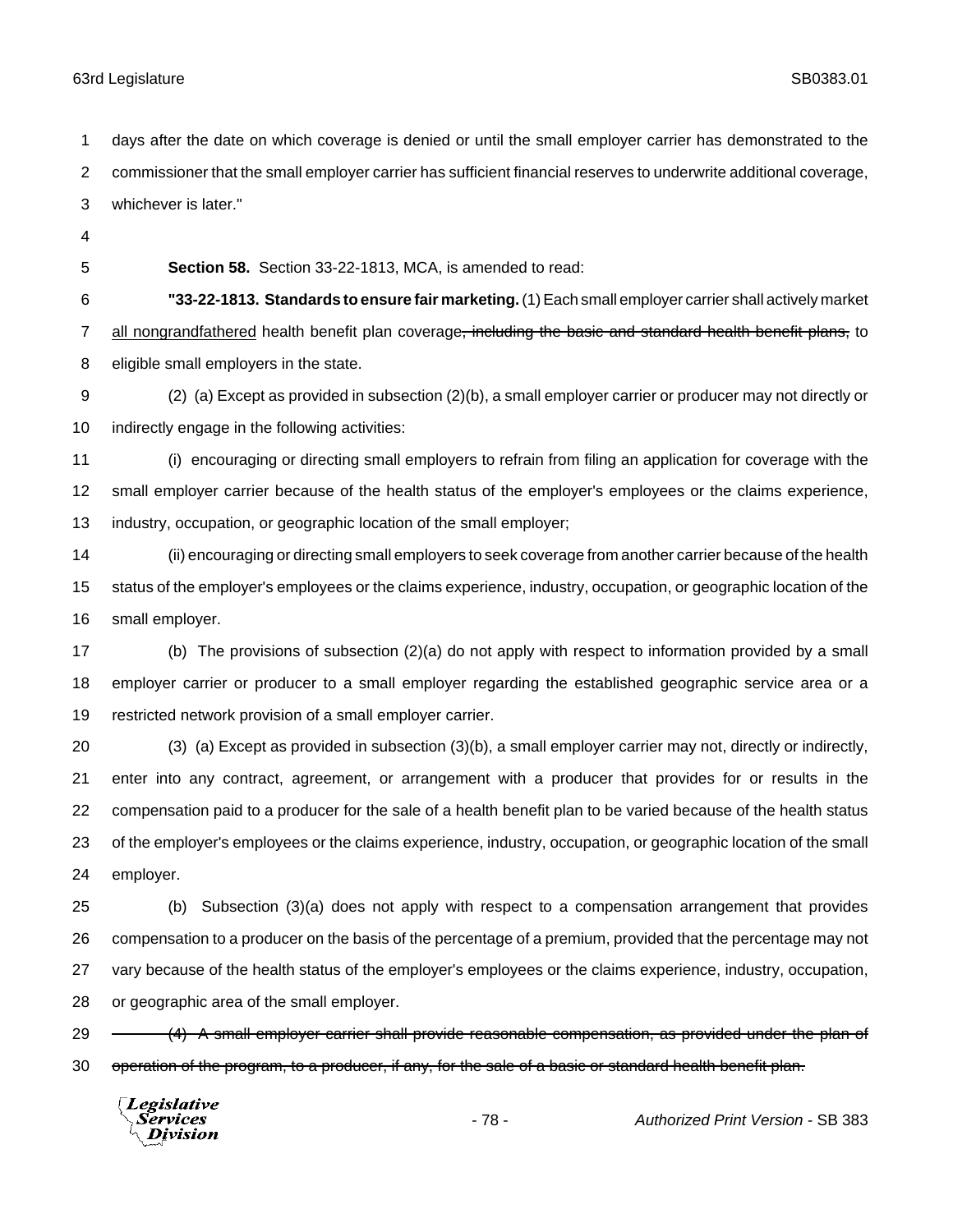(5)(4) A small employer carrier may not terminate, fail to renew, or limit its contract or agreement of representation with a producer for any reason related to the health status of the employer's employees or the claims experience, industry, occupation, or geographic location of the small employers placed by the producer with the small employer carrier.  $66(5)$  A small employer carrier or producer may not induce or otherwise encourage a small employer to separate or otherwise exclude an employee from health coverage or benefits provided in connection with the employee's employment. 8 (7)(6) Denial by a small employer carrier of health insurance coverage for a small employer must be in writing and must state the reason or reasons for the denial.  $\left(\frac{\Theta}{7}\right)$  The commissioner may adopt rules setting forth additional standards to provide for the fair marketing and broad availability of health benefit plans to small employers in this state.  $\left(\frac{9}{9}\right)$  (a) A violation of this section by a small employer carrier or a producer is an unfair trade practice under 33-18-102. (b) If a small employer carrier enters into a contract, agreement, or other arrangement with an administrator who holds a certificate of registration pursuant to 33-17-603 to provide administrative, marketing, or other services related to the offering of health benefit plans to small employers in this state, the administrator

is subject to this section as if the administrator were a small employer carrier."

**Section 59.** Section 33-22-1815, MCA, is amended to read:

 **"33-22-1815. Qualifications for voluntary purchasing pool.** A voluntary purchasing pool of disability insurance purchasers may be formed solely for the purpose of obtaining disability insurance upon compliance with the following provisions:

(1) It contains at least 51 eligible employees.

 (2) It establishes requirements for membership. The voluntary purchasing pool shall accept for membership any small employers and may accept for membership any employers with at least 51 eligible employees that otherwise meet the requirements for membership. However, the voluntary purchasing pool may not exclude any small employers that otherwise meet the requirements for membership on the basis of claim experience, occupation, or health status.

 (3) It holds an open enrollment period at least once a year during which new members can join the voluntary purchasing pool.

Legislative Services **Division**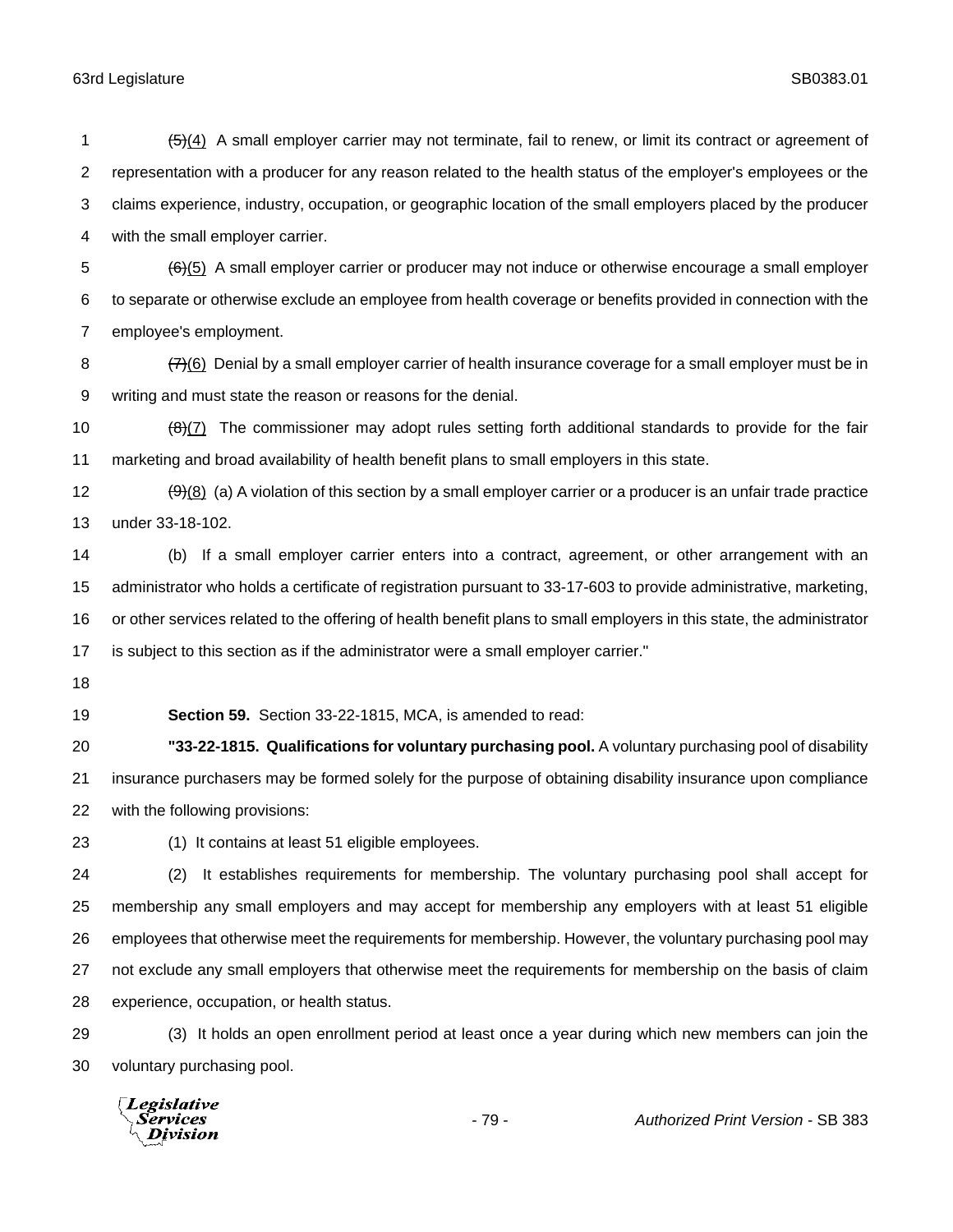Coverage may not be limited to certain employees of member small employers except as provided in  $33-22-1811(3)(e)$  33-22-1811(2)(c). (5) It does not assume any risk or form self-insurance plans among its members. (6) (a) Disability Grandfathered disability insurance policies, certificates, or contracts offered through the voluntary purchasing pool must rate the entire purchasing pool group as a whole and charge each insured person based on a community rate within the common group, adjusted for case characteristics as permitted by the laws governing group disability insurance. (b) Except for the rates for the small business health insurance pool established in 33-22-2001, rates 10 for voluntary purchasing pool groups must be set pursuant to the provisions of 33-22-1809. Nongrandfathered health benefit plans issued to voluntary purchasing pool members must be rated pursuant to [section 55]. (c) At its discretion, premiums may be paid to the disability insurance policies, certificates, or contracts by the voluntary purchasing pool or by member employers. (7) A person marketing disability insurance policies, certificates, or contracts for a voluntary purchasing pool must be licensed as an insurance producer." NEW SECTION. **Section 60. Comprehensive health insurance coverage requirements.** (1) Health carriers offering nongrandfathered health benefit plans providing small group market health insurance coverage in this state shall ensure that the coverage includes the essential health benefits package required under the federal act, as described in subsection (2). (2) For purposes of this section, "essential health benefits package" means coverage that: (a) provides for the essential health benefits, as defined in 33-22-140; (b) limits cost-sharing for the coverage in accordance with section 1302(c) of the federal act; and (c) provides bronze, silver, gold, or platinum levels of coverage described in the federal act as follows: (i) a bronze level health benefit plan must provide a level of coverage that is designed to provide benefits that are actuarially equivalent to 60% of the full actuarial value of the benefits provided under the plan; (ii) a silver level health benefit plan must provide a level of coverage that is designed to provide benefits that are actuarially equivalent to 70% of the full actuarial value of the benefits provided under the plan; (iii) a gold level health benefit plan must provide a level of coverage that is designed to provide benefits that are actuarially equivalent to 80% of the full actuarial value of the benefits provided under the plan; and Legislative *Services* - 80 - *Authorized Print Version* - SB 383Division

(4) It offers coverage to eligible employees of member employers and to the employees' dependents.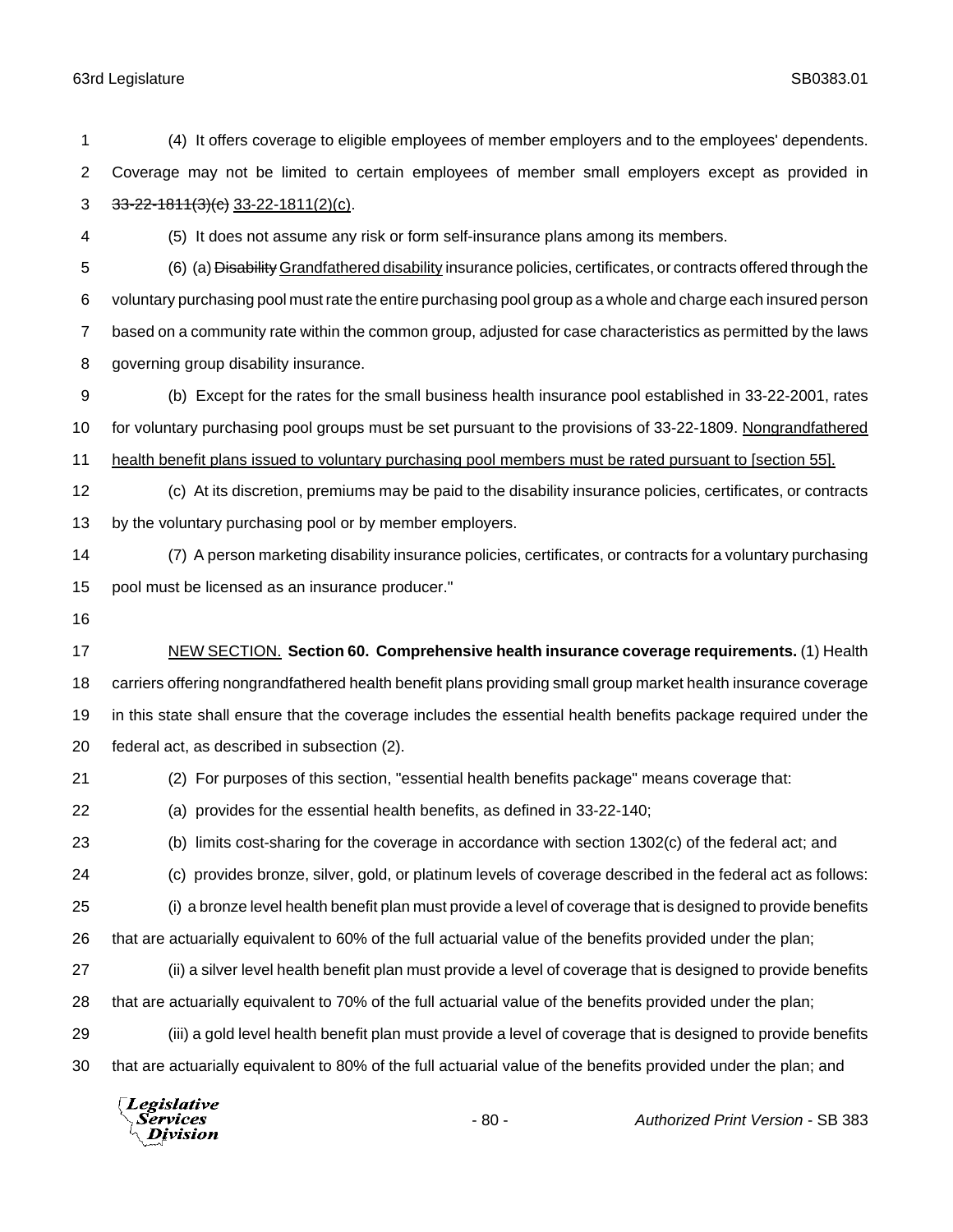1 (iv) a platinum level health benefit plan must provide a level of coverage that is designed to provide 2 benefits that are actuarially equivalent to 90% of the full actuarial value of the benefits provided under the plan. 3 (3) A health carrier issuing nongrandfathered health benefit plans to small employers shall ensure that 4 any annual cost-sharing imposed under the health benefit plan does not exceed the limitations provided for under 5 the federal act. 6 (4) This section does not apply to a dental plan described in the federal act. 7 8 NEW SECTION. **Section 61. Prohibited activities.** The commissioner may by rule prescribe standards 9 for determining whether a policy issued as a stop-loss policy is a health benefit plan for the purposes of this 10 chapter. 11 12 **Section 62.** Section 33-22-1901, MCA, is amended to read: 13 **"33-22-1901. Scope -- purpose.** The provisions of this part apply to all health benefit plans offered to 14 persons who receive health care services in this state. The purpose of this part is to ensure that obstetricians, 15 and gynecologists, and pediatricians may be participating primary care physicians health care professionals under 16 health benefit plans offered to patients who receive health care services in this state and that persons covered 17 by health benefit plans have direct access to the services of a participating obstetrician or gynecologist, a 18 participating pediatrician, or another primary care health care professional of their choice." 19 20 **Section 63.** Section 33-22-1902, MCA, is amended to read: 21 **"33-22-1902. Definitions.** As used in this part, the following definitions apply: 22 (1) "Covered person" means a policyholder, subscriber, certificate holder, enrollee, or other individual 23 who is participating in a health benefit plan. 24  $\left(2\right)$  "Health benefit plan" means any individual or group plan, policy, certificate, subscriber contract, 25 contract of insurance provided by a managed care plan, preferred provider agreement, or health maintenance 26 organization subscriber contract that is issued, delivered, issued for delivery, or renewed in this state by a health 27 carrier insurance issuer that pays for, purchases, or furnishes health care services to covered persons who 28 receive health care services in this state. For the purposes of this part, a health benefit plan located or domiciled 29 outside of the state of Montana is subject to the provisions of this part if it receives, processes, adjudicates, pays, 30 or denies claims for health care services submitted by or on behalf of covered persons who reside or who receive

**Legislative** Services Division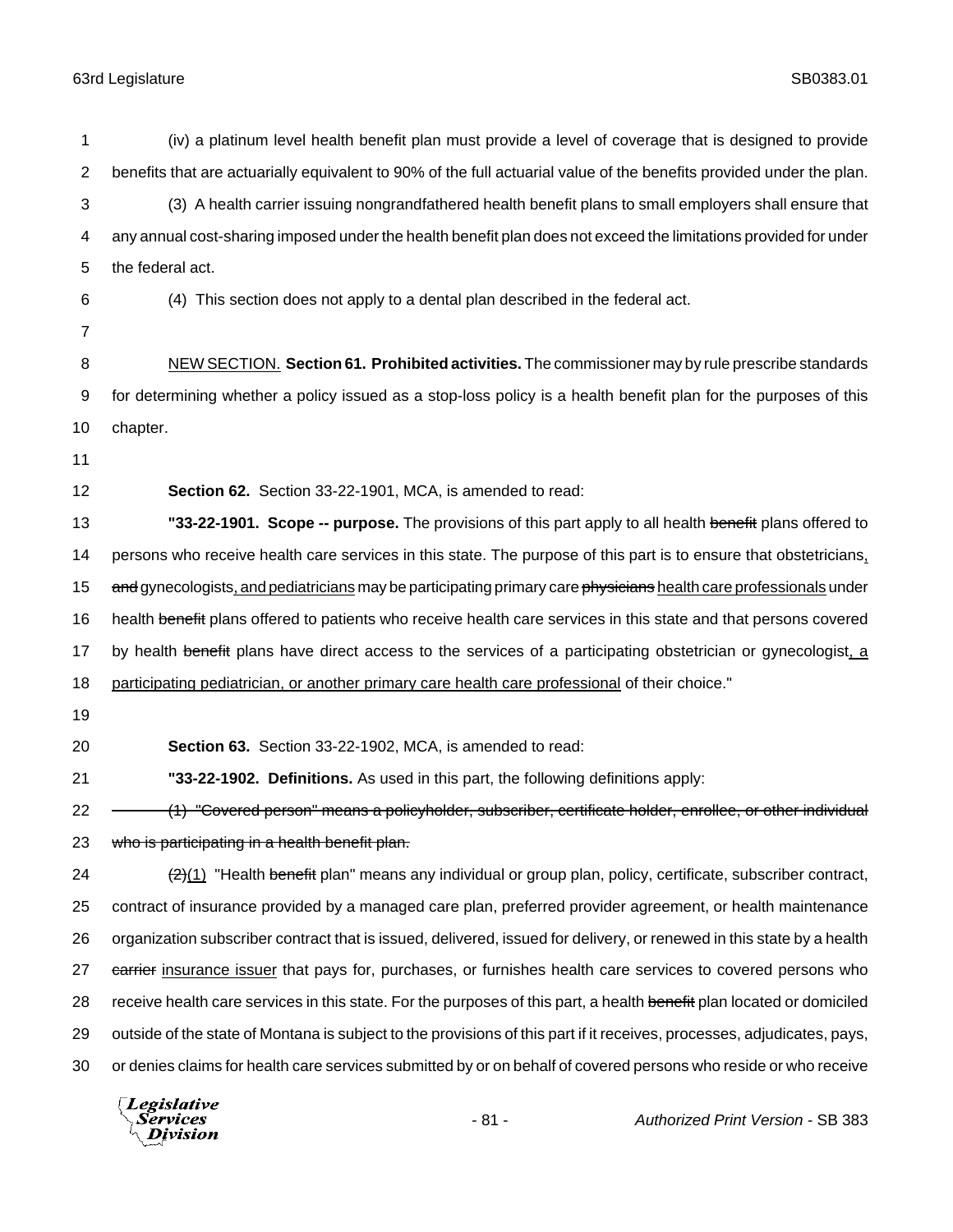1 health care services in the state of Montana. 2 - (3) "Health carrier" means a disability insurer, health care insurer, health maintenance organization, 3 accident and sickness insurer, fraternal benefit society, nonprofit hospital service corporation, health service 4 corporation, health care service plan, preferred provider organization or arrangement, multiple employer welfare 5 arrangement, or any other person, firm, corporation, joint venture, or similar business entity. 6  $\left(4\right)\left(2\right)$  "Obstetrician or gynecologist" means a physician who is board-eligible or board-certified by the 7 American board of obstetrics and gynecology. 8 (5)(3) "Participating obstetrician or gynecologist" means an obstetrician or gynecologist who is employed 9 by or under contract with a health benefit plan. 10 (4) "Participating pediatrician" means a pediatrician who is employed by or under contract with a health 11 plan. 12 (5) "Pediatrician" means a physician who is board-eligible or board-certified by the American board of 13 pediatrics. 14 (6) "Primary care physician health care professional" means a physician who has the responsibility for 15 providing initial and primary care to patients, for maintaining the continuity of patient care, and for initiating 16 referrals for specialist care health care professional designated by a covered person to supervise, coordinate, 17 or provide initial or continuing care to the covered person and who may be required by the health insurance issuer 18 to initiate a referral for specialist care and maintain supervision of health care services rendered to the covered 19 person." 20 21 **Section 64.** Section 33-22-1903, MCA, is amended to read: 22 **"33-22-1903. Obstetricians or gynecologists as primary care physicians health care professionals.** 23 (1) Each health benefit plan that provides coverage for primary care or obstetrical or gynecological care must 24 allow obstetricians and gynecologists to participate as primary care physicians health care professionals. The 25 health carrier insurance issuer that provides the health benefit plan shall contract with a sufficient number of 26 obstetricians and gynecologists to ensure that covered persons have access to the options under this section 27 without unreasonable delay if there are obstetricians or gynecologists practicing in the geographic service areas 28 in which the plan operates who are willing to participate in the plan. An obstetrician or gynecologist may not be 29 required to accept primary care physician health care professional status if the obstetrician or gynecologist does 30 not wish to be designated as a primary care physician health care professional. A health benefit plan must use

Legislative *Services* **Division**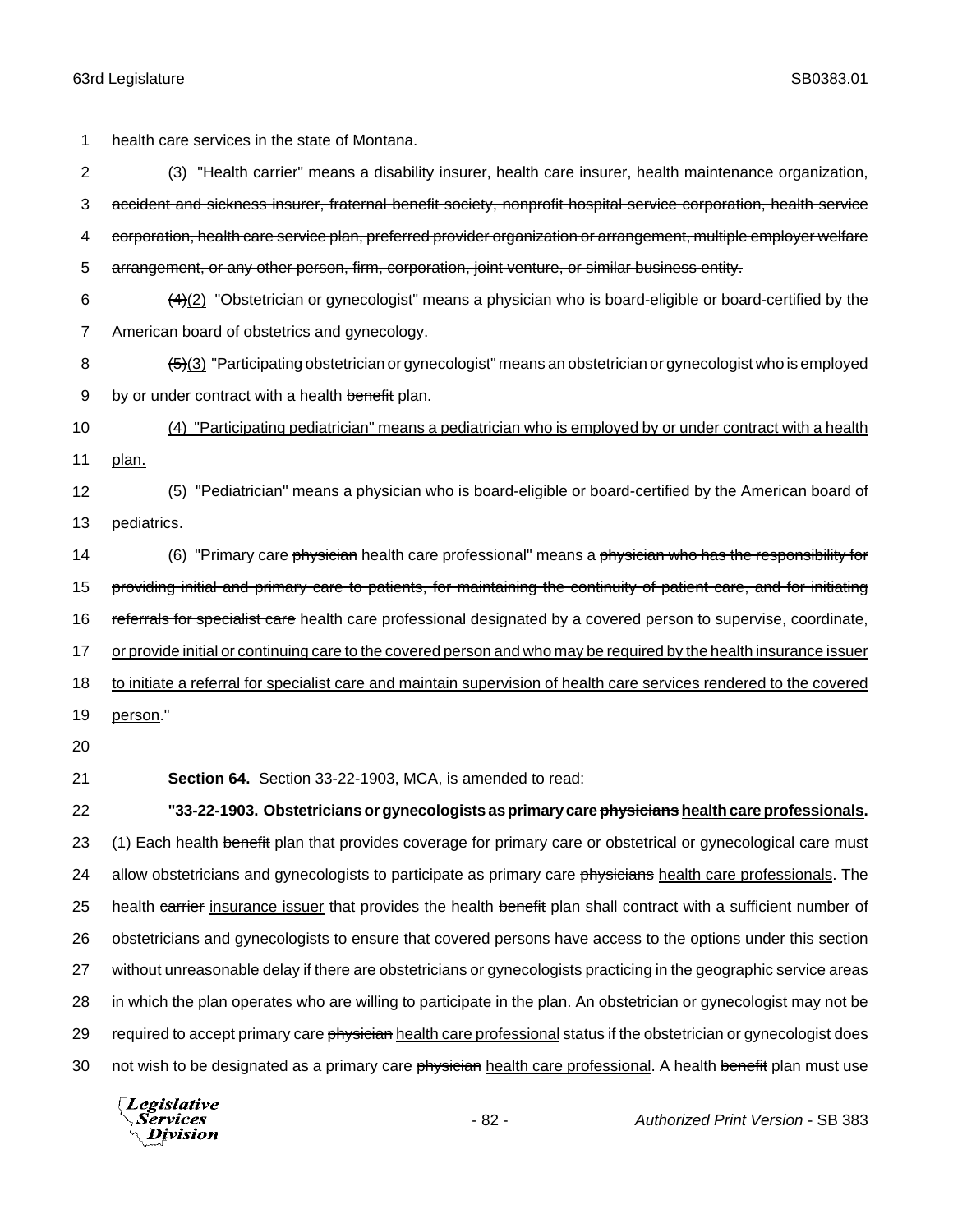1 the same criteria with regard to credentials and other selection criteria for a participating obstetrician or 2 gynecologist as are applied by the health benefit plan with respect to other physicians who are participating in 3 the health benefit plan. An obstetrician or gynecologist wishing to accept designation as a primary care physician 4 health care professional must meet the same criteria with regard to credentials and other selection criteria for a 5 participating primary care physician health care professional as other physicians health care professionals who 6 are participating as primary care physicians health care professionals in the health benefit plan.

7 (2) Each health benefit plan must allow a covered person to select any participating obstetrician or 8 gynecologist of the covered person's choice as the covered person's primary care physician heath care 9 professional."

10

11 **Section 65.** Section 33-22-1904, MCA, is amended to read:

12 **"33-22-1904. Self-referral for obstetrical or gynecological care permitted.** (1) A health benefit plan 13 must permit self-referral to any participating obstetrician or gynecologist by a covered person who has not 14 selected a participating obstetrician or gynecologist as the covered person's primary care physician health care 15 professional for services covered under the health benefit plan. This self-referral is for the purpose of receiving 16 any obstetrical or gynecological examination or care and primary and preventative preventive obstetrical and 17 gynecological services required as a result of any obstetrical or gynecological examination or condition. This 18 self-referral must be allowed without prior authorization or precertification from the health benefit plan or covered 19 person's primary care physician health care professional, but the health benefit plan may require the covered 20 person to notify the plan prior to self-referral or seek prior authorization for a particular treatment plan as required 21 by the terms of the health plan.

 (2) The services covered by this section may be limited to those services defined by the most recent published recommendations of the American college of obstetricians and gynecologists. The self-referral permitted by this section may be limited to one participating obstetrician or gynecologist for obstetrical care and one participating obstetrician or gynecologist for gynecological care of the covered person's choice annually. Nongrandfathered health plans may not limit the self-referral option to once annually.

27 (3) The participating obstetrician or gynecologist and the covered person shall comply with the health 28 benefit plan's coordination and referral policies, except as provided in subsections (1) and (2). The health benefit 29 plan may require the participating obstetrician or gynecologist to whom the covered person self-refers to discuss 30 with the covered person's primary care physician health care professional any services or treatment the

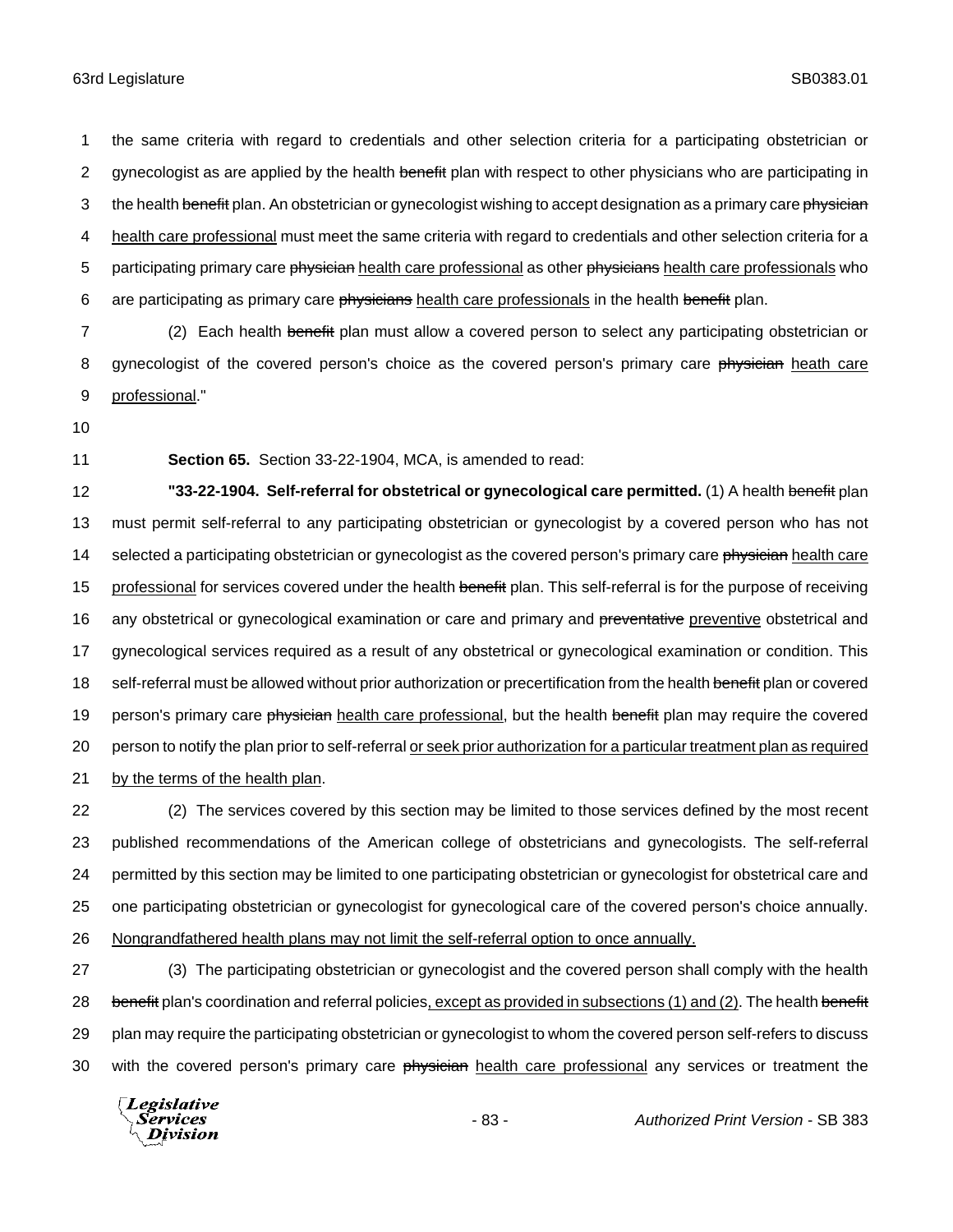participating obstetrician or gynecologist recommends for the covered person. 2 (4) Self-referral under this section may not affect the covered person's coverage under the health benefit plan. It is the intent of this section that a covered person must at all times have direct access to the covered 4 services of the participating obstetrician or gynecologist of the covered person's choice under any health benefit plan." **Section 66.** Section 33-22-1905, MCA, is amended to read: **"33-22-1905. Surcharges not allowed.** A health benefit plan may not impose a surcharge or additional copayments or deductibles upon a covered person who seeks or receives health care services under 33-22-1903 or 33-22-1904 unless similar surcharges or additional copayments or deductibles are imposed for other types of health care services not described in 33-22-1903 and 33-22-1904." **Section 67.** Section 33-22-1906, MCA, is amended to read: **"33-22-1906. Payment of covered services provided by certified advanced practice registered nurses.** A health benefit plan may not deny payment for covered services provided to a covered person under 33-22-1903 and 33-22-1904 by a certified advanced practice registered nurse practicing in collaboration with the 17 participating obstetrician or gynecologist. This section may not be construed to expand the definitions of 18 participating obstetrician or gynecologist or primary care physician in 33-22-1902 to include certified advanced 19 practice registered nurses." **Section 68.** Section 33-22-1907, MCA, is amended to read: **"33-22-1907. Disclosure.** Each health benefit plan shall disclose in all of its plan literature, in clear, accurate language, the covered person's option to seek the care described in this part without preapproval, preauthorization, or referral." **Section 69.** Section 33-22-1908, MCA, is amended to read: **"33-22-1908. Enforcement.** If the commissioner determines that a health benefit plan does not comply 28 with this part or that a health carrier insurance issuer has not complied with a provision of this part, the commissioner may: 30 (1) recommend a correction plan that must be followed by the health carrier insurance issuer;

**Legislative** Services **Division** 

- 84 - *Authorized Print Version* - SB 383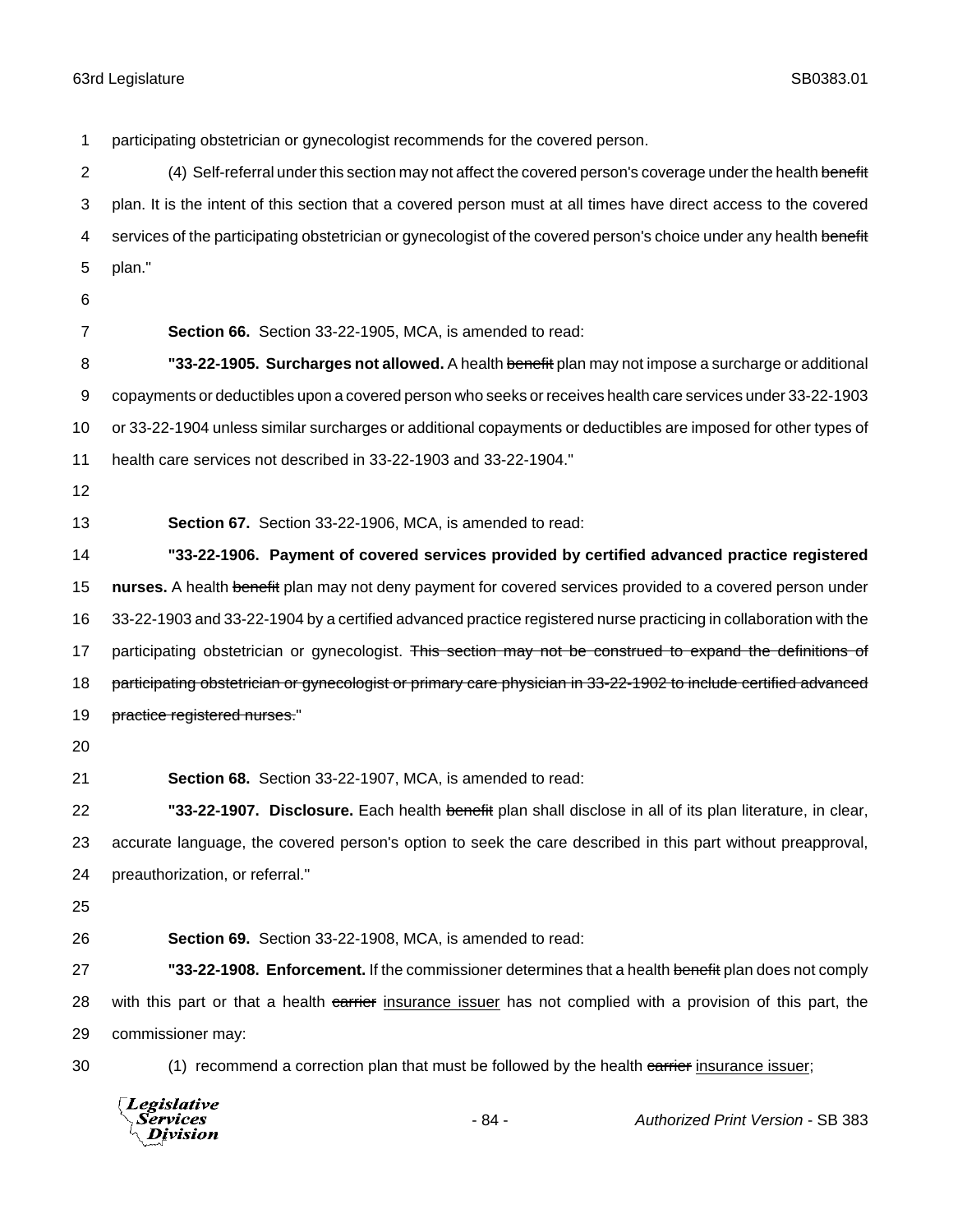1 (2) institute corrective action that must be followed by the health carrier insurance issuer; 2 (3) suspend or revoke the certificate of authority or deny the health carrier's insurance issuer's application for a certificate of authority; or 4 (4) use any of the commissioner's enforcement powers to obtain the health carrier's insurance issuer's compliance with this part." **Section 70.** Section 33-30-1007, MCA, is amended to read: **"33-30-1007. Conversion on termination of eligibility.** (1) The A group hospital or medical service plan 9 contract issued or renewed by a health service corporation after October 1, 1981, must contain a provision that if the insurance or any portion of it on a person or a person's dependents or family members covered under the policy ceases because of termination of the person's employment or of a person's membership in the class or classes eligible for coverage under the policy as a result of an employer discontinuing the employer's business or as a result of an employer discontinuing the policy issued by the health service corporation and not providing for any other group disability insurance or plan, a person must, if the person has been insured for a period of 3 months and if the person is not insured under another major medical disability insurance policy or plan, be entitled to have issued to the person by the insurer, without evidence of insurability, an individual policy of hospital or medical service insurance on the person or the person's dependents or family members. Application for the individual policy must be made and the first premium tendered to the insurer within 31 days after the termination of group coverage. (2) The individual policy must, at the option of the insured, be on any of the forms then customarily issued by the insurer to individual policyholders with the exception of those whose eligibility is determined by their affiliation other than by employment with a particular entity. In addition, the health service corporation shall make available a conversion policy as required by subsection (4). (3) The premium on the individual policy may not be more than 200% of the insurer's then customary rate applicable to the coverage of the individual policy. If the person entitled to conversion under this section has been insured for more than 3 years, the premium may not be more than 150% of the customary rate. The customary rate is that rate that is normally issued for medically underwritten policies without discount for healthy

lifestyles.

 (4) The health service corporation shall make available an individual conversion policy that provides the 30 level of benefits provided by its lowest cost basic health benefit plan, as defined in 33-22-1803. If the insurer is

Legislative Services **Division**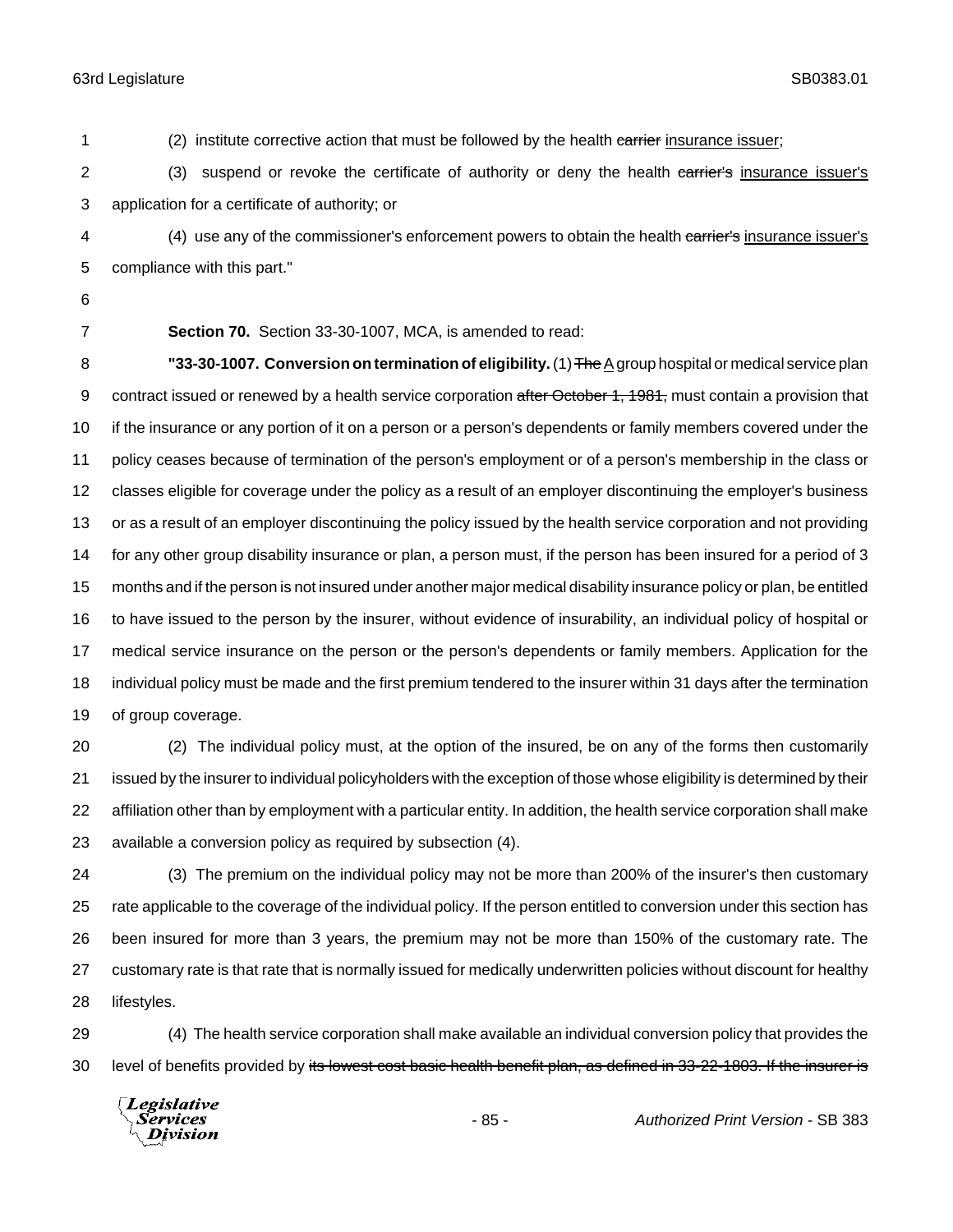2 policy that provides equivalent benefits to a basic health benefit plan 33-22-1521(1)(b) and (2), except that the deductible may not exceed \$1,500 for a covered person. The conversion rate for that plan may not exceed 150% 4 of the highest average market rate charged for that plan of the five insurers or health service corporations with 5 the largest premium amount of individual plans of major medical insurance in force in this state for grandfathered health plans. The rate for a nongrandfathered health plan must comply with the provisions of [section 55]. (5) The premium rate for an individual policy converted from a group plan in accordance with the provisions of subsection (3) may not be increased during the first 6 12 months of coverage of the individual 9 policy." 10 **Section 71.** Section 33-30-1014, MCA, is amended to read: **"33-30-1014. Coverage for well-child care.** (1) Each disability insurance plan or group disability insurance plan that is delivered, issued for delivery, renewed, extended, or modified in this state by a health service corporation and that provides coverage for a family member of the insured or subscriber must provide coverage for well-child care for children from the moment of birth through 7 years of age. Benefits provided under this coverage are exempt from any deductible provision that may be in force in the plan. (2) If the provisions of [sections 11 through 13] and 45 CFR 147.130 apply, cost-sharing is prohibited, 18 except as provided in those sections.  $\left(2\right)$  Coverage for well-child care under subsection (1) must include: (a) a history, physical examination, developmental assessment, anticipatory guidance, and laboratory tests, according to the schedule of visits adopted under the early and periodic screening, diagnosis, and treatment 22 services program provided for in 53-6-101; and (b) routine immunizations according to the schedule for immunizations recommended by the advisory 24 committee on immunization practices advisory committee of the U.S. department of health and human services centers for disease control and prevention; and (c) the items and services described in [sections 11 through 13] and, to the extent that federal law preempts state law, 45 CFR 147.130.  $(3)(4)$  Minimum benefits may be limited to one visit payable to one provider for all of the services provided at each visit cited in this section unless the provisions of [sections 11 through 13] and 45 CFR 147.130 provide greater benefits. Legislative *Services* - 86 - *Authorized Print Version* - SB 383Division

1 not a small employer carrier under chapter 22, part 18, the insurer shall make available an individual conversion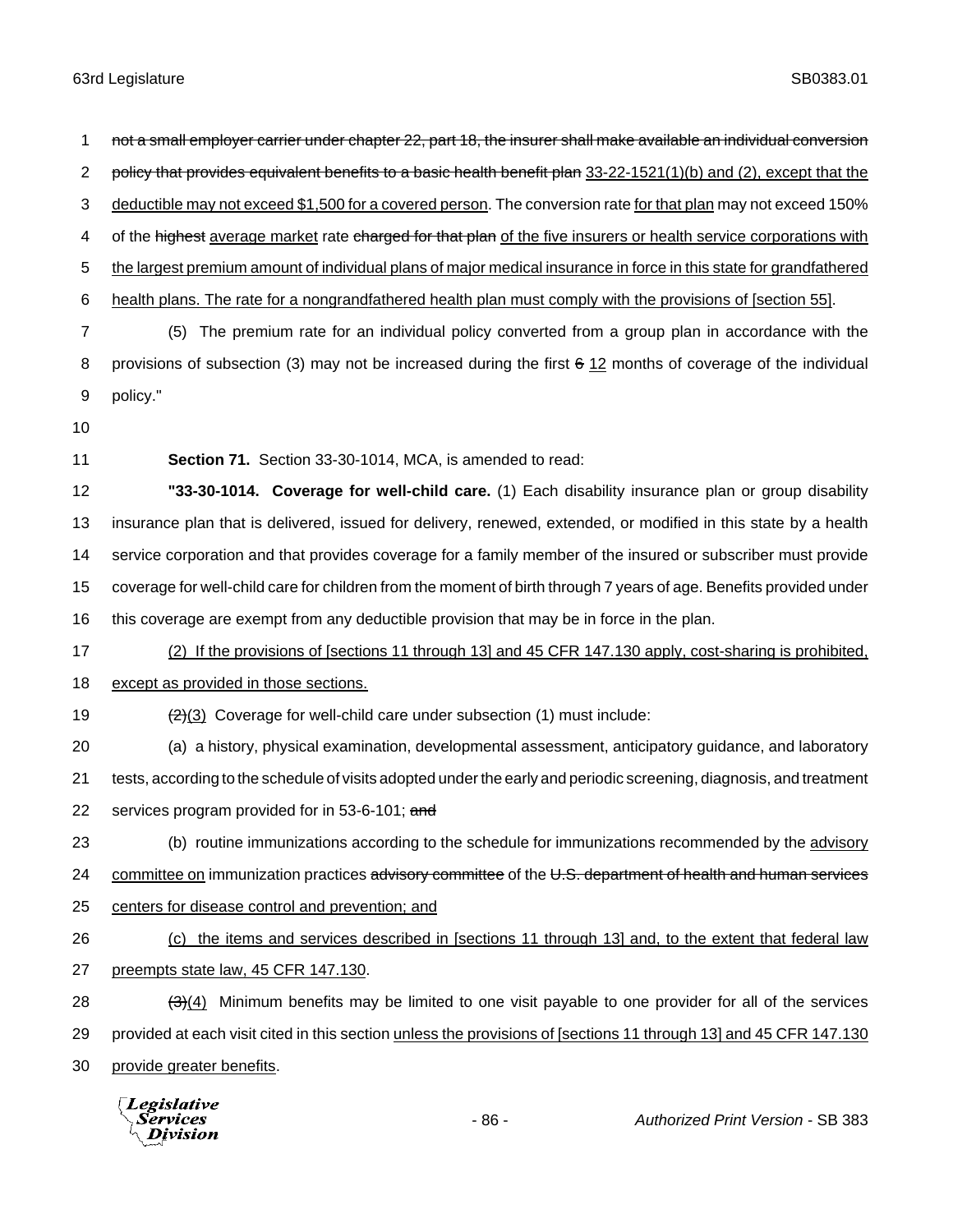1  $(4)(5)$  This section does not apply to disability income, specified disease, medicare supplement, or hospital indemnity policies.

3  $(5)(6)$  For purposes of this section:

 (a) "developmental assessment" and "anticipatory guidance" mean the services described in the Guidelines for Health Supervision II, published by the American academy of pediatrics; and

6 (b) "well-child care" means the services described in  $[section 11]$  and subsection  $(2)$   $(3)$  and delivered at the intervals required in that subsection by a physician or a health care professional supervised by a physician.  $(6)(7)$  When a disability insurance plan or group disability insurance plan issued by a health service corporation provides coverage or benefits to a resident of this state, it is considered to be delivered in this state within the meaning of this section, whether the health service corporation that issued or delivered the policy or certificate is located inside or outside of this state."

**Section 72.** Section 33-31-111, MCA, is amended to read:

 **"33-31-111. Statutory construction and relationship to other laws.** (1) Except as otherwise provided in this chapter, the insurance or health service corporation laws do not apply to a health maintenance organization authorized to transact business under this chapter. This provision does not apply to an insurer or health service corporation licensed and regulated pursuant to the insurance or health service corporation laws of this state except with respect to its health maintenance organization activities authorized and regulated pursuant to this chapter.

 (2) Solicitation of enrollees by a health maintenance organization granted a certificate of authority or its representatives is not a violation of any law relating to solicitation or advertising by health professionals.

 (3) A health maintenance organization authorized under this chapter is not practicing medicine and is exempt from Title 37, chapter 3, relating to the practice of medicine.

 (4) This chapter does not exempt a health maintenance organization from the applicable certificate of need requirements under Title 50, chapter 5, parts 1 and 3.

 (5) This section does not exempt a health maintenance organization from the prohibition of pecuniary interest under 33-3-308 or the material transaction disclosure requirements under 33-3-701 through 33-3-704. A health maintenance organization must be considered an insurer for the purposes of 33-3-308 and 33-3-701 through 33-3-704.

(6) This section does not exempt a health maintenance organization from:

**Legislative** Services **Division** 

- 87 - *Authorized Print Version* - SB 383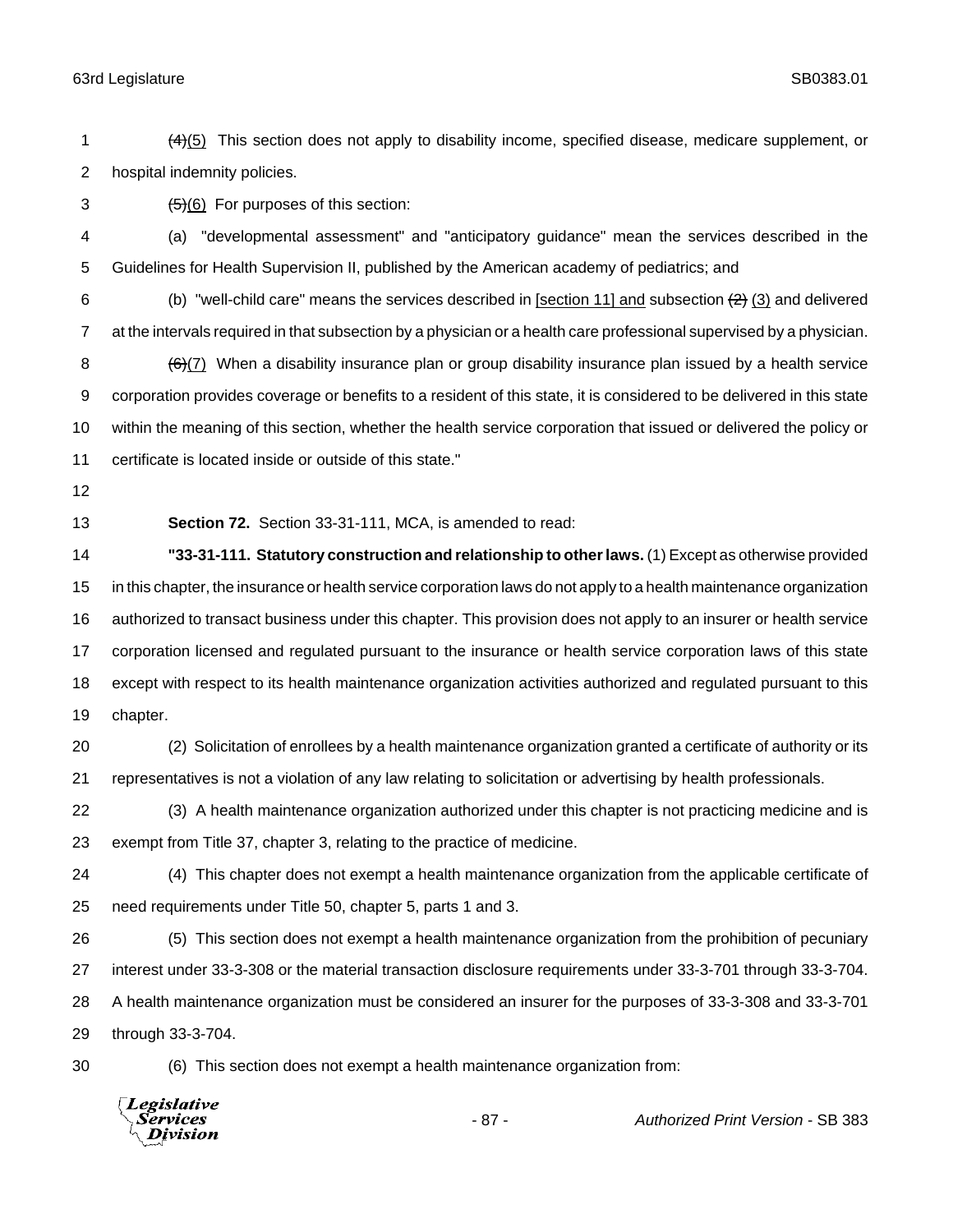| 1              | (a) prohibitions against interference with certain communications as provided under chapter 1, part 8;          |
|----------------|-----------------------------------------------------------------------------------------------------------------|
| $\overline{2}$ | (b) the provisions of Title 33, chapter 22, part 19;                                                            |
| 3              | (c) the requirements of 33-22-134 and 33-22-135;                                                                |
| 4              | (d) network adequacy and quality assurance requirements provided under chapter 36; or                           |
| 5              | (e) the requirements of Title 33, chapter 18, part 9.                                                           |
| 6              | Section 33-1-102, Title 33, chapter 1, parts 12 and 13, Title 33, chapter 2, part 19, 33-2-1114,<br>(7)         |
| 7              | 33-2-1211, 33-2-1212, 33-3-401, 33-3-422, 33-3-431, 33-15-308, Title 33, chapter 17, Title 33, chapter chapters |
| 8              | 18 and 19, 33-22-107, 33-22-129, 33-22-131, 33-22-136, 33-22-137, 33-22-141, 33-22-142, 33-22-152, [sections    |
| 9              | 1 through 17, 55, and 60], 33-22-244, 33-22-246, 33-22-247, 33-22-514, 33-22-515, 33-22-521, 33-22-523,         |
| 10             | 33-22-524, 33-22-526, and 33-22-706, and Title 33, chapter 22, part 18 and part 19 apply to health maintenance  |
| 11             | organizations."                                                                                                 |
| 12             |                                                                                                                 |
| 13             | Section 73. Section 33-35-306, MCA, is amended to read:                                                         |
| 14             | "33-35-306. Application of insurance code to arrangements. (1) In addition to this chapter,                     |
| 15             | self-funded multiple employer welfare arrangements are subject to the following provisions:                     |
| 16             | (a) $33-1-111$ ;                                                                                                |
| 17             | Title 33, chapter 1, part 4, but the examination of a self-funded multiple employer welfare<br>(b)              |
| 18             | arrangement is limited to those matters to which the arrangement is subject to regulation under this chapter;   |
| 19             | (c) Title 33, chapter 1, part $7$ ;                                                                             |
| 20             | $(d)$ 33-3-308;                                                                                                 |
| 21             | (e) Title 33, chapter 18, except 33-18-242;                                                                     |
| 22             | (f) Title 33, chapter 19;                                                                                       |
| 23             | (g) 33-22-107, 33-22-131, 33-22-134, 33-22-135, 33-22-140, 33-22-141, 33-22-142, and 33-22-152; and             |
| 24             | (h) [sections 6, 9 through 16, and 55], 33-22-512, 33-22-514, 33-22-515, 33-22-525, and 33-22-526,              |
| 25             | 33-22-703, 33-22-705, 33-22-706, and Title 33, chapter 22, part 19.                                             |
| 26             | (2) Except as provided in this chapter, other provisions of Title 33 do not apply to a self-funded multiple     |
| 27             | employer welfare arrangement that has been issued a certificate of authority that has not been revoked."        |
| 28             |                                                                                                                 |
| 29             | NEW SECTION. Section 74. Repealer. The following sections of the Montana Code Annotated are                     |
| 30             | repealed:                                                                                                       |
|                | $\sqrt{L}$ <i>Expislative</i>                                                                                   |